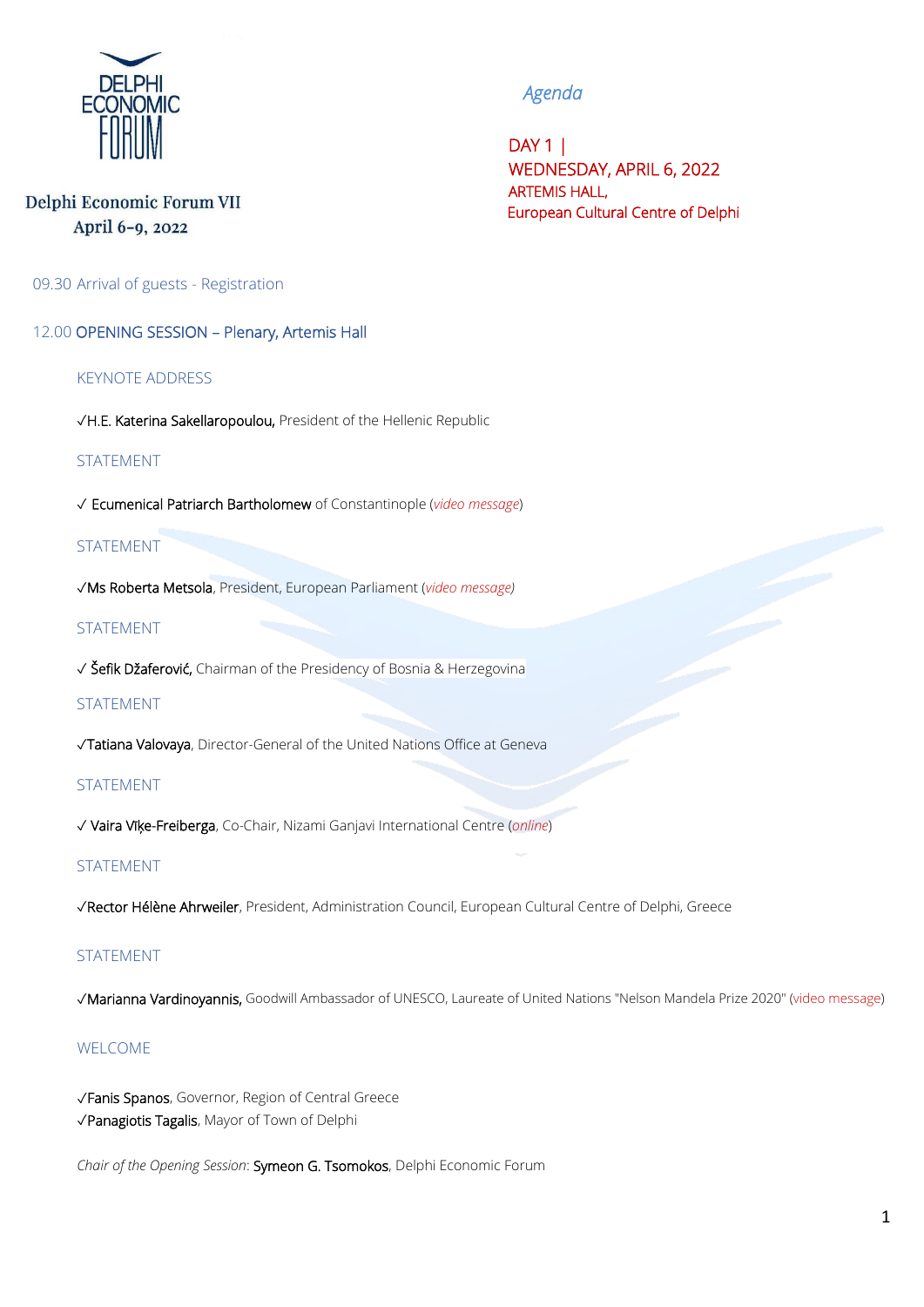

### Delphi Economic Forum VII April 6-9, 2022

13.30 LUNCH BREAK

#### 14.00 THE ASIA MINOR CATASTROPHE & THE FORMATION OF THE GREEK STATE

- ✓ Kostas Kostis, Prof. Economics & Social History, University of Athens; Advisor to the Management, Alpha Bank
- ✓ Efi Gazi, Professor of Modern History, University of Peloponnese
- ✓ Sotiris Rizas, Head of the Research Center for the History of Modern Hellenism, Academy of Athens
- ✓ Konstantina Botsiou, Professor of Political History and International Relations University of Piraeus
- ✓ *Chair*: Vicky Flessa, Philologist of Classics; Journalist, ERT, TV Greek Parliament
- 15.45 BREAK

#### 16.05 THE CONTRIBUTION OF THE DIASPORA TO STRUCTURAL CHANGE IN GREECE

- ✓ Nick Larigakis, President & CEO, American Hellenic Institute
- ✓ Jimmy Kokotas, Supreme President, American Hellenic Educational Progressive Association (AHEPA)
- ✓ Bill Papastergiadis, President of the Greek Community of Melbourne

✓*Chair*: Andreas Zamboukas, Journalist, Athens Voice

16.45 BREAK

# **JUSTICE**

#### 17.15 REFORMS, JUSTICE AND INSTITUTIONS

- ✓George Gerapetritis, Minister of State, Hellenic Republic
- ✓ Ioannis Sarmas, President, Hellenic Court of Audit
- ✓ Michalis Pikramenos, Vice President, Council of State

✓*Chair*: Ioanna Mandrou, Journalist, Kathimerini Newspaper, Greece

18.00 BREAK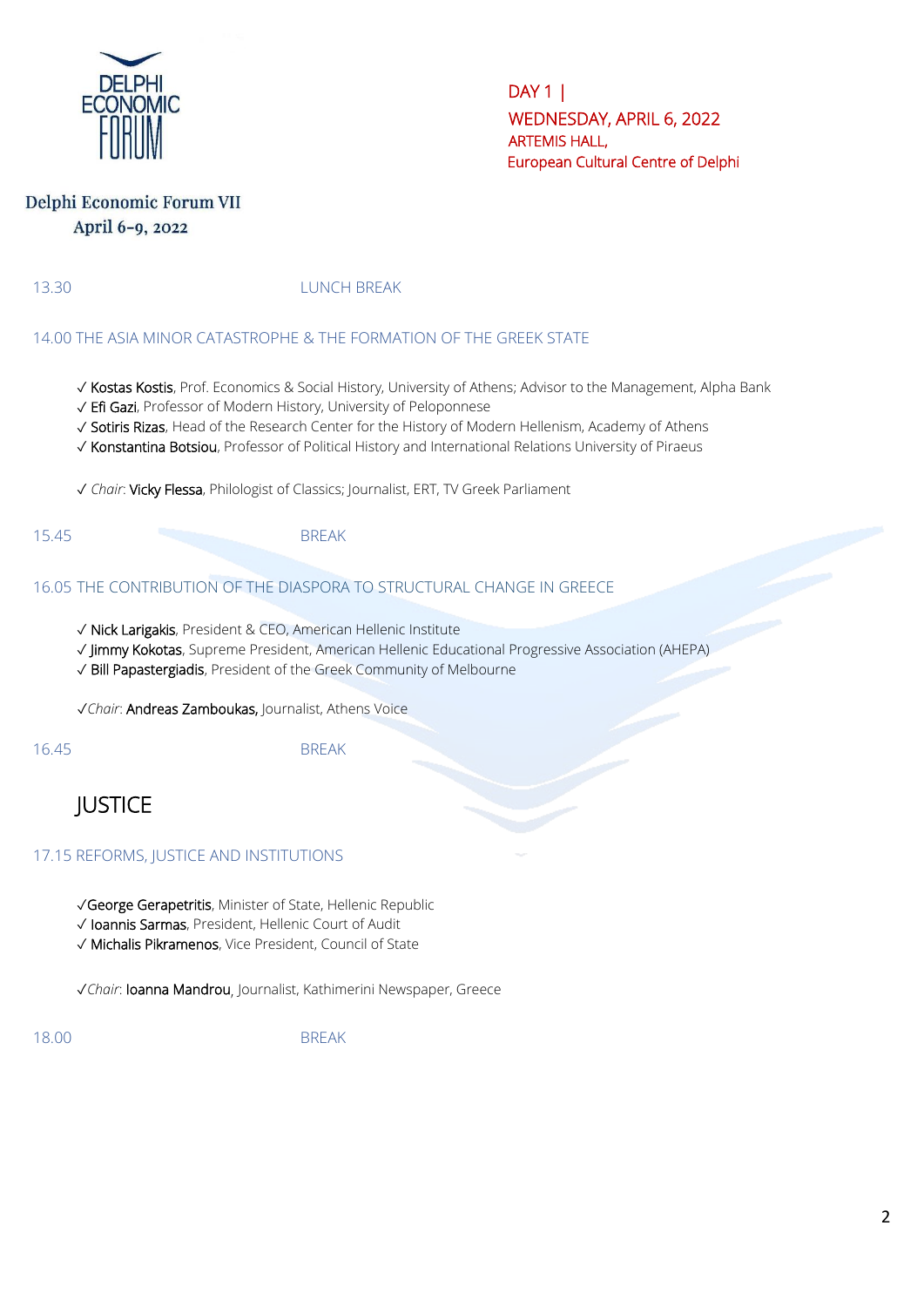

# Delphi Economic Forum VII April 6-9, 2022

# JUSTICE

18.10 FIRESIDE CHAT: ENHANCING THE QUALITY OF LAW-MAKING AND PARLIAMENTARY ACCOUNTABILITY: THE CASE OF GREECE

✓Stelios-Ioannis Koutnatzis, Secretary General for Legal and Parliamentary Affairs, Hellenic Republic

✓*Chair*: Ioanna Mandrou, Journalist, Kathimerini Newspaper, Greece

18.20 BREAK

#### 18.30 FIRESIDE CHAT

✓Michalis Kalogirou, Minister of Justice (2018-2019)

✓*Chair*: Ioanna Mandrou, Journalist, Kathimerini Newspaper, Greece

#### 18.30 FIRESIDE CHAT: NO END OF HISTORY – THE UKRAINE CRISIS & THE REPERCUSSIONS FOR THE EUROPEAN SECURITY

✓Evangelos Venizelos, Professor of Constitutional Law, Aristotle University of Thessaloniki, Greece

✓*Chair*: Athanasios Ellis, Editor in Chief, Kathimerini English Edition

#### 19.05 BREAK

19.15 FIRESIDE CHAT: ILLICIT FINANCIAL FLOWS: BUILDING A CONCRETE INTERNATIONAL RESPONSE

✓ Charalambos Vourliotis, Chairman, Independent Authority for Money Laundering

✓*Chair*: Ioanna Mandrou, Journalist, Kathimerini Newspaper, Greece

19.40 BREAK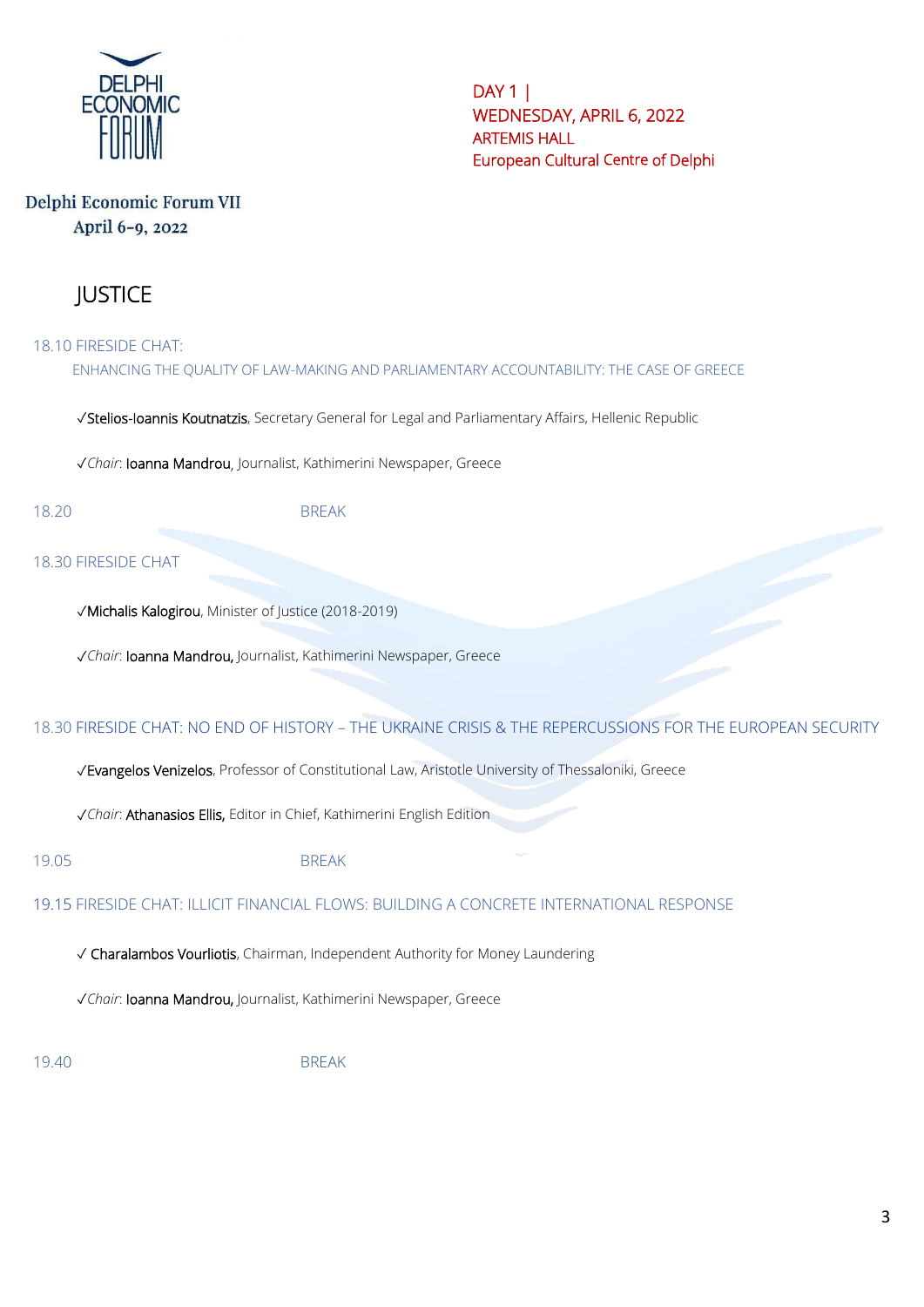

### Delphi Economic Forum VII April 6-9, 2022

# JUSTICE

19.45 FIRESIDE CHAT: WAR & MULTIPLE CONTEMPORATY CRISES MARK A NEW HISTORICAL CYCLE FOR HUMANITY

✓Nikos Voutsis, President of the Hellenic Parliament (2015-2019)

✓ *Chair*: Maria Nikoltsiou, Anchorwoman, Alpha TV

20.00 BREAK

20.05 STRENGTHENING THE INTERNATIONAL HUMAN RIGHTS ARCHITECTURE: TOWARDS A SYSTEMIC CHANGE *Content Partner: FIGHT IMPUNITY*

Introduction note

✓Dimitris Avramopoulos, European Commissioner for Migration, Home Affairs & Citizenship (2014-2019)

✓ Kostas Tsiaras, Minister of Justice, Hellenic Republic

✓Evangelos Venizelos, Professor of Constitutional Law, Aristotle University of Thessaloniki, Greece

✓ Pier Antonio Panzeri, Founder & President, Fight Impunity

✓*Chair*: Ioanna Mandrou, Journalist, Kathimerini Newspaper, Greece

20.55 END OF DAY 1

21.00 OPENING RECEPTION, AMALIA HOTEL

21.15 PRIVATE DINNERS (*by invitation only*)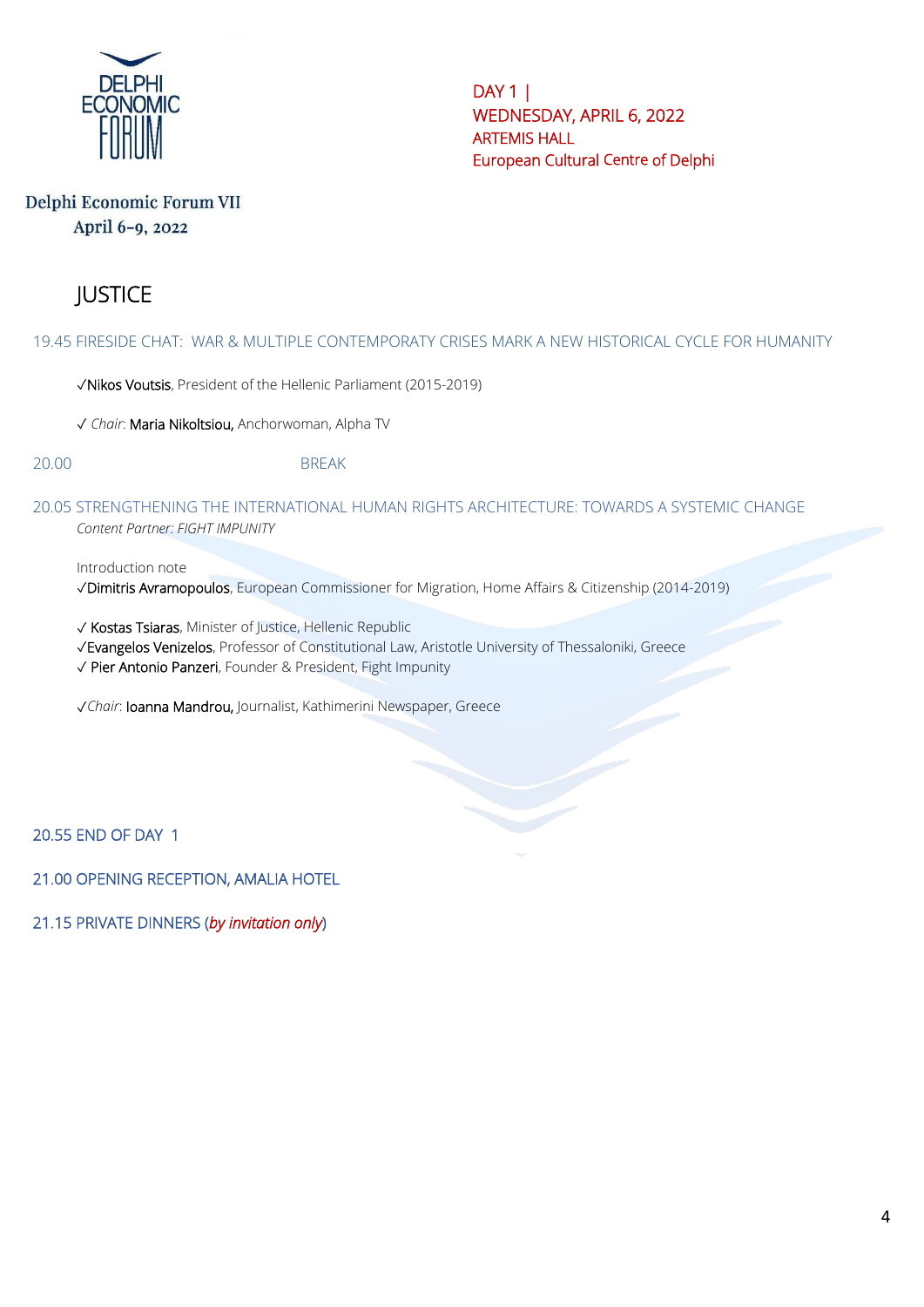

# Delphi Economic Forum VII April 6-9, 2022

# PLANET

12.00 OPENING SESSION – Plenary, Artemis Hall

13.30 BREAK

14.00 STATEMENT: THE EU CLIMATE AND ENERGY NETWORK

✓Kadri Simson, Commissioner for Energy, European Commission, Belgium

✓ *Chair:* Nik Gowing, Founder, Thinking the Unthinkable

14.20 BREAK

#### 14.25 STATEMENT

✓ Patricia Espinosa, Exec.Secretary, Secretariat, UN Framework Convention on Climate Change (video *message*)

14.25 FIRESIDE CHAT: THE CLIMATE CRISIS: POST COP 26 – HALWAY TO COP 27

✓Yasmine Fouad, Minister of Environment of the Arab Republic of Egypt (*online*)

✓ *Chair:* Nik Gowing, Founder, Thinking the Unthinkable

14.45 BREAK

# 14.50 CLIMATE EMERGENCY: VITAL SIGNS OF THE PLANET

✓David Moran, COP26 Regional Ambassador; Europe, Central Asia, Turkey & Iran, Government of UK (*online*)

✓ Christos Zerefos, Secretary General, Academy of Athens; Climate Envoy for Greece (*online*)

✓ Petteri Taalas, Secretary-General, World Meteorological Organisation (WMO) (*online)*

✓ Costas Synolakis, Chairman, Scientific Committee on Climate Change for Greece

✓Maria Fernanda Espinosa, Member, Nizami Ganjavi International Centre

✓ Michael Scoullos, Prof. Emeritus, Lab. of Environmental Chemistry, National & Kapodistrian UoA

✓ *Chair*: Nik Gowing, Founder, Thinking the Unthinkable, UK

16.00 BREAK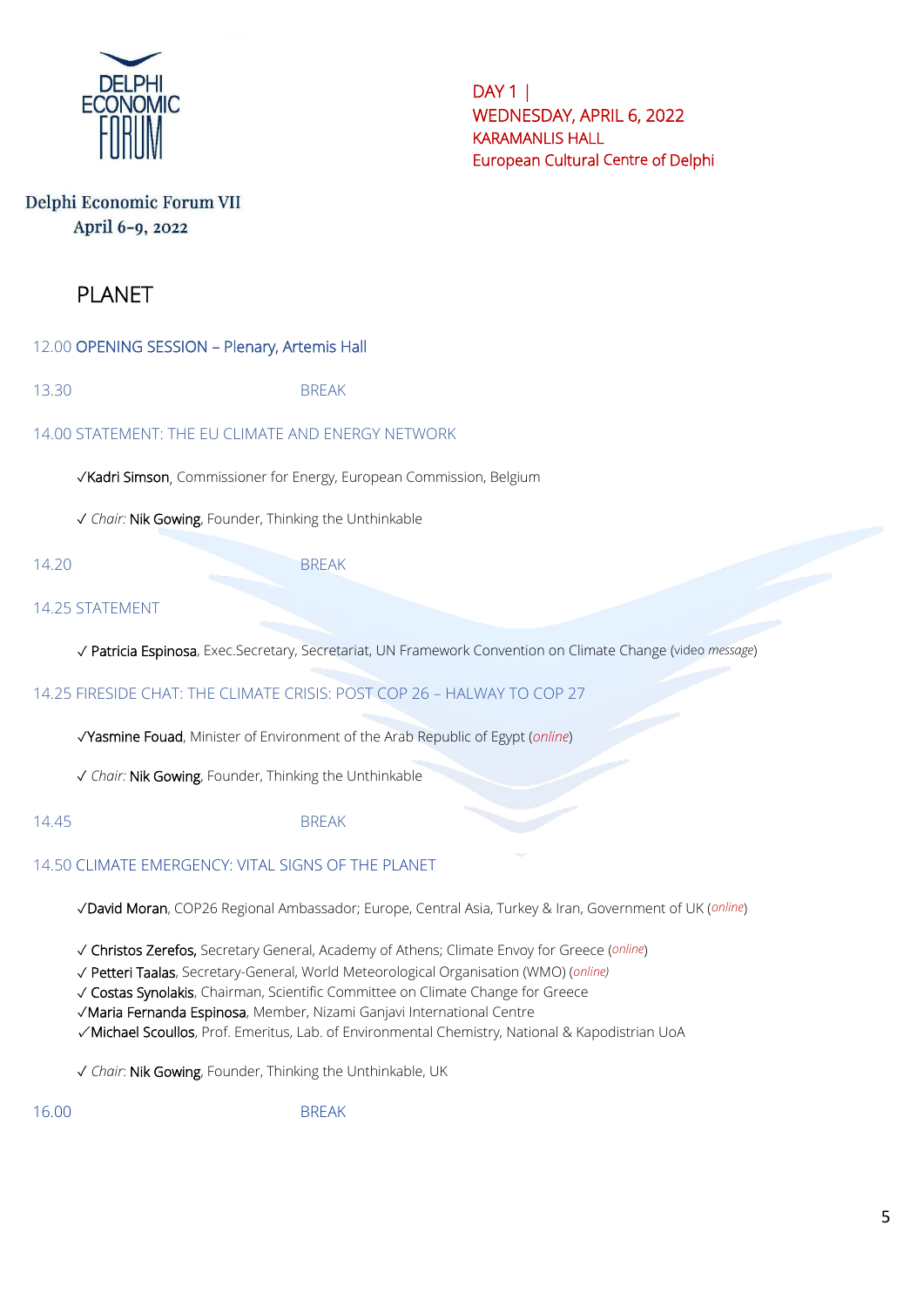

# Delphi Economic Forum VII April 6-9, 2022

# PLANET

### 16.10 FORESTS AND CLIMATE: TRADING POLLUTION FOR FOREST AMBITION

✓ Dimitris Karavellas, Director, WWF Greece

✓Dionysia Avgerinopoulou, Chairman, S.P. Committee on Environmental Protection at Hellenic Parliament ✓Konstantinos Aravossis, General Secretary for Forests, Ministry of Energy and the Environment

✓*Chair*: Spyros Kouvelis, Director EPLO, Institute for Sustainable Development

16.40 BREAK

16.45 FIRESIDE CHAT

✓Naser Nuredini, Minister of Environment, Republic of North Macedonia

✓*Chair*: Spyros Kouvelis, Director EPLO, Institute for Sustainable Development

17.05 BREAK

### 17.10 INTEGRATING INDUSTRY 4.0 AND CIRCULAR ECONOMY

✓Manolis Grafakos, Secretary General, Ministry of Energy, Hellenic Republic

✓ George Kremlis, Principal Advisor to the Greek PM, for Energy, Climate, Environment & Circular Economy

✓Vassilios Kaminaris, Partner, Head of Audit, KPMG

✓Athanasios Kefalas, President. Greek Mining Enterprises Association & Chairman, IMERYS Greece & Bauxites

✓Lavrentis Alvertis, General Manager, Polygreen Group of Companies

✓Lena Belsi, CEO, Geocycle Hellas, Member Heracles Group

✓*Chair*: Marina Protonotariou, Journalist, mononews.gr

18.20 BREAK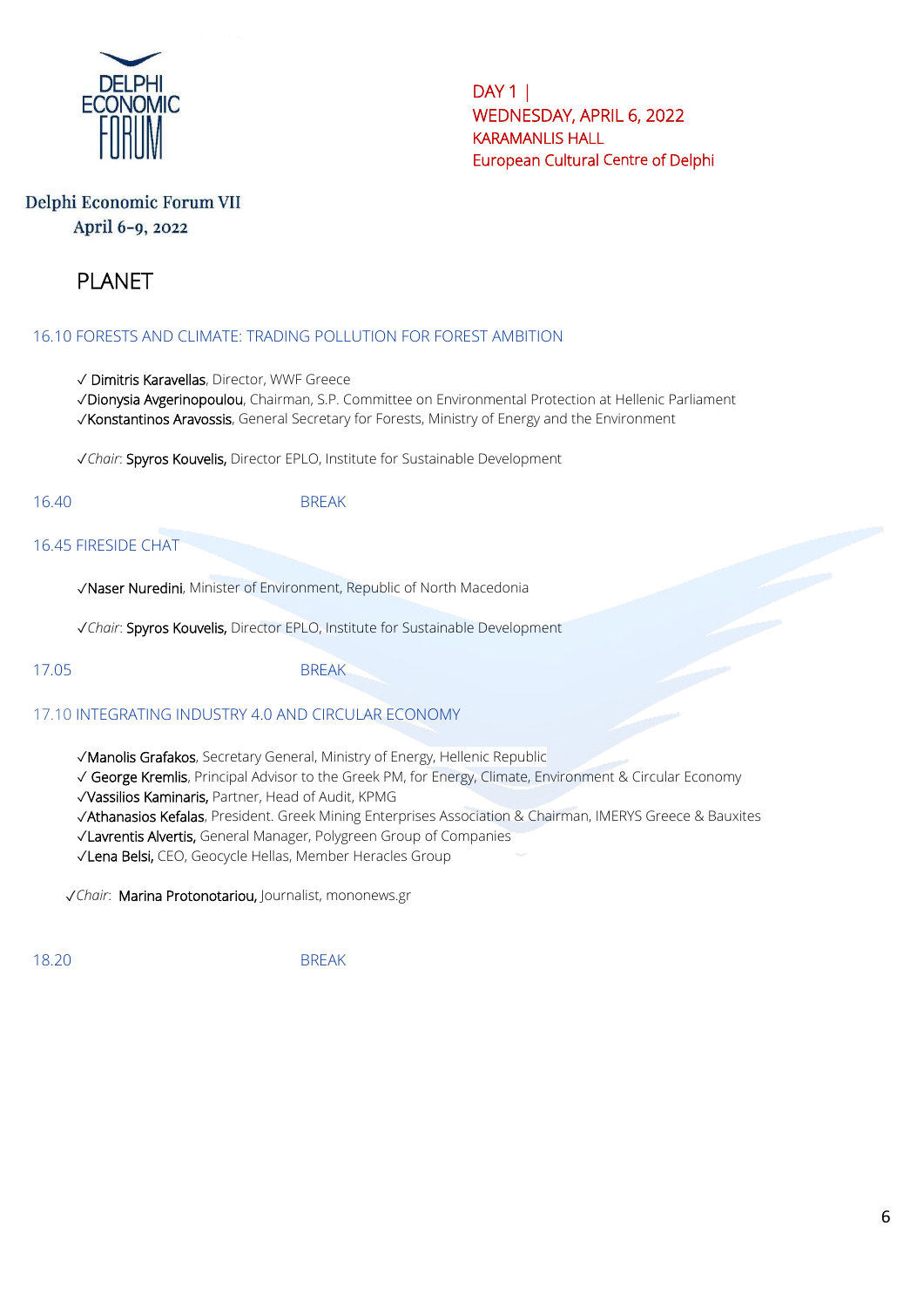

# Delphi Economic Forum VII April 6-9, 2022



#### 18.30 EFFECTS OF THE PANDEMIC ON THE MARINE ENVIRONMENT

*Content Partner: A.C. Laskaridis Charitable Foundation*

✓George Papatheodorou, Prof. of Environmental & Geological Oceanography, University of Patras ✓ Elia Psillakis, Professor in Aquatic Chemistry, Technical University of Crete ✓Nikos Thomaidis, Professor of Analytical Chemistry, National and Kapodistrian University of Athens

✓ *Chair*: Dr Angeliki Kosmopoulou, Executive Director, A.C. Laskaridis Charitable Foundation

19.00 BREAK

#### 19.10 INVESTING IN OUR SUSTAINABLE FUTURE

✓Keith Tuffley, Vice Chairman, Global Co-Head, Sustainability & Corporate Transitions, Citi ✓Jennifer Merli, Vice President, Corporate Sustainability, Mastercard (*online*) ✓ Dr Peter Gassmann, Global Leader of Strategy&, and Global ESG Leader, PwC

✓*Chair*: Cheryl Novak, Expert in Sustainability, ELIAMEP

19.35 BREAK

#### 19.40 SUSTAINABILITY, SYNERGIES AND CONSENSUS IN A PLANET UNDER THREAT

✓Nikos Charalampidis, Executive Director, Greenpeace Greece (online)

✓Erika Xirouchaki Director, Corporate Affairs & Communications, Eldorado Gold Greece

✓Anthi Trokoudi, Chief Communications & Sustainability Officer, Hellenic Corp. of Assets & Participations

✓Georgia Karountzou Head of Corporate Affairs and Communications JT International, Greece

✓Achilleas Ioakimides, Sustainability Director, PPC

✓Spiros Raptis, General Manager Greece & Cyprus, Schneider Electric

✓*Chair*: Thanos Belalidis, Sustainability Implementation Specialist, Sympraxis

20.20 BREAK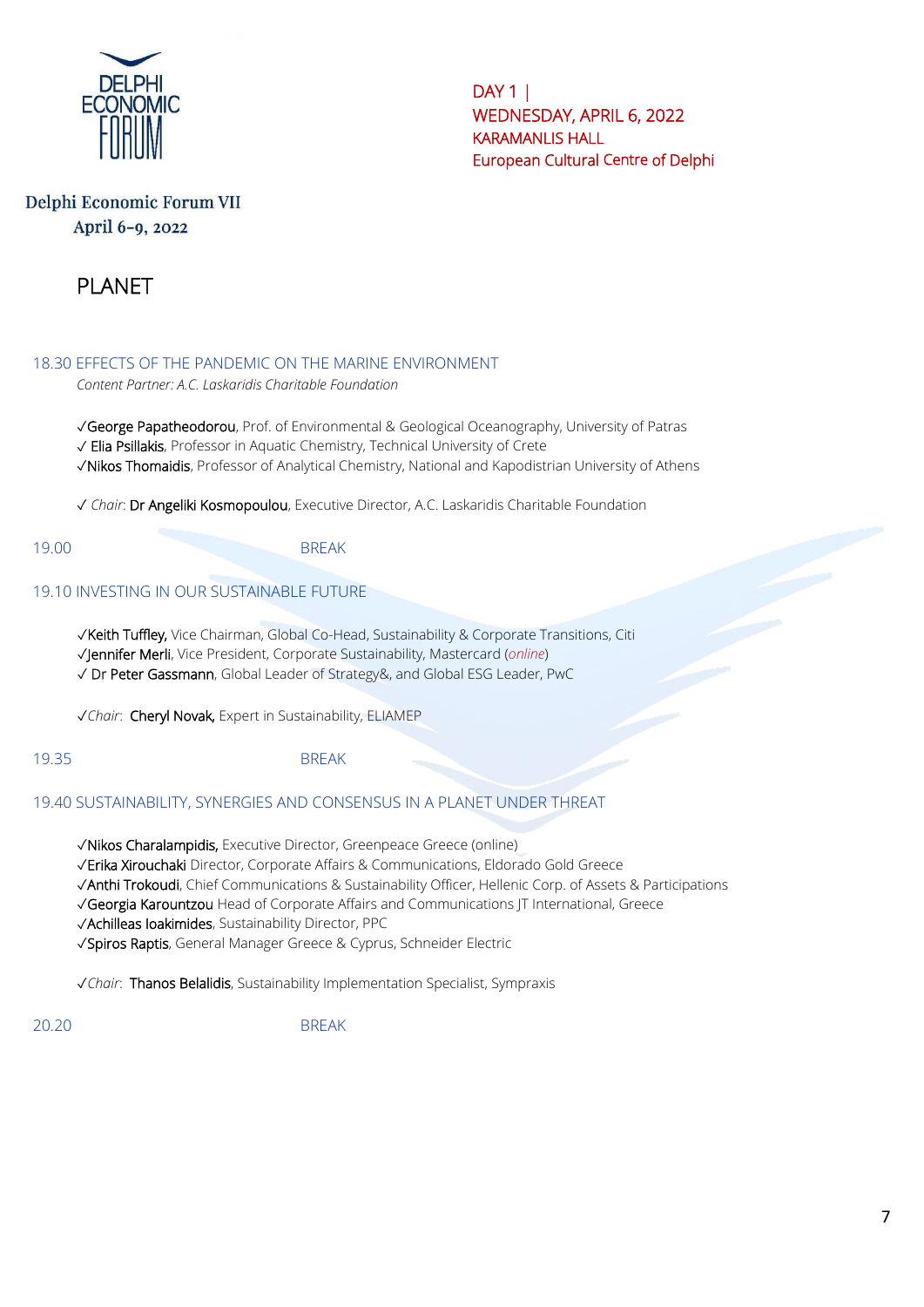

# Delphi Economic Forum VII April 6-9, 2022

# PLANET

20.25 MARE NOSTRUM: BRACING FOR THE NATIONAL SECURITY IMPACT OF CLIMATE CHANGE IN THE MED SEA *Content Partner: Atlantic Council*

✓Thanos Dokos, National Security Advisor to the Greek Prime Minister ✓Eleni Myrivili, Senior Fellow, Atlantic Council

✓*Chair*: Katerina Sokou, Nonresident Senior Fellow, Atlantic Council

20.50 END OF DAY 1

21.00 OPENING RECEPTION, AMALIA HOTEL

21.15 PRIVATE DINNERS (*by invitation only*)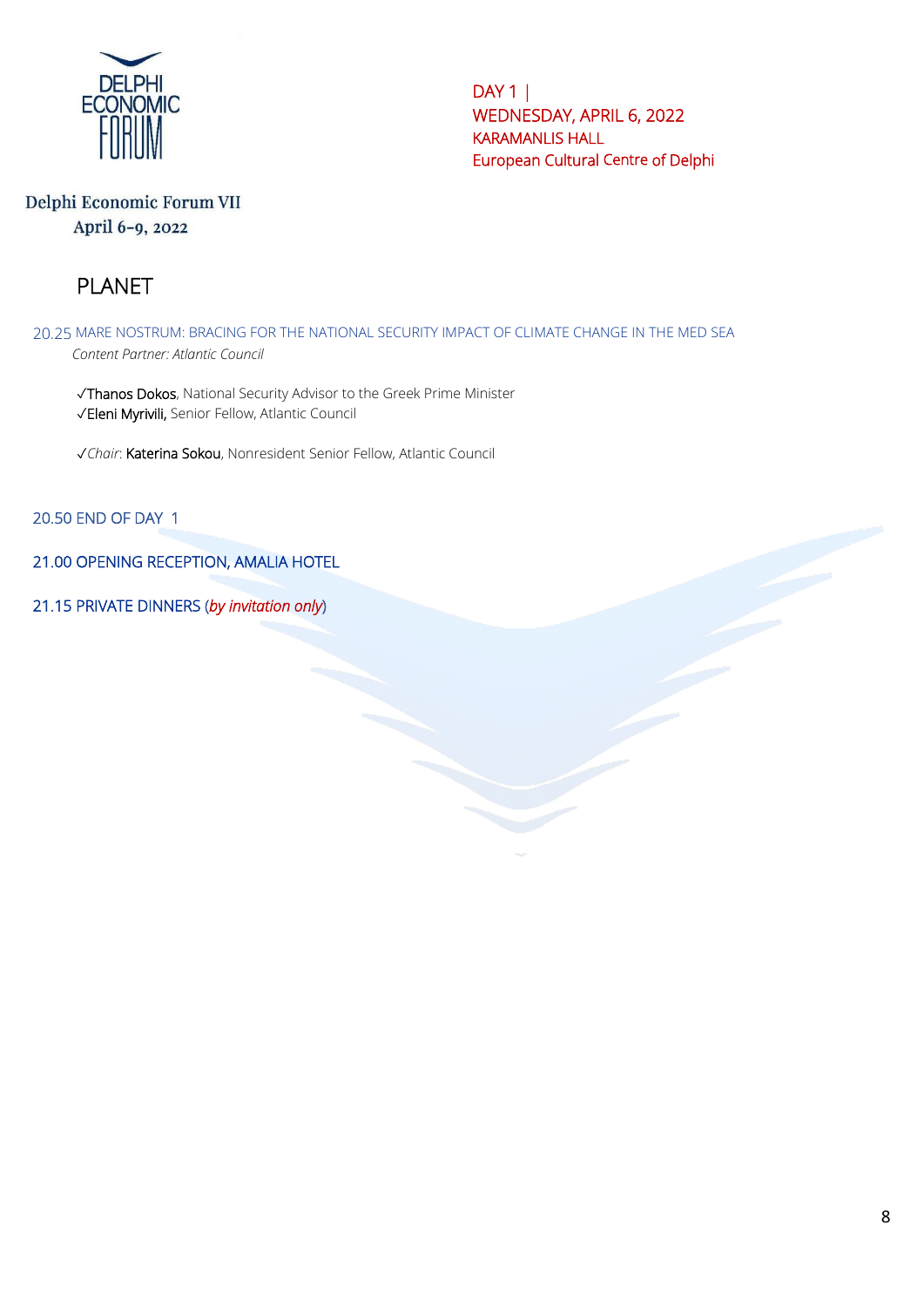

# Delphi Economic Forum VII April 6-9, 2022

# WORLD AFFAIRS

12.00 OPENING SESSION – Plenary, Artemis Hall

# 13.30 BREAK 13.45 CURRENT INFLATION DYNAMICS AND THE IMPLICATIONS FOR MONETARY & FISCAL POLICY ✓Philipp R. Lane, Chief Economist & Member of the Executive Board, European Central Bank ✓Boris Vujčić, Governor, National Bank of Croatia ✓ Alexis Patelis, Chief Economic Advisor to Greece's Prime Minister, Hellenic Republic ✓ *Chair*: Christina Papaconstantinou, Deputy Governor, Bank of Greece 14.30 BREAK 15.00 FIRESIDE CHAT: THE GLOBAL ECONOMIC SORROWS OF THE UKRAINE WAR ✓ Martin Wolf, Chief Economics Commentator, Financial Times ✓ *Chair*: Takis Theodoropoulos, Journalist-Author, Kathimerini 15.25 BREAK 15.40 FIRESIDE CHAT: MULTILATERALISM IN TRANSITION – SCIENCE FOR TOMORROW"? ✓Michael Møller, Chairman of the Diplomacy Forum Geneva Science and Diplomacy Anticipator Foundation ✓*Chair*: Giorgos Christides, Journalist, Spiegel 16.00 BREAK 16.30 FIRESIDE CHAT: HOW THE PANDEMIC REVEALS THE DEFICIENCIES IN THE CURRENT GLOBAL GOVERNANCE STRUCTURE AND TO WHAT EXTENT THE UKRAINIAN CRISIS MAY COMPLICATE THE GLOBAL EFFORTS TO FIX IT?

✓Prof. Yanzhong Huang, Senior Fellow for Global Health, Council of Foreign Relations, USA

✓*Chair*: Nektaria Stamouli, Journalist, Politico / Athens News Agency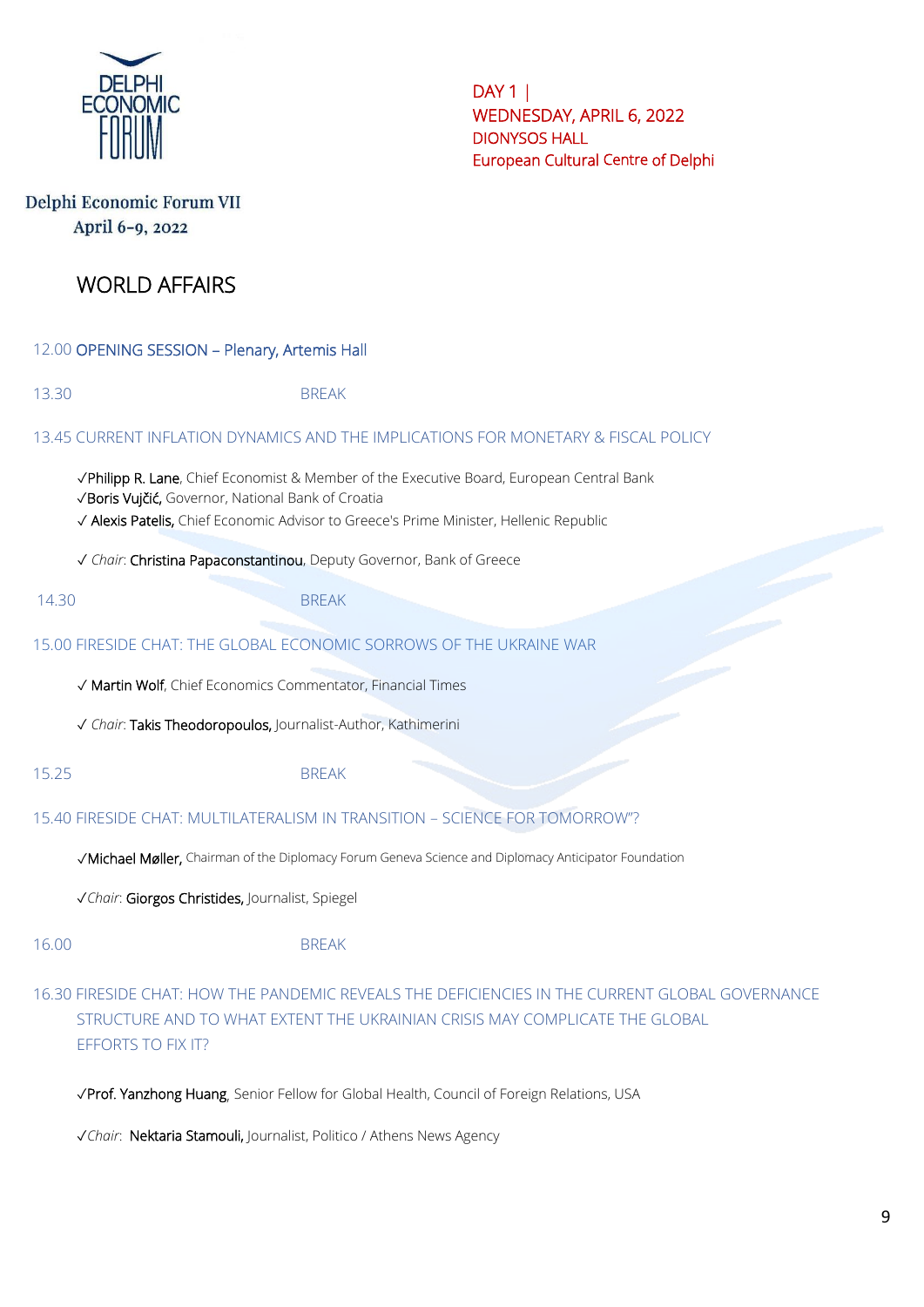

# Delphi Economic Forum VII April 6-9, 2022

# WORLD AFFAIRS

16.50 BREAK

### 16.55 FIRESIDE CHAT: DEFENDING DEMOCRACY IN CHALLENGING TIMES

✓George A. Papandreou, President of Socialist International

✓ *Chair*: Kevin Featherstone, Eleftherios Venizelos Prof. of Contemporary Greek Studies & Prof. of EU Politics, LSE

#### 17.15 THE WORLD POST UKRAINE: A STATE OF UNPEACE?

*Content Partner: NIzami Ganjavi International Center*

✓ Dr Benedikt Franke, Vice-Chairman & CEO, Munich Security Conference, Germany

✓Chiril Gaburici, Member, NIzami Ganjavi International Center

✓Dr. Svitlana Kovalchuk, Executive Director, Yalta European Strategy

✓*Chair*: Dimitris Apokis, Journalist, ERT

18.00 BREAK

18.15 MONETARY POLICY AFTER THE PANDEMIC: WHAT WILL THE NEW «NORMAL» LOOK LIKE? *Content Partner: London School of Economics*

✓Boris Vujčić, Governor, National Bank of Croatia

✓Gabriel Glöckler, Senior Manager (Principal Adviser), Directorate General Communications, ECB

✓Eleni Louri, Deputy Governor of the Bank of Greece (2008-2014)

✓*Chair*: Iain Begg, Professorial Research Fellow, London School of Economics

19.00 BREAK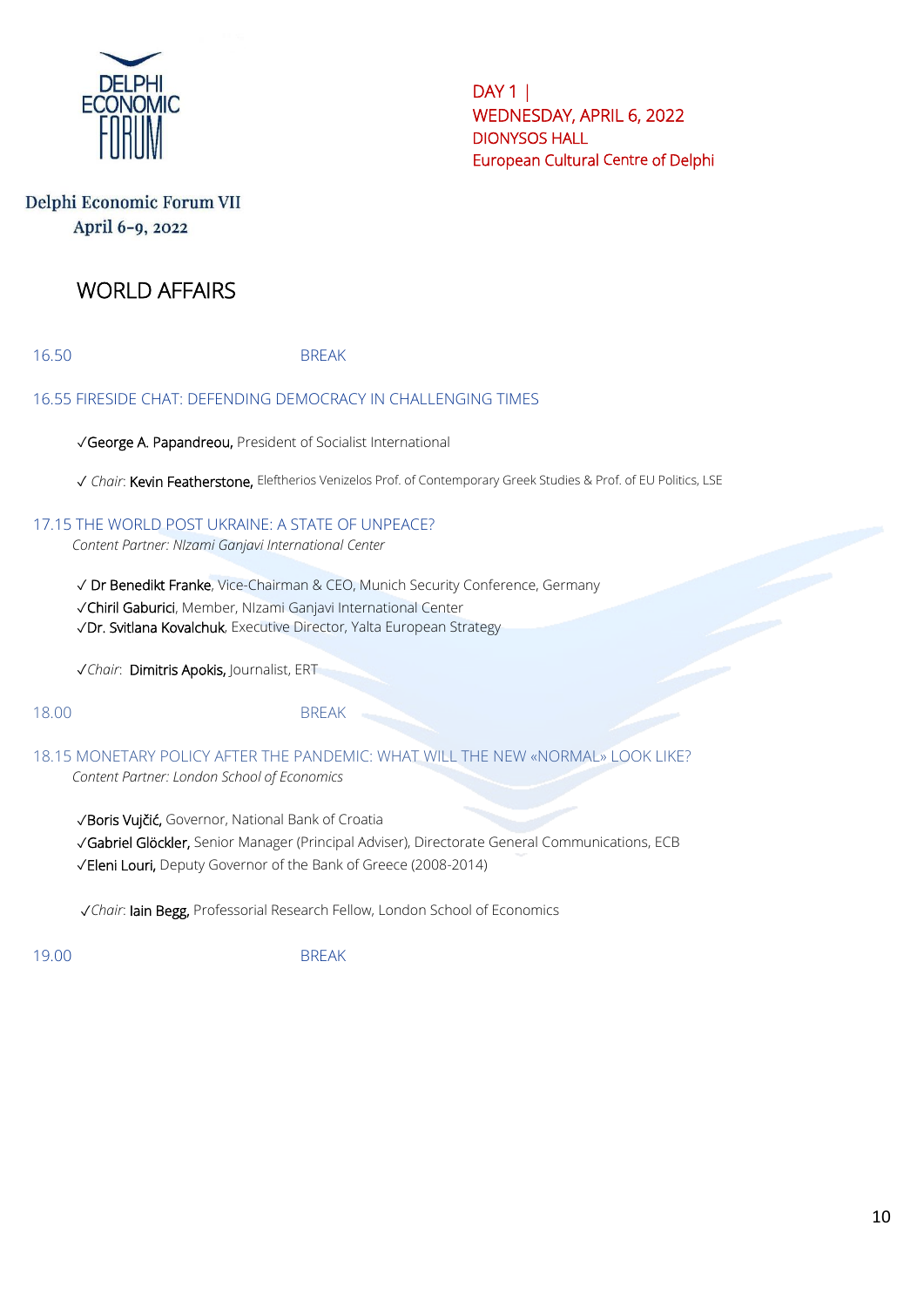

# Delphi Economic Forum VII April 6-9, 2022

# WORLD AFFAIRS

19.10 FIRESIDE CHAT *Content Partner: Economia Group*

✓Nikos Vettas, Gen.Dir., Foundation for Economic & Industrial Research – IOBE, Prof., Athens University of Economics & Business

✓ *Chair*: Antonis Papayannides, Managing Director, Economia Publishing

#### 19.30 BREAK

#### 19.40 NATURAL DISASTERS: PREVENTION, REHABILITATION, COOPERATION & RECOVERY

✓Christos Stylianides, Minister of Climate Crisis and Civil Protection, Hellenic Republic

✓Christos Triantopoulos, Deputy Minister to the PM, for State Aid and Natural Disaster Recovery

✓Konstantinos Agorastos, Governor, Region of Thessaly

✓Faye Makantasi, Research Director, diaNEOsis

✓*Chair*: Sotiris Polyzos, Journalist, General Manager, TRT

20.20 END OF DAY 1

21.00 OPENING RECEPTION, AMALIA HOTEL

21.15 PRIVATE DINNERS (*by invitation only*)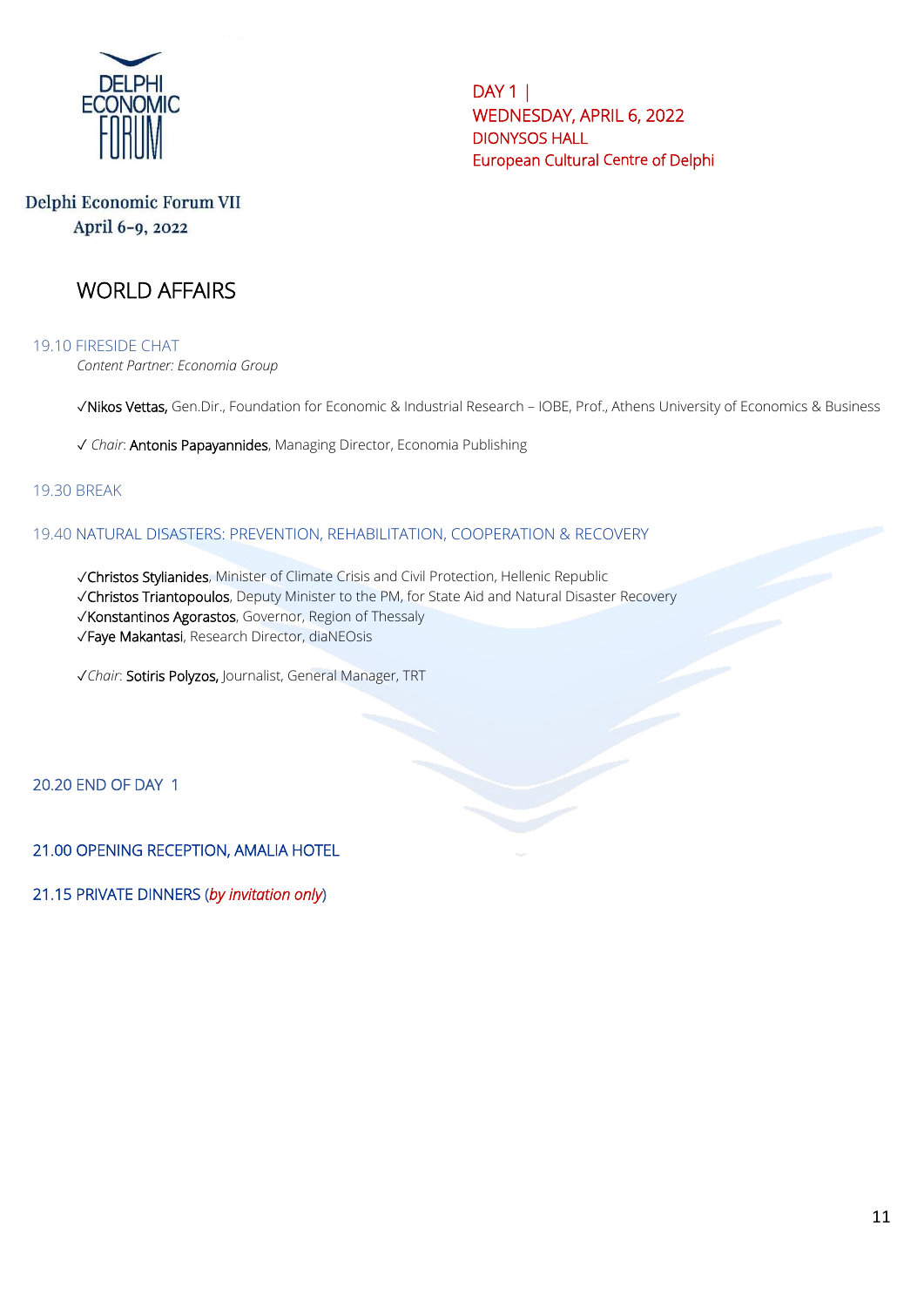

DAY 1 | WEDNESDAY, APRIL 6, 2022 LETO HALL Amalia Hotel

### Delphi Economic Forum VII April 6-9, 2022

# EDUCATION

12.00 OPENING SESSION – Plenary Artemis Hall

13.30 BREAK

#### 14.00 OPENING DISCUSSION

✓Niki Kerameus, Minister of Education and Religious Affairs, Hellenic Republic ✓ Jeffrey Sachs, Director, Center for Sustainable Development, Columbia University

✓*Chair*: Fanis Papathanasiou, Journalist, ERT

14.30 BREAK

### 14.40 KEYNOTE SPEECH: THE ROLE OF EUROPEAN YOUTH IN ADVANCING THE UNION

✓ Andreas Treichl, President, European Forum Alpbach (*online*)

✓*Chair:* Alexis Phylactopoulos, President, College Year in Athens

### 15.00 BREAK

15.10 UNIVERSITIES AFTER BREXIT: WHAT FUTURE FOR UK - GREEK TIES?

*Content Partner: London School of Economics*

✓Anastasia Andritsou , Director, British Council

✓Vivienne Stern, Director, Universities UK International UUKi, UK

✓Dimitrios Bourantonis, Rector, Athens University of Economics & Business

✓ Stuart Bond, Head of the Upper School, St. Catherine's British School

✓Andreas Boudouvis, Rector, National Technical University of Athens

✓ *Chair*: Kevin Featherstone, Eleftherios Venizelos Prof. of Contemporary Greek Studies & Prof. of EU Politics, LSE

16.00 BREAK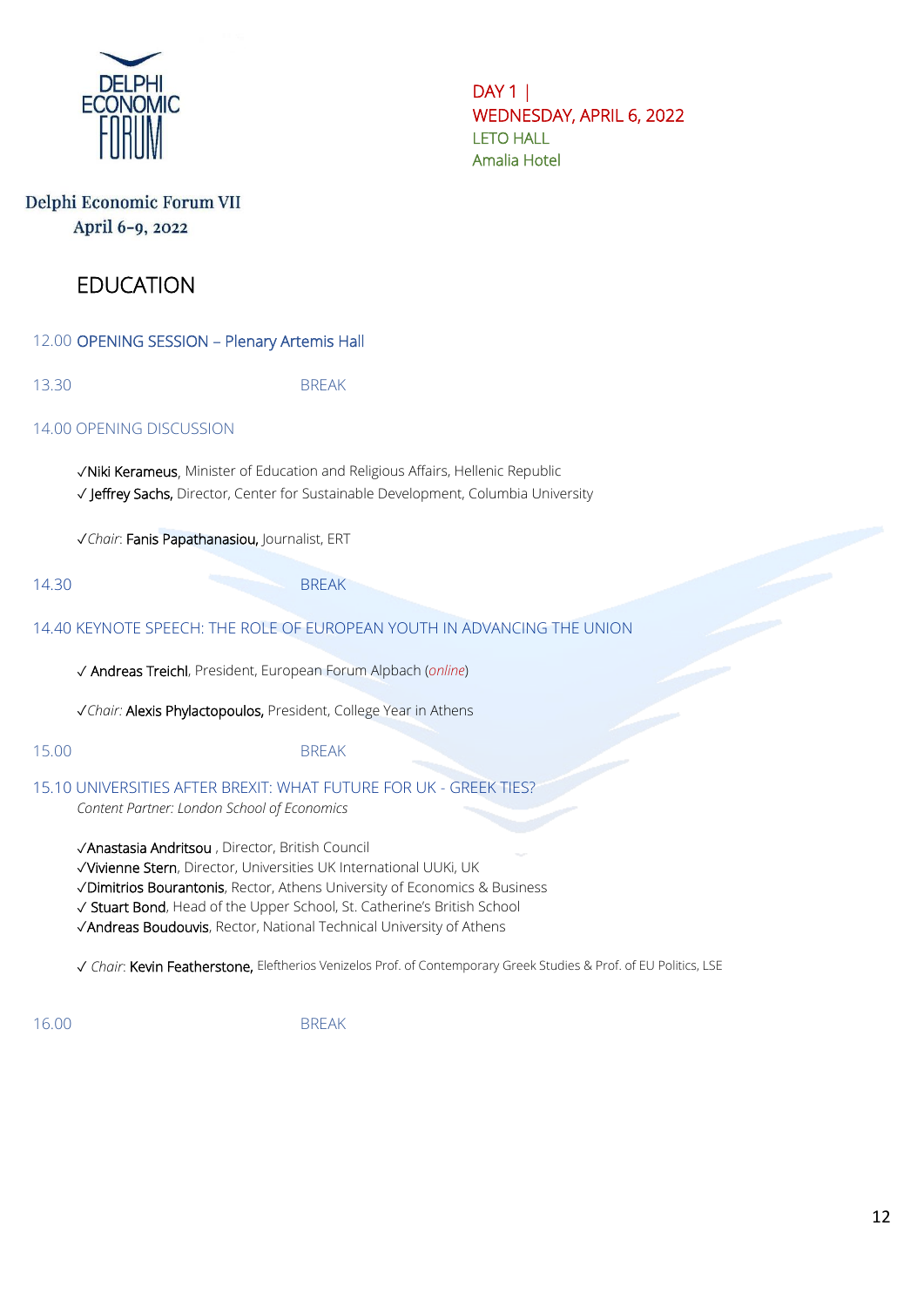

DAY 1 | WEDNESDAY, APRIL 6, 2022 LETO HALL Amalia Hotel

### Delphi Economic Forum VII April 6-9, 2022

# EDUCATION

#### 16.30 PREVENTING VIOLENCE AND PROMOTING SAFETY IN HIGHER EDUCATION

✓Meletios Athanasios Dimopoulos, Prof. & Chairman of the Dept l of Clinical Therapeutics, NKUA, Greece ✓Theodore Papatheodorou, Professor, University of Peloponnese; Deputy Minister of Education (2012-2013) ✓Triandafyllos Karatrantos Research Fellow, ELIAMEP

✓*Chair:* Fotis Karydas, Journalist, Action 24

17.05 BREAK

#### 17.15 FIRESIDE CHAT: THE FUTURE OF EDUCATION

✓ Carla Cuglietta, Executive Director & co-founder, Young Leaders World

✓*Chair:* Alexis Phylactopoulos, President, College Year in Athens

#### 17.35 BREAK

17.45 MODERNIZATION OF HIGHER EDUCATION: BUILDING OPENNESS & RESILIENCE IN TIMES OF CHANGE

✓ Nikos Papaioannou, Rector, Aristotle University of Thessaloniki

✓ Christos Bouras, Rector, University of Patras

✓*Chair*: Marnie Papamatthaiou, Journalist, To Vima

#### 18.10 BREAK

#### 18.20 FUTURE OF VALUES: LESSONS FROM EUROPE & STRATEGIC FORESIGHT

✓ Anna - Michelle Asimakopoulou, Member, European Parliament, Vice-Chair, European Parliament's ITC (*online*)

✓ Stamatis Krimigis, Member, Academy of Athens

✓Alexandros Yannis, Deputy Head, Policy Planning & Strategic Foresight, European External Action Service

✓ Epaminondas Christophilopoulos, Head, UNESCO Chair,Futures Research, Foundation for Research & Technology

✓ Charalambos Tsekeris, Vice Chair, National Commission for Bioethics & Technoethics

✓ *Chair*: Areti Bita, Journalist, ERT

#### 19.30 END OF DAY 1

21.00 OPENING RECEPTION, AMALIA HOTEL - 21.15 PRIVATE DINNERS (*by invitation only*)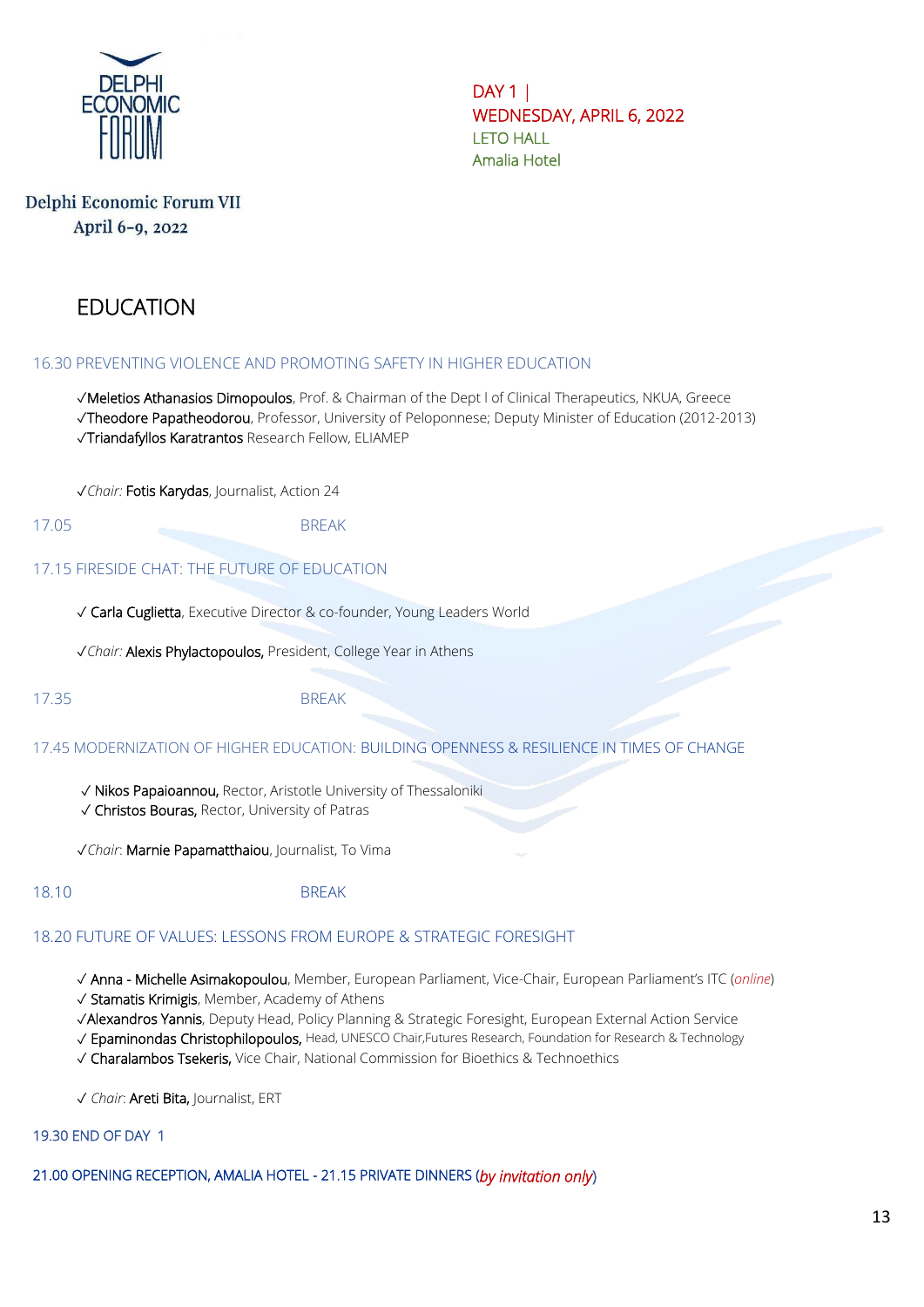

# Delphi Economic Forum VII April 6-9, 2022

# WORLD AFFAIRS

08.15 Arrival of guests – Registration

09.00 FIRESIDE CHAT:

HOW HAS THE PANDEMIC REDEFINED CHINA'S RELATIONSHIP WITH THE OUTSIDE WORLD & WHY ITS ROLES IN THE WINTER OLYMPICS & UKRAINIAN CRISIS HAVE MANIFESTED THIS SHIFT?

✓Prof. Yanzhong Huang, Senior Fellow for Global Health, Council of Foreign Relations, USA

✓*Chair:* Ioulia Velisaratou, Journalist, Mega TV

09.20 BREAK

#### 09.25 US-CHINA RELATIONS

✓Susan Thornton, SF Paul Tsai China Center, Yale; Nonresident SF, [J. L. Thornton China Center](https://www.brookings.edu/center/john-l-thornton-china-center/) ✓Cheng Li, Director & SF, John L. Thornton China Center Foreign Policy, The Brookings Institution, USA

✓*Chair:* Faye Doulgeri, Journalist, Euronews

10.05 BREAK

#### 10.15 FIRESIDE CHAT: CHINA'S RELATIONSHIP WITH THE WORLD

✓ Niklas Swanström, Executive Director, Institute for Security & Development Policy, Sweden

✓*Chair:* Jens Bastian, Senior Policy Advisor, ELIAMEP

#### 10.35 BREAK

#### 10.40 CHINA'S BELT & ROAD IN THE POST COVID-19 ERA

✓ Philippe Le Corre, Non-Resident SF in EU & Asia Programs, Carnegie Endowment for Int'l Peace

✓ Paul Stronski, Senior Fellow, Russia & Eurasia Program, Carnegie Endowment for Int'l Peace, USA

✓*Chair:* Jens Bastian, Senior Policy Advisor, ELIAMEP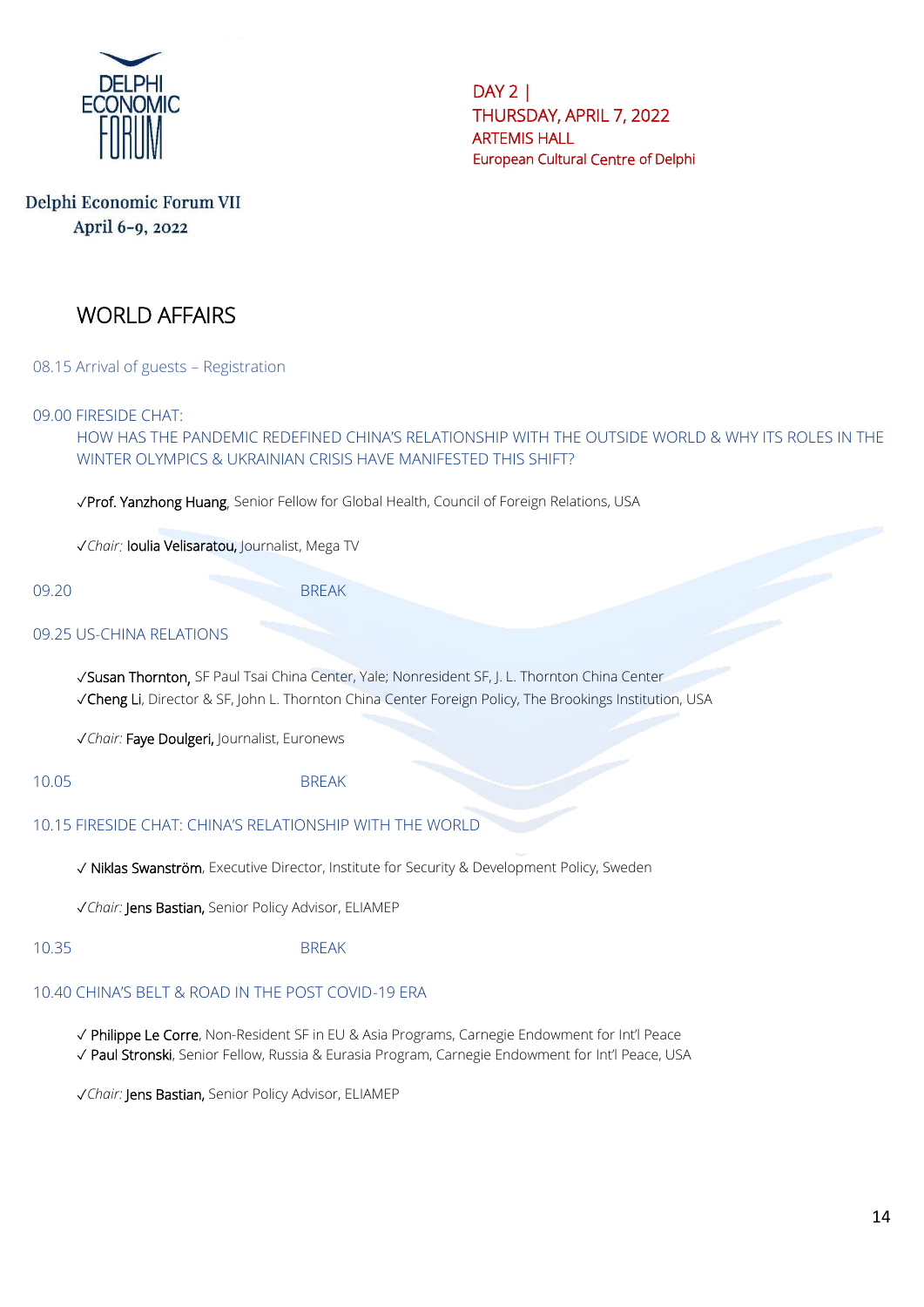

### Delphi Economic Forum VII April 6-9, 2022

# WORLD AFFAIRS

11.20 BREAK

#### 11.45 TRANSFORMING TRANSATLANTIC RELATIONS: A PARTNERSHIP FIT FOR THE AGE OF UNKNOWNS

- ✓ Erik Brattberg, Senior Vice President, Albright Stonebridge Group, USA (*online*)
- ✓ Elena Lazarou, Head of External Policies Unit, European Parliament Research Service & Fellow, ELIAMEP
- ✓ Philippe Le Corre, Non-Resident SF in EU & Asia Programs, Carnegie Endowment for Int'l Peace

✓*Chair*: Dimitris Apokis, Journalist, ERT

#### 12.25 BREAK

#### 12.30 CAN BUSINESS LEADERS CHAMPION DEMOCRACY?

✓ Martin Wolf, Chief Economics Commentator, Financial Times, UK ✓Dimitris Papalexopoulos, Chairman, Hellenic Federation of Enterprises (SEV)

✓*Chair:* Alexis Papahelas, Executive Editor, Kathimerini

#### 12..50 BREAK

#### 12.55 THE FUTURE OF EUROPE POST UKRAINE WAR

✓ Miltiadis Varvitsiotis, Alternate Minister of Foreign Affairs, Hellenic Republic

✓ Vincenzo Amendola, State Secretary for European Affairs, Republic of Italy

✓Karoline Edtstadler, Federal Minister for the EU & Constitution, Federal Chancellery, Republic of Austria

✓*Chair:* Faye Doulgeri, Journalist, Euronews

#### 13.35 LUNCH BREAK

### 14.15 FIRESIDE CHAT

✓Xiao Junzheng, Ambassador, Embassy of the People's Republic in China to the Hellenic Republic

✓*Chair:* Xenia Kounalakis, Journalist, Kathimerini

14.35 BREAK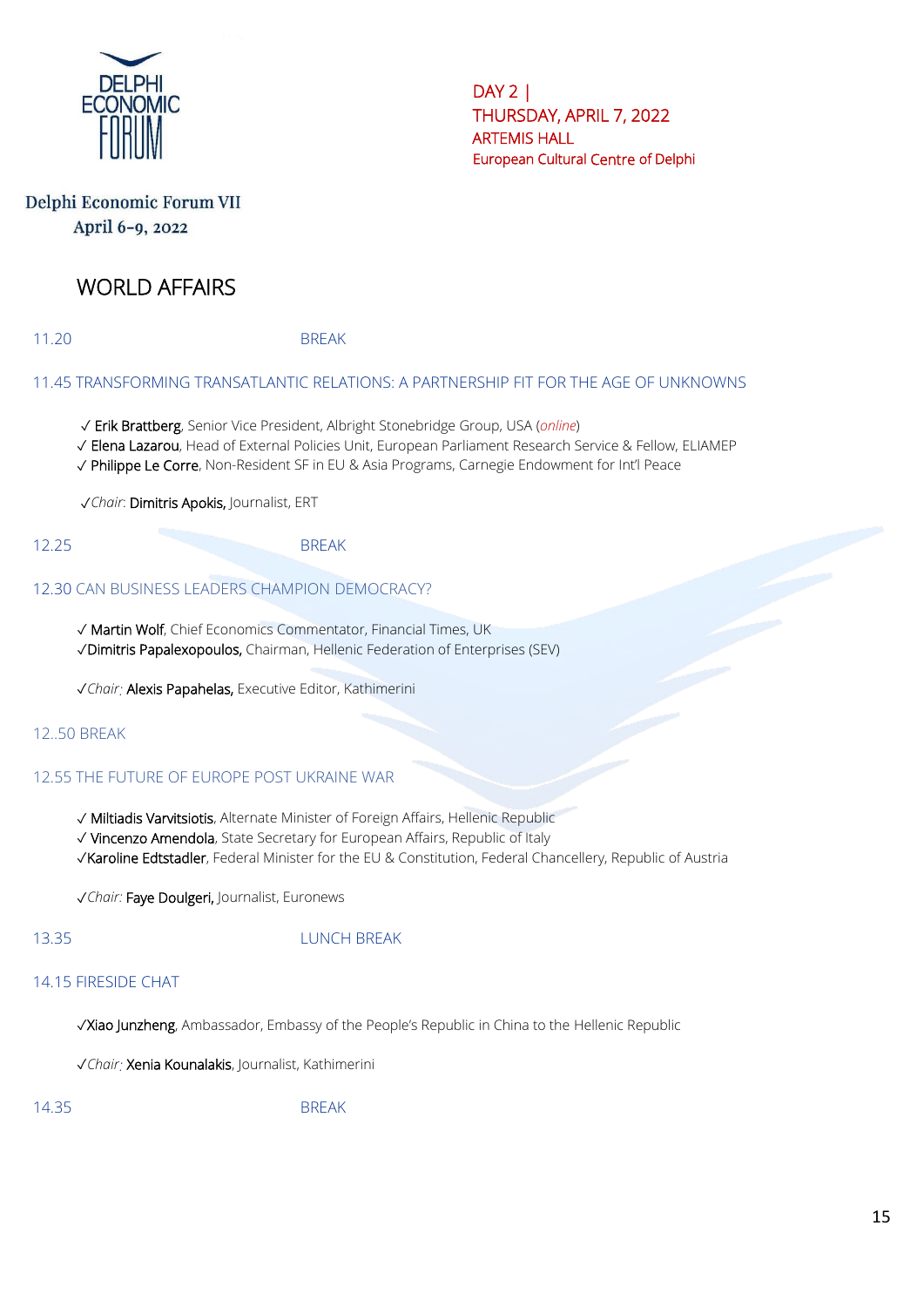

# Delphi Economic Forum VII April 6-9, 2022

# WORLD AFFAIRS

#### 14.45 ECONOMIC COOPERATION BETWEEN CHINA & THE REGION

✓Ioannis Smyrlis, Sec. General for Int'l Economic Affairs, Ministry of Foreign Affairs, Hellenic Republic ✓Xiao Junzheng, Ambassador, Embassy of the People's Republic in China to the Hellenic Republic ✓Yu Zenggang, Executive Chairman of Piraeus Port Authority S.A. ✓Li Shuping, General Manager & Country Head, Bank of China

✓ *Chair:* Elias Bellos*,* Journalist, Kathimerini

15.25 BREAK

#### 15.35 FIRESIDE CHAT: THE NEW SPHERES OF INFLUENCE - RETHINKING GEOPOLITICS AFTER UKRAINE

✓Dimitris Avramopoulos, European Commissioner for Migration, Home Affairs & Citizenship (2014-2019)

✓*Chair:* Pavlos Tsimas, Journalist, SKAI / NEA

15.55 BREAK

16.15 FIRESIDE CHAT: THE NEW WORLD DISORDER: RE-INVENTING THE NEW ERA AFTER UKRAINE

✓ Ernst Reichel, Ambassador of the Federal Republic of Germany to the Hellenic Republic

✓*Chair:* George Evgenidis, Anchorman, Star Channel

#### 16.35 BREAK

#### 16.45 FIRESIDE CHAT

✓ Geoffrey R. Pyatt. US Ambassador to the Hellenic Republic

✓ *Chair:* Apostolos Mangiriadis, Journalist, SKAI/Kathimerini

17.05 BREAK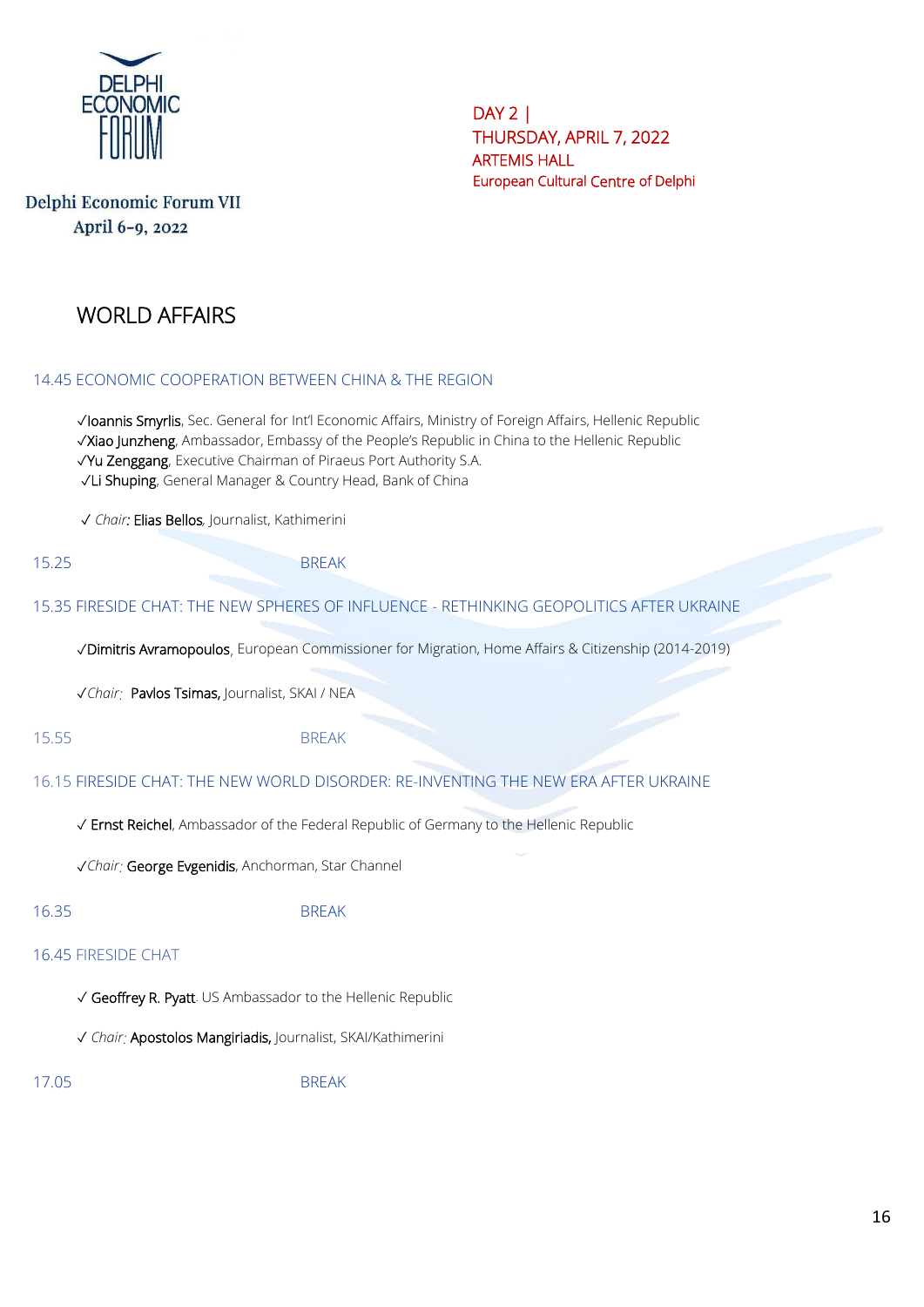

# Delphi Economic Forum VII April 6-9, 2022

# WORLD AFFAIRS

17.10 FIRESIDE CHAT

✓ General David H. Petraeus, Chairman, KKR Global Institute (*online*)

✓*Chair*: Angelos Athanasopoulos, Journalist, TO VIMA

### 17.10 BUILDING EUROPE'S STRATEGIC AUTONOMY IN THE AGE OF THREATS

 ✓ Dr. Rosa Balfour, Director, Carnegie Europe, Belgium ✓ Carl Bildt, Prime Minister of Sweden (1991-1994); Senior Adviser, Covington & Burling LLP, Sweden

✓*Chair:* Angelos Athanasopoulos, Journalist, TO VIMA

18.30 BREAK

#### 18.40 EUROPE'S GEOPOLITICAL ROLE AFTER THE WAR IN UKRAINE

 ✓Zaki Laïdi, Senior Adviser to the High Representative & VP of the Commission EEAS/SEAE, Belgium ✓Loukas Tsoukalis, President, Hellenic Foundation for European & Foreign Policy, Prof., Sciences Po, Paris

✓*Chair*: Amb. Ioannis Alexios Zepos, Chairman of the BoD, Citizens Movement for an Open Society

19.20 BREAK

#### 19.25 80 YEARS OF U.S. DIPLOMACY IN GREECE

✓ Richard Jackson, President (2017-2020), Athens College

✓ *Chair:* Athanasios Ellis, Editor in Chief, Kathimerini English Edition

19.40 BREAK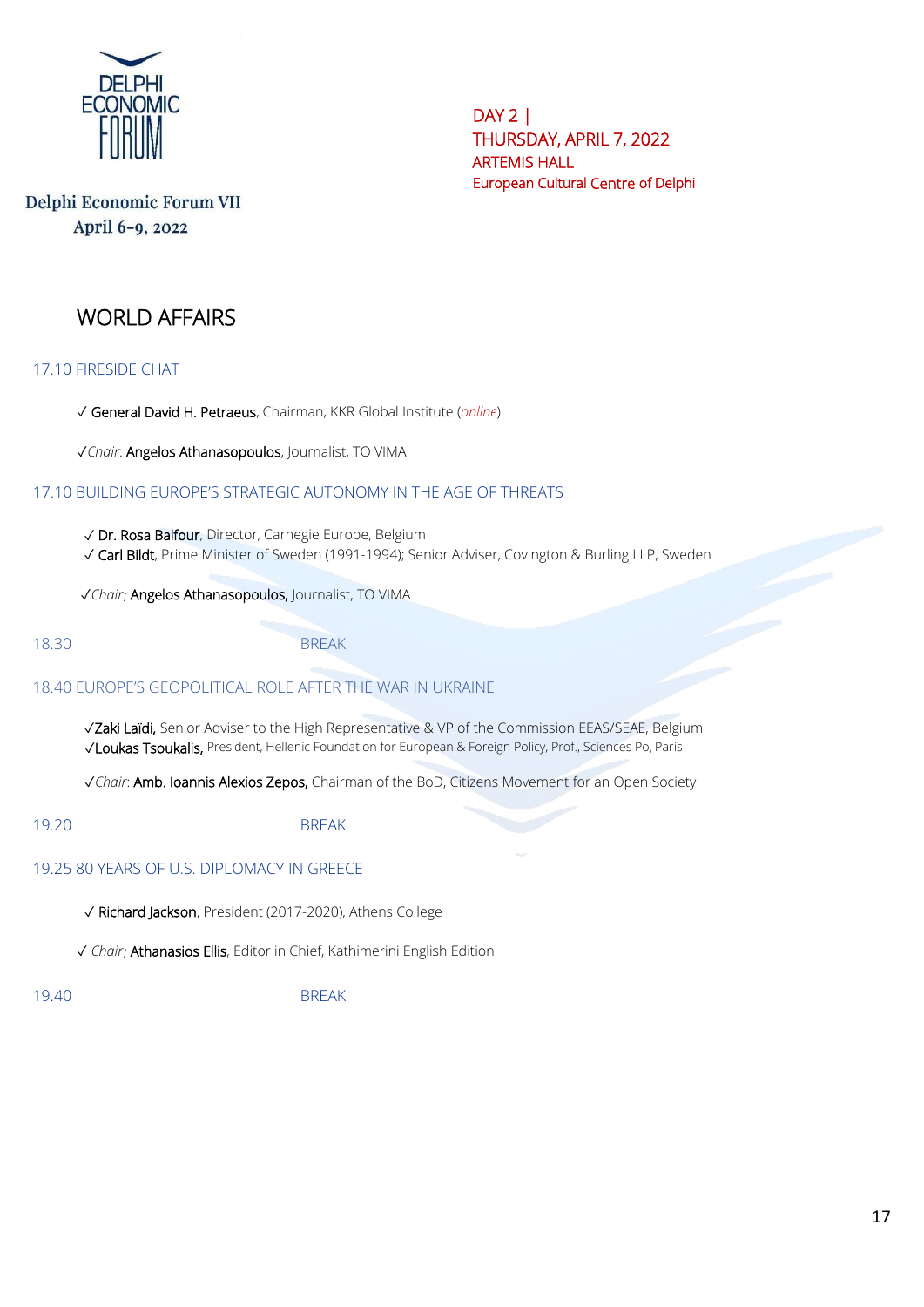

# Delphi Economic Forum VII April 6-9, 2022

# WORLD AFFAIRS

### 19.45 ECONOMICS & GEOPOLITICS: THE OECD AT CROSSROADS

✓Ulrik Vestergaard Knudsen, Deputy Secretary-General, OECD

✓ Gikas Hardouvelis, Chairman of the BoD, National Bank of Greece

✓George Prevelakis, Prof. Emeritus, University of Sorbonne; Permanent Representative, OECD

✓Chair: Antonis Papayannidis, Managing Director, Economia Publishing

### 20.30 END OF DAY 2

21.15 PRIVATE DINNERS (*by invitation only*)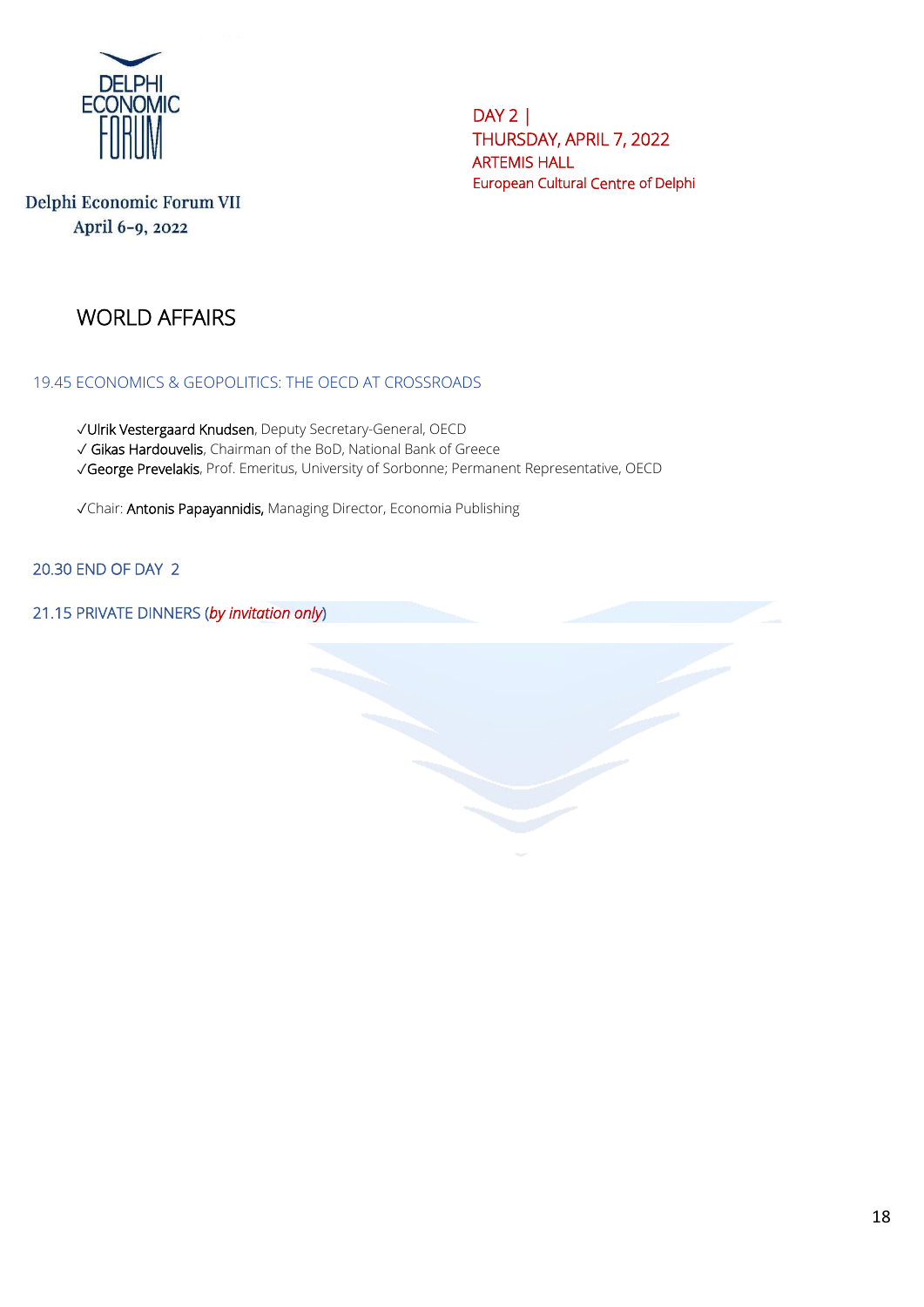

# Delphi Economic Forum VII April 6-9, 2022

# **HFALTH**

08.15 Arrival of guests - Registration

09.00 THE FUTURE OF LIFE & AUXILIARY INSURANCE: REIMAGING THE INDUSTRY FOR THE FUTURE

✓ Platon Tinios, Associate Professor, Department of Statistics and Insurance Science

✓Milton Nectarios, Professor of Insurance, University of Piraeus

✓Stavros Papagiannopoulos, CEO, EXL Consulting Limited

✓Konstantinos Kougioumoutzis, Chief Operations Officer, NN Hellas

✓*Chair*: Christos Konstas, Financial Editor, Newmoney.gr/ Banks.com.gr

09.40 BREAK

#### 09.50 STRATEGIES TO PREVENT AND MANAGE OBESIT[Y](https://www.cdc.gov/obesity/strategies/index.html)

Introduction note ✓Klavs Holm, Ambassador of Denmark in Greece

✓Irini Agapidaki, Secretary General, Ministry of Health, Hellenic Republic

✓Olympios Papadimitriou, General Manager, Novo Nordisk

✓Dr. Yiannis Tountas, Professor, Medical School, National Kapodistrian University of Athens

✓Evangelos Liolios, President, Hellenic Basketball Federation

✓*Chair*: Mina Ralli, Journalist, ERT

10.35 BREAK

# 10.45 DIGITAL HEALTH AS A CATALYST FOR IMPROVING HEALTH EQUITY

✓ Leonardo Cervera Navas, Director at EDPS, European Data Protection Supervisor, Belgium

✓ Prof. Effy Vayena, Chair Bioethics, Health Ethics & Policy Lab, Dept of Health Sciences & Tech. ETH Zurich

✓Kostas Saridakis, Founder & CEO, Collaborate Healthcare

✓Dimitris Nikas, Country Managing Director, Medtronic

✓*Chair*: Vicky Karatzaferi, Journalist, 989Alpha, Healthstories.gr, Mononews.gr

11.25 BREAK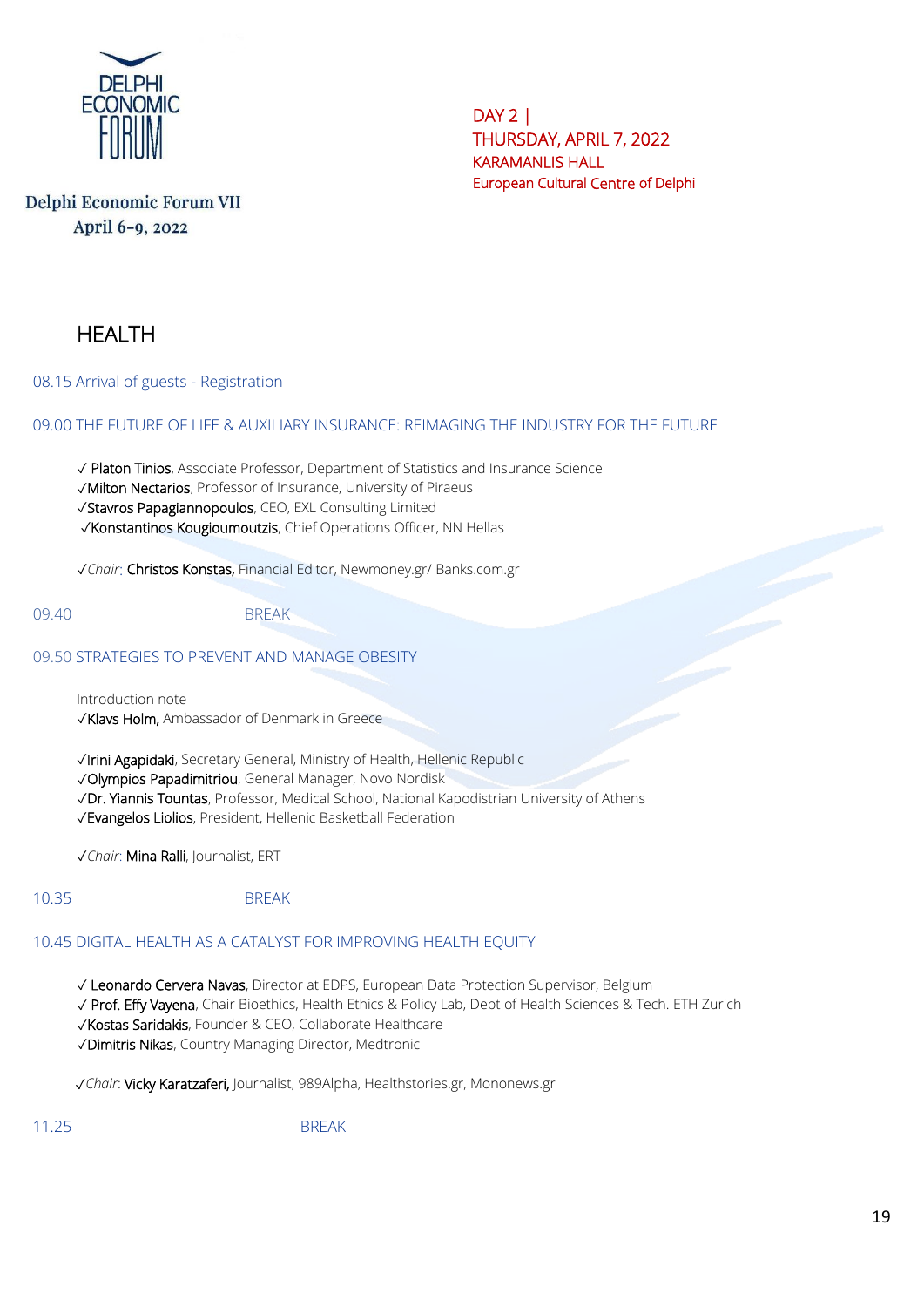

# Delphi Economic Forum VII April 6-9, 2022

# HEALTH

### 11.30 THE OUTSIDE IN PERSPECTIVE FOR INNOVATION IN HEALTH

✓Ioannis Kotsiopoulos, Secretary General, Ministry of Health, Hellenic Republic ✓Susanne Kohout, Country President and Managing Director, Novartis Greece

✓Andreas Pollner, CEO, Bayer Greece

✓Andrea Celli, General Manager Philips Italy, Israel & Greece

✓George Tousimis, Country Director AMGEN Hellas, Greece & Cyprus

✓*Chair*: Vicky Karatzaferi, Journalist, 989Alpha, Healthstories.gr, Mononews.gr

12.30 BREAK

### 12.35 FIRESIDE CHAT: WHY IS A REFORM NEEDED ON THE AUXILIARY INSURANCE?

✓ Panos Tsakloglou, Deputy Minister of Labor and Social Affairs, Hellenic Republic

✓*Chair*: Giannis Foskolos, Director, Imerisia.gr

12.55 BREAK

### 13.05 FIRESIDE CHAT: GREEK LIFE SCIENCE: RECOVERING THE ECONOMY

✓Julia Tsetis, CEO of OFET Tsetis Pharmaceuticals Group; Member of BoD of SEV.; President GCNH

✓*Chair*: Maria Nikoltsiou, Anchorwoman, Alpha TV

### 13.30 LUNCH BREAK

### 14.30 REAL WORLD EVIDENCE AND THE FUTURE OF HEALTHCARE

✓Pascal Apostolides, General Manager, Greece & Cyprus, AbbVie Pharmaceuticals

✓Agata Jakoncic, President of BoD, PIF

✓George Kalamitsis, General Secretary, Greek Patients Association

✓Aggelos Tsakanikas, Associate Professor,,National Technical University of Athens

✓*Chair*: Vicky Karatzaferi, Journalist, Alpha989, Healthstories.gr, Mononews.gr

15.20 BREAK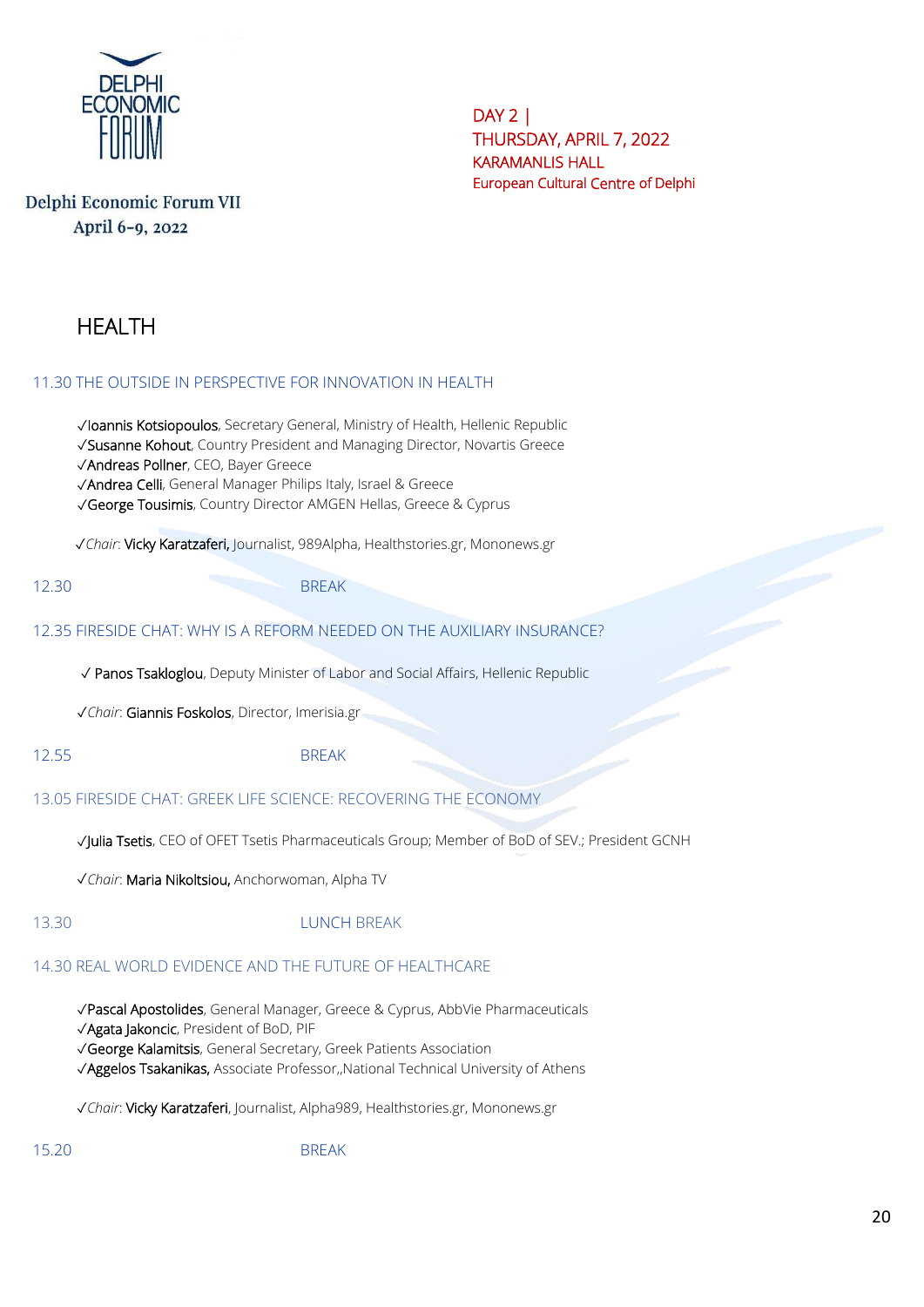

# Delphi Economic Forum VII April 6-9, 2022

# HEALTH

#### 15.30 BRINGING THE FUTURE OF PERSONALISED HEALTHCARE INTO FOCUS

✓Mina Gaga, Alternate Minister of Health, Hellenic Republic

✓Kyriakos Souliotis, Professor of Health Policy, University of Peloponnese

✓Nick Guldemond, Professor Healthcare & Public Health Leiden University Medical Center

✓*Chair*: Dimitrios Athanasiou, European Medicines Agency, PDCO Member

#### 16.20 BREAK

16.25 POWERING UP HEALTHCARE SYSTEMS: PHARMACEUTICAL INNOVATIONS & INDUSTRIAL STRATEGY  *Content Partner: Hellenic Association of Pharmaceutical Companies (SFEE)* 

✓Athanasios Plevris, Minister of Health, Hellenic Republic

✓Olympios Papadimitriou, President, Hellenic Association of Pharmaceutical Companies

✓Roberto Greco, VP Managing Director, GSK Greece

✓Konstantinos Panagoulias, Vice President, VIANEX

✓Maria Spyraki, Member, European Parliament

✓*Chair:* Xenia Kounalakis, Journalist, Kathimerini

17.10 BRFAK

### 17.15 FIRESIDE CHAT: SHAPING THE FUTURE OF LIFE SCIENCES

✓Stelios Papadopoulos, Chairman of the BoD, Biogen (*online*)

✓*Chair*: Pavlos Tsimas, Journalist, SKAI / NEA

#### 17.15 FIRESIDE CHAT

✓ Dr Albert Bourla, Chairman & CEO, Pfizer (*online*)

✓*Chair:* Pavlos Tsimas, Journalist, SKAI / NEA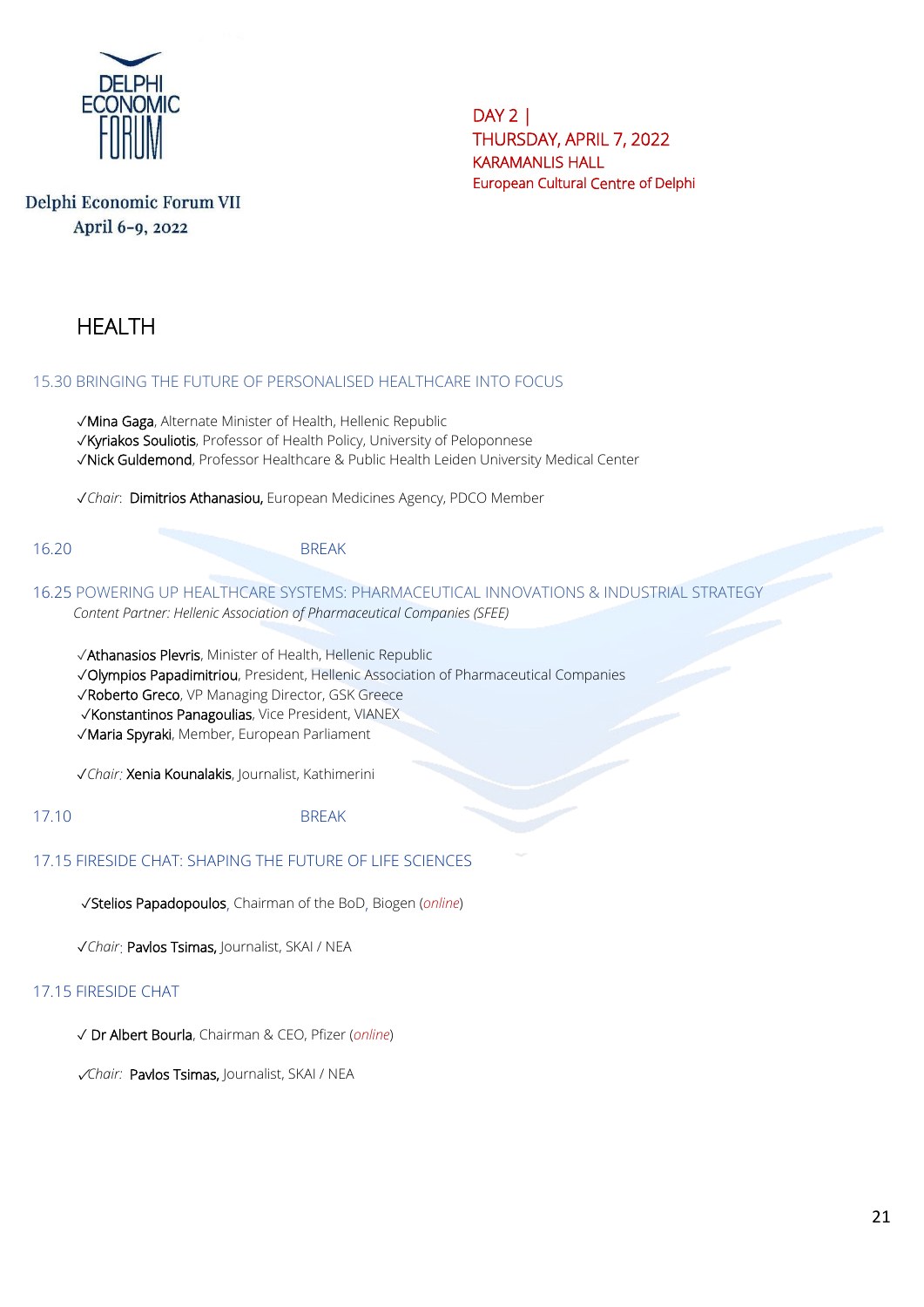

# Delphi Economic Forum VII April 6-9, 2022

# HEALTH

### 17.15 GETTING READY FOR FUTURE HEALTH EMERGENCIES

✓Athanasios Plevris, Minister of Health, Hellenic Republic

✓Sotiris Tsiodras, Professor, National and Kapodistrian University of Athens

✓Pierre Delsaux, President of the BoD, European Health Emergency Preparedness and Response Authority

✓Theoklis Zaoutis, President, EODY

✓Meletios Athanasios Dimopoulos, Prof. & Chairman of the Dept l of Clinical Therapeutics, NKUA, Greece

✓*Chair*: Vasilis Chiotis, Director, Skai 100,3 FM

18.45 BREAK

18.55 EU PHARMACEUTICAL INDUSTRY: UNLOCKING INVESTMENTS THAT SAFEGUARD PATIENT'S ACCESS *Content Partner: Panhellenic Union of Pharmaceutical Industries (PEF)*

✓ Adonis Georgiadis, Minister of Development & Investments, Hellenic Republic

✓ Michele Uda, Director General at Egualia

✓Adrian Van den Hoven, Director General of Medicines for Europe

✓Nikos Dedes, President of Greek Patient Association

√ **Dimitris Demos,** Vice President of PEF, CEO DEMO Pharmaceuticals

✓*Chair*: Theodore Tryfon, President of PEF, co-CEO, ELPEN Group, Executive Member, Medicines for Europe

19.50 BREAK

#### 19.55 THE FUTURE OF HEALTHCARE: LEADING FROM GREECE

✓Dr Konstantinos Konstantinidis, Director, General, Bariatric, Laparoscopic & Robotic Surgery Clinic, AMC

✓Dr Theodosios Bisdas, Head of Vascular Surgery, Athens Medical Center

✓Dr Antonios Pitsis, Head of Cardiac Surgery, Interbalkan Medical Center

✓George Zerdilas Chief Managing Director Athens Medical Group

✓ Theodora Psaltopoulou-Dimopoulou, Professor, National and Kapodistrian University of Athens

✓*Chair*: Foteini Georgiou, Health Journalist, ANT 1

#### 20.45 END OF DAY 2

#### 21.15 PRIVATE DINNERS (*by invitation only*)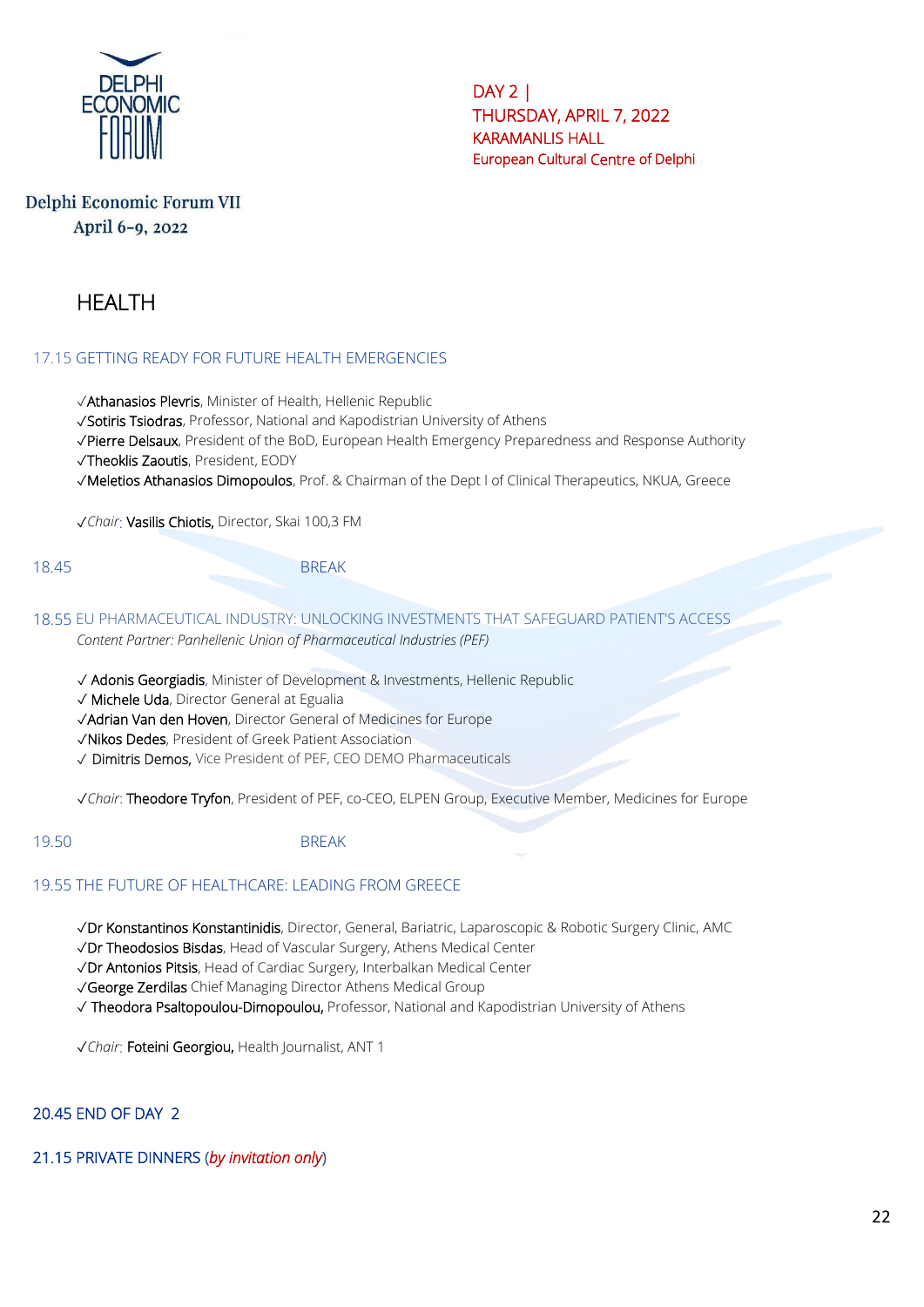

# Delphi Economic Forum VII April 6-9, 2022

# PLANET

08.15 Arrival of guests - Registration

# 09.00 MANAGING CLIMATE CRISES

*Content partner: DG REFORM*

✓Christos Stylianides, Minister of Climate Crisis and Civil Protection, Hellenic Republic ✓Mario Nava, Director General, DG REFORM

✓ Jérémie Pellet, General Director, Expertise France

✓*Chair*: Ioannis Hadjiyiannis, Head, Unit Horizontal Policies/Head of the Athens office, DG REFORM

09.30 BREAK

09.35 FIRESIDE CHAT

✓George Patoulis, Governor, Region of Attica

✓ *Chair*: Maria Nikoltsiou, Anchorwoman, Alpha TV

09.55 BREAK

# 10.05 THRIVING AMID TURBULENCE: IMAGINING THE CITIES OF THE FUTURE

*Content Partner: London School of Economics*

✓Kostas Bakoyannis, Mayor, City of Athens ✓Jean Louis Missika, Deputy Mayor for Urban Planning (2014-2020), Paris

✓*Chair*: Ricky Burdett, Director, LSE Cities, UK

#### 10.45 BREAK

### 10.50 TRANSITION TO THE GREEN ECONOMY

✓Fokion Karavias, CEO, Eurobank ✓ Jeffrey Sachs, Director, Center for Sustainable Development, Columbia University

✓ *Chair*: Eleni Varvitsioti, Journalist, Financial Times

11.20 BREAK

23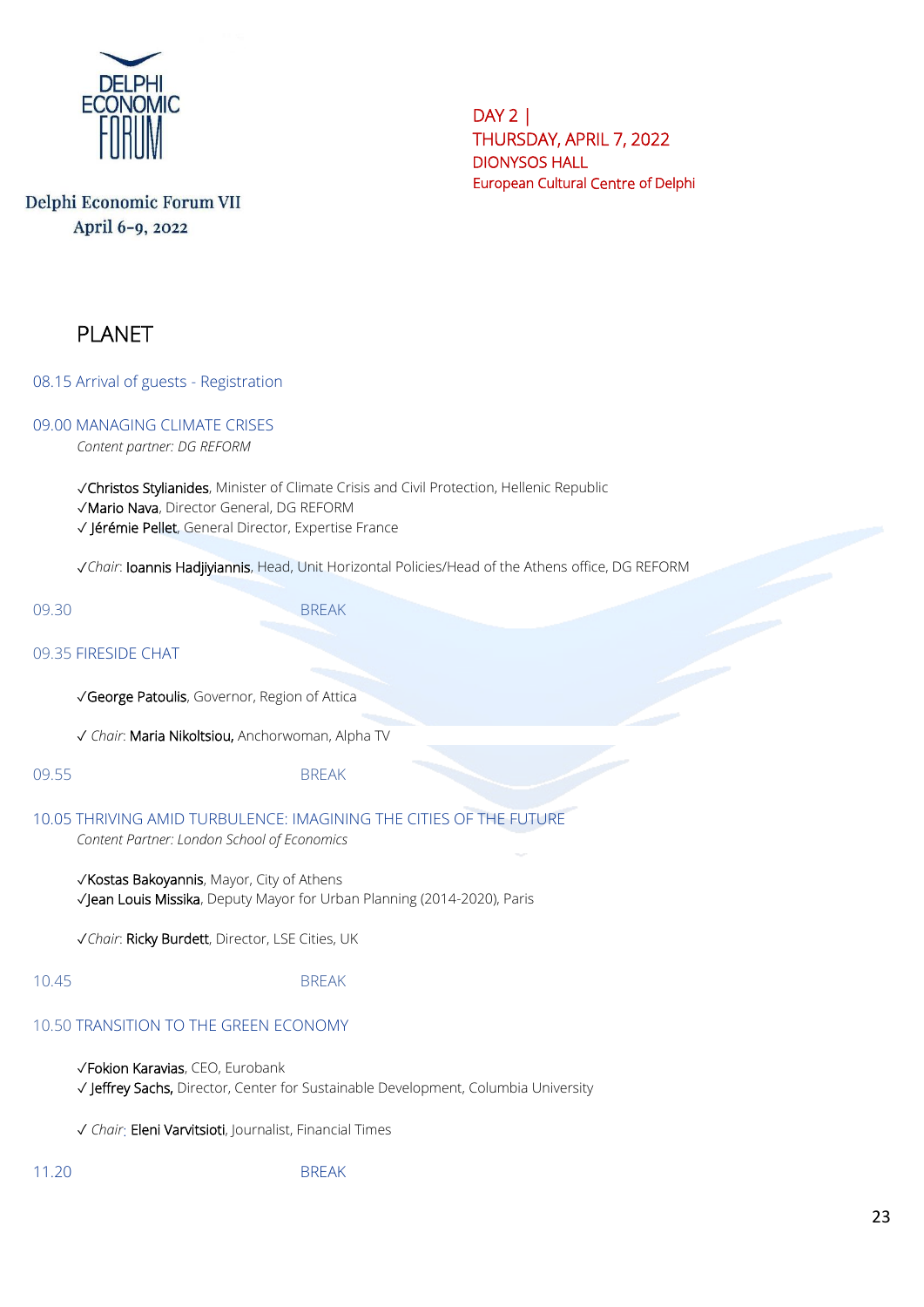

# Delphi Economic Forum VII April 6-9, 2022

# PLANET

### 11.25 HUMAN VALUES, TECHNOLOGY AND AI

✓Rector Hélène Ahrweiler, President, Administration Council, European Cultural Centre of Delphi, Greece ✓Peggy Antonakou, General Manager Southeastern Europe, Google

✓*Chair*: Makis Provatas, Journalist, Athens Voice / ERA

#### 12.00 BREAK

### 12.05 SUSTAINABLE PACKAGING & CIRCULAR ECONOMY CHALLENGES

✓Manolis Grafakos, Secretary General, Ministry of Energy, Hellenic Republic

✓Michael E. Economakis, Chairman, Petros Petropoulos Group; Hellenic Recovery Recycling Corp. (HERRCO)

✓Joachim Quoden, Managing Director, EXPRA

✓Dimitris Papastergiou, Mayor, Municipality of Trikala

✓Athanasios Polychronopoulos, Founder & CEO, Polygreen Group of Companies

✓*Chair*: Elias Palialexis, Journalist, Athens News Agency

### 12.45 BREAK

12.55 BUILDING URBAN RESILIENCE: INTEGRATING CLIMATE & DISASTER RISKS INTO URBAN DEVELOPMENT *Content Partner: World Bank*

✓ Lina Liakou, Head for Europe and the Middle East for the Resilient Cities Network ✓Carsten Rasmussen, Head of Unit, Cyprus & Greece, DG Region, European Commission ✓Dimitris Papastergiou, Mayor, Municipality of Trikala

✓*Chair*: Carli Bunding-Venter, Senior Urban Development Specialist, World Bank

13.30 LUNCH BREAK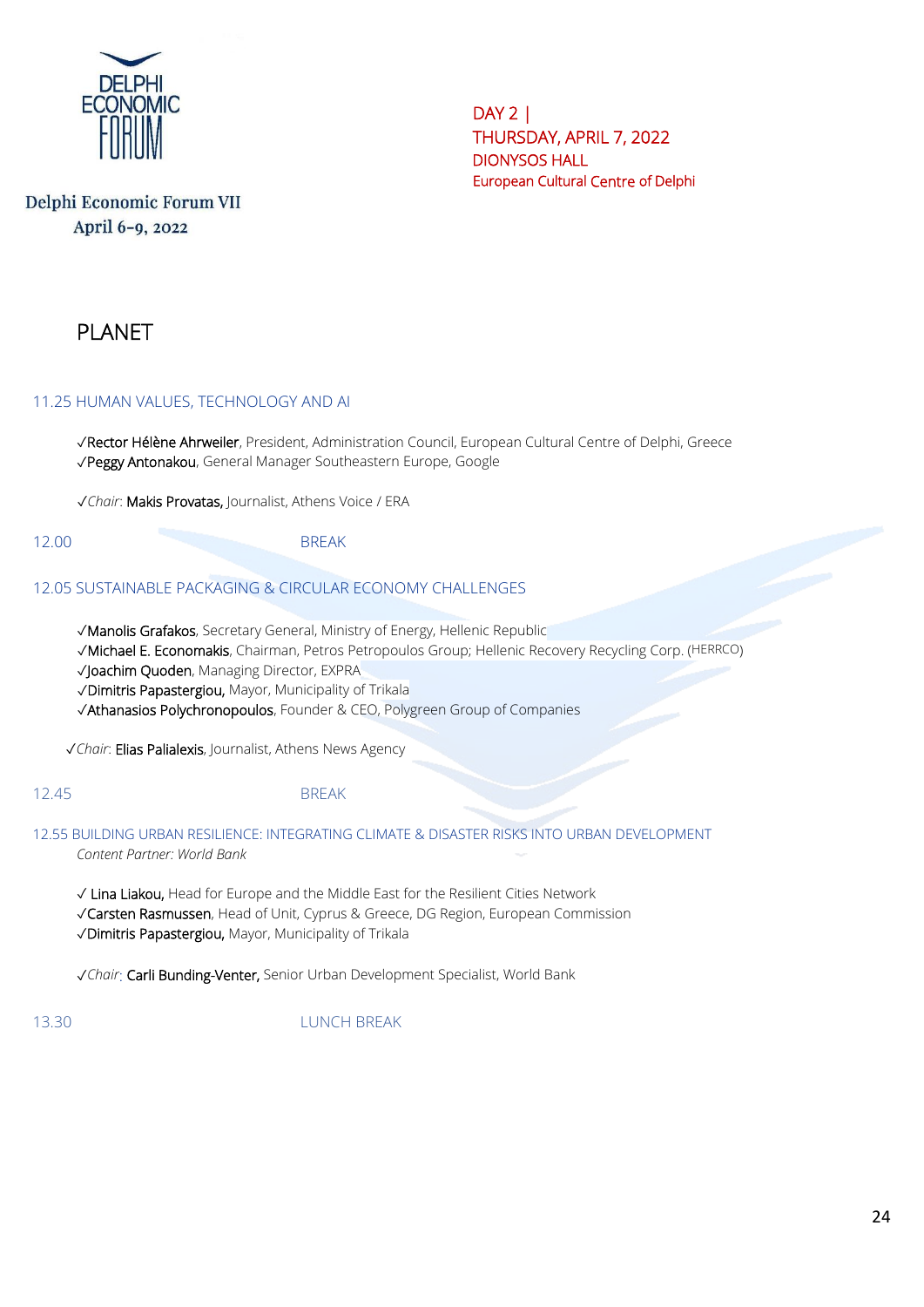

# Delphi Economic Forum VII April 6-9, 2022

# **DEFENSE**

14.30 FIRESIDE CHAT: SECURING AIR SUPERIORITY AMID RAPID CHANGING GEOPOLITICAL ENVIRONMENT

✓ Dennys Plessas, VP Global Pursuits Initiatives, Lockheed Martin Aeronautics/International

✓*Chair*: Stavros Ioannidis, Journalist, SKAI

14.50 BREAK

#### 14.55 ASSESSING THE EFFECT OF THE UKRAINE CRISIS IN SOUTHEAST EUROPE

✓ Michalis Chrysohoides, Minister of Citizen Protection (2019-2021)

✓Thanos Dokos, National Security Advisor to the Greek Prime Minister

✓ Milan Parivodić, Minister of International Economic Relations & Finance 2006-2007, Serbia

✓Lazăr Comănescu, Secretary General, Black Sea Economic Cooperation

✓*Chair*: Aimilios Perdikaris, General Manager, Athens/Macedonian News Agency

15.35 BREAK

#### 15.45 SECURITY ISSUES IN THE WESTERN BALKANS

- ✓ Slavjanka Petrovska, Minister of Defense, Republic of North Macedonia
- ✓ Klaus Wittmann, Lecturer in Contemporary History, Potsdam University, Germany
- ✓ Petar Stoyanov, Member, Nizami Ganjavi International Centre
- ✓ Mladen Ivanic, Member, Nizami Ganjavi International Centre

✓*Chair*: Ioannis Armakolas, Senior Research Fellow, Head, South-East Europe Program, ELIAMEP

#### 16.35 BREAK

#### 16.55 FIRESIDE CHAT

✓Nikolaos Panagiotopoulos, Minister of Defense, Hellenic Republic

✓*Chair*: Stavros Ioannidis, Journalist, SKAI

17.30 BREAK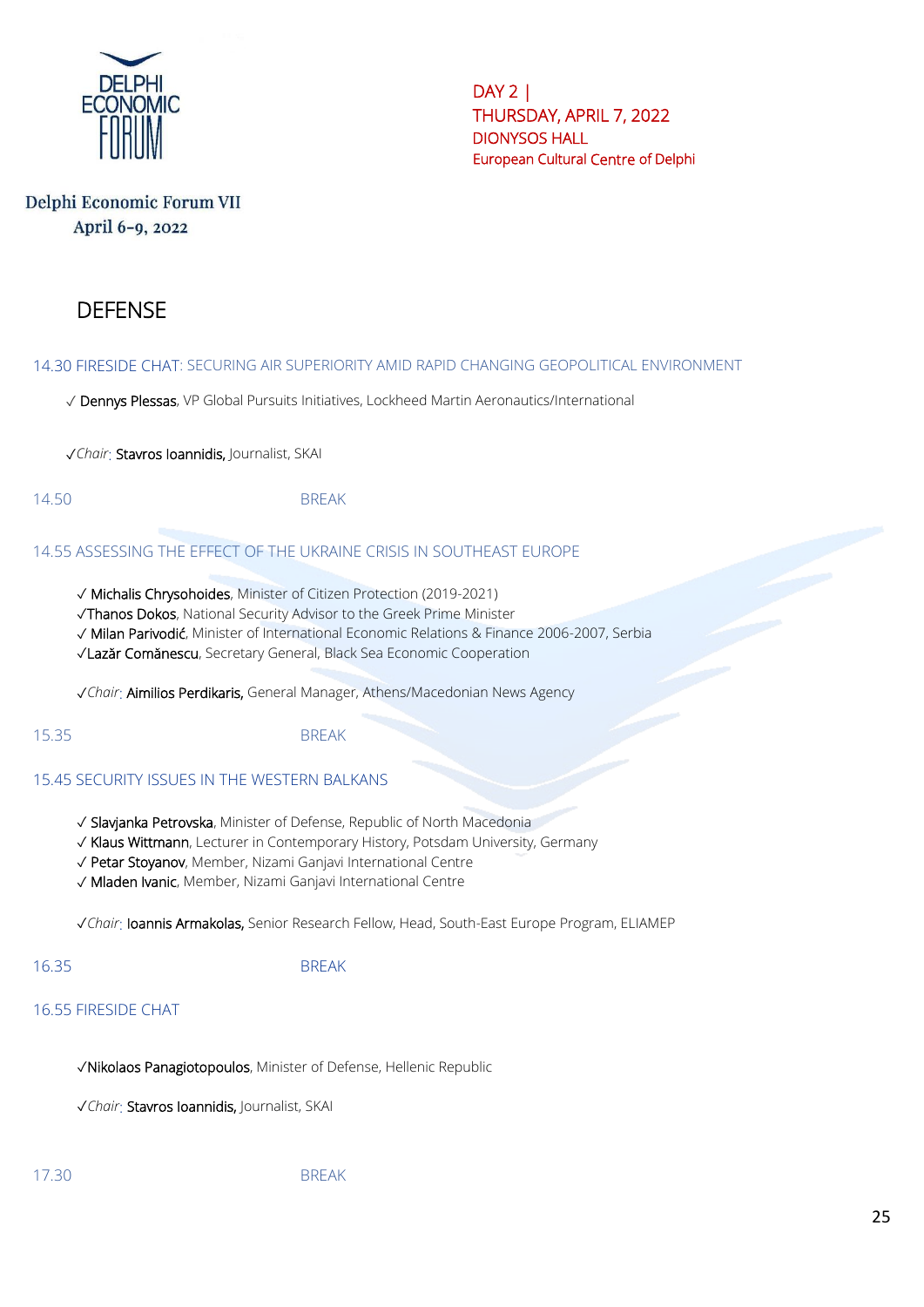

# Delphi Economic Forum VII April 6-9, 2022

# DEFENSE

#### 17.45 FIRESIDE CHAT: ARMED FORCES MODERNIZATION AS A DRIVER FOR THE RE-STRUCTURING OF THE GREEK INDUSTRIAL BASE

✓Dr Grigorios Koutsogiannis, Reg. Bus.Development Director, MidEast, Africa & Greece, Lockheed Martin RMS

✓*Chair*: Stavros Ioannidis, Journalist, SKAI

#### 18.10 BREAK

#### 18.15 FIRESIDE CHAT: THE GREEK DEFENSE ECOSYSTEM: CAPABILITIES, INDUSTRIAL SYNERGIES & EXPORTS

✓Christian Hadjiminas, Chairman, EFA Group, Vice President Hellenic Entrepreneurs Association (EENE)

✓*Chair*: Petros Efthymiou, Minister of Education (2000-2004); President of the OSCE. PA (2010-2012)

18.35 BREAK

18.40 TOWARDS A HOLISTIC APPROACH TO NEW THREATS OF NON - MILITARY NATURE

*Content Partner: FOGGS & GMACCC*

- ✓ Dhanasree Jayaram, Assistant Professor, Department of Geopolitics and International Relations, India
- ✓ Jamie Shea, Secretary General, GMACCC
- ✓ Olivia Lazard, Visiting Scholar, Carnegie Europe

✓ *Chair:* Georgios Kostakos, Executive Director, Foundation for Global Governance & Sustainability

#### 19.30 END OF DAY 2

21.15 PRIVATE DINNERS (*by invitation only*)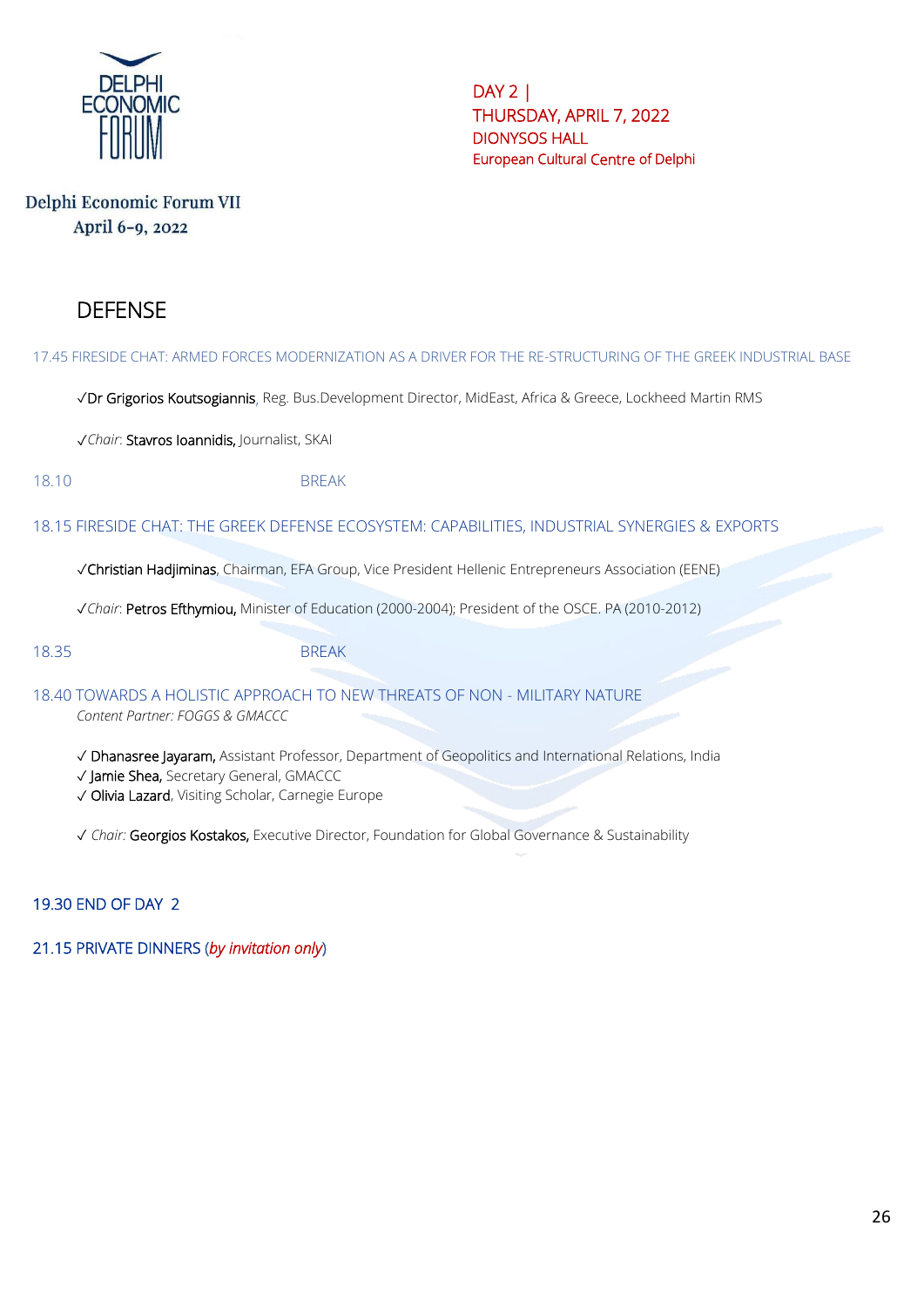

# Delphi Economic Forum VII April 6-9, 2022

# CLASSICS

10.00 Arrival of guests - Registration

#### 11.00 ETHICAL MANAGEMENT: ECONOMIC IMPERATIVE OR UTOPIA?

✓ Jean-Francois Dortier, Sociologist; Founder, Sciences Humaines

✓Ghislain Deslandes, Philosopher; Professor, ESCP Business School

✓Dr. Nikos Erinakis, Scientific Director ENA; Dr. of Philosophy, Universities of London & Oxford

✓ *Chair*: Mary Adamopoulou, Journalist, TA NEA

11.50 BREAK

#### 12.00 FIRESIDE CHAT

- ✓ Victoria Hislop, Novelist, UK
- ✓ *Chair*: Margarita Pournara, Journalist, Kathimerini

12.40 BREAK

#### 13.00 FIRESIDE CHAT

✓ George Didaskalou, Secretary General of Culture, Ministry of Culture & Sports

✓ *Chair*: Emi Livaniou, Journalist, Huffington Post

#### 13.20 LUNCH BREAK

14.15 THE SPIRIT OF THE PLACE: PRESERVING THE CULTURAL AND NATURAL LANDSCAPE OF THE WORLD HERITAGE SITE OF DELPHI *In memory of Costas Carras*

✓Lydia Carras, President, Elliniki Etairia & Council member of Europa Nostra ✓Paul Kalligas, Director, European Cultural Centre of Delphi ✓Bruce Clark, Journalist, The Economist

✓ *Chair:* Sneška Quaedvlieg–Mihailović, Secretary General, Europa Nostra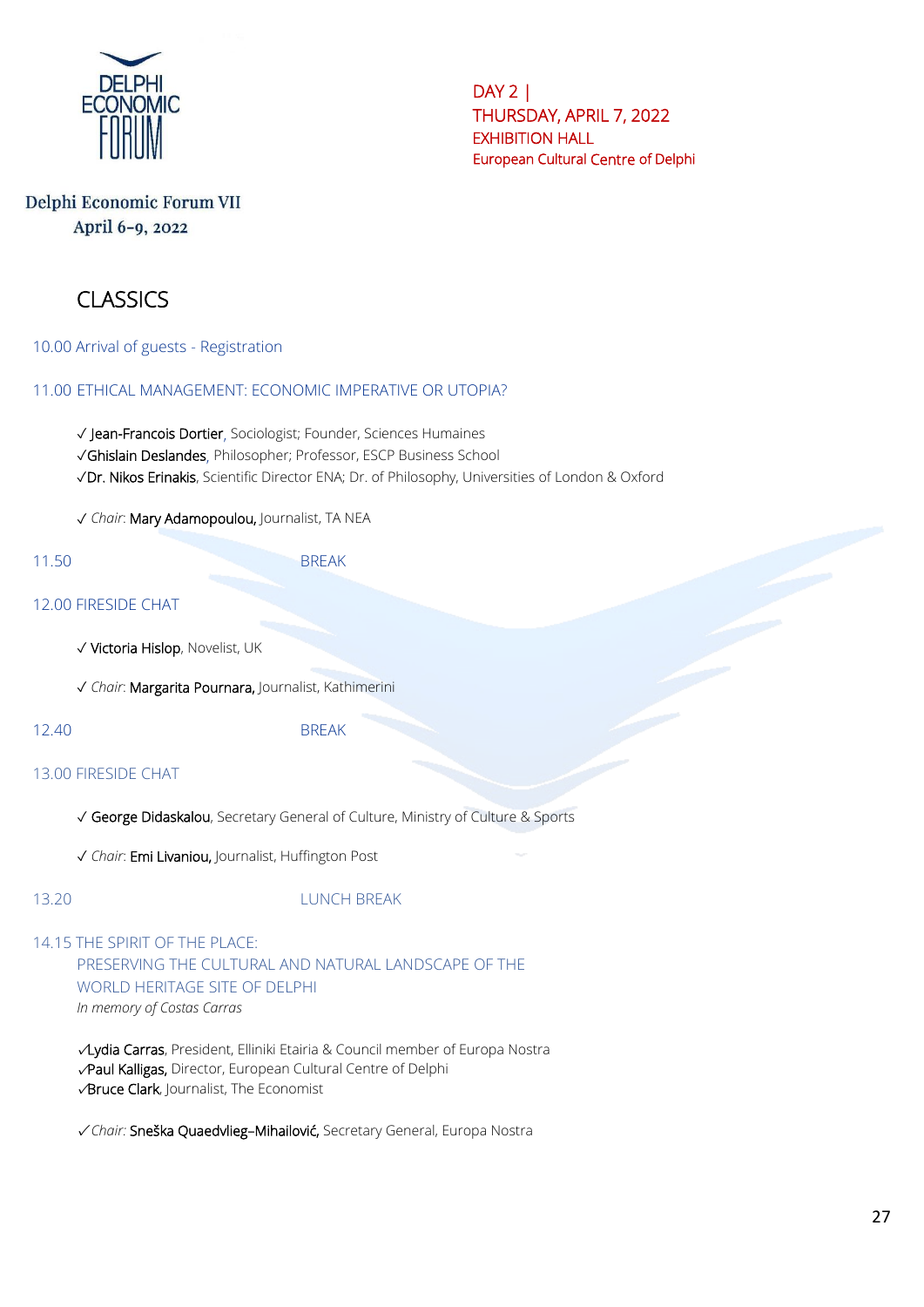

# Delphi Economic Forum VII April 6-9, 2022

# CLASSICS

EUROPEAN PROGRAMME ON OUR ADAPTATION TO CLIMATE CHANGE: WHAT IS THE PUBLIC TELLING US? THE CLIMATE IS CHANGING. ARE WE?

✓ Spyros Arsenis, Board Member of the Hellenic Society for the Environment & Cultural Heritage

15.00 BREAK

#### 15.05 PHILANTHROPY & SOLIDARITY: THE DAY AFTER IN GREECE

✓ Domna Michailidou, Deputy Minister of Labor and Social Affairs, Hellenic Republic

- ✓Kostas Yannopoulos, President of the BoD, "The Smile of the Child"
- ✓Giannos Livanos, President, Social Welfare Centre of Attiki

✓ *Chair*: Emi Livaniou, Journalist, Huffington Post

15.50 BREAK

### 16.00 NATURAL DISASTERS AND CLIMATE CRISIS: IN SEARCH OF A NEW ROLE FOR THE EU SOLIDARITY FUND

✓Christos Triantopoulos, Deputy Minister to the PM, for State Aid and Natural Disaster Recovery

- ✓Foteini Asderaki, Professor, University of Piraeus
- ✓Dimitris Skalkos, Secretary General of Public Investments and PA, Ministry of Development and Investments
- ✓Maria Spyraki, MEP EPP, Member of the ENVI and ITRE Committee

✓*Chair*: Vivi Tsintsini, Publisher Member of the Association of European Journalists

#### 16.45 BREAK

#### 16.50 FIRESIDE CHAT: CLIMATE CHANGE IMPACTS ON CULTURAL AND NATURAL HERITAGE

✓ George Kremlis, Principal Advisor to the Greek PM, for Energy, Climate, Environment & Circular Economy

✓ *Chair:* Sneška Quaedvlieg–Mihailović, Secretary General, Europa Nostra

17.10 BREAK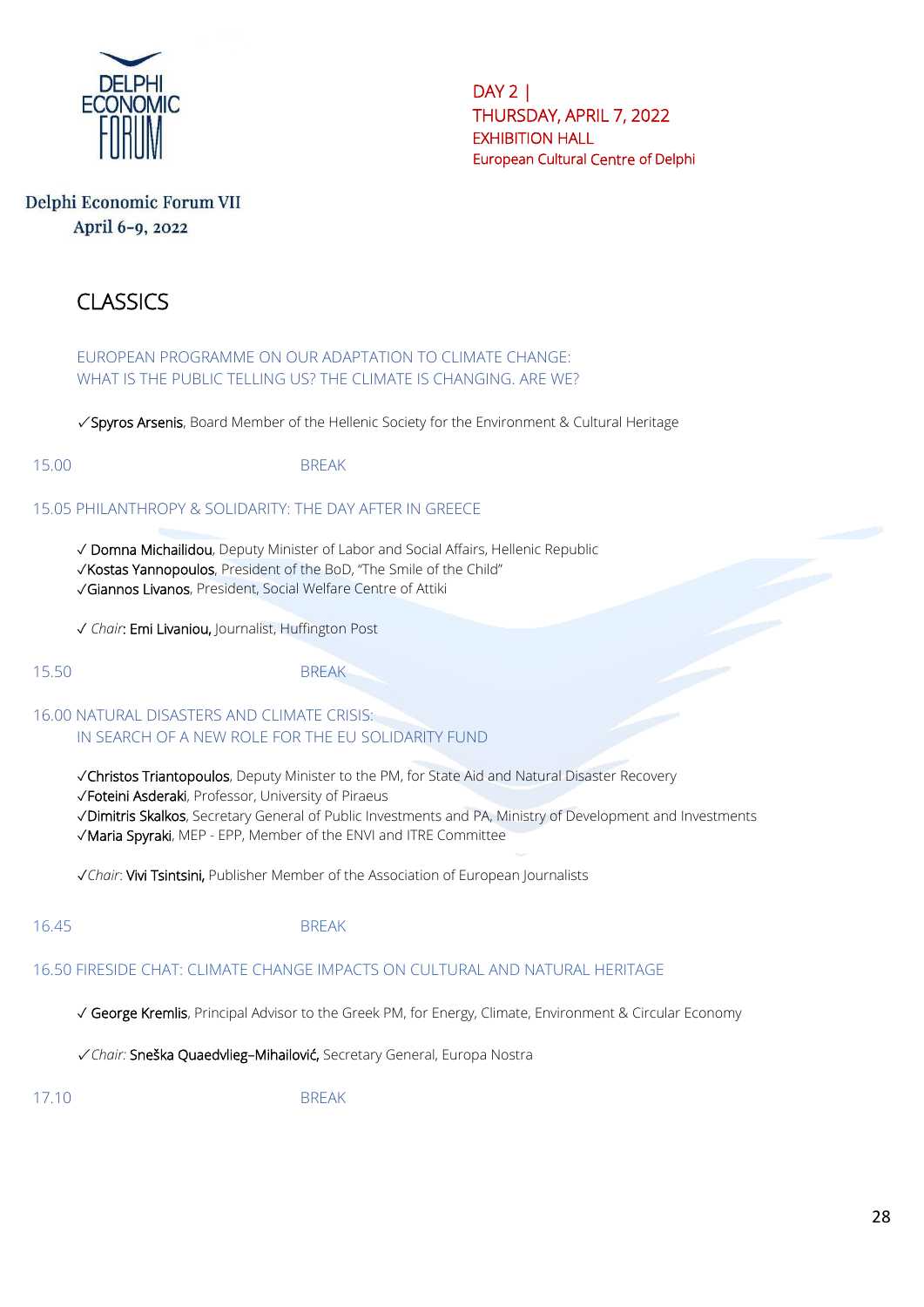

# Delphi Economic Forum VII April 6-9, 2022

# CLASSICS

#### 17.15 MODERN PYTHIAN GAMES

✓ Bijender Goel, Founder, Modern Pythian Games

✓ *Chair*: Emi Livaniou, Journalist, Huffington Post

17.45 BREAK

### 17.50 CHARITABLE FOUNDATIONS AND MODERN DONORS: TRUTHS AND MYTHS

✓Athina Dessypri, President, Bodossaki Foundation

✓Valia Fragkou, Executive Director, Athina I. Martinou Foundation

✓Argyro Asprogeraka, frm Director at the Ministry of Finance

✓Dimitris Efraimoglou, Vice President, "FILOTIS" Foundation

✓ *Chair*: Dr Fotis Papathanasiou, President, "FILOTIS" Foundation; Gen. Manager, Theocharakis Foundation

#### 18.35 BREAK

#### 18.45 NEW EUROPEAN BAUHAUS AND CHRISTIAN CHURCHES

✓The Metropolitan Athenagoras, Ilion Acharnes and Petroupolis ✓Konstantinos Dimtsas, General Manager, Apostoli

✓*Chair*: Ioannis Ant. Panagiotopoulos, Associate Professor of Church History, University of Athens

19.15 BREAK

#### 19.20 AI ETHICS: ASSESSING & MANAGING THE RISKS FROM THE BROAD DEPLOYMENT OF AI TECHNOLOGY

✓ Constantinos Daskalakis, Professor, Computer Science and Artificial Intelligence Laboratory, MIT (*online*)

✓ Theofanis Tasis, Lecturer Modern Philosophy, Alpen- Adria University

✓*Chair*: Vicky Flessa, Philologist of Classics; Journalist, ERT, TV Greek Parliament

20.00 BREAK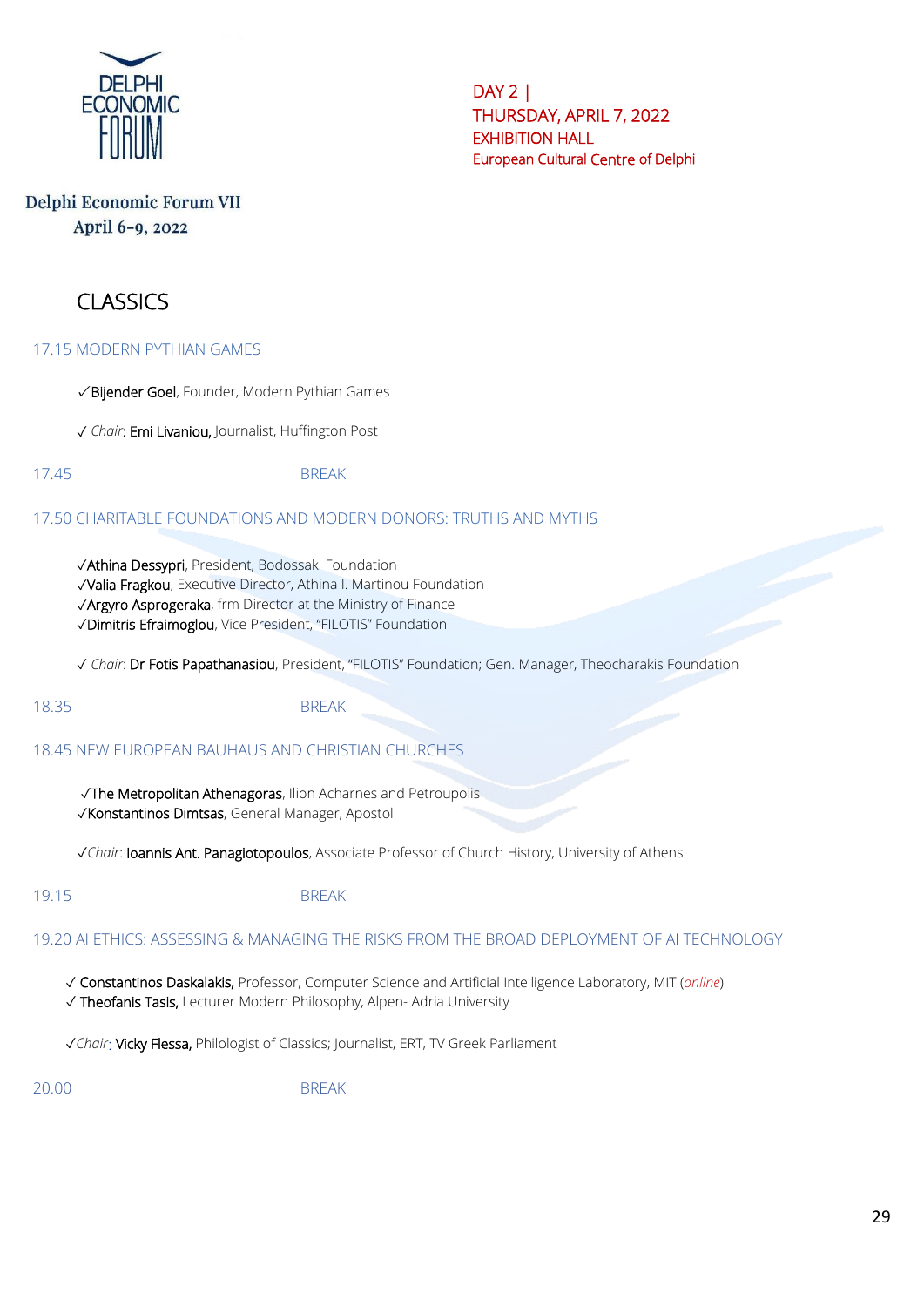

# Delphi Economic Forum VII April 6-9, 2022

# **CLASSICS**

### 20.05 BUILDING PEACE AND SOCIAL COHESION THROUGH INTERRELIGIOUS DIALOGUE

✓Rev. Gabriel, Metropolitan of Nea Ionia and Philadelphia

✓*Chair*: Ioannis Ant. Panagiotopoulos, Associate Professor of Church History, University of Athens

20.35 END OF DAY 2

21.15 PRIVATE DINNERS (*by invitation only*)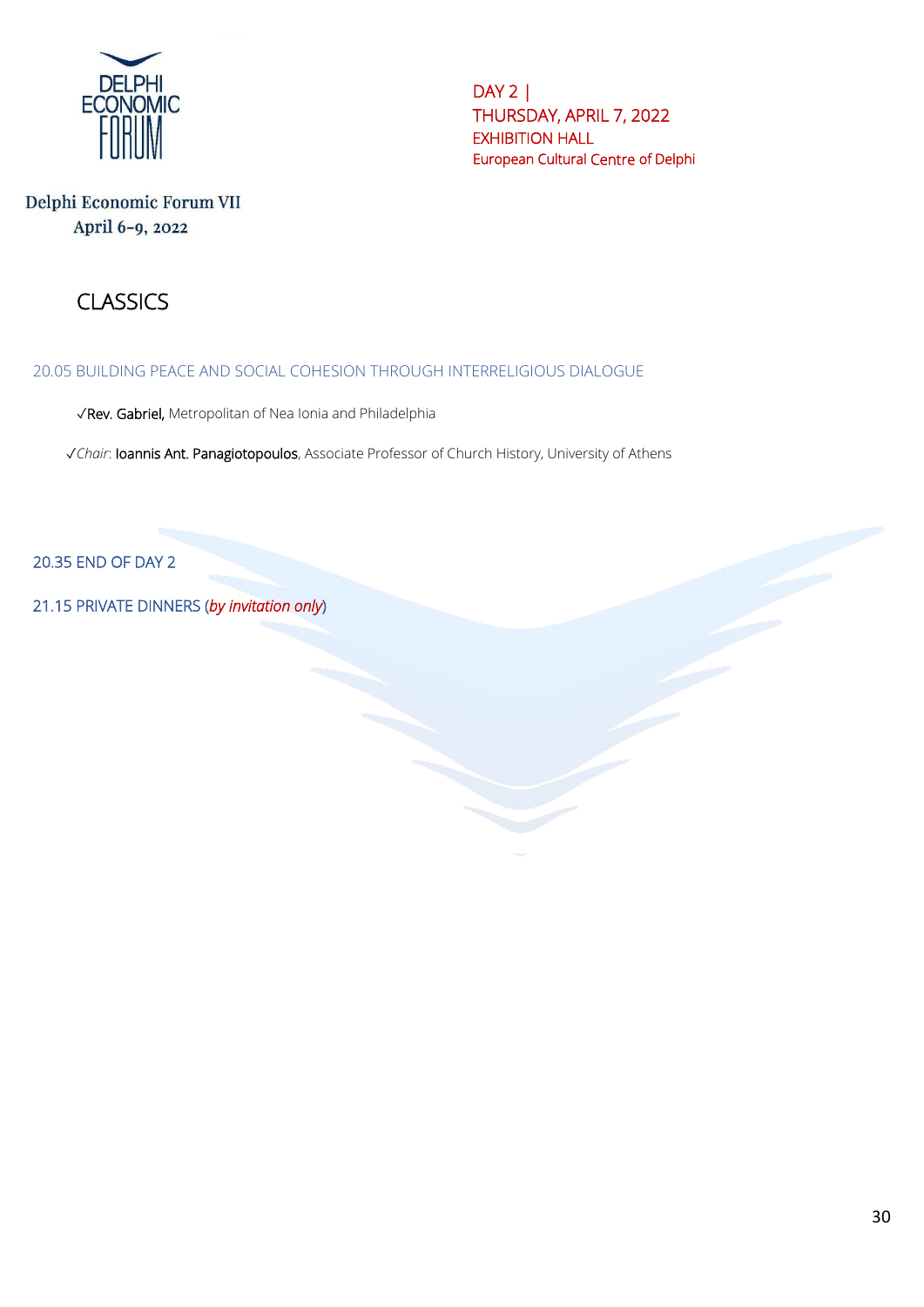

DAY 2 | ΤHURSDAY, APRIL 7, 2022 LETO HALL Amalia Hotel

# Delphi Economic Forum VII April 6-9, 2022

# INVESTMENTS, GROWTH AND THE FUTURE OF FINANCIAL SERVICES

08.15 Arrival of guests - Registration

09.00 TOWARDS A FINANCIAL SECTOR IN TRANSITION & GROWTH: AN UPDATE

- ✓ Vasileios Rapanos, Chairman of the BoD, Alpha Bank
- ✓ George Zanias, Chairman of the BoD, Non-Executive Director, Eurobank
- ✓ Gikas Hardouvelis, Chairman of the BoD, National Bank of Greece
- ✓ George Handjinicolaou, Chairman, Piraeus Bank

✓*Chair*: Leonidas Stergiou, Journalist, Capital gr

10.00 BREAK

#### 10.05 FIRESIDE CHAT: THE EUROPEAN BANKING UNION: CHALLENGES AHEAD

✓ Paolo Gentiloni, EU Commissioner for Economy (*online*)

✓*Chair:* George Papageorgiou, Journalist, ERT

10.25 BREAK

#### 10.30 FIRESIDE CHAT

✓ Nadia Calviño, Minister for Economy and Digitalisation, Kingdom of Spain (*online*)

✓*Chair*: Nikos Chrysoloras, Senior Reporter, Bloomberg News

10.50 BREAK

### 10.55 FIRESIDE CHAT: GREEK BANKING SYSTEM IN UNCHARTERED WATERS

✓Vassilios E. Psaltis, CEO, Alpha Bank

✓*Chair*: Sotiris Nikas, Athens Bureau Chief, Bloomberg News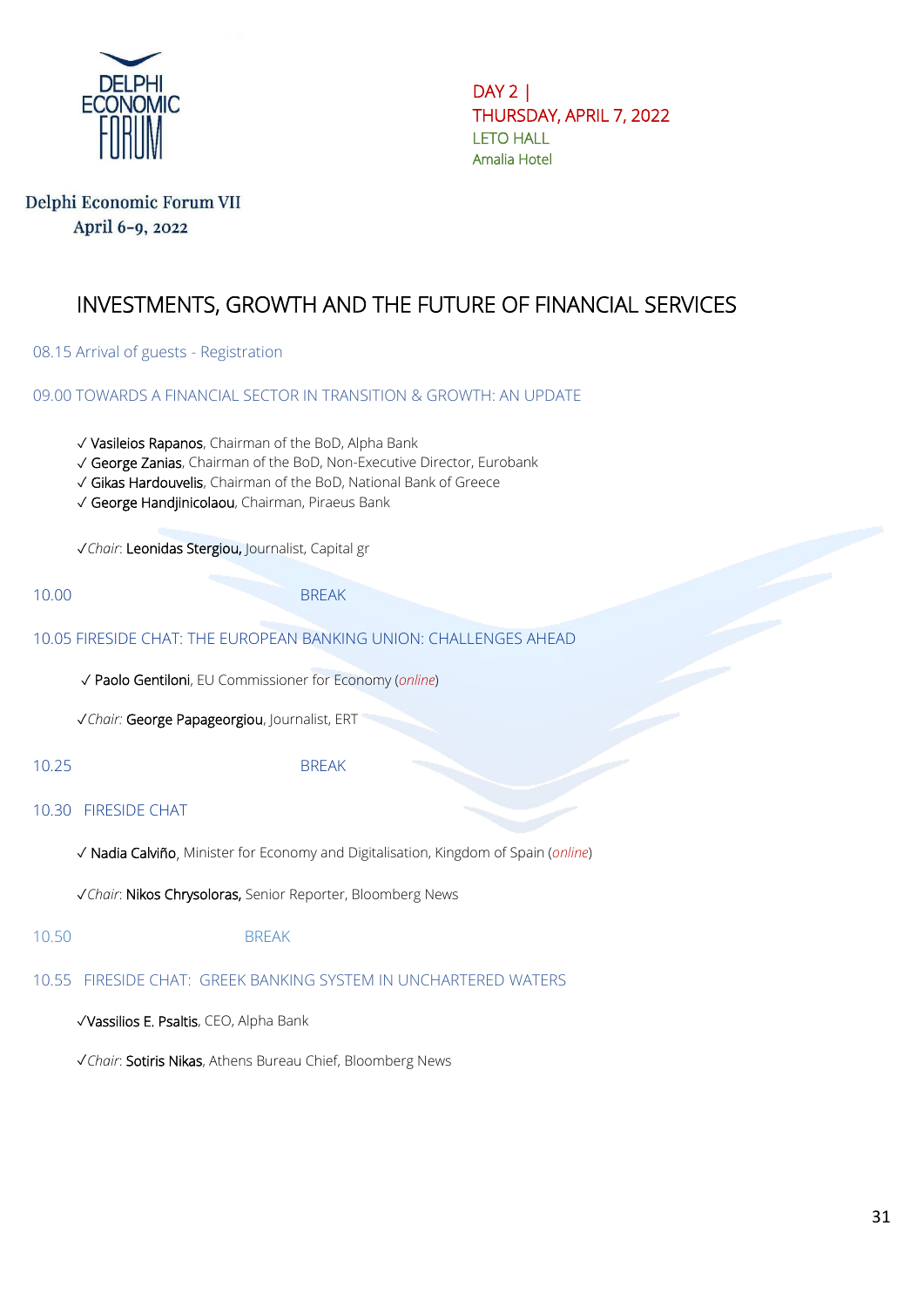

DAY 2 | ΤHURSDAY, APRIL 7, 2022 LETO HALL Amalia Hotel

### Delphi Economic Forum VII April 6-9, 2022

# INVESTMENTS, GROWTH AND THE FUTURE OF FINANCIAL SERVICES

| 11.15 | <b>BREAK</b> |
|-------|--------------|
|-------|--------------|

### 11.20 FIRESIDE CHAT: EU FISCAL RULES: A LOOK BACK AND THE WAY FORWARD

✓ Christos Staikouras, Minister of Finance, Hellenic Republic

✓*Chair*: Stamatis Zacharos, Journalist, Action 24

11.45 BREAK

### 11.50 IN CONVERSATION: INNOVATION AND BANKING: FEEDING INTO EACH OTHER

✓ Pavlos Mylonas, CEO, National Bank of Greece

✓ Marcos Veremis, Co-founder & Executive Chairman; Upstream; Partner, BigPi Venture Capital

✓ *Chair*: Evgenia Tzortzi, Journalist, Kathimerini

12.15 BREAK

### 12.10FIRESIDE CHAT

✓Effie Achtsioglou, Minister of Labor, Social Security & Social Solidarity (2016-2019), Hellenic Republic

✓*Chair*: Eftychios Pallikaris, Managing Director, Powergame.gr

#### 12.30 BREAK

#### 12.35 FIRESIDE CHAT: LEADERSHIP SKILLS IN THE AGE OF TECHNOLOGY

 Christos Harpantidis, Chairman & Managing Director Papastratos, Head of EU Southeast Cluster, Philip Morris International Christos Kalogerakis, CEO, Shopflix.gr

✓*Chair:* Dora Panteli, Journalist, Clinical Psychologist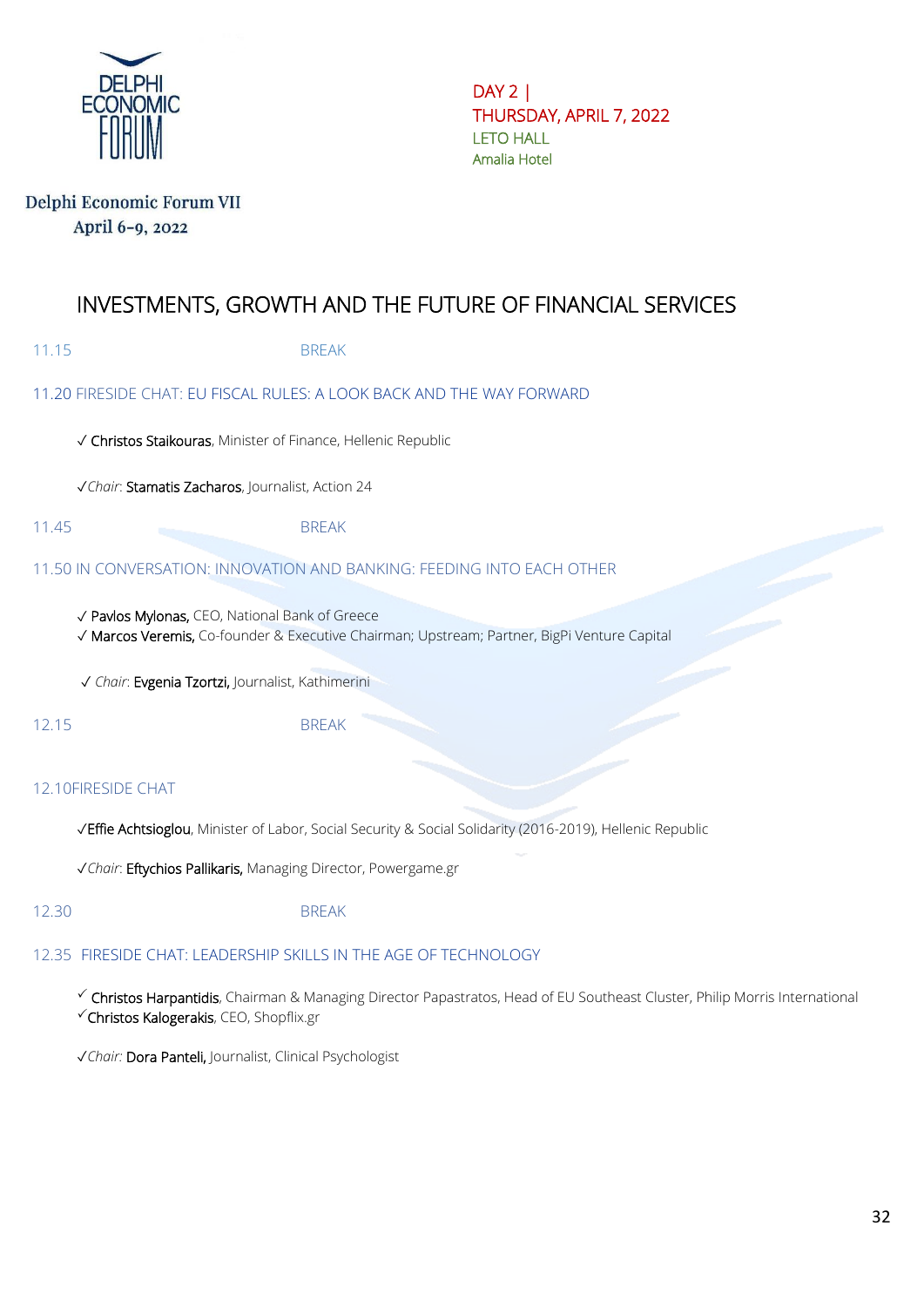

DAY 2 | ΤHURSDAY, APRIL 7, 2022 LETO HALL Amalia Hotel

### Delphi Economic Forum VII April 6-9, 2022

# INVESTMENTS, GROWTH AND THE FUTURE OF FINANCIAL SERVICES

13.00 BREAK

### 13.10 FIRESIDE CHAT

 $\checkmark$  Dimitris Fragakis, Secretary General, Greek National Tourism Organization

*Chair*: Marianna Skylakaki, CEO, αθηΝΕΑ

#### 13.30 LUNCH BREAK

#### 14.15 FIRESIDE CHAT

✓ Nikos Androulakis, President, Kinima Allagis, Hellenic Republic

✓*Chair*: Nikos Chrysoloras, Senior Reporter, Bloomberg News 14.40 BREAK

#### 14.45 INVESTMENTS AS A CATALYST FOR ECONOMIC DEVELOPMENT

✓Gregory D. Dimitriadis, Chief Executive Officer, Hellenic Corporation of Assets & Participations S.A.

✓Duncan Bonfield, CEO of International Forum of Sovereign Wealth Funds

✓Xavier Tessier, Strategy Director at BPIFrance

✓Tina Adatia, Executive Vice President and Product Strategist, PIMCO

✓Lawrence Yanovitch, Coordinator of the One Planet Sovereign Wealth Funds Network

✓*Chair*: Tasos Zachos, Editor in Chief, Fortune Greece

15.25 BREAK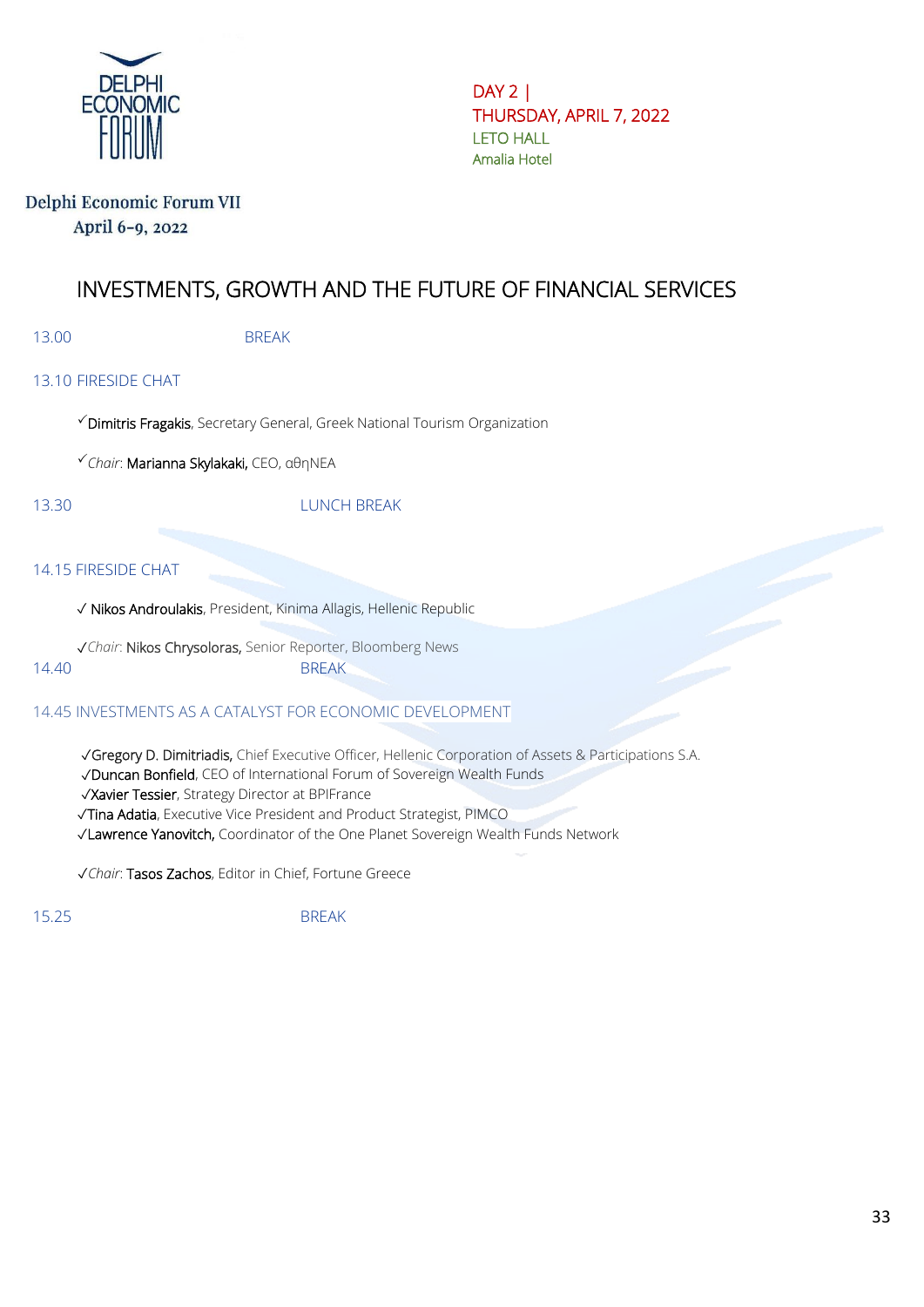

Delphi Economic Forum VII April 6-9, 2022

DAY 2 | ΤHURSDAY, APRIL 7, 2022 LETO HALL Amalia Hotel

# INVESTMENTS, GROWTH AND THE FUTURE OF FINANCIAL SERVICES

15.30 FIRESIDE CHAT: THE FIRST GREEK UNICORN - ITS JOURNEY TO DATE AND WHAT'S NEXT

✓Byron Nicolaides, Founder & CEO, People Cert

✓*Chair*: Maria Nikoltsiou, Anchorwoman, Alpha TV

15.55 BREAK

#### 16.00 FIRESIDE CHAT: NAVIGATING UNCERTAINTY

✓Alan Iny, Global Leader for Creativity and Scenarios, BCG New York

✓*Chair*: Alexandra Gouta, Journalist, Athens News Agency

16.20 BREAK

#### 16.25 FIRESIDE CHAT

✓ Kostas Fragogiannis, Deputy Minister for Economic Diplomacy & Openness, Ministry of Foreign Affairs, Hellenic Republic

✓*Chair*: George Mouroutis, Publisher, thepresident.gr

16.45 BREAK

### 16.50 INTERNATIONAL MARKETS & ECONOMY

✓ Alexis Patelis, Chief Economic Advisor to Greece's Prime Minister, Hellenic Republic

✓ Athanasios Vamvakidis, Managing Director & Global Head, Foreign Exchange Strategy, Bank of America, UK

✓ Lefteris Farmakis, Macro Strategist, UBS, UK

✓George Polites, CEO, Euroxx Securities SA

✓ Thanasis Drogosis, Vice President, Pantelakis Securities SA

✓ *Chair*: Vasilis Tsekouras, Journalist, Mononews.gr, Open

17.40 BREAK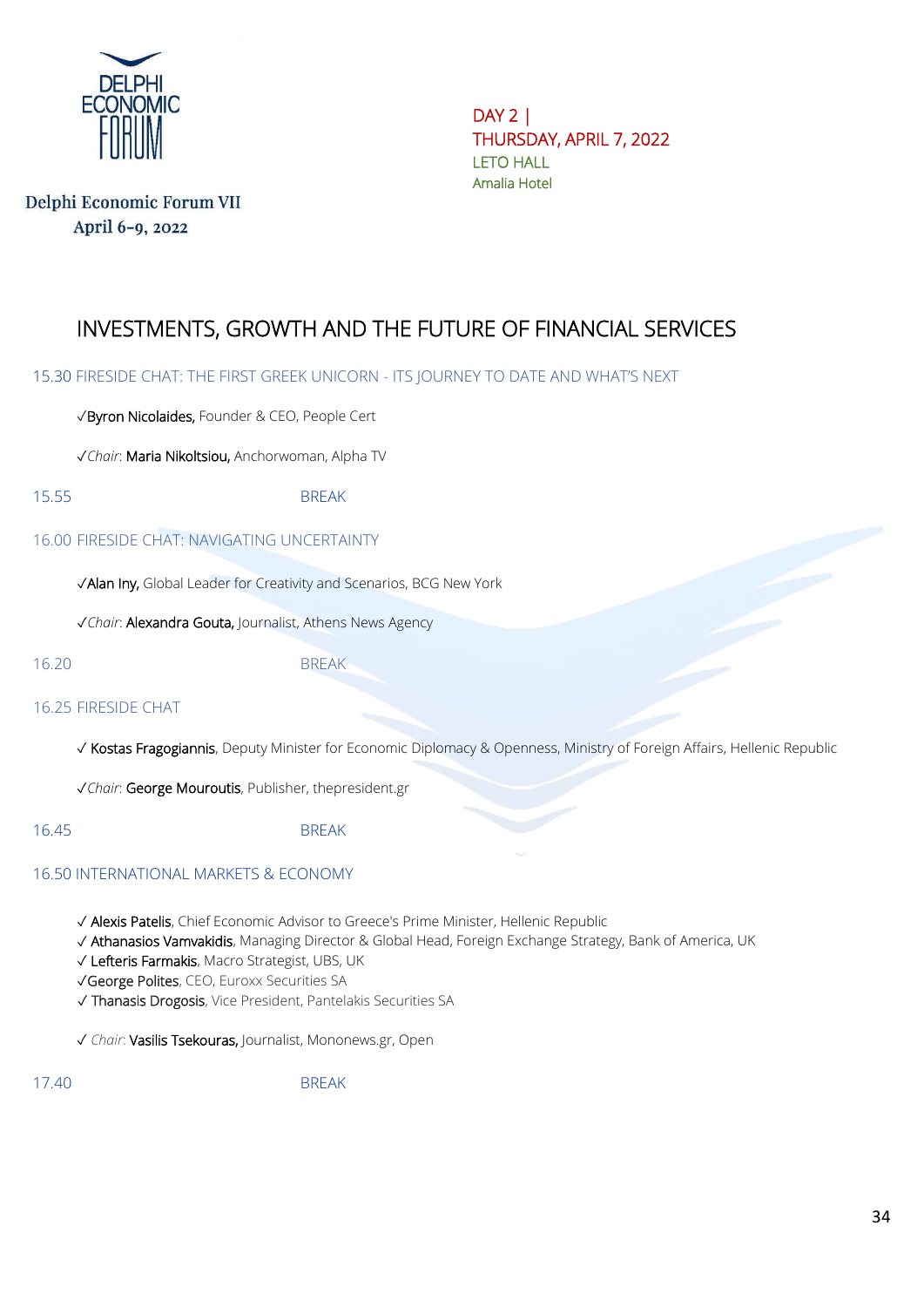

Delphi Economic Forum VII April 6-9, 2022

DAY 2 | ΤHURSDAY, APRIL 7, 2022 LETO HALL Amalia Hotel

# INVESTMENTS, GROWTH AND THE FUTURE OF FINANCIAL SERVICES

#### 17.45 THE FUTURE OF FINANCE

✓Costas S. Mitropoulos, Chair, Investment Committee LATSCO Family Office

✓George Tryfinopoulos, Head of Strategy, Hellenic Financial Stability Fund

✓Pavlos Konstas, Associate Partner, Enterprise Agility, IBM

✓*Chair*: Dimitris Pefanis, Journalist, CNN Greece

18.15 BREAK

#### 18.30 THE IMPORTANCE OF INTEGRITY IN BUSINESS

 ✓Vasiliki Lazarakou, Chair, Hellenic Capital Market Commission ✓Argyris Economou, Legal Advisor, DEI ✓Yiannis Drakoulis, Associate Partner EY

✓*Chair*: Charalambos Xydis, President ACFE Greece

19.10 BREAK

# 19.15 JUSTICE IN THE 21st CENTURY: TRANSITIONING TOWARDS A SMARTER, FASTER AND MORE TRANSPARENT JUSTICE SYSTEM TO

SUPPORT ECONOMIC RECOVERY AND RESILIENCE *Content Partner: World Bank*

- ✓ Panagiotis Pikrammenos, Deputy Prime Minister, Hellenic Republic
- ✓ Georg Stawa, Judicial Counsellor for Southeast Europe of Austria
- ✓ David Bernstein, Head, Justice for Development Solutions Group, World Bank
- ✓ Simos Anastasopoulos, President, Compete Greece
- ✓ Roby Senderowitsch, Practice Manager, World Bank
- ✓*Chair*: Alberto Leyton, Lead Public Sector Specialist, World Bank

20.15 END OF DAY 2

#### 21.15 PRIVATE DINNER (*by invitation only*)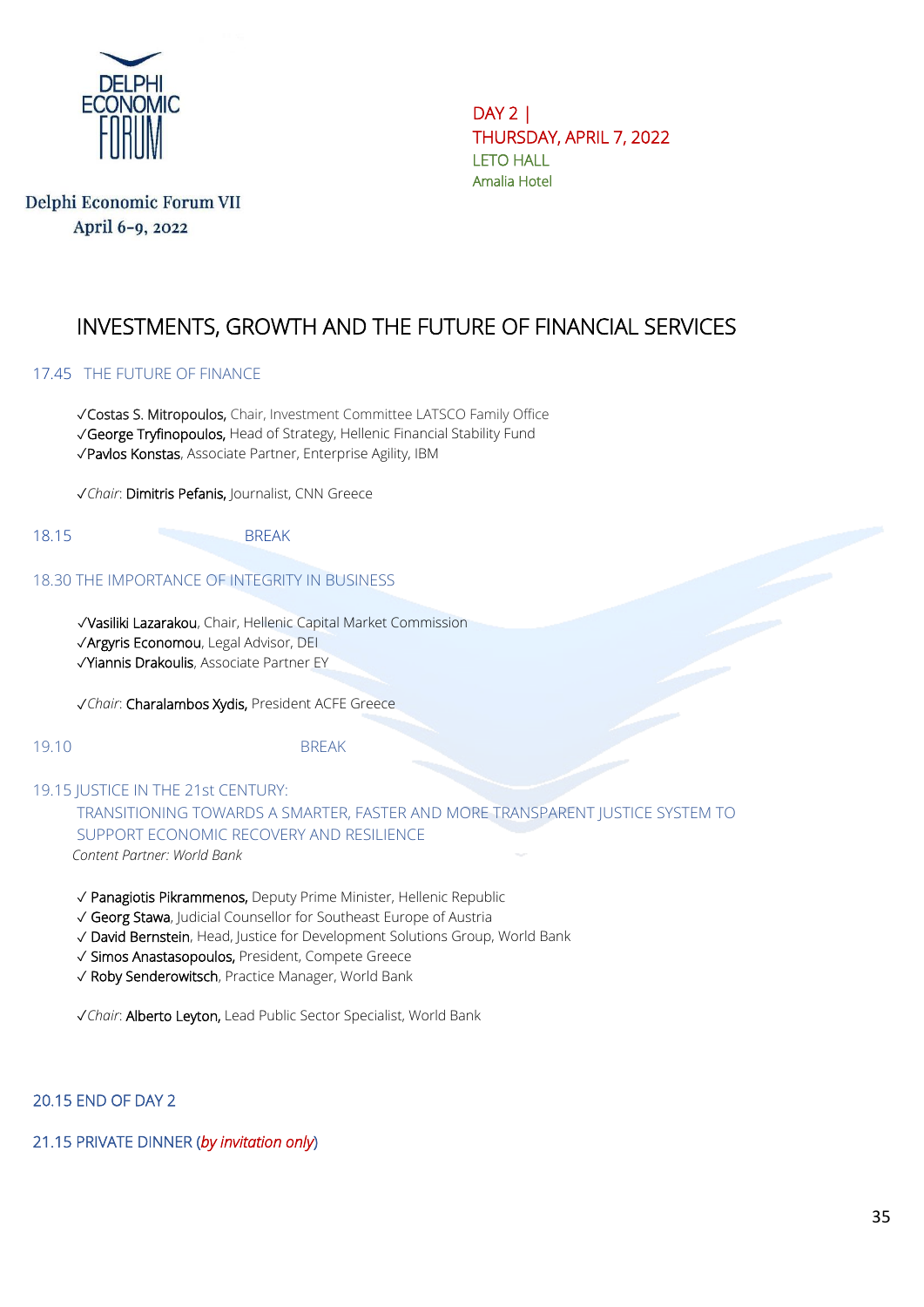

Delphi Economic Forum VII April 6-9, 2022

DAY 2 | ΤHURSDAY, APRIL 7, 2022 APOLLON ROOM Amalia Hotel

# INVESTMENTS, GROWTH AND THE FUTURE OF FINANCIAL SERVICES

08.15 Arrival of guests – Registration

#### 09.00 "REPowerEU":

HOW CAN CLIMATE TECH IMPACT INVESTMENT CATALYSE EUROPE'S ENERGY INDEPENDENCE FROM FOSSIL FUELS *Content partner: The Hellenic Impact Investing Network (HIIN)*

✓Antonis Schwarz, Global Investor Founder Good Initiatives Foundation

✓Rolf Nagel, Managing Partner at Munich Venture Partners

✓Fabian Karger, Investment Director, Susi Partners

✓Dimitrios Dimopoulos, Head of ESG, Piraeus Financial Holdings

✓*Chair*: Kostis Tselenis, President Hellenic Impact Investing Network

09.50 BREAK

09.55 CREATING AN INVESTMENT DESTINATION FOR GROWTH STRATEGIES

✓Dimitris Skalkos, Secretary General of Public Investments and PA, Ministry of Development and Investments

- ✓Elias Korosis, Partner, Head of Growth Investing and Strategy at Hermes GPE
- ✓Eva Ados, Partner, COO & Chief Investment Strategist, ERShares

✓Stavros Siokos, Managing Partner, Astarte

✓*Chair*: Tasos Zachos, Editor in Chief, Fortune Greece

#### 10.35 BREAK

#### 10.40 HOW ESG PRACTICES CAN CREATE VALUE FOR CORPORATIONS AND SOCIETY

*Content partner: CFA Society Greece*

✓ Paul Moody, Managing Director, Global Partnerships & Client Solutions, CFA Institute, UK

✓ Omiros D. Sarikas, Managing Partner at Brookstreet Equity Partners LLP

✓ Dimitrios Batzis, Head of Greece, Cyprus and Malta, Schroder Investment Management

✓ *Chair*: Violeta Spyropoulou, President, CFA Society, Greece

11.05 BREAK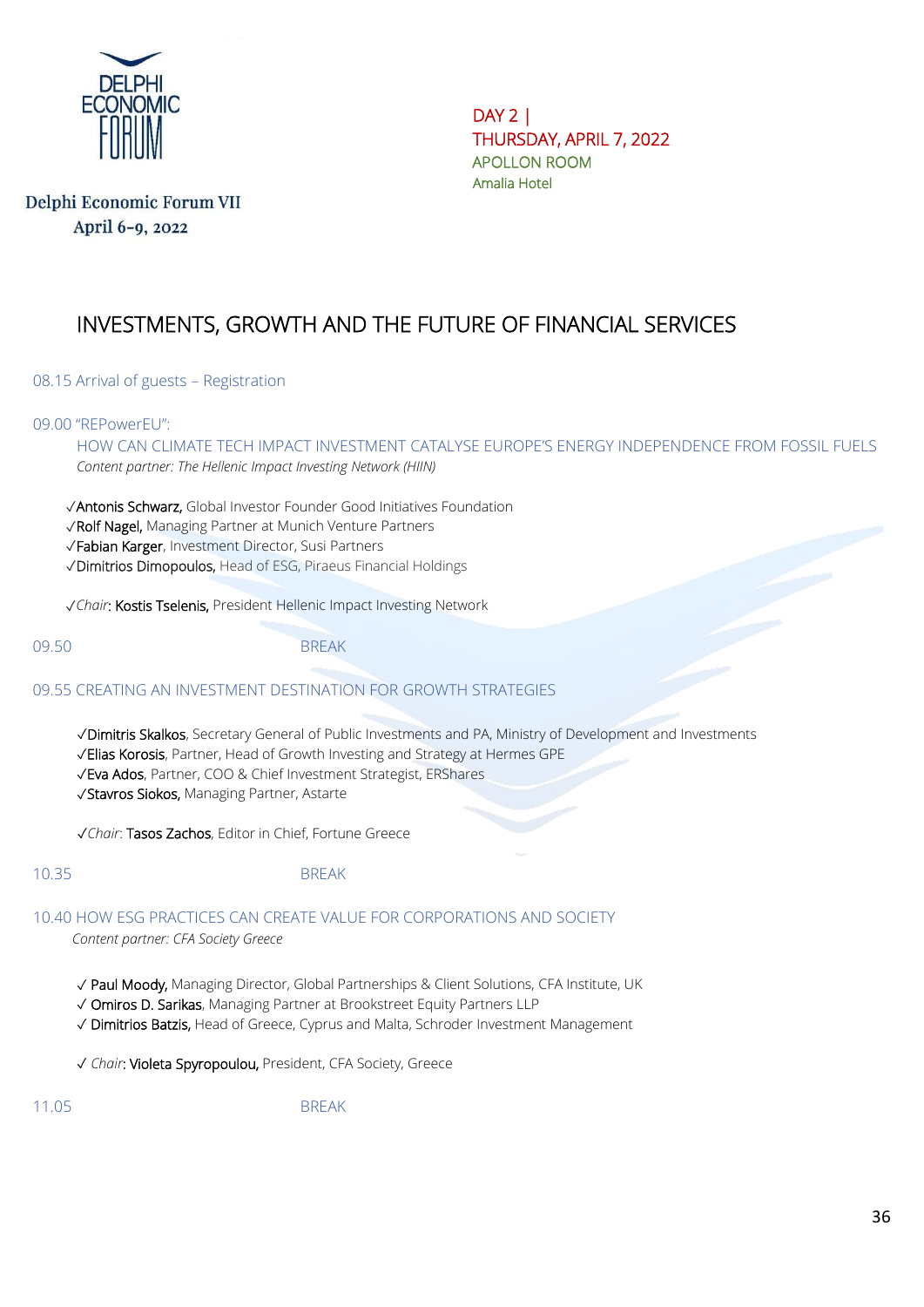

DAY 2 | ΤHURSDAY, APRIL 7, 2022 APOLLON ROOM Amalia Hotel

# INVESTMENTS, GROWTH AND THE FUTURE OF FINANCIAL SERVICES

#### 11.15 STATE ASSETS: ROADMAP TO A BROADER BASE FOR GROWTH

- ✓ Alexander Zinell, CEO, Fraport, Greece
- ✓ Apostolos Gkoutzinis, Partner, Milbank, UK
- ✓ Marcos Camhis, Founder and CEO, FOS Asset Management SA
- ✓ Manolis I. Sigalas, First Vice President & Managing Director, Southern Europe, Hill International

✓ *Chair*: Panayotis Bernitsas, Managing Partner, Bernitsas Law Firm

#### 11.50 BREAK

#### 11.55 RRF IN GREECE: PROGRESS & CHALLENGES

✓Theodore Skylakakis, Alternate Minister of Finance, Hellenic Republic

✓ Yannis Emiris, General Manager, Wholesale Banking, Alpha Bank

- ✓ Vassilis Kazas, Managing Partner, Grant Thornton Greece
- ✓ Dimitris Kyparissis, CEO, Optima bank
- ✓ Marios Psaltis, Managing Partner, PwC Greece

✓ Theodore Tzouros, Executive General Manager, Chief Corporate & Investment Banking, Piraeus Bank

✓*Chair*: Angelos Kovaios, Journalist, TO VIMA / reporter.gr

#### 12.40 BREAK

#### 12.45 FIRESIDE CHAT: ESG: MIND THE GAP

✓Stavros Ioannou, Chairman, Executive Committee, Hellenic Bank Association (HBA); Deputy CEO, Eurobank

✓*Chair:* Nectarios Notis, Founder-CEO, Notice Content and Services - Co Founder, ESGreece

13.00 BREAK

#### 13.05 FIRESIDE CHAT: INFORMATION IN THE NEW FINANCIAL SYSTEM FOR ECONOMIC GROWTH

✓Dr. Petros Kapasouris, General Manager, TIRESIAS S.Α.

✓*Chair*: Dimitris Pefanis, Journalist, CNN Greece

13.20 BREAK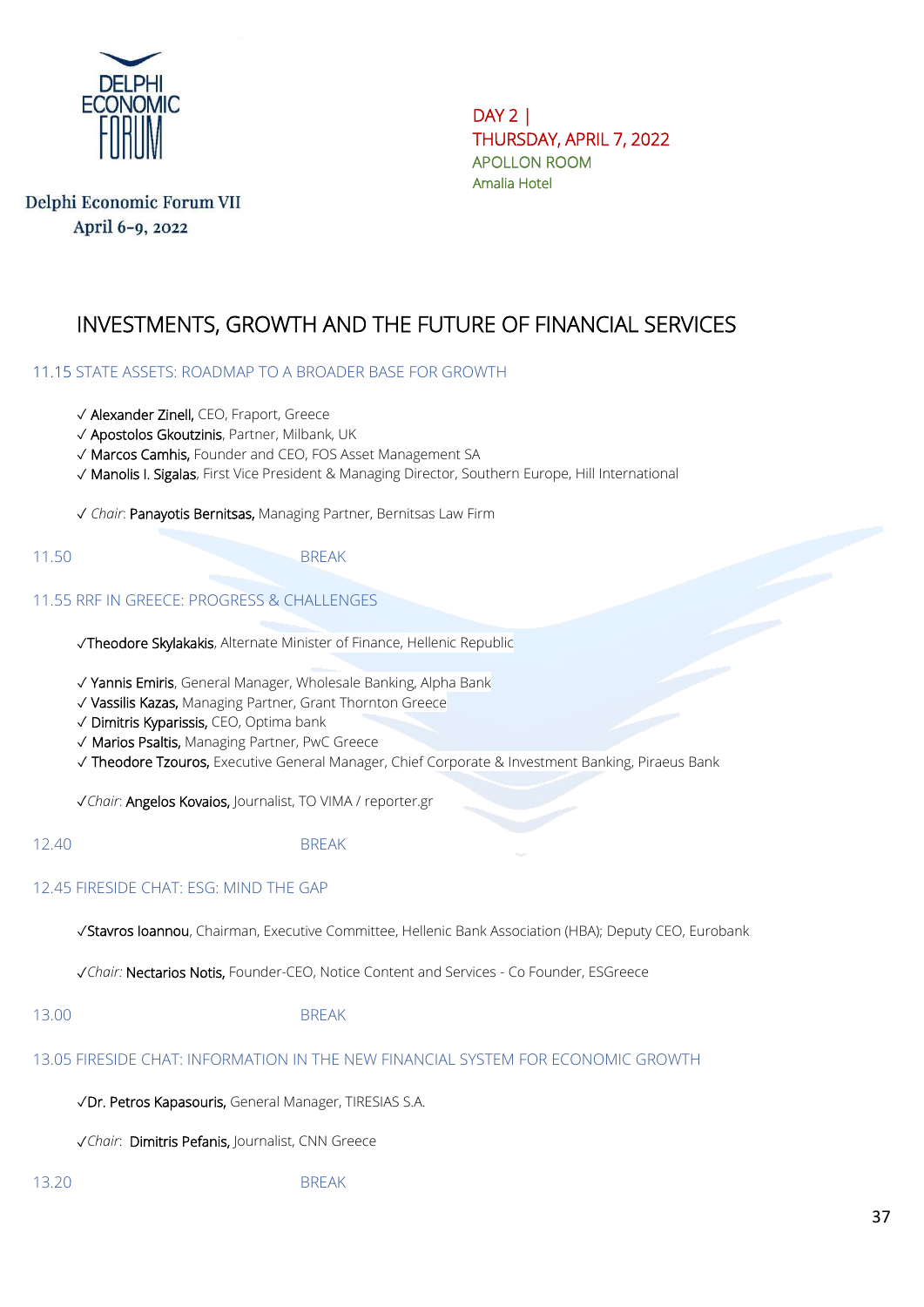

DAY 2 | ΤHURSDAY, APRIL 7, 2022 APOLLON ROOM Amalia Hotel

# INVESTMENTS, GROWTH AND THE FUTURE OF FINANCIAL SERVICES

13.25 FIRESIDE CHAT: REFORMING THE FUTURE: TRANSFORMING THE GREEK ECONOMY THROUGH REFORMS

- ✓ Christos Staikouras, Minister of Finance, Hellenic Republic
- ✓ Mario Nava, Director General, DG Structural Reform Support

✓*Chair:* Angelos Moschovas, Journalist, iefimerida

13.55 LUNCH BREAK

14.30 FIRESIDE CHAT: STRATEGIES FOR MAKING AN ECOSYSTEM THRIVE

✓Theodosis Michalopoulos, CEO, Microsoft Greece, Cyprus and Malta

✓*Chair:* Makis Provatas, Journalist, Athens Voice / ERA

14.50 BREAK

14.55 ESG FINANCING – INSTITUTIONAL INVESTORS: WHAT ARE THEY LOOKING FOR?

✓ Paschalis Bouchoris, Managing Director, BlackRock, UAE

✓Konstantinos Vassiliou, Deputy CEO, Head of Corporate & Investment Banking, Eurobank

✓Elenos Karaindros General Manager Strategy & M&A MYTILINEOS

✓ Afroditi Sylla, TITAN Group - Director, Investor Relations

✓Dimitris Dimitriadis, Managing Director, Hellas Gold

✓ *Chair*: Christina Papanikolopoulou, Head, Finance & Capital Markets, Zepos & Yannopoulos, Law Firm

15.40 BREAK

#### 15.45 FIRESIDE CHAT

✓George Pitsilis, Governor, Independent Authority for Public Revenue

✓*Chair*: Dimitris Pefanis, Journalist, CNN Greece

16.05 BREAK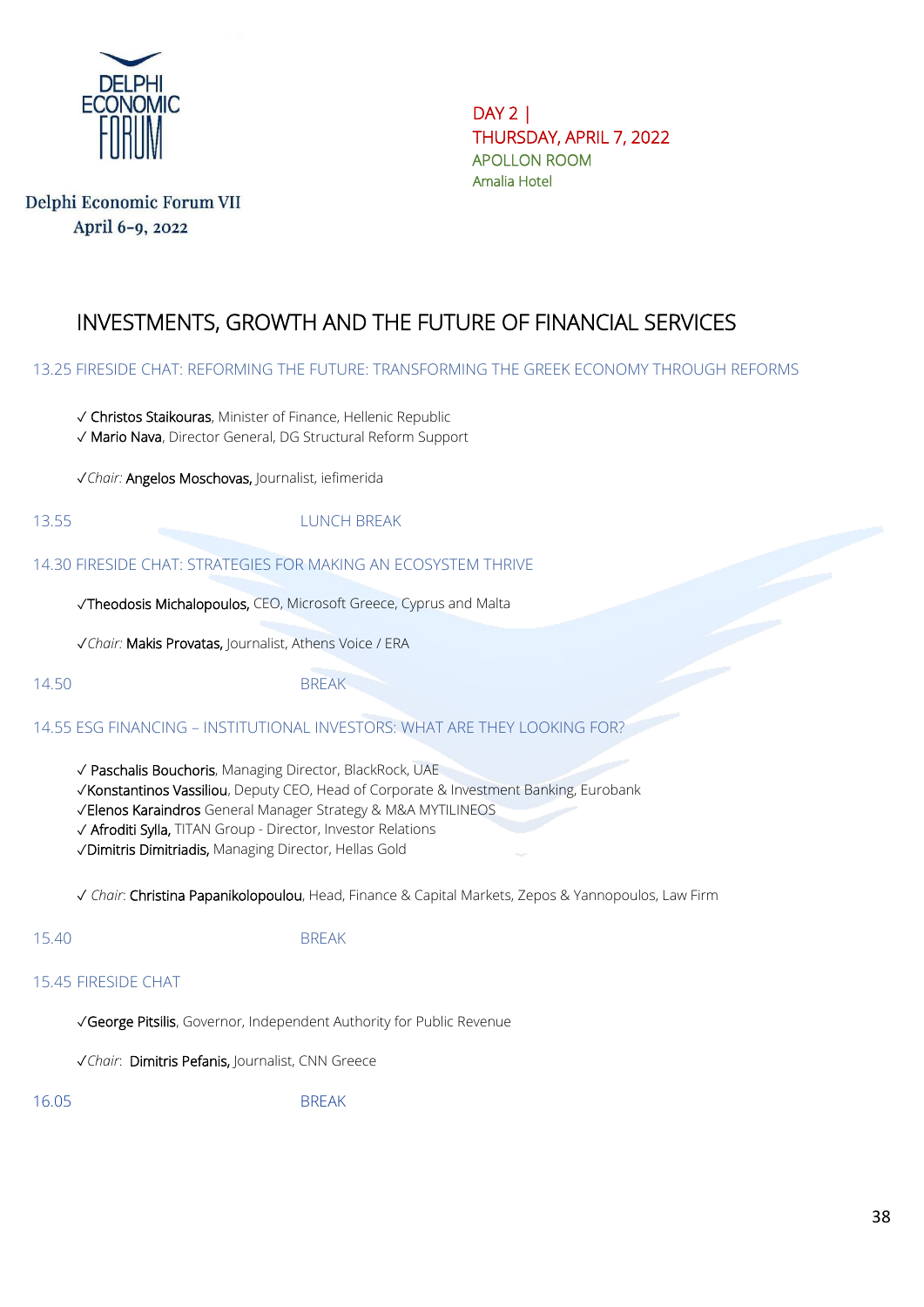

DAY 2 | ΤHURSDAY, APRIL 7, 2022 APOLLON ROOM Amalia Hotel

# INVESTMENTS, GROWTH AND THE FUTURE OF FINANCIAL SERVICES

#### 16.10 WHAT MAKES A BUSINESS INVESTMENT READY?

✓ Apostolos Tamvakakis, Managing Partner, Member of the Investment Committee, EOS Capital Partners ✓George Patsis, CEO & Co-Founder, Obrela Security Industries ✓Periclis Argyros, Co-Founder and CEO, Archeiothiki

✓*Chair*: Stamatis Zacharos, Journalist, Action24

16.40 BREAK

#### 16.50 ENABLING A SUSTAINABLE FUTURE THROUGH INNOVATION

✓Petros Varelidis, Sec. General, Natural Environment & Water, Ministry of Environment and Energy

- Beatrice Larregle, Regional Managing Director, Southern Europe, VISA
- Aris Vrettos Director, Centre for Bus. Transformation, Cambridge Institute for Sustainability Leadership

*Chair*: Christina Deligianni, Public Policy Officer, Institute for Sustainable Development, EPLO

17.25 BREAK

#### 17.30 INNOVATION FOR EOUALITY

✓Gregoire Verdeaux, Senior Vice President External Affairs, Philip Morris International ✓Phoebe Koundouri, Prof., President European Association Environmental & Resource Economists, Co-Chair UN SDSN Europe

✓*Chair*: Alexia Kefala, Journalist, Le Figaro, France 24

#### 17.50 BREAK

#### 18.00 INVESTING IN GREECE: PROSPECTS AND CHALLENGES

✓Nikos Papathanasis. Alternate Minister of Investments & Development

✓Giuseppe Giano, Chairman, Euroxx Securities SA

✓Andreas Kallis, VP, Business Development, Olayan Financing Company, KSA

✓ Catherine Karatzas, Managing Director, Karatzas & Partners Law Firm

✓*Chair*: Stamatis Zacharos, Journalist, Action24

18.40 BREAK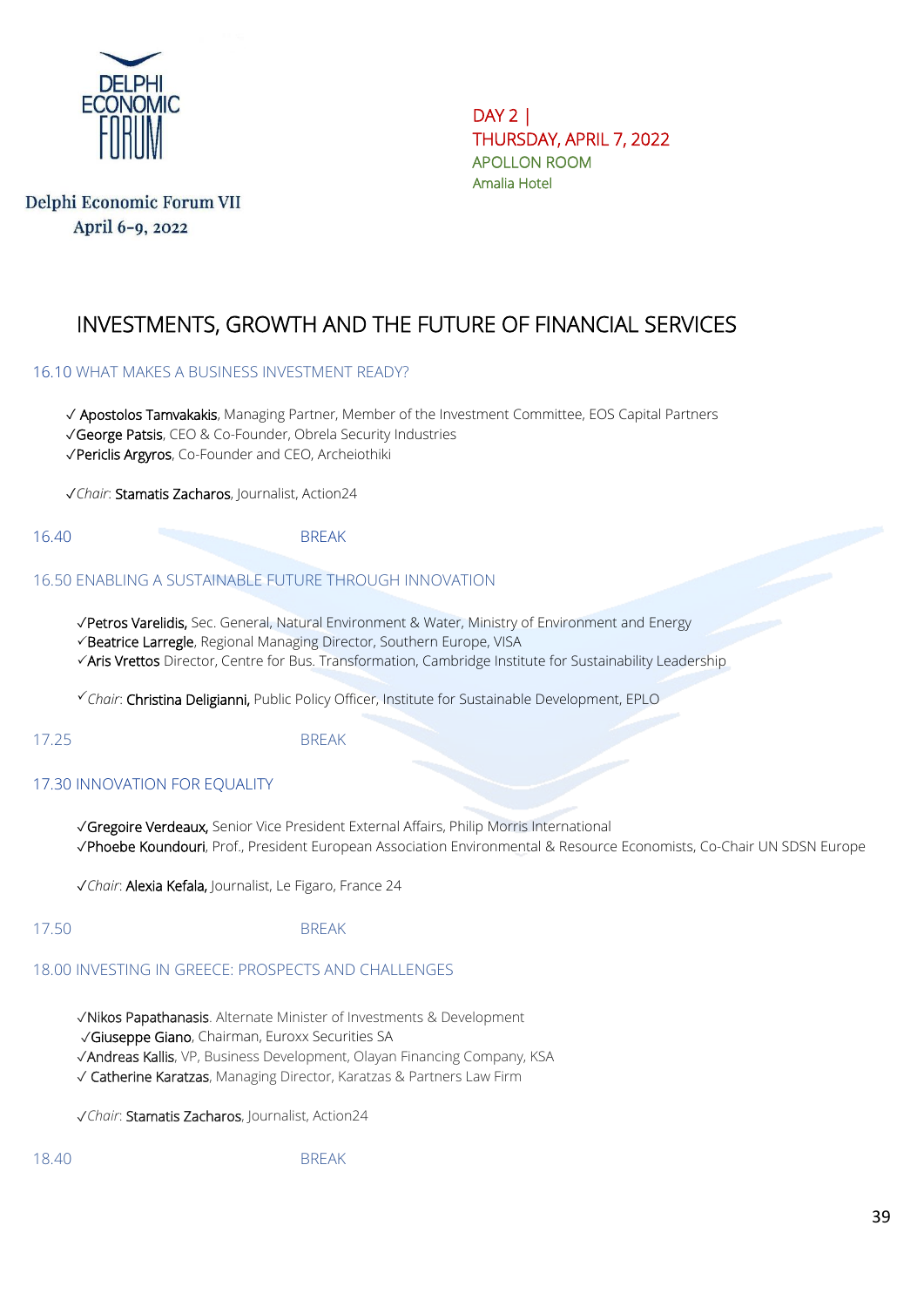

DAY 2 | ΤHURSDAY, APRIL 7, 2022 APOLLON ROOM Amalia Hotel

# INVESTMENTS, GROWTH AND THE FUTURE OF FINANCIAL SERVICES

#### 18.45 STRATEGIES FOR FINANCING GROWTH

 $\checkmark$  Nikos Papathanasis. Alternate Minister of Investments & Development

Teresa Farmaki, Managing Partner, Astarte

Christos Theodossiou, Country Manager Greece, BFF Banking Group

 $\checkmark$  Dmitry Pankin, President, Black Sea Trade and Development Bank

 $\checkmark$  Evangelos Kalamakis, Head, Investment Banking, Structured Finance & REO Management, Alpha Bank

*Chair*: Nectarios Notis, Founder-CEO, Notice Content and Services - Co Founder, ESGreece

19.30 BREAK

#### 19.35 DEBT & DELEVERAGING: ECONOMIC CONSEQUENCES AND THE DAY AFTER

✓George Georgakopoulos, Managing Director Greece, Intrum

✓Nikos Vardaramatos, CEO, Quant

✓Artemis Theodoridis, Executive Chairman, Cepal Hellas Financial Services S.A.

✓ Apostolos Gkoutzinis, Partner, Milbank, UK

✓Anthimos Thomopoulos Founder & CEO Hellenic Finance

✓*Chair*: Orestis Omran, Partner, Head of Greece, DLA Piper

20.25 END OF DAY 2

21.15 PRIVATE DINNERS (*by invitation only*)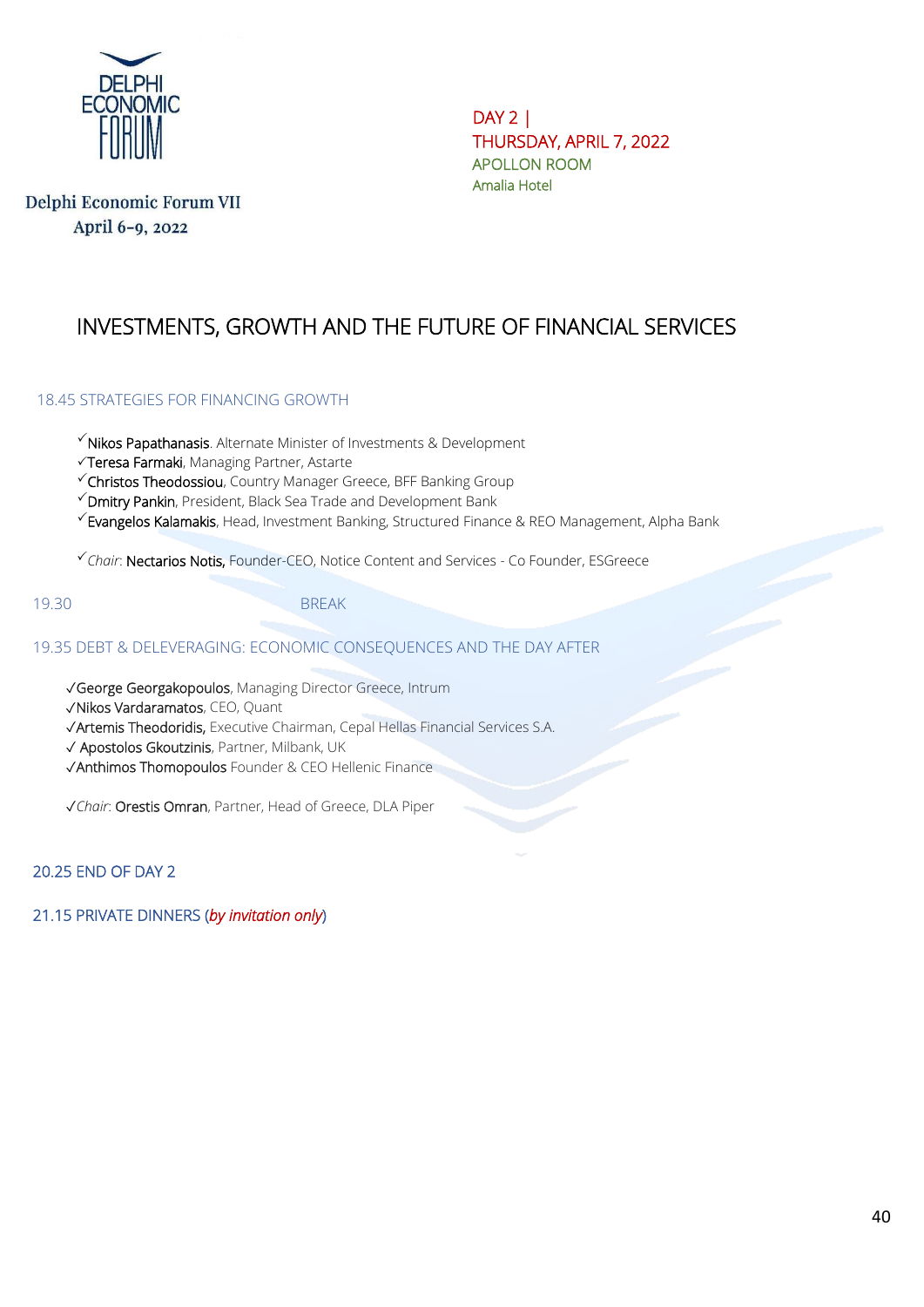

DAY 2 | ΤHURSDAY, APRIL 7, 2022 IANTHI ROOM Amalia Hotel

Delphi Economic Forum VII April 6-9, 2022

#### 15.00 ROUNDTABLE DISCUSSION: YOUTH & DEMOCRACY: UPGRADING GREECE'S POLITICAL DISCOURSE

- ✓Manolis Christodoulakis, Secretary Kinima Allagis
- ✓Ioannes Chountis, Special Advisor, PhD Candidate Hellenic Parliament, University of Aberdeen
- ✓Athina Dova, Coo & Co-Founder@ Owiwi
- ✓Petros Ioannides, Managing Director, About People
- ✓Demosthenes Kollias, Policy Associate, DIKTIO Network for Reform in Greece & Europe
- ✓Christos Nikoloudis, CEO, Mantis Business Innovation
- ✓Nikos Theodoropoulos, Secretary for Diaspora Affairs, New Democracy party
- ✓Christos Theodoropoulos, President of the Regional Council
- ✓ Panagiotis Vlachos, Communication Secretary, Kinima Allagis
- ✓Kostas Vlahakis, Secretary, Syriza Central Youth Council

✓*Chair*: Lina Papadaki, Journalist, ERT & Andreas Papadopoulos, Journalist, Parapolitika

17.45 END OF DAY 2

21.15 PRIVATE DINNERS (*by invitation only*)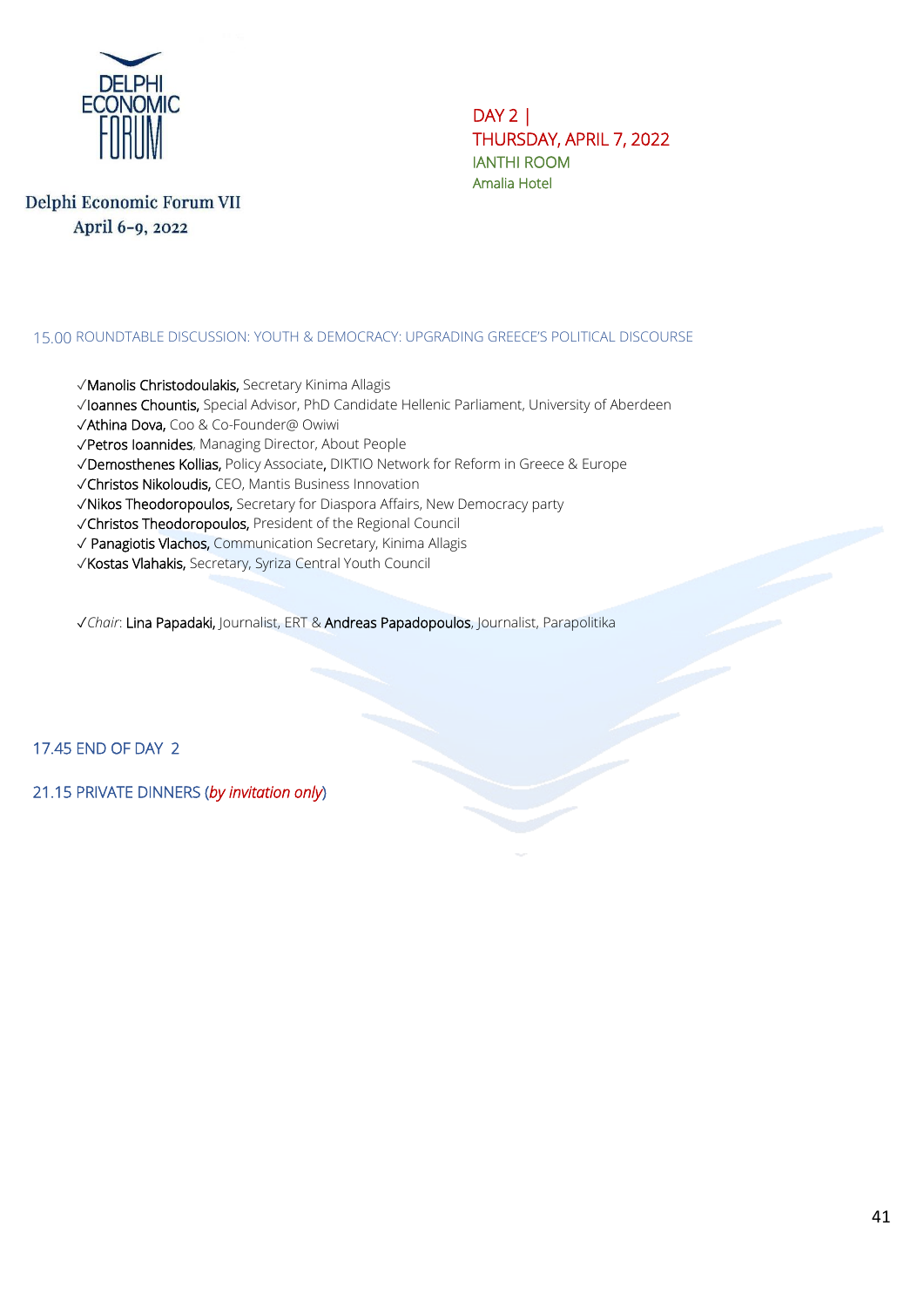

DAY 3 | FRIDAY, APRIL 8, 2022 ARTEMIS HALL European Cultural Centre of Delphi

# WORLD AFFAIRS

08.00 Arrival of guests - Registration

| 08.45 IN CONVERSATION: PROMOTING A VALUE BASED EUROPE<br>Content partner: Europa Nostra                                                                                                                                                                                                               |  |
|-------------------------------------------------------------------------------------------------------------------------------------------------------------------------------------------------------------------------------------------------------------------------------------------------------|--|
| Margaritis Schinas, Vice President, Promoting our European Way of Life, European Commission<br>Victoria Hislop, Novelist, UK                                                                                                                                                                          |  |
| √ Chair: Sneška Quaedvlieg-Mihailović, Secretary General, Europa Nostra                                                                                                                                                                                                                               |  |
| 09.15<br><b>BREAK</b>                                                                                                                                                                                                                                                                                 |  |
| 09.20 GREECE AND ITS ROLE OF SECURITY & STABILITY IN THE MEDITERRANEAN                                                                                                                                                                                                                                |  |
| √ Konstantinos Floros, Chief, Hellenic National Defense General Staff<br>√ Athanassios Platias, Prof. of Strategy, Dept. of Int'l & European Studies, University of Piraeus                                                                                                                           |  |
| √ Chair: Vicky Flessa, Philologist of Classics; Journalist, ERT, TV Greek Parliament                                                                                                                                                                                                                  |  |
| 09.50<br><b>BREAK</b>                                                                                                                                                                                                                                                                                 |  |
| 10.00 ESTABLISHING A EUROPEAN DETERRENT: CAN EUROPE ENHANCE ITS CAPACITY TO DEFEND ITSELF?<br>Content Partner: ELIAMEP                                                                                                                                                                                |  |
| √Dr Bruno Tertrais, Deputy Director, Foundation for Strategic Research, France<br>√Dr Daniela Schwarzer, Executive Director, Europe & Eurasia, Open Society Foundations, Germany<br>√ Jolyon Howorth, Jean Monnet Prof. ad Personam & Professor Emeritus of European Politics, University of Bath, UK |  |
| √ Chair: Loukas Tsoukalis, President, Hellenic Foundation for European & Foreign Policy, Prof., Sciences Po, Paris                                                                                                                                                                                    |  |
| 10.35<br><b>BREAK</b>                                                                                                                                                                                                                                                                                 |  |
| 10.40 FIRESIDE CHAT                                                                                                                                                                                                                                                                                   |  |
| √Tony Blair, Chairman, The Tony Blair Institute for Global Change                                                                                                                                                                                                                                     |  |
| √Chair: Alexis Papahelas, Executive Editor, Kathimerini                                                                                                                                                                                                                                               |  |
| <b>BREAK</b><br>11.10                                                                                                                                                                                                                                                                                 |  |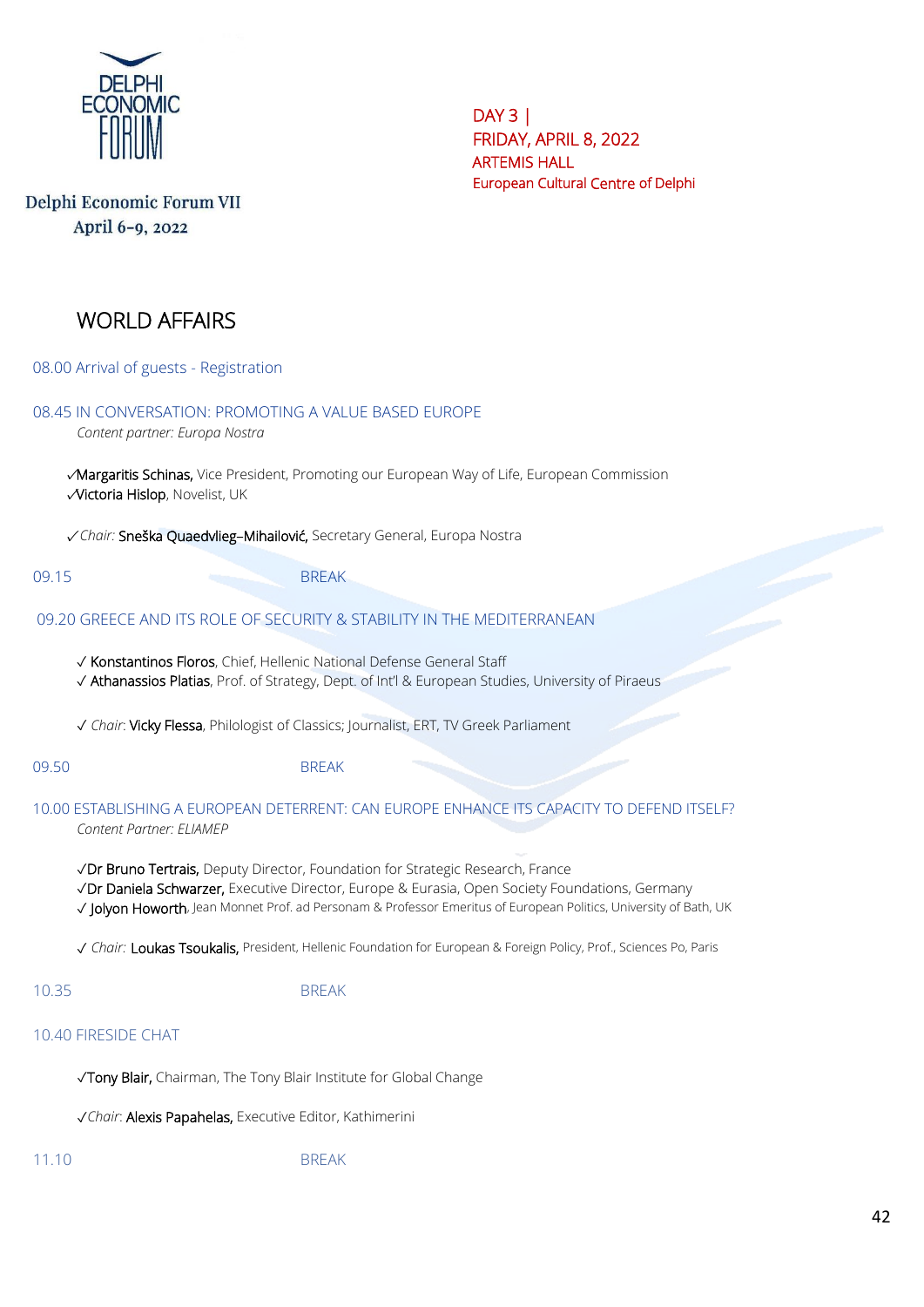

## Delphi Economic Forum VII April 6-9, 2022

# WORLD AFFAIRS

### 11.15 EMPOWERING MEMBER STATE ADMINISTRATIONS TO IMPLEMENT THE RRPs

✓Makis Voridis, Minister of Internal Affairs, Hellenic Republic

✓Nikos Christodoulides, Minister of Foreign Affairs (2018-2022), Republic of Cyprus

✓Marcella Panucci, Chief of Staff, Italian Government (online)

✓Mario Nava, Director General, DG REFORM

✓*Chair*: Ioannis Hadjiyiannis, Head, Unit Horizontal Policies/Head of the Athens office, DG REFORM

11.50 BREAK

#### 11.55 EUROPE'S GEOPOLITICAL FOOTPRINT: THE CHALLENGES AHEAD

*Content Partner: Wilfried Martens Centre for European Studies & Konstantinos Karamanlis Institute for Democracy*

 ✓Antonio Lopez-Isturiz White, MEP, Secretary General, European People's Party, Secretary Treasurer, Martens Centre. ✓Dr Daniela Schwarzer, Executive Director, Europe & Eurasia, Open Society Foundations, Germany ✓Anastasios Chatzivasileiou, Member of the Hellenic Parliament, New Democracy

✓ *Chair*: Panagiotis Kakolyris, Head of International Relations, Konstantinos Karamanlis Institute for Democracy

12.30 BREAK

#### 12.35 REGIONAL TENSIONS AND GLOBAL STAKES: MEDITERRANEAN AS A KEY TO WORLD SECURITY

✓Nikos Christodoulides, Minister of Foreign Affairs (2018-2022), Republic of Cyprus

✓George Katrougalos, Minister of Foreign Affairs (2019)

✓ Dr. Lina Khatib, Director of the Middle East & North Africa Program, Chatham House, UK

✓Amre Moussa, Member, Nizami Ganjavi International Centre

✓*Chair*: Umberto Tavolato, Director, Med-Or Leonardo Foundation

#### 13.20 BREAK

#### 13.25 FIRESIDE CHAT

✓Yossi Amrani, Ambassador of Israel to the Hellenic Republic

✓*Chair:* Apostolos Mangiriadis, Journalist, SKAI/Kathimerini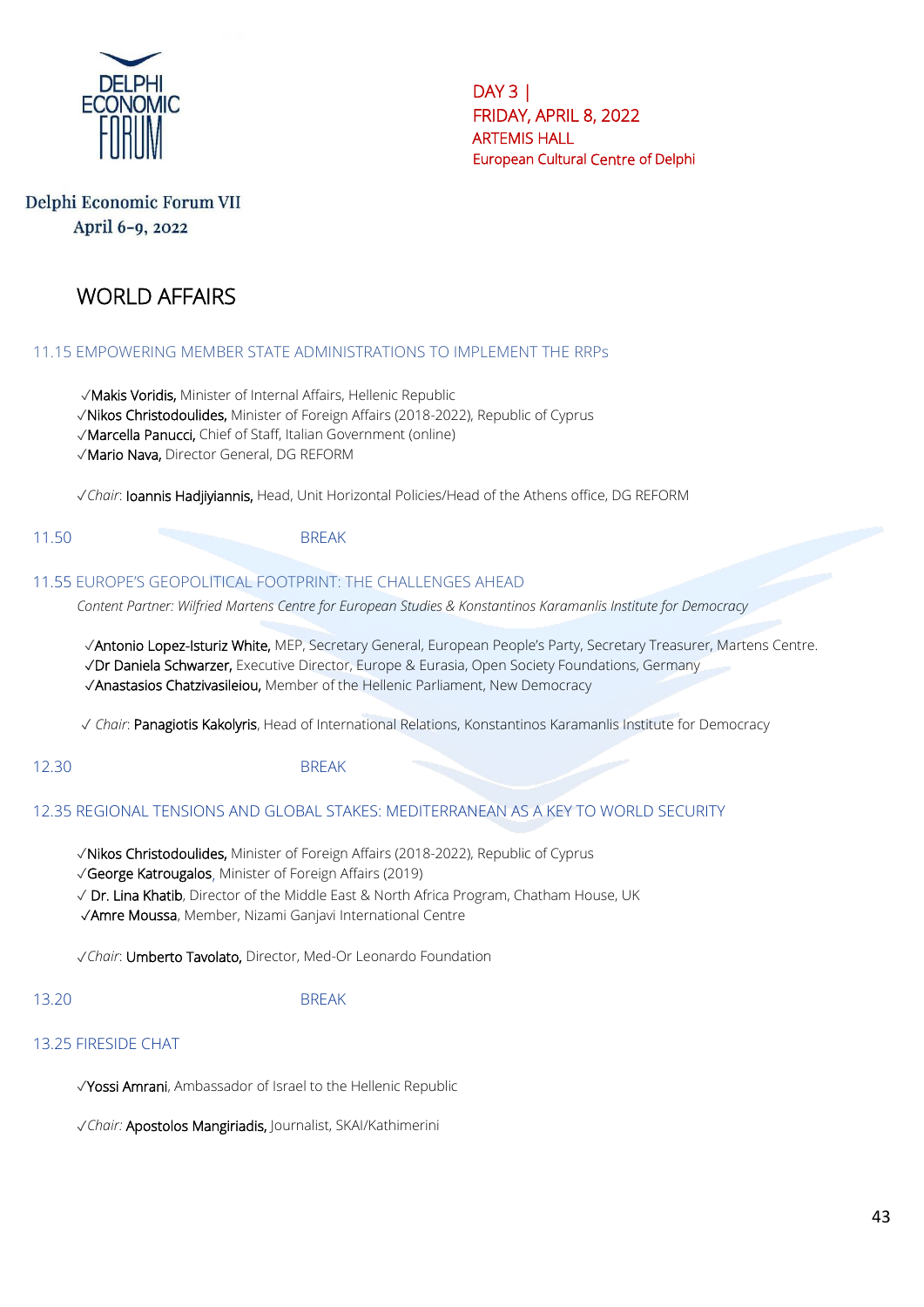

# Delphi Economic Forum VII April 6-9, 2022

# WORLD AFFAIRS

13.45 LUNCH BREAK

#### 14.15 THE GREAT POWER COMPETITION IN THE EASTERN MEDITERRANEAN

✓ Andrew Novo, Nonresident SF, CEPA; Prof. of Strategic Studies, National Defense University, USA ✓Ian Lesser, Vice President, German Marshall Fund of the US, Belgium ✓ Giorgos Tsipras, Member of Parliament, Hellenic Republic

✓*Chair*: Soli Özel, Professor, Kadir Has University

14.55 BREAK

## 15.00 FIRESIDE CHAT: THE FUTURE OF ECONOMIC SANCTIONS

✓Creon Butler, Director, Global Economy and Finance Program, Chatham House

✓*Chair*: Florian Eder, Executive Editor, Politico

15.20 BREAK

#### 15.25 DIVERGENCE AND FRICTION: WHAT IS THE FUTURE FOR EU-RUSSIAN RELATIONS AFTER THE INVASION IN UKRAINE?

✓Johan Borgstam, Ambassador of Sweden to the Hellenic Republic

✓Sergii Shutenko, Ambassador of Ukraine to the Hellenic Republic

✓Eka Tkeshelashvili, Member, Nizami Ganjavi International Centre

✓Robert Vass, President & Founder, Globsec

✓Theocharis Grigoriadis, Associate Professor, Freie Universität Berlin

✓Dr Ronald Meinardus, Senior Research Fellow, Hellenic Foundation for European & Foreign Policy (ELIAMEP)

✓*Chair*: Sotiris Serbos, Senior Foreign Policy Advisor at PASOK-Kinima Allagis

16.10 BREAK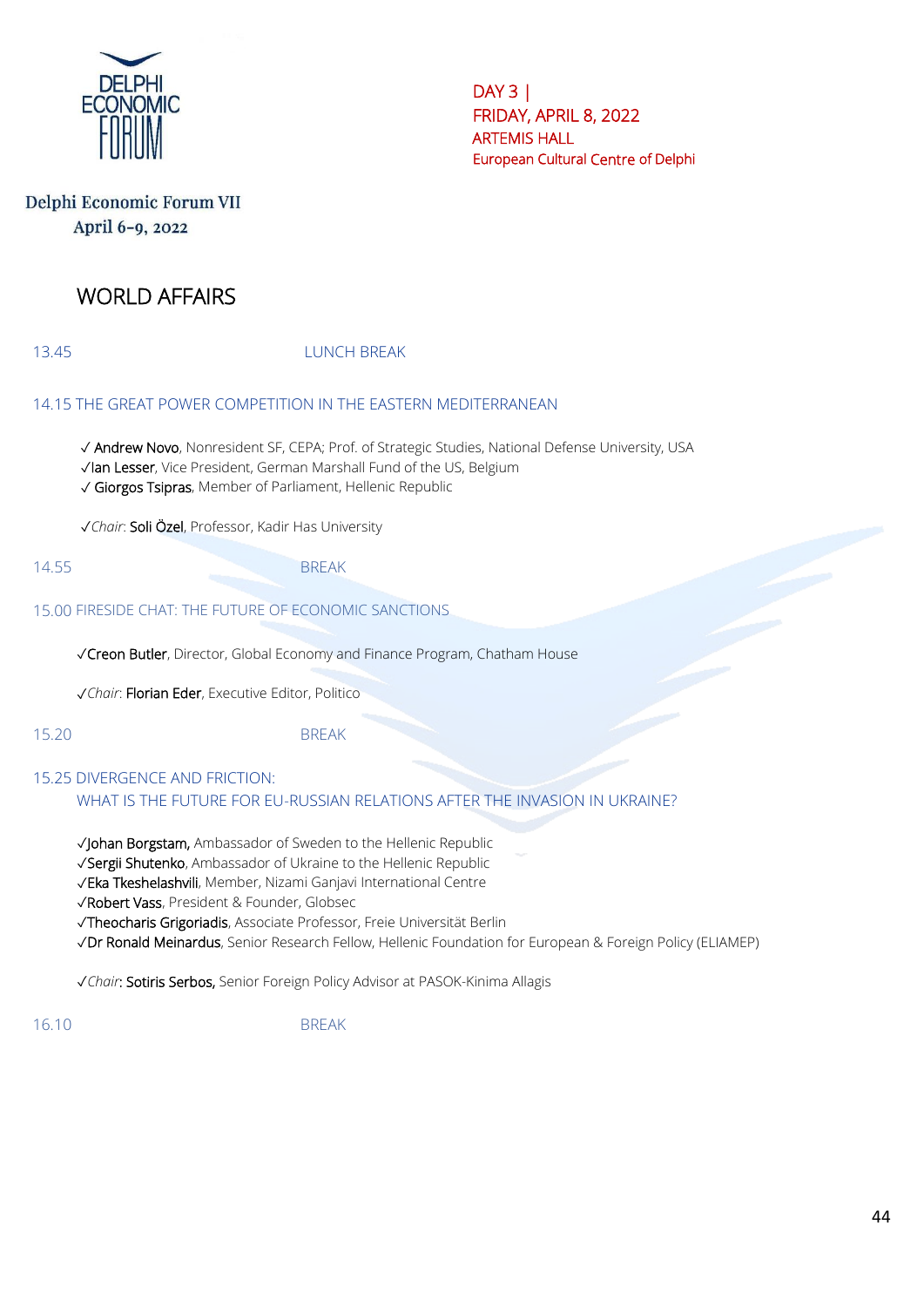

# Delphi Economic Forum VII April 6-9, 2022

# WORLD AFFAIRS

16.15 FIRESIDE CHAT:

ISRAEL'S ROLE IN A CHANGING MIDDLE EAST & THE AGE OF RAPPROCHEMENT: IS COOPERATION REPLACING CONFLICT IN THE WIDER MIDDLE EAST?

✓Manuel Trajtenberg, Executive Director, INSS, Israel

✓*Chair:* Apostolos Mangiriadis, Journalist, SKAI/Kathimerini

16.30 BREAK

#### 16.45 NATO AFTER THE UKRAINE INVASION

✓Kolinda Grabar-Kitarovic, Member, Nizami Ganjavi International Centre

✓Dr Bruno Tertrais, Deputy Director, Foundation for Strategic Research, France

✓Christine Ockrent, Columnist & Writer, France

✓Kurt Volker, Distinguished Fellow; Former US Special Representative, USA

✓Spilios Livanos, Head of Greek Delegation NATO PA, Hellenic Parliament Member; Minister of Rural Development & Food

✓*Chair*: Barbora Maronkova, Communications Advisor on Strategic Concept, Policy Planning Unit, NATO

17.20 BREAK

# SOUTHEAST EUROPE

#### 17.25 THE WESTERN BALKANS: STABILITY OR FRICTION

✓Fatmir Bytyqi, Deputy Prime Minister for Economic Affairs, Republic of North Macedonia

✓Miroslav Lajčák, EU Special Representative for the Belgrade-Pristina Dialogue & Western Balkans

✓Gabriel Escobar, Deputy Assistant Secretary, Bureau of European and Eurasian Affairs

✓Kurt Volker, Distinguished Fellow; Former US Special Representative, USA

✓Marko Čadež, President, Chamber of Commerce and Industry of Serbia

✓*Chair*: Andriana Maggania, Journalist, ERT

18.15 BREAK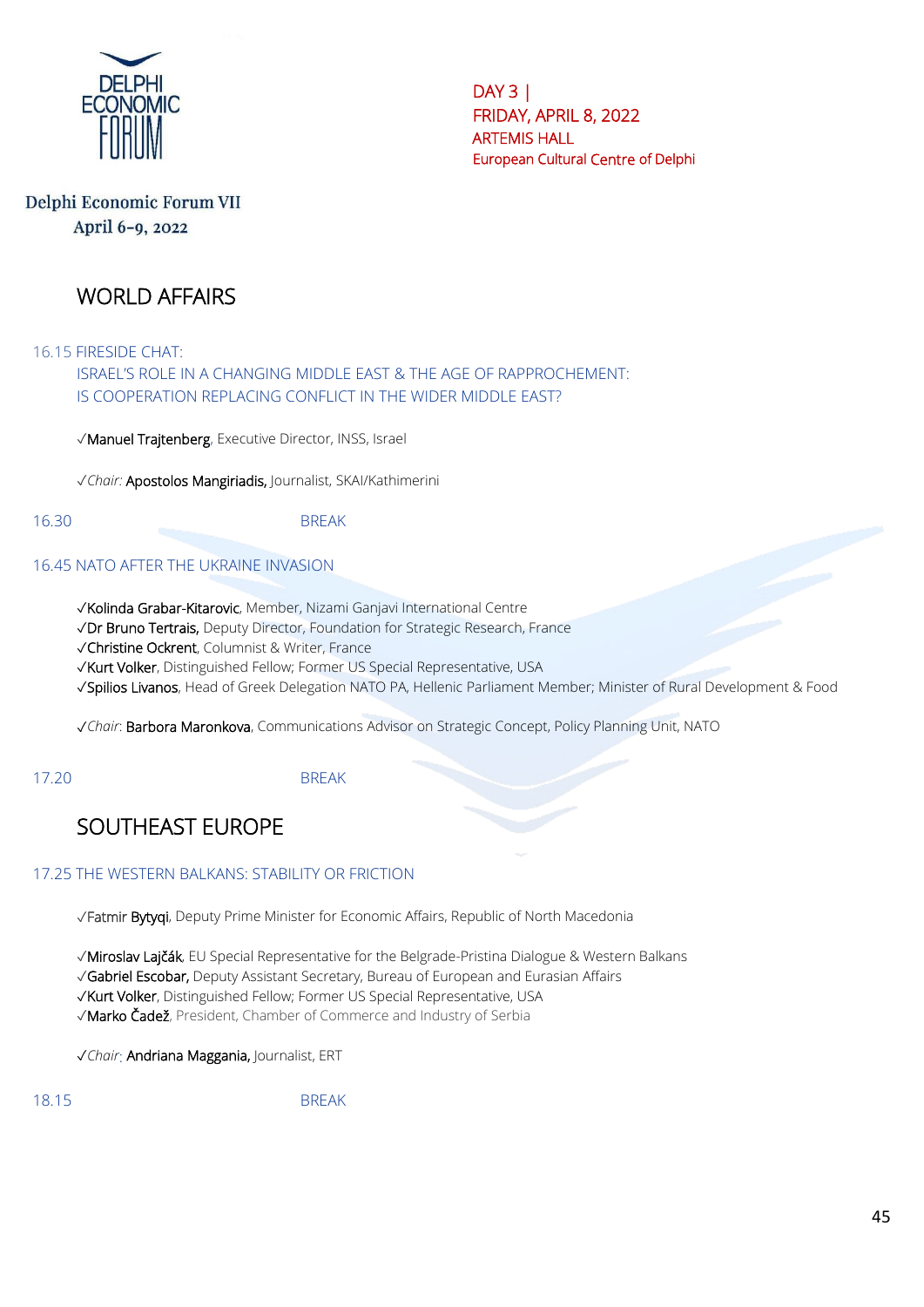

# Delphi Economic Forum VII April 6-9, 2022

# SOUTHEAST EUROPE

#### 18.20 FIRESIDE CHAT

✓Manuel Trajtenberg, Executive Director, INSS, Israel ✓ Nathalie Tocci, Director, Istituto Affari Internazionali, Italy

✓*Chair:* Apostolos Mangiriadis, Journalist, SKAI/Kathimerini

18.50 BREAK

#### 19.00 DE-CONSTRUCTING THE BALKANS: NEW PLAYERS – OLD PROBLEMS *Content Partner: Institute of International Relations*

✓Zoran Drakulić, President, Serbian Business Club "Privrednik"

✓ Ivo Josipovic, Member, Nizami Ganjavi International Centre

✓Wilhelm Molterer, Chairman, GLOBSEC

✓Marilena Koppa, Associate Professor, Panteion University

✓*Chair*: Contantinos Filis, Director of the Institute of Global Affairs & Associate Professor, American College of Greece

#### 19.40 BREAK

#### 19.45 IN CONVERSATION

- ✓ Adonis Georgiadis, Minister of Development & Investments, Hellenic Republic
- ✓ Peter Altmaier, Federal Minister for Economic Affairs and Energy (2018-2021) (*online*)

✓*Chair:* George Evgenidis, Anchorman, Star Channel

20.15 BREAK

#### 20.20 FIRESIDE CHAT

✓ Albin Kurti, Prime Minister, Kosovo

✓*Chair*: Nektaria Stamouli, Journalist, Politico / Athens News Agency

#### 20.40 END OF DAY 3 - 21.15 PRIVATE DINNERS (*by invitation only*)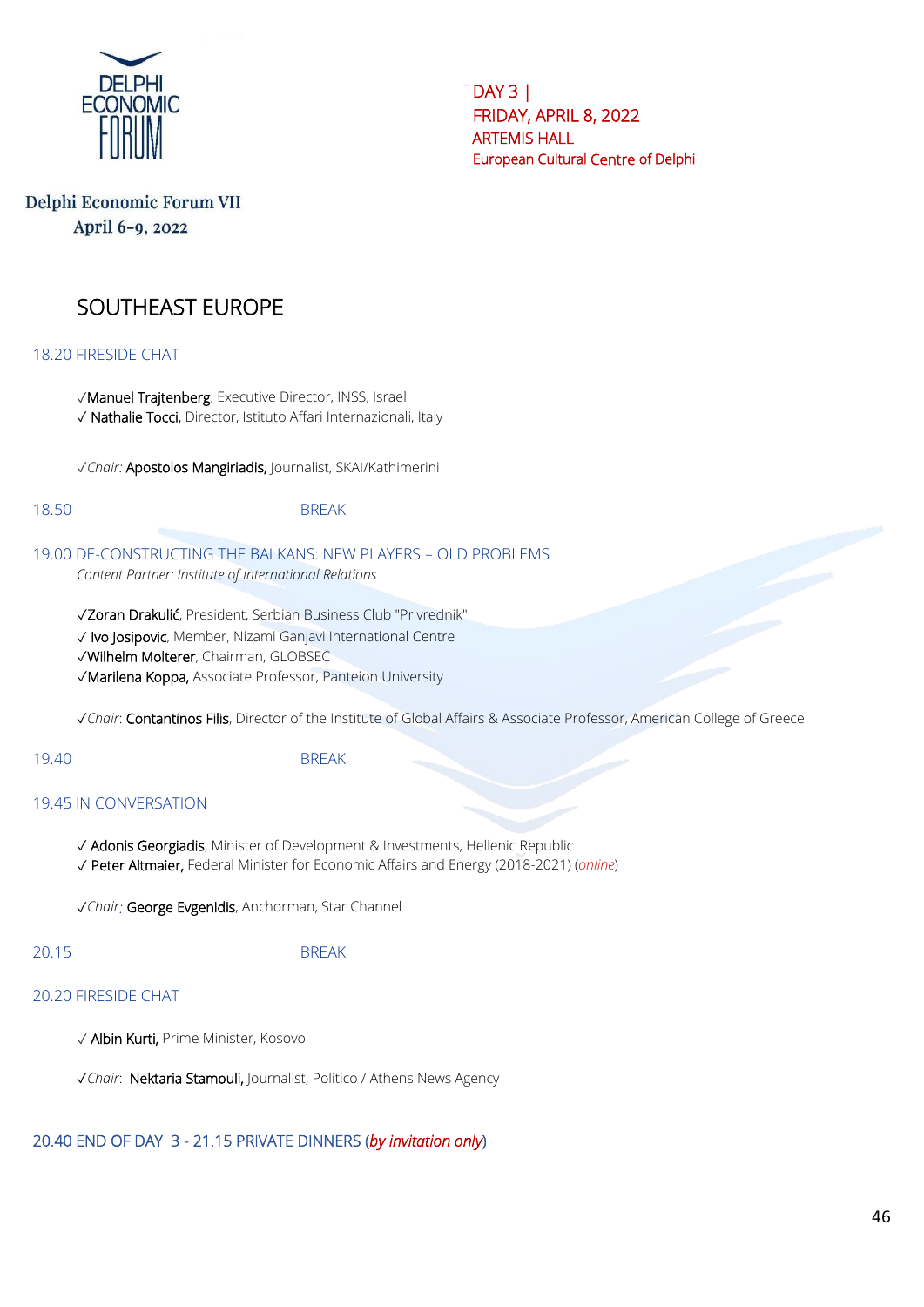

# Delphi Economic Forum VII April 6-9, 2022

# WORLD ECONOMY

08.15 Arrival of guests – Registration

09.00 HOW THE UKRAINE CRISIS AFFECTS THE ECONOMIES IN OUR REGION

✓ Kreshnik Bekteshi, Minister of Economy, Republic of North Macedonia

✓ Ioannis Smyrlis, Sec. General for Int'l Economic Affairs, Ministry of Foreign Affairs, Hellenic Republic

✓Goran Tinjic, World Bank Program Manager, Southern Europe

✓ *Chair*: Toplica Spasojević, Member of the Presidency, Serbian Association of Economists, Serbia

09.50 BREAK

#### 09.55 FIRESIDE CHAT

✓ Johannes Hahn, Commissioner for Budget and Administration, European Commission

✓*Chair*: Elias Siakantaris, Journalist, ERT

10.20 BREAK

#### 10.30 WHAT IS THE IMPACT OF THE UKRAINE WAR ON THE GLOBAL ECONOMY & TRADE?

✓ Megan Greene, Senior Fellow, M-RCBG, Harvard Kennedy School ✓Nikos Vettas, General Director, Foundation for Economic & Industrial Research – IOBE, Professor, Athens University of Economics & Business

✓*Chair*: Sotiris Nikas, Athens Bureau Chief, Bloomberg News

11.05 BRFAK

#### 11.10 FIRESIDE CHAT: FAIR AND EFFECTIVE TAXATION FOR A NEW ERA FOR EUROPE

✓ Gerassimos Thomas, Director-General, DG Taxation, Customs and Union, European Commission

✓*Chair*: Andreas Zamboukas, Journalist, Athens Voice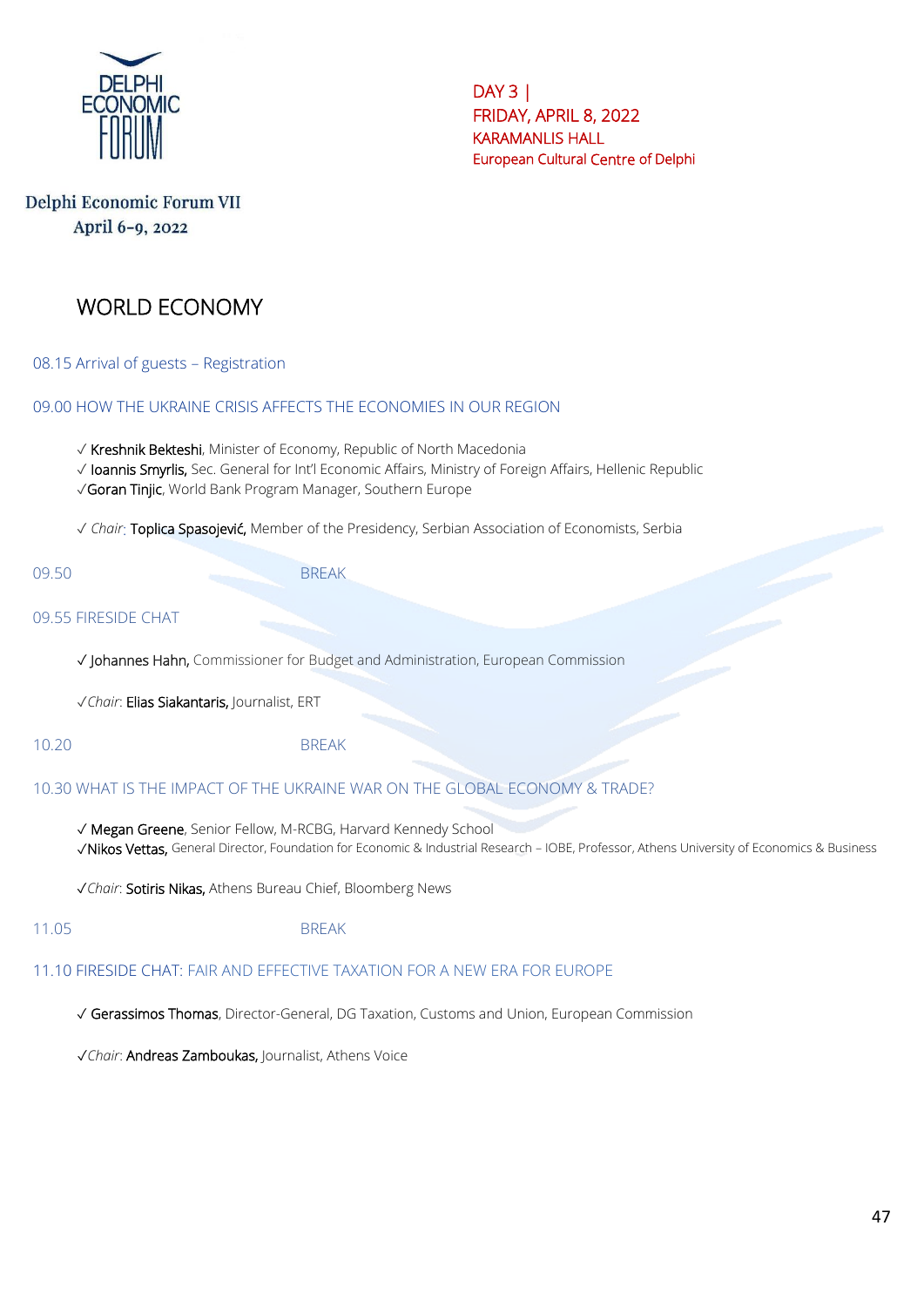

# Delphi Economic Forum VII April 6-9, 2022

# WORLD ECONOMY

11.30 BREAK

11.40 LEVERAGING NATIONAL ASSETS TO BUILD FUTURE GLOBAL COMPETITIVENESS *Content Partner: Global Federation of Competitiveness Councils (GFCC)*

✓Simos Anastasopoulos, President, Compete Greece

✓ Olin Wethington, Distinguished Fellow, Council on Competitiveness; CEO, Wethington International LLC

✓ Athanasios Savvakis, President, Federation of Industries of Greece

✓Mohd Yusoff Sulaiman, CEO & President, MIGHT

✓Fotis Kourmousis, Special Lecturer of the National Technical University of Athens Greece

✓ *Chair*: Deborah Wince-Smith, President, Global Federation of Competitiveness Councils (GFCC), USA

12.25 BREAK

## 12.30 GLOBAL PUBLIC GOODS

✓Maria Demertzis, Deputy Director, Bruegel

✓Cheng Li, Director & SF, John L. Thornton China Center Foreign Policy, The Brookings Institution, USA

✓George Papakonstantinou, Chair, School of Transnational Governance, European University Institute, Italy

✓ *Chair:* George Pagoulatos, Dir. General at ELIAMEP & Prof. Athens University of Economics & Business

13.10 BREAK

#### 13.15 FIRESIDE CHAT

✓Yiannis Economou, Deputy Minister to the Prime Minister of the Hellenic Republic

✓*Chair*: Maria Nikoltsiou, Anchorwoman, Alpha TV

#### 13.35 LUNCH BREAK

#### 14.15 FIRESIDE CHAT

✓ Ioannis Bratakos, Chairman, Commercial and Industrial Chamber of Athens

✓*Chair:* George Evgenidis, Anchorman, Star Channel

14.30 BREAK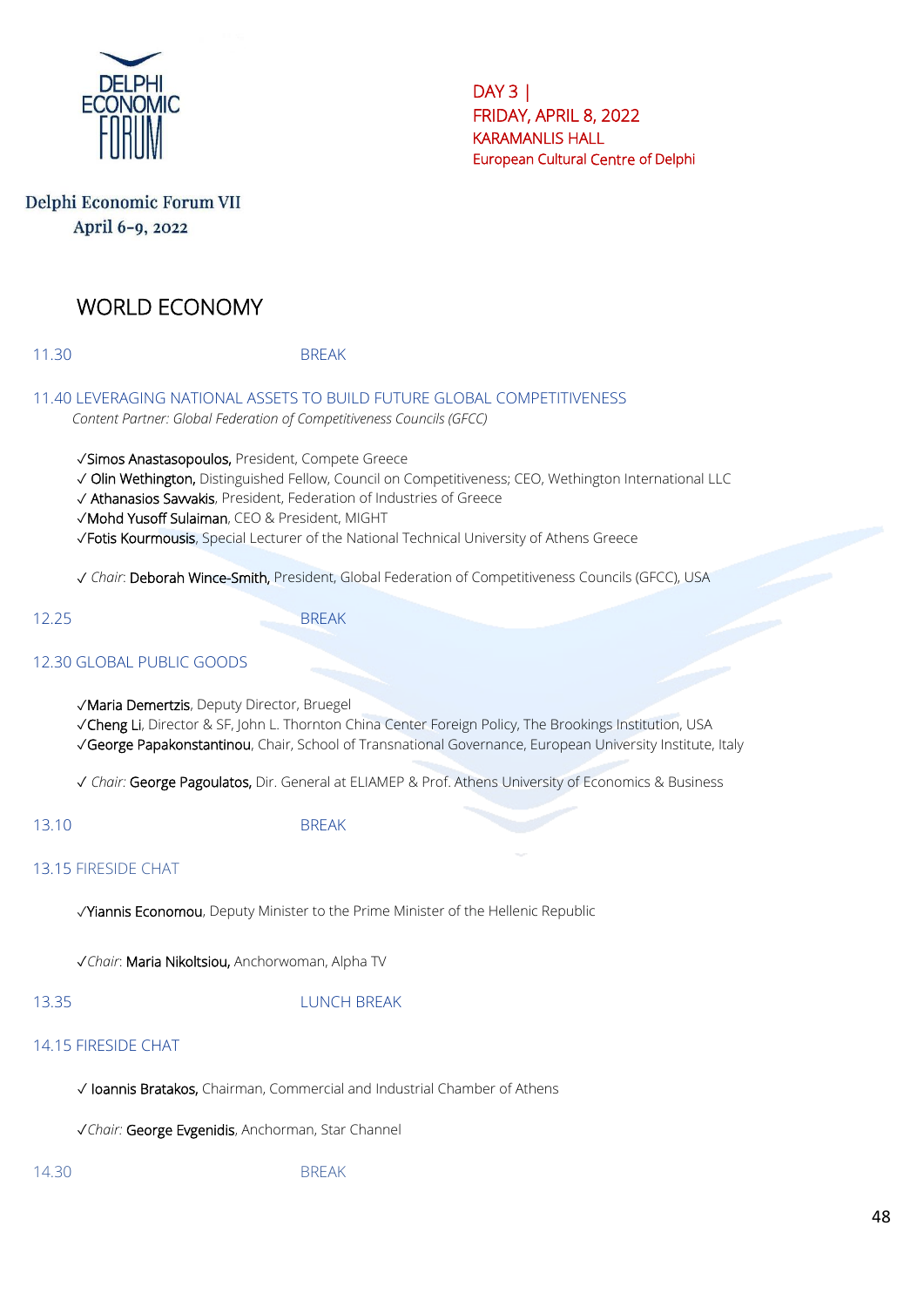

# Delphi Economic Forum VII April 6-9, 2022

# WORLD ECONOMY

#### 14.35 FIRESIDE CHAT

- ✓ Nikos Stathopoulos, Chairman, BC Partners, UK
- **√***Chair: Elena Papadimitriou,* Journalist, SKAI

#### 14.55 BREAK

#### 15.00 20 YEARS EURO: GLOBAL OUTLOOK

- ✓ Yannis Stournaras, Governor, Bank of Greece
- ✓ Gabriel Makhlouf, Governor, Central Bank of Ireland
- ✓ Constantinos Herodotou, Governor, Central Bank of Cyprus
- ✓Jean Claude Trichet, Hon. Chairman, Board of Directors; EU Chairman, Bruegel Inst; Trilateral Commission (*online)*

✓*Chair:* Thanos Tsiros, Journalist, ERT

#### 15.55 BREAK

#### 16.00 GREEK-BRITISH RELATIONS AFTER BREXIT

✓Matthew Lodge, Ambassador, Embassy of Great Britain & Northern Ireland to the Hellenic Republic ✓ Lord Maude of Horsham, Minister of State for Trade & Investment (2015-2016); Co-Chair, Greek-British Symposium ✓Costas S. Mitropoulos, Chair, Investment Committee LATSCO Family Office

✓*Chair*: Dimitris Apokis, Journalist, ERT

#### 16.40 BREAK

#### 16.50 FIRESIDE CHAT

- ✓ Fatmir Besimi, Minister of Finance, Republic of North Macedonia
- ✓ *Chair*: Aris Vlachos, Chairman, Hellenic Business Association in North Macedonia

17.10 BREAK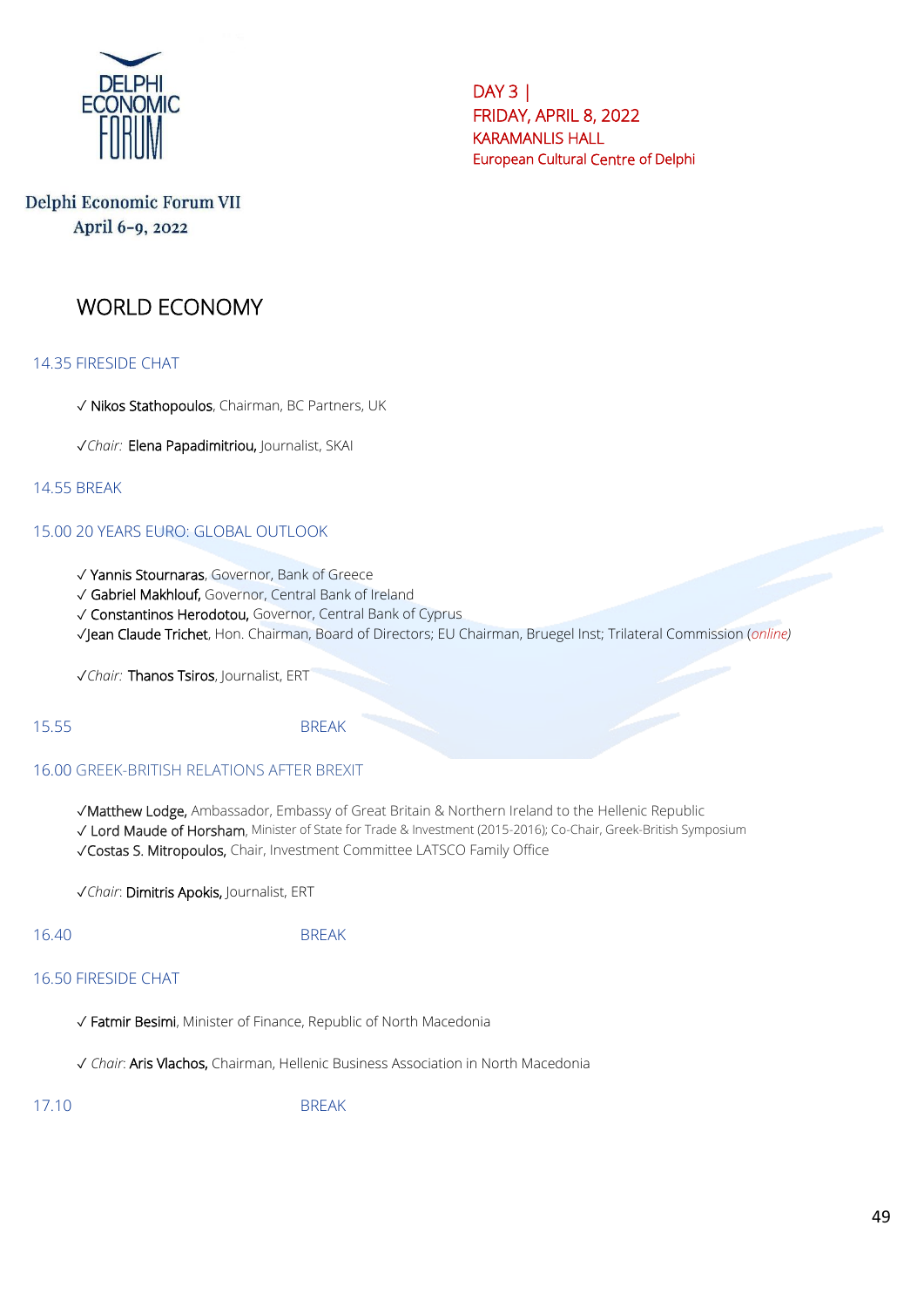

 $DAY3$ FRIDAY, APRIL 8, 2022 KARAMANLIS HALL European Cultural Centre of Delphi

# Delphi Economic Forum VII April 6-9, 2022

# WORLD ECONOMY

17.15 FIRESIDE CHAT

✓Jacek Olczak, CEO, Phillip Morris International

✓*Chair:* Athanasios Ellis, Editor in Chief, Kathimerini English Edition

#### 17.35 BREAK

17.45 WHAT WILL THE PANDEMIC MEAN FOR THE BALANCE OF GLOBAL ECONOMIC POWER? *Content Partner: Chatham House*

✓Megan Greene, Senior Fellow, M-RCBG, Harvard Kennedy School ✓David Lubin, Associate Fellow, Global Economy and Finance Program, Chatham House (*online*)

✓*Chair:* Creon Butler, Director, Global Economy and Finance Program, Chatham House

#### 18.15 BREAK

18.25 FISCAL GOVERNANCE AFTER THE PANDEMIC

*Content Partner: London School of Economics*

✓ Klaus Regling, Managing Director, European Stability Mechanism

✓Daniel Gros, Member of the Board, Distinguished Fellow, Center for European Policy Studies, Belgium

✓Debora Revoltella, Chief Economist, European Investment Bank

✓George Pagoulatos, Director General at ELIAMEP & Professor at Athens University of Economics & Business

✓*Chair*: Iain Begg, Professorial Research Fellow, London School of Economics

#### 19.20 BREAK

#### 19.40 INFLATION: HERE TO STAY OR TRANSITORY?

✓Maria Demertzis, Deputy Director, Bruegel

✓ Soňa Muzikárová, Chief Economist, GLOBSEC Policy Institute

✓Dr. Nadine Baudot-Trajtenberg, Assist. Professor, Tiomkin School of Economics, Reichman University, Israel

✓Christian Odendahl, European Economics Editor, The Economist

✓*Chair:* Ploutarchos Sakellaris, Professor of Economics, Athens University of Economics and Business

# 20.30 END OF DAY 3 - 21.15 PRIVATE DINNERS (*by invitation only*)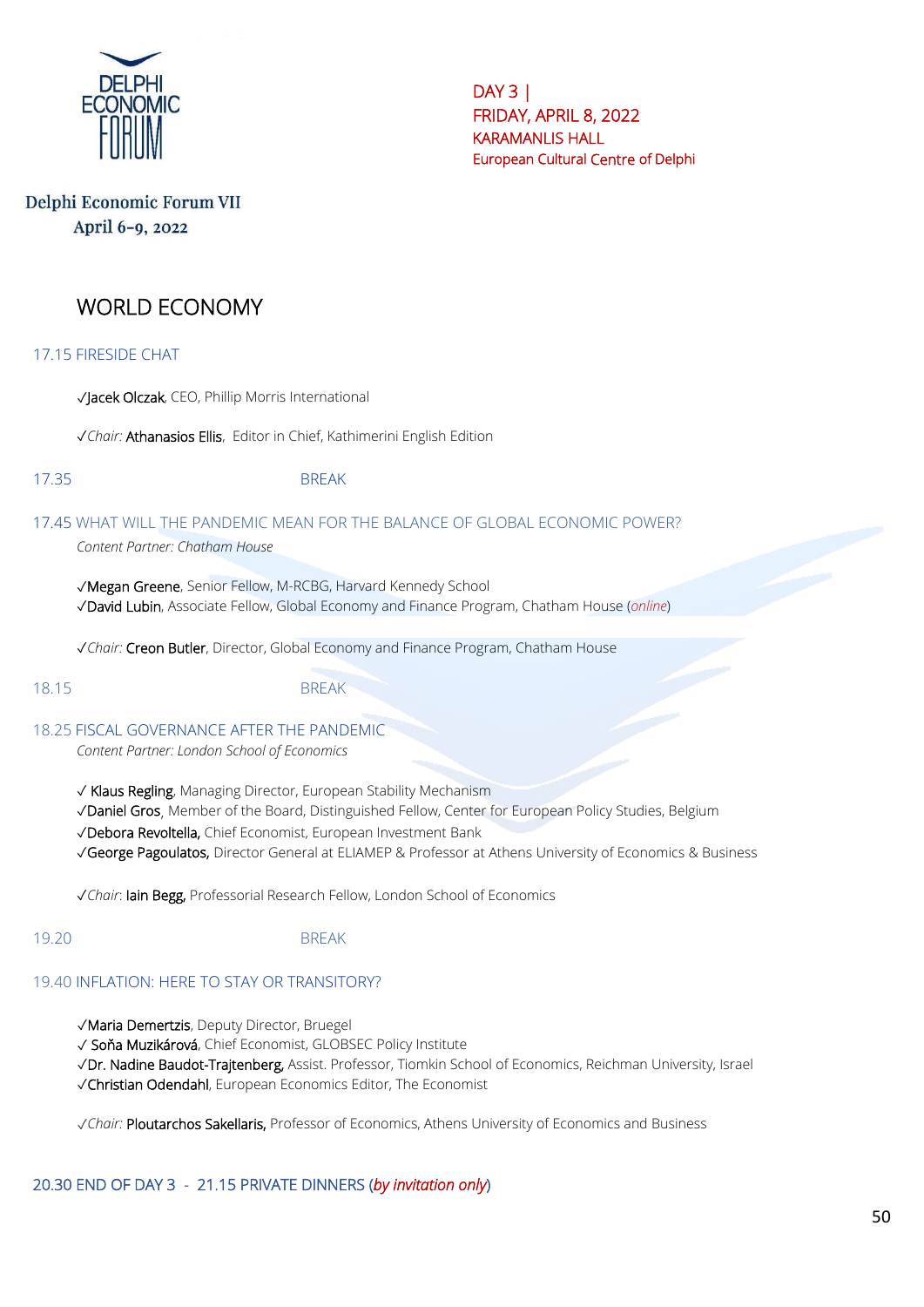

## Delphi Economic Forum VII April 6-9, 2022

08.15 Arrival of guests – Registration

**TOURISM** 

#### 09.00 IMPROVING EDUCATION, SKILLS AND EMPLOYMENT IN TOURISM

✓ Sophia Zacharaki, Deputy Minister of Tourism, Hellenic Republic

✓Alexandros Vassilikos, President, Hellenic Chamber of Hotels

✓ Panos Palaiologos, President & Founder, Hotel Brain, Greece

✓ Emmanouela Moussama, Experience & Communications Director, Crowne Plaza

✓*Chair*: Sofia Beretanou, Head of international relations EKOME / Journalist, Athens 984

#### 09.40 FIRESIDE CHAT

✓ Olympia Anastasopoulou, Sec.Gen. for Tourism Policy & Development, Ministry of Tourism

✓*Chair*: Sofia Beretanou, Head of international relations EKOME / Journalist, Athens 984

#### 09.50 BREAK

09.55 FIRESIDE CHAT: FUTURE OF HOSPITALITY

✓Vassilis Kafatos Partner, Clients & Industries Leader, Deloitte

✓*Chair:* Maria Akrivou, Senior Editor Fortune Greece, powergame.gr

10.10 BREAK

#### 10.15 HOSPITALITY & TOURISM INVESTMENT FORCES FOR THE FUTURE

✓ Iasson Tsakonas, Managing Director, OLIAROS

✓ Stelios Koutsivitis, Chairman, SWOT Hospitality

✓Leon Avigad, Founder & Co-owner, Brown Hotels

✓Christina Mitsi, President, MITSIS HOTELS

✓George Kyvernitis, Managing Partner, Kyvernitis Travel

✓*Chair*: Maria Theofanopoulou, CEO, Greek Travel Pages

10.55 BREAK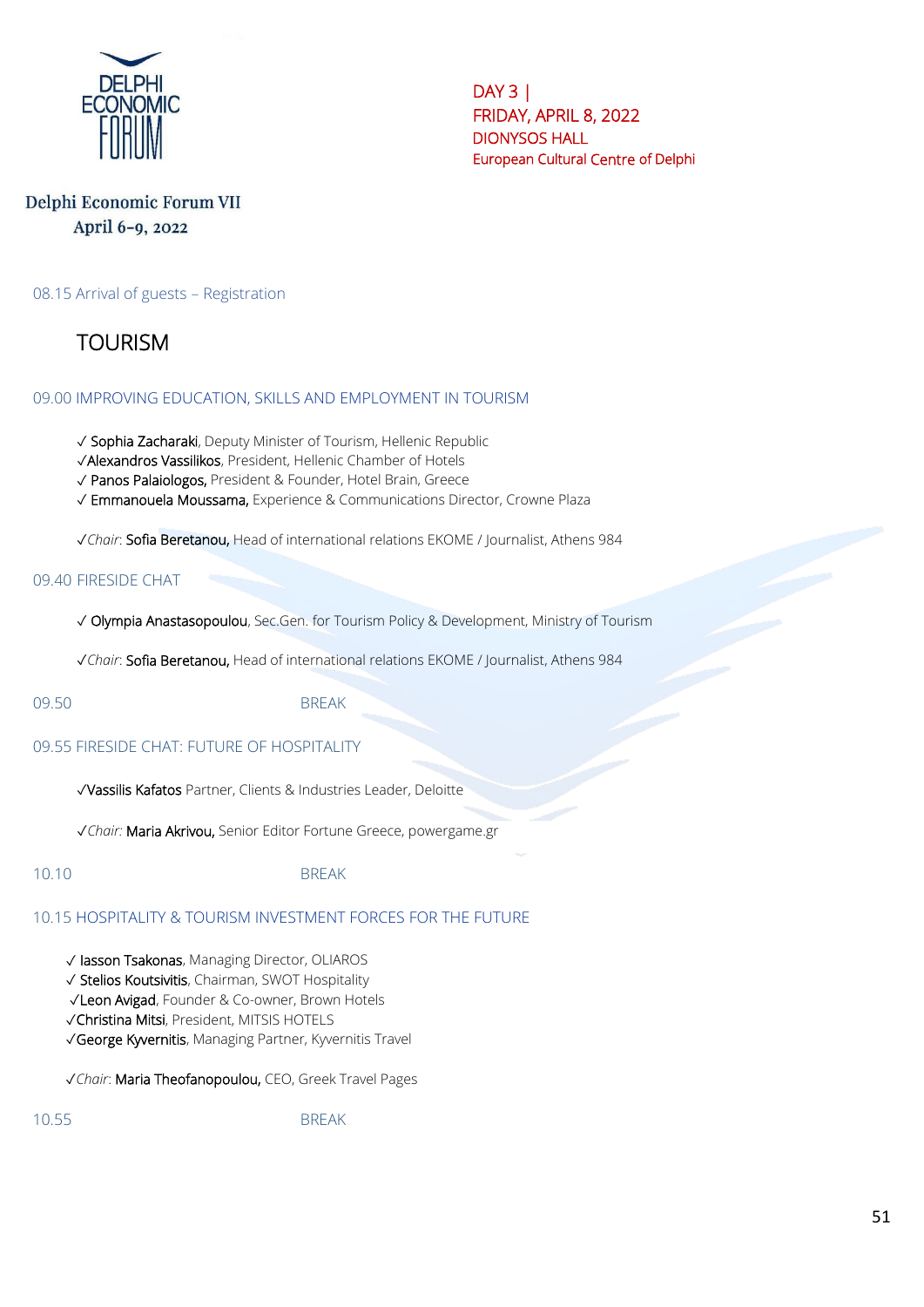

## Delphi Economic Forum VII April 6-9, 2022

# IMMIGRATION

#### 11.00 SOLIDARITY AND CONTESTATION: ASYLUM, MIGRATION AND BORDER MANAGEMENT

- ✓ Panagiotis Mitarachi, Minister, Ministry of Migration and Asylum
- ✓ Fabrice Leggeri, Executive Director, Frontex, France

✓*Chair*: Fanis Papathanasiou, Journalist, ERT

11.35 BREAK

SHIPPING

11.40 THE FUTURE CHALLENGES FOR SHIPPING

*Content Partner: YES Forum*

- ✓George Margaronis, CEO, Latsco Shipping Ltd
- ✓Stamatis Tsantanis, CEO, Seanergy Maritime Holdings
- ✓Alex Hadjipateras, Executive Vice President of Business Development, Dorian LPG
- ✓Gerasimos Kalogiratos, CEO, Capital Product Partners L.P
- ✓ Costas Kontes, Μanaging Director V.Ships Greece
- ✓ George Youroukos, Managing Director, Technomar Shipping Inc.

✓ *Chair*: Danae Bezantakou, CEO, Navigator Shipping Consultants, Concept – Founder – YES Forum

#### 12.30 IN CONVERSATION: GREECE-PANAMA RELATIONS IN THE AGE OF THE GREAT GEOPOLITICAL RESET

✓Antonio Taquis, CEO, Panama Shipping

✓*Chair*: Christos Konstas, Financial Editor, Newmoney.gr/ Banks.com.gr

12.45 BREAK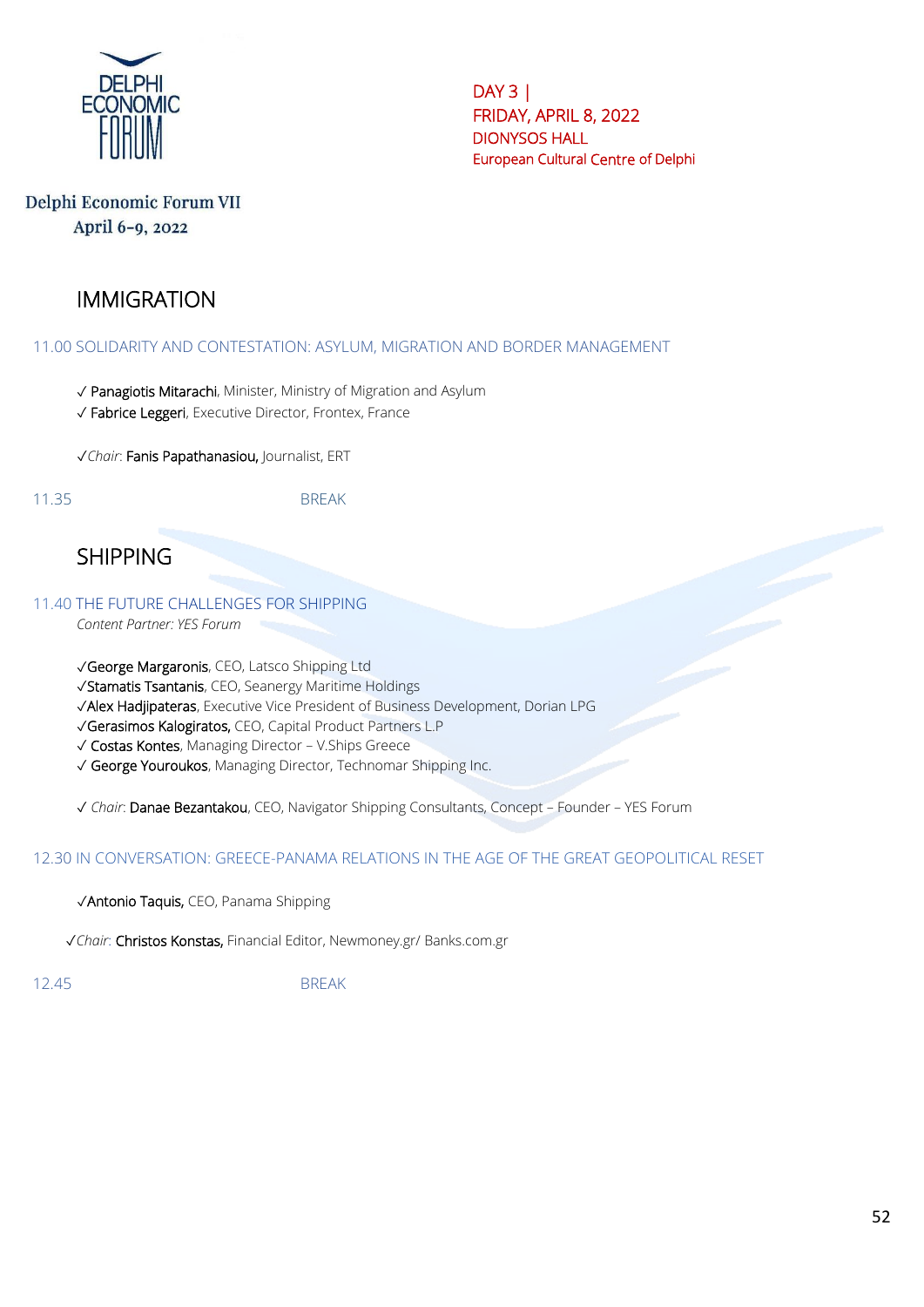

## Delphi Economic Forum VII April 6-9, 2022

# SHIPPING

12.50 ROADMAP TO SUSTAINABLE SHIPPING

*Content Partner: YES Forum*

✓Helena Athoussaki, Head of ESG, Sustainability & Climate Change, Motor Oil Group ✓Elpi Petraki, President, Women in Shipping & Trade Association (WISTA) Hellas ✓Despina Panayiotou Theodosiou, Joint CEO of Tototheo Maritime, President, WISTA International ✓Katerina Bodouroglou, Managing Director STEM SHIPPING

✓ *Chair*: Danae Bezantakou, CEO, Navigator Shipping Consultants, Concept; Founder, YES Forum

13.25 LUNCH BREAK

### 14.00 FIRESIDE CHAT

✓George Procopiou, Founder, Dynacom Tankers, Sea Traders and Dynagas ✓ Stefanos Vlastos,, Hellenic Public Properties Company (HPPC)

✓*Chair*: Maria Nikoltsiou, Anchorwoman, Alpha TV

14.25 BREAK

#### 14.30 FIRESIDE CHAT

✓ Panos Laskaridis, CEO, Lavinia Corporation & Laskaridis Shipping Company Ltd

✓*Chair*: Maria Nikoltsiou, Anchorwoman, Alpha TV

14.55 BREAK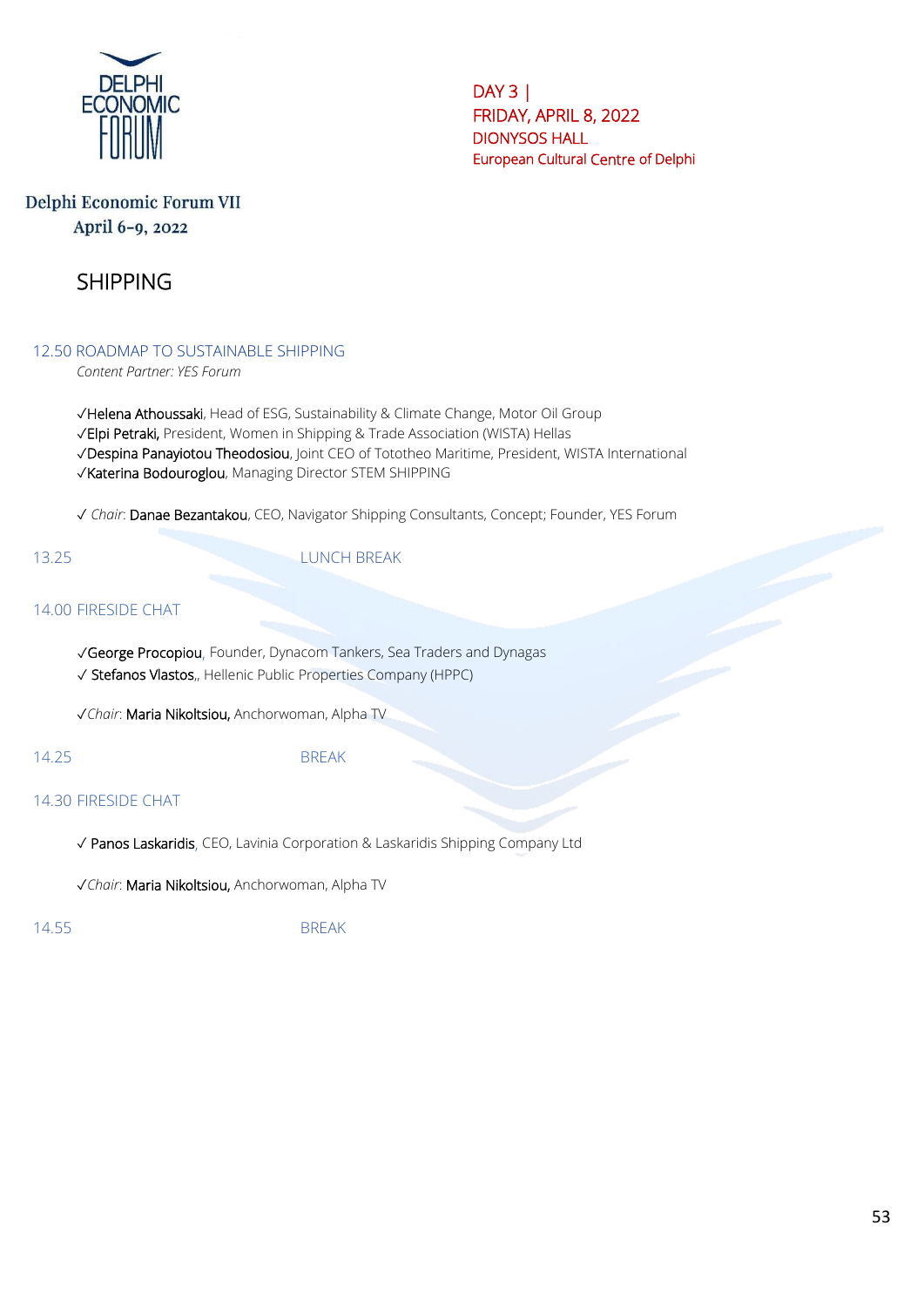

# Delphi Economic Forum VII April 6-9, 2022

# SHIPPING

#### 15.00 CARGOES OF THE FUTURE

*Content Partner: Onassis Foundation*

✓Michael Besis, Student, Costas Grammenos Centre for Shipping, Trade and Finance, Bayes University, London ✓Maximilian Debatin, Student, Costas Grammenos Centre for Shipping, Trade and Finance, Bayes University, London ✓Dionisios Kantzias, Student, Costas Grammenos Centre for Shipping, Trade and Finance, Bayes University, London ✓Aristeidis Kodropoulos, Student, Costas Grammenos Centre for Shipping, Trade and Finance, Bayes University, London ✓Alexandros Vrailas, Student, Costas Grammenos Centre for Shipping, Trade and Finance, Bayes University, London √Yinghao Xu, Student, Costas Grammenos Centre for Shipping, Trade and Finance, Bayes University, London

✓*Chair*: Ioannis Moutzouris, PhD, Onassis Lecturer in Finance, Director, MSc Energy, Trade and Finance

16.00 BREAK

#### 16.10 BUNKERS OF THE FUTURE

*Content Partner: Onassis Foundation*

✓George Plevrakis, Vice President of Global Sustainability, ABS, Greece

- √Yannis Kokarakis, Technology & Business Development Director, SE Europe, Black Sea Region & Adriatic Zone, Bureau Veritas Marine
- ✓Leonidas Karistios, DNV Regional Business Development Manager & Gas Segment Director

✓Emmanuel Vergetis, Consultant, Intercargo

✓ *Chair*: George Karageorgiou, CEO, Olympic Shipping and Management S.A, Greece

#### 17.00 BREAK

#### 17.05 GREEK SHIPPING IN THE FUTURE: 2030-2040

*Content Partner: Onassis Foundation*

- ✓ Thanasis Martinos, Managing Director, Eastern Mediterranean Maritime Limited
- ✓ Ioanna Procopiou, Managing Director, Prominence Maritime S.A., Greece
- ✓ Semiramis Paliou, CEO, Diana Shipping Inc., Greece
- ✓ Giannis Platsidakis, Honorary Chairman, Intercargo
- ✓ Prof. Giannis Theotokas, Professor, Department of Maritime Studies, University of Piraeus, Greece
- ✓ George Karageorgiou, CEO, Olympic Shipping and Management S.A., Greece

✓ *Chair:* Anthony Papadimitriou, President, Alexander S. Onassis Public Benefit Foundation

18.00 BREAK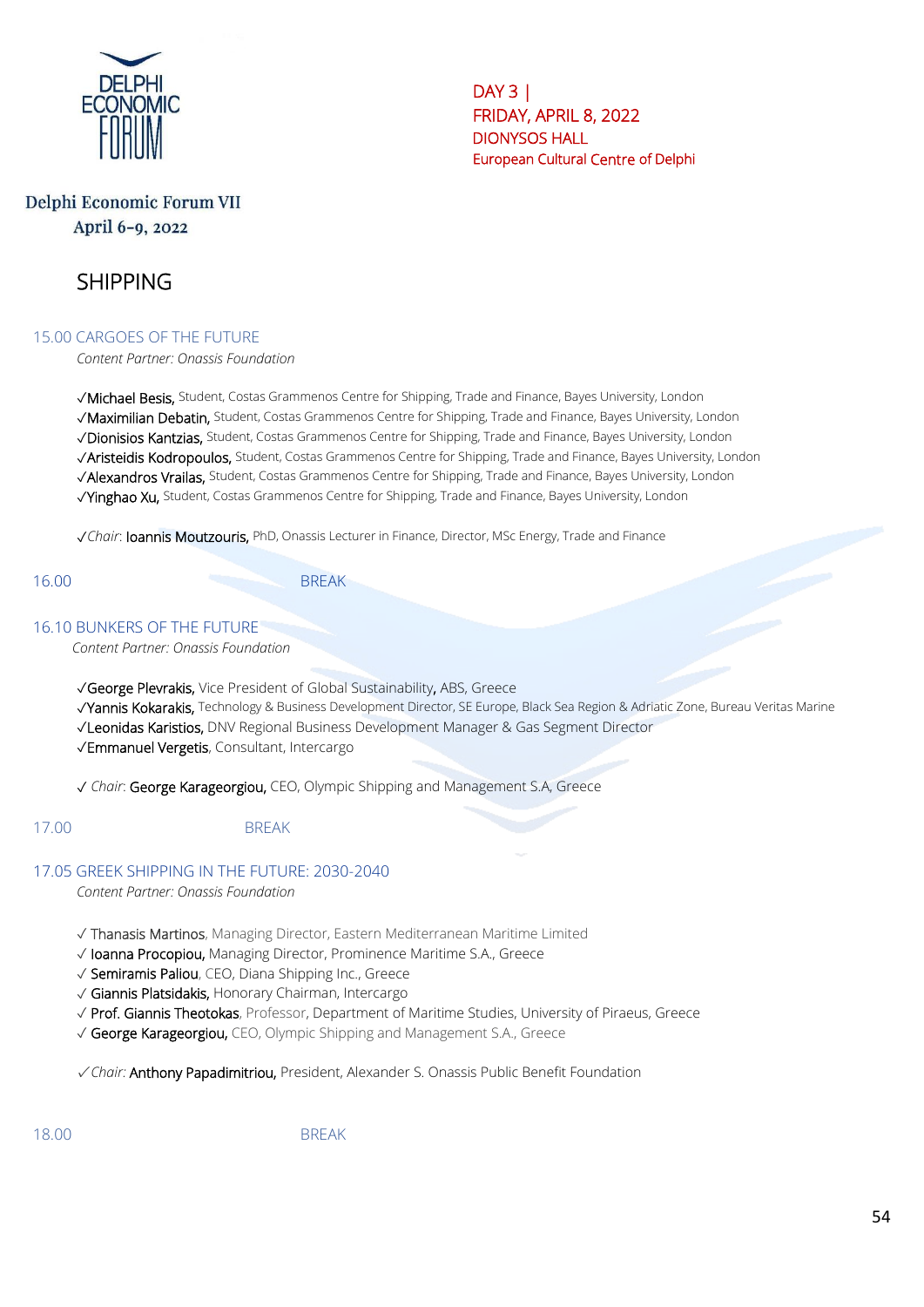

## Delphi Economic Forum VII April 6-9, 2022

# TOURISM

18.10 THE STRUGGLE FOR SUSTAINABLE TOURISM

✓Vasilis Kikilias, Minister of Tourism, Hellenic Republic

✓Yiannis Retsos, President, SETE

✓Sneška Quaedvlieg-Mihailović, Secretary General Europa Nostra

✓Maro Evangelidou, Chairwoman, Institutional Framework Council, ELLINIKI ETAIRIA

✓*Chair*: Michael G. Jacobides, Professor, London Business School

#### 19.00 BREAK

#### 19.30 INNOVATION TECHNOLOGY AND ITS IMPACT ON GREEK ENTREPRENEURSHIP

✓Panos Papazoglou, Managing Partner, EY Greece

✓Nikos Konstakis, Group Chief Product Officer & MD OpenBet Hellas, Open Bet

✓Alexandros Papapostolou, Director, Papapostolou Healthcare Technologies

✓Katerina Pramatari, Partner, Uni.fund

✓*Chair*: Litsa Panayotopoulos, Co-founder & CEO, EVIA IP Ltd

20.10 END OF DAY 3

21.15 PRIVATE DINNERS (*by invitation only*)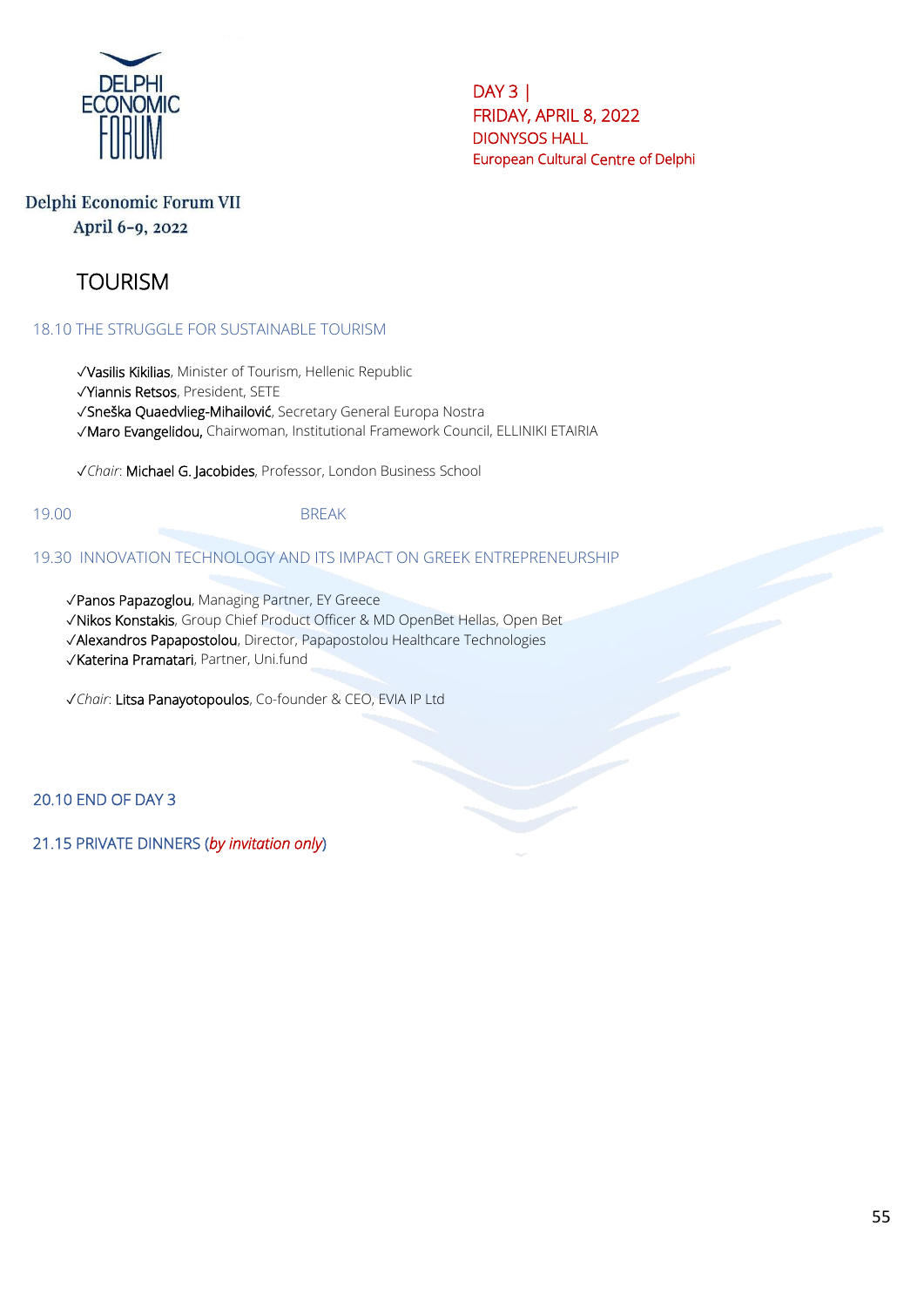

# Delphi Economic Forum VII April 6-9, 2022



09.00 Arrival of guests – Registration

09.30 10 REFORMS THAT CHANGED GREECE

*Content Partner: diaNEOsis*

✓ Nikos Karamouzis, Non-Executive Chairman, Grant Thornton Greece; Member, Advisory Board, diaNEOsis

- ✓ Katerina Gardika, Assoc. Prof., History and Archaeology, National & Kapodistrian University of Athens
- ✓ Maro Kakridi Ferrari, Assist. Prof. Sociolinguistics & Discourse Analysis, Nat. & Kapodistrian University of Athens
- ✓ Aristides Hatzis Professor, Philosophy of Law & Theory of Institution National & Kapodistrian University of Athens

✓ Chair: Thodoris Georgakopoulos, Editorial Director, diaNEOsis

10.15 BREAK

#### 10.20 CULTURE: CONSOLATION OR THE DRIVING FORCE OF CHANGE?

✓ Nicholas Yatromanolakis, Deputy Minister of Culture and Sports, responsible for Contemporary Culture ✓Anne-Sophie de Gasquet, Director General, Museums of the City of Paris

✓Christos Carras, Executive Director, Onassis Stegi

✓*Chair*: Mary Adamopoulou, Journalist, TA NEA

11.00 BREAK

11.05 FIRESIDE CHAT: PHILANTHROPY

✓His Eminence, Nicholaos, Metropolitan of Mesogea and Lavreotiki

✓ *Chair*: Vicky Flessa, Philologist of Classics; Journalist, ERT, TV Greek Parliament

11.20 BREAK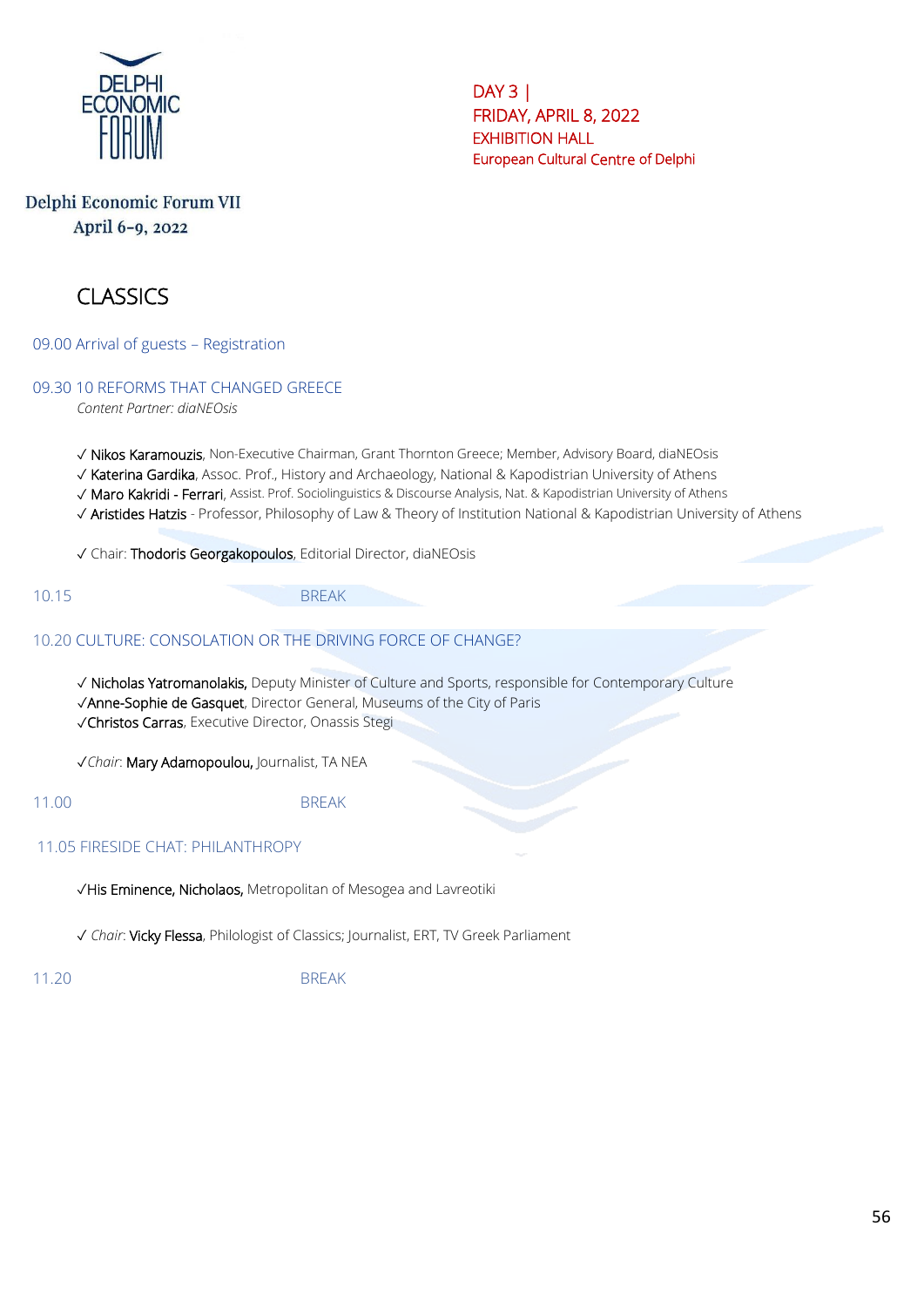

# Delphi Economic Forum VII April 6-9, 2022

# CLASSICS

#### 11.20 THE LONG 20th CENTURY IN GREECE AND THE REFUGEES OF ANATOLIA: REPORT THROUGH THE BIG DATA OF THE MIGRATION

✓ Prof. Elias Papaioannou, Professor of Economics, London Business School ✓Nikos Vettas, General Director, Foundation for Economic & Industrial Research – IOBE, Professor, Athens University of Economics & Business

✓ *Chair*: Antonis Papayannidis, Managing Director, Economia Publishing

#### 12.00 BREAK

## 12.10 HUMANITIES: EXCHANGE OR USE VALUE? OR BOTH?

✓ Prof. Theodore Papanghelis, President, Center for the Greek Language; Prof., AUTH, Greece

✓ *Chair*: Vicky Flessa, Philologist of Classics; Journalist, ERT, TV Greek Parliament

12.30 BREAK

## 12.45 GREEK LANGUAGE: 40 CENTURIES: PAST, PRESENT, FUTURE

✓ Giorgos Babiniotis, Professor of Linguistics, University of Athens

✓ *Chair*: Vicky Flessa, Philologist of Classics; Journalist, ERT, TV Greek Parliament

13.00 BREAK

# 13.05 STATEMENT: DELPHIC IDEAS: POLIS ECUMENE

✓ Alexandros Mallias, Amb. (ret), of the Hellenic Republic to Washington D.C. (2005-2009)

✓ *Chair*: Vicky Flessa, Philologist of Classics; Journalist, ERT, TV Greek Parliament

13.20 BREAK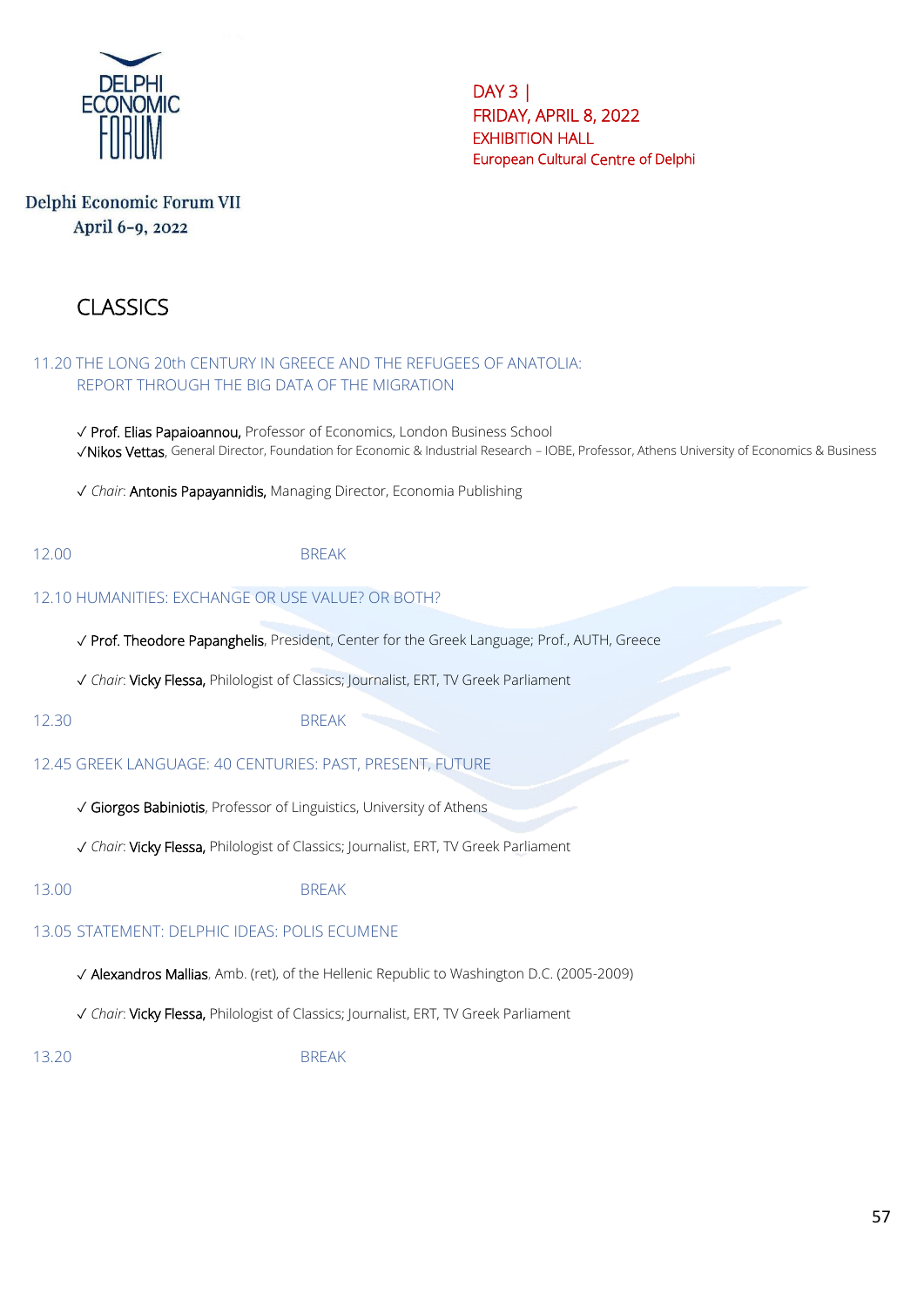

## Delphi Economic Forum VII April 6-9, 2022

# CLASSICS

#### 13.25 HUMAN RIGHTS & IMMIGRATION

✓Maria Clara Martin, Representative UNHCR

- ✓Dlawer Ala Aldeen, President, Middle East Research Institute
- ✓Maira Myrogianni, Advisor, Ministry of Foreign Affairs, Hellenic Republic

✓*Chair*: Tassos Telloglou, Journalist, SKAI

#### 13.50 FIRESIDE CHAT

✓Stelios Kympouropoulos, Member, European Parliament

✓*Chair*: Pavlos Efthymiou, Director General, Hellenic Entrepreneurs Association (E.EN.E)

#### 14.05 LUNCH BREAK

### 14.40 THE IMPACT OF THE ASIA MINOR DISASTER ON THE INTELLECTUAL & ARTISTIC LIFE OF THE NATION AND THE EVOLUTION OF GREEK DEMOCRACY

- ✓ Thodoris Koutsogiannis, Chief Curator, Hellenic Parliament Art Collection, Athens
- ✓ Nikos Vatopoulos, Journalist, Kathimerini, Greece
- ✓ Eri Stavropoulou, Prof. Emerita of Modern Greek Literature, National & Kapodistrian University of Athens
- ✓ Pericles Vallianos, Professor, National & Kapodistrian University of Athens

✓ *Chair*: Leonidas Koskos, President, Hellenic American Union, Greece

#### 15.35 BREAK

#### 15.45 THE STATE OF PARLIAMENTARY DEMOCRACY TODAY

✓Markus Ferber, Member of the European Parliament; Chairman, Hanns-Seidel Foundation ✓Petros Kokkalis, Member of the European Parliament

✓*Chair*: Constantinos Tsoutsoplides, Head of the European Parliament Office in Greece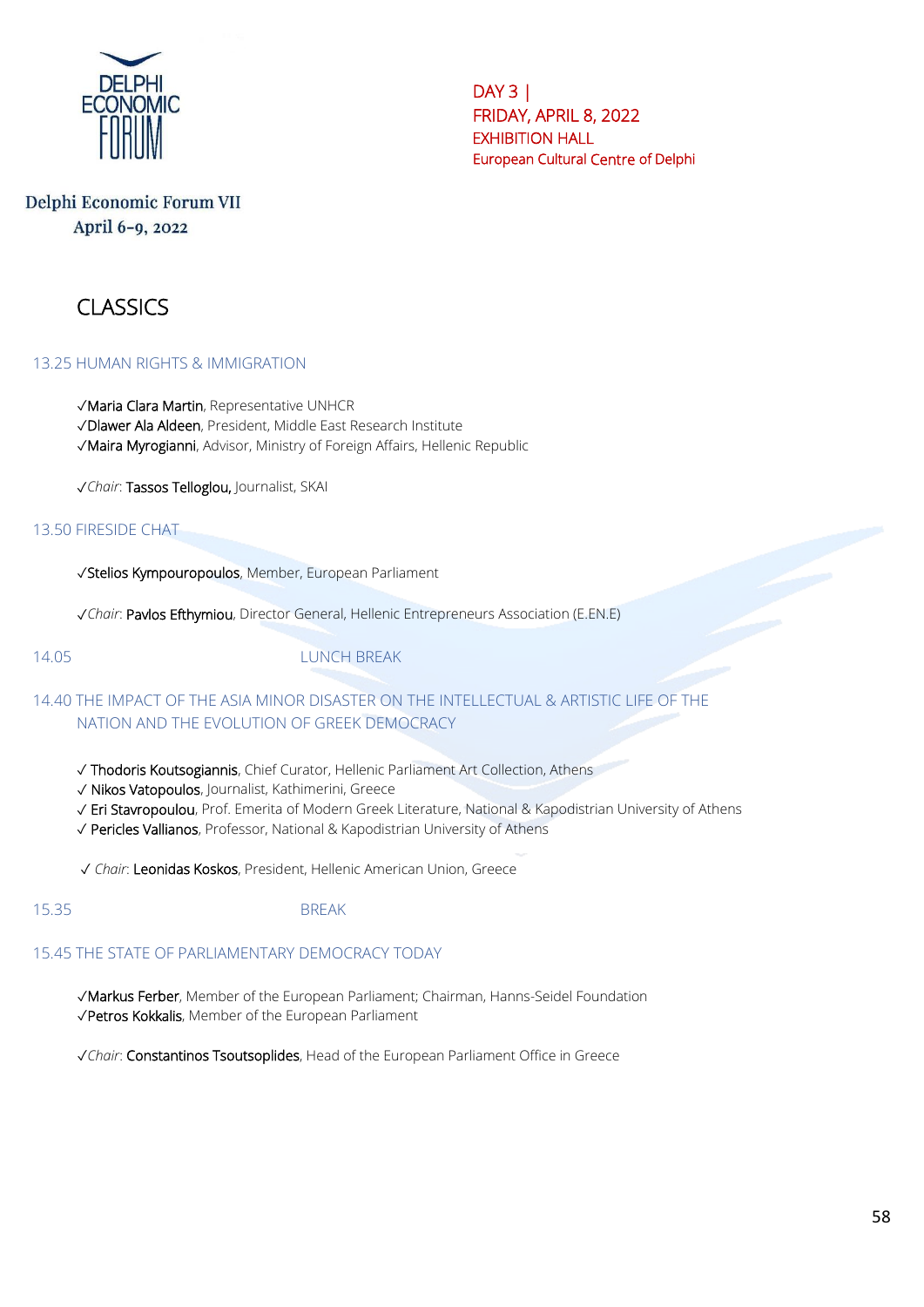

# Delphi Economic Forum VII April 6-9, 2022

# CLASSICS

16.30 BREAK

#### 16.45 QUO VADIS EUROPA?

✓ Vassilios Skouris President, European Court of Justice (2003-2015) ✓ Linos-Alexandros Sicilianos, Judge & President, European Court of Human Rights (2011-2021) Dean, Law Faculty, UofA

✓ *Chair*: Vicky Flessa, Philologist of Classics; Journalist, ERT, TV Greek Parliament

## 17.15 BREAK

# DELPHI CLASSICS CLASSICS IN PRAXIS: SOCIAL VALUES FORM CLASSICAL TEXTS

## 17.30 HELLENISTS

## STATEMENT

✓ Georgia Xanthaki-Karamanou, Professor Emerita of Ancient Greek, Universities of Athens & Peloponnese

✓ Prof. Christophe Rico, Professor of Ancient Greek; Dean, the Revue Biblique; Polis Institute

✓Professor Mauro Agosto, Professor of Latin, Pontifical Lateran University, Italy

✓ Dr. Benjamin Kantor, Faculty of Asian and Middle Eastern Studies, University of Cambridge, UK

✓ Dr. Gerardo Guzmàn, Professor of Ancient Greek Accademia Vivarium Novum

✓ *Chair*: Irene Nikolopoulou, Founder, eirinika.gr-madeingreece.news

18.30 BREAK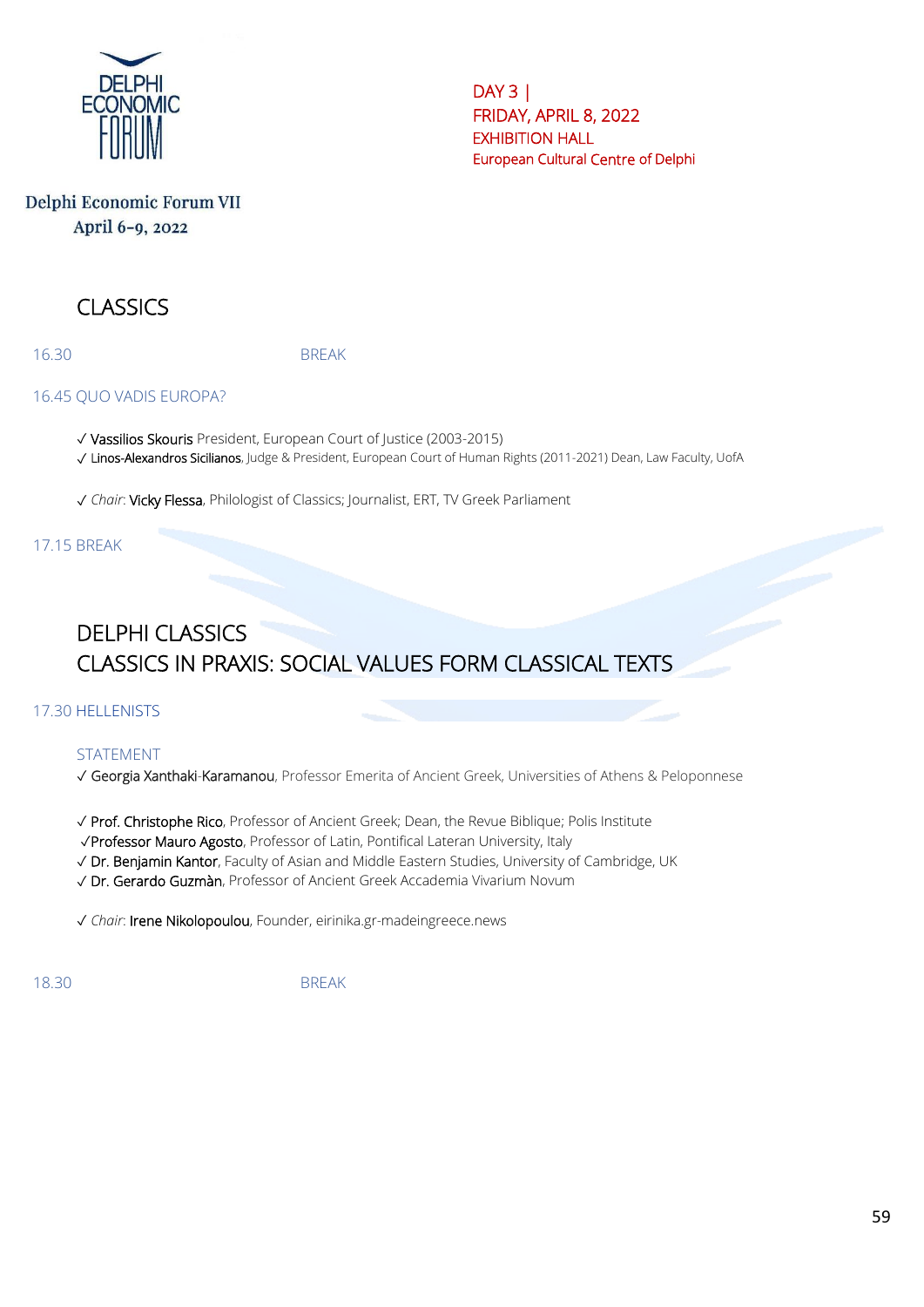

Delphi Economic Forum VII April 6-9, 2022

# DELPHI CLASSICS CLASSICS IN PRAXIS: SOCIAL VALUES FORM CLASSICAL TEXTS

18.45 LATINISTS

#### STATEMENT

✓ Prof. Luigi Miraglia, Dean, Accademia Vivarium Novum

✓ Dr. Christian Laes, Professor of Ancient History, University of Manchester

✓ Dr. Armand D'Angour, Prof. of Classics; Fellow & Lecturer in Classics, Univ. of Oxford; Jesus College

✓ Dr. Šime Demo, Professor of Latin, University of Zagreb

✓ Dr. Juan Coderch, Senior Language Tutor, University of St. Andrews, UK

✓ *Chair*: Irene Nikolopoulou, Founder, eirinika.gr-madeingreece.news

19.45 END OF DAY 3

21.15 PRIVATE DINNERS(*by invitation only*)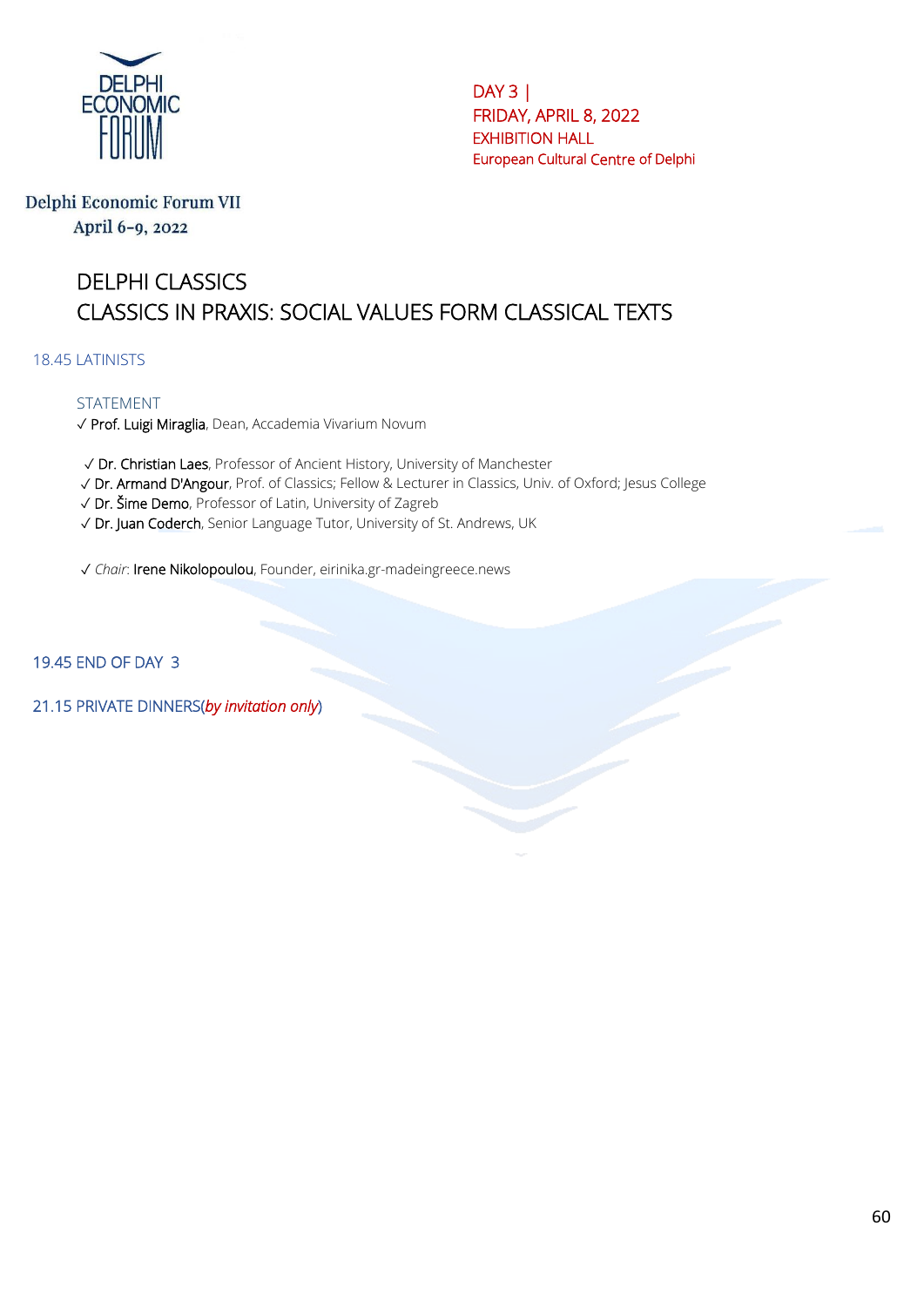

# Delphi Economic Forum VII April 6-9, 2022



08.15 Arrival of guests - Registration

08.45 WELCOME NOTE: FUTURE AND STRATEGIC FORESIGHT

✓Yannis Mastrogeorgiou, Special Secretary for Strategic Foresight at Presidency of the Government

### THE INNOVATIVE ROLE OF OECD's GLOBAL STRATEGY GROUP

09.00 OVERCOMING DISTANCE THROUGH DIGITAL TECHNOLOGY: THE NEW SPACES OF LIFE AND EDUCATION

✓Zeta Makri, Deputy Minister of Education, Hellenic Republic

✓Lamia Kamal Chaoui, Director, Centre for Entrepreneurship, SMEs, Regions and Cities, OECD

✓Andreas Schleicher, Director for the Directorate of Education and Skills, OECD, France *(online)*

✓Dimitris Papastergiou, Mayor of Trikala, President, Central Union of Municipalities of Greece

✓*Chair*: George Prevelakis, Prof. Emeritus, University of Sorbonne; Permanent Representative, OECD

09.45 BREAK

09.50 REMOTE WORK: AN ECONOMIC AND SOCIAL REVOLUTION?

✓Domna Michailidou, Deputy Minister of Labor and Social Affairs, Hellenic Republic

✓Leonidas Christopoulos, Secretary General, Ministry of Digital Governance

✓Luiz de Mello, Director, Economics Department, Policy Studies Branch, OECD, France

✓*Chair*: George Prevelakis, Prof. Emeritus, University of Sorbonne; Permanent Representative, OECD

#### 10.30 BRFAK

#### 10.40 THINKING GLOBALLY & STRATEGICALLY: THE ROLE OF THE OECD's GLOBAL STRATEGY GROUP

✓Ulrik Vestergaard Knudsen, Deputy Secretary-General, OECD, France ✓Leonidas Christopoulos, Secretary General, Ministry of Digital Governance

✓*Chair*: George Prevelakis Prof. Emeritus, University of Sorbonne; Permanent Representative, OECD

10.55 BREAK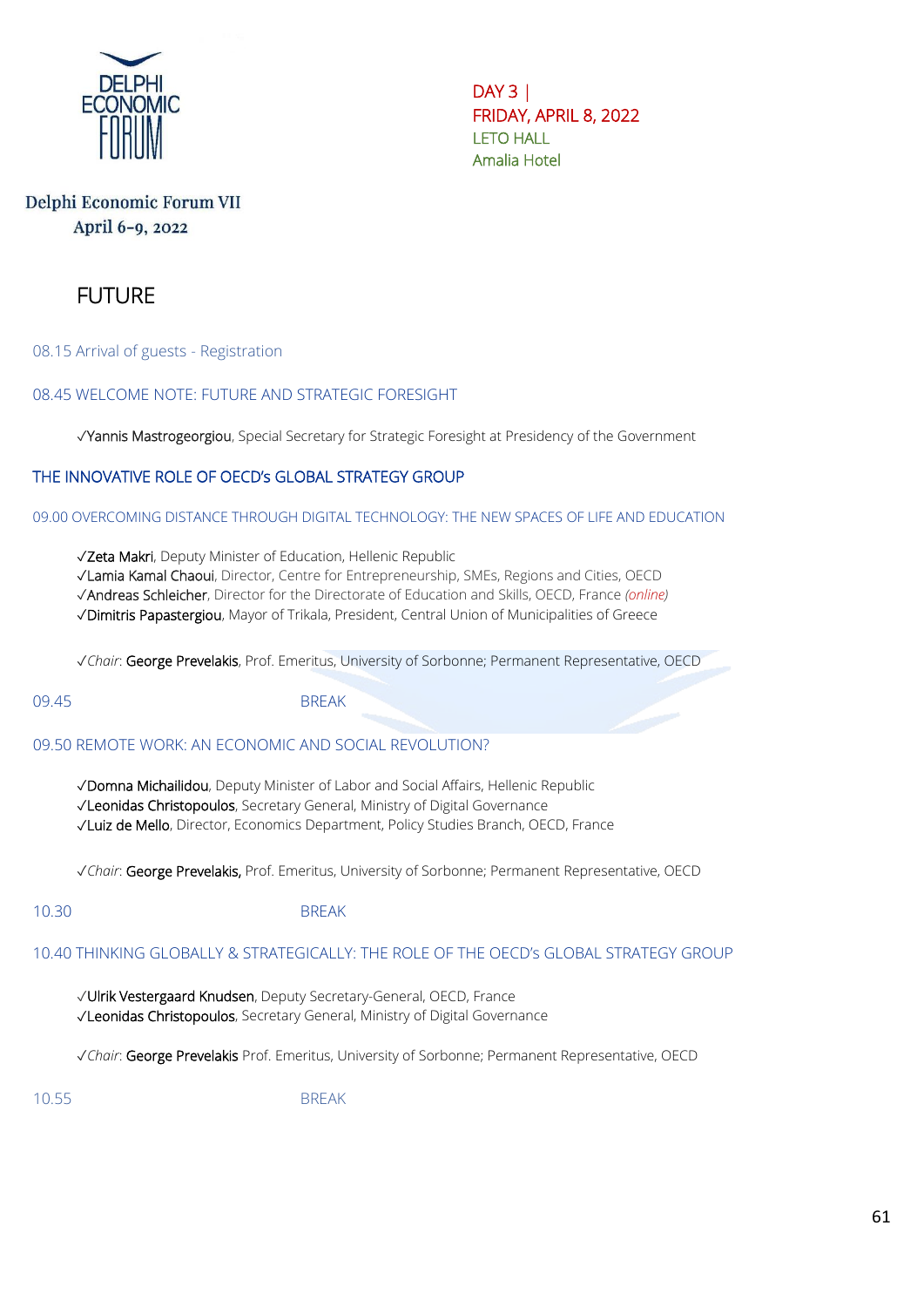

# Delphi Economic Forum VII April 6-9, 2022

# FUTURE

#### 11.05 TOURISM FOR TOMORROW

✓Vasilis Kikilias, Minister of Tourism, Hellenic Republic ✓Matt Brittin, President of EMEA Business & Operations for Google

✓*Chair*: Maria Nikoltsiou, Anchorwoman, Alpha TV

11.30 BREAK

#### 11.35 FIRESIDE CHAT: SMART CITIES: SOLUTIONS FOR A MORE LIVEABLE FUTURE

✓Vivian Bouzali, General Manager Communication & Marketing Strategy MYTILINEOS

✓*Chair*: Dimitris Delevegos, Journalist, Kathimerini

#### 11.55 TECHNOLOGY TRANSFORMING URBAN LIVES

✓Ioannis Xifaras, Secretary General of Transport, Ministry of Infrastructure and Transport

✓Dimitris Papastergiou, Mayor of Trikala, President, Central Union of Municipalities of Greece

✓Sevdalina Vassileva, Vice President, Regional General Manager of Visa Greece

✓George Karamanolis, Co-Founder & CTO/CIO, Crowdpolicy

✓*Chair*: Dimitris Delevegos, Journalist, Kathimerini

12.35 BREAK

12.40 AI AND SEMICONDUCTORS – A NEW WORLD ORDER

 $\checkmark$  Kostas Mallios, CVP & GM, Applied AI, Applied Materials

 $\checkmark$  Moe Tanabian, VP, Microsoft Azure Edge

*Chair*: Christos Georgiopoulos, VP and General Manager Developer relations, Intel

13.20 LUNCH BREAK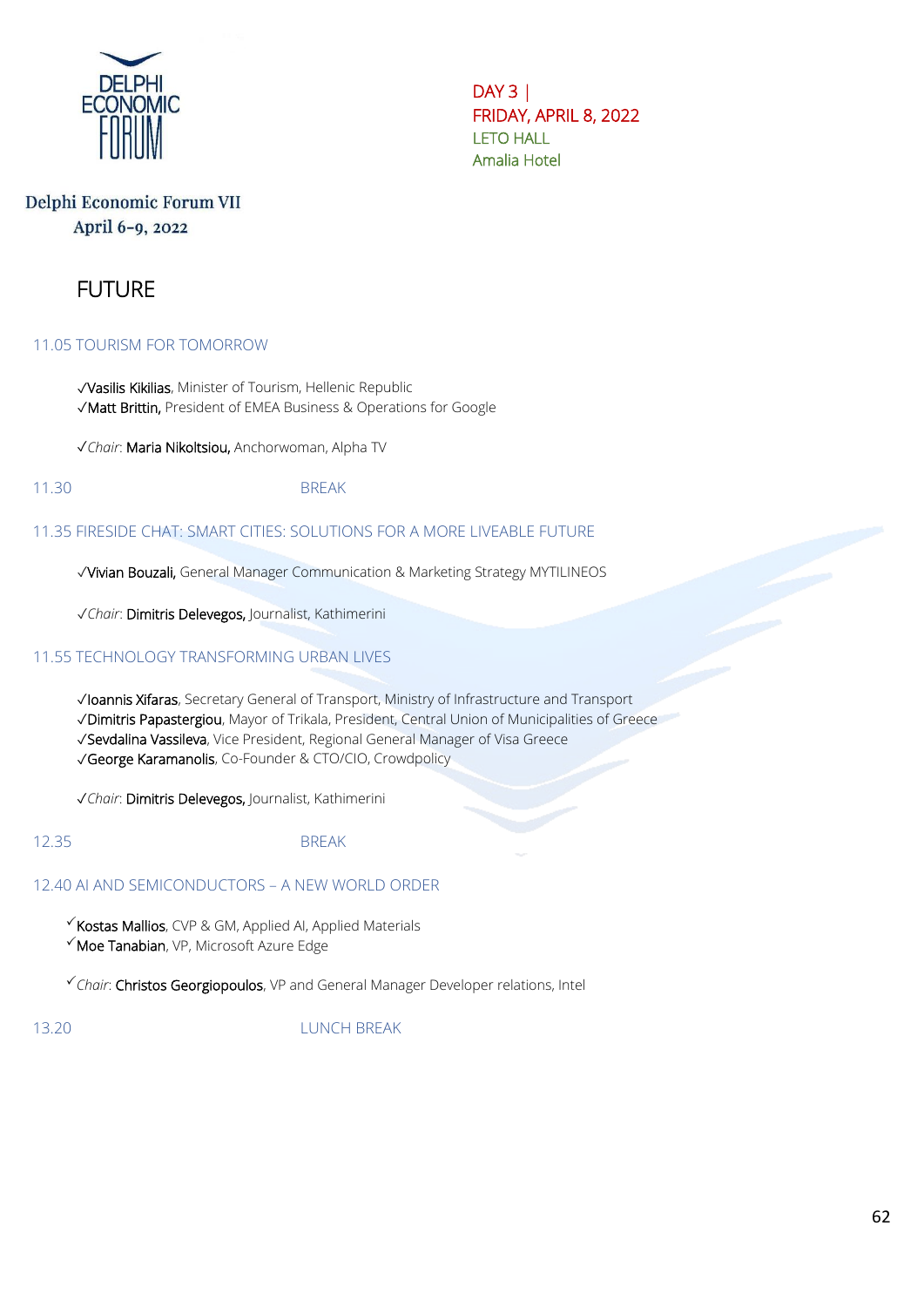

# Delphi Economic Forum VII April 6-9, 2022

# FUTURE

14.05 FIRESIDE CHAT

✓Alexis Tsipras, President of SYRIZA-Progressive Alliance, Leader, Main Opposition, Prime Minister of the Hellenic Republic (2015-2019)

✓*Chair*: Dora Anagnostopoulou, Anchorwoman Mega Channel

14.45 BREAK

#### 14.50 FIRESIDE CHAT: IN SEARCH OF A NEW ECONOMIC JUSTICE PARADIGM IN TURBULENT TIMES *Content partner: ETERON*

✓Adam Tooze, Professor of History at Columbia University, Director of the European Institute

✓*Chair*: Gabriel Sakellaridis, Director, Eteron, Institute for Research and Social Change

15.20 BREAK

#### 15.25 FIRESIDE CHAT

✓Nicholas Negroponte, founder, MIT Media Lab ✓Yannis Mastrogeorgiou, Special Secretary for Strategic Foresight at Presidency of the Government

✓*Chair*: Alexandra Gouta, Journalist, Athens News Agency

15.45 BREAK

#### 15.50 IN CONVERSATION: CYBERSECURITY CHALLENGES FOR THE YEARS AHEAD

✓Marietje Schaake, International Policy Director, Stanford University, Cyber Policy Center (*online)* ✓Jeff Bullwinkel, Assoc.Gen. Counsel & Director of Corporate, External & Legal Affairs, Microsoft Europe

*Chair*: Κostas Ketsientzis, Journalist, Capital.gr

16.10 BREAK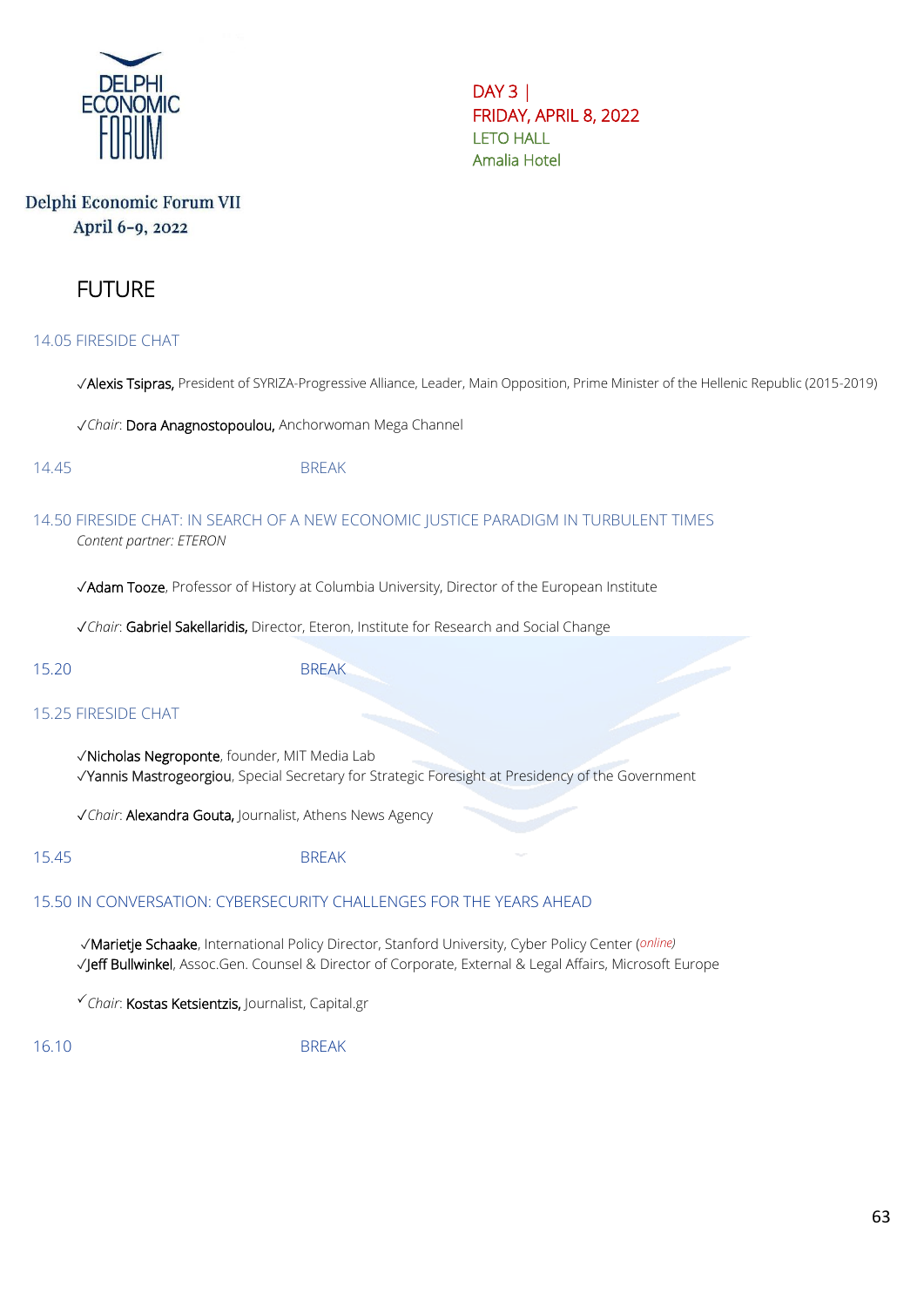

## Delphi Economic Forum VII April 6-9, 2022

# FUTURE

#### 16.15 FIRESIDE CHAT: FINANCING FOR GROWTH

✓Odile Renaud-Basso, President, European Bank for Reconstruction and Development, UK

✓*Chair*: Leonidas Stergiou, Journalist, Capital gr

16.35 BREAK

#### 16.40 THE FUTURE OF SUSTAINABLE INVESTING, THE ROLE OF BUSINESS IN SOCIETY

✓Philipp Hildebrand, Vice Chairman, BlackRock ✓Marie-Laure Salles, Director, The Graduate Institute of International and Development Studies

✓*Chair*: Marily Mexi, Special Advisor to the President of the Hellenic Republic

17.10 BREAK

## 17.15 COMPETING IN A WORLD OF (DIGITAL) ECOSYSTEMS

✓Francois Candelon, Global Director BCG Henderson Institute, Senior Partner and Managing Director ✓Eva Kaili, Vice President, European Parliament ✓Adam Cohen, Global Director for Policy, Google

✓*Chair*: Michael G. Jacobides, Professor, London Business School

#### 17.45 BREAK

#### 17.50 WHY DOES CYBERSECURITY MATTER MORE THAN EVER?

✓ Juhan Lepassaar, Executive Director, Enisa

✓ George Patsis, CEO & Co-Founder, Obrela Security Industries

✓Artemis Seaford, Public Policy Manager, Cybersecurity Policy Meta

✓Anastasios Chatzitheodosiou, Vice Chairman and General Manager, Mega Brokers

✓*Chair*: Vagelis Papakonstantinou, Prof.Faculty of Law & Criminology, Vrije Universiteit Brussel

18.20 BREAK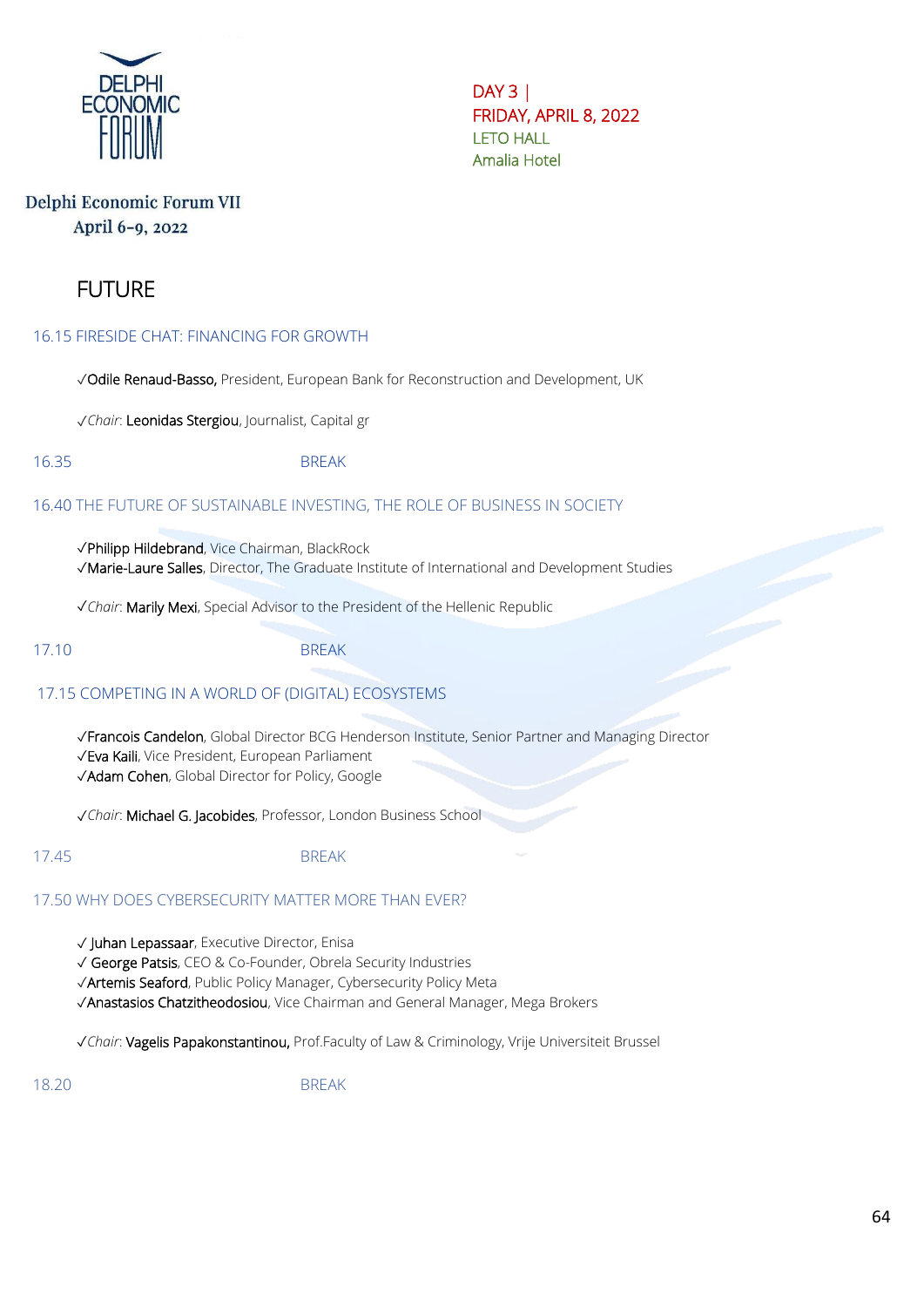

# Delphi Economic Forum VII April 6-9, 2022

# FUTURE

18.25 FIRESIDE CHAT: INVESTING IN THE FUTURE OF PAYMENTS INNOVATION

✓Haris Karonis, Founder & CEO, Viva Wallet ✓Chris Kolimenakis, Managing Director, JP Morgan

18.45 BREAK

#### 18.50 IN CONVERSATION: CLIMATE ACTION: FROM POLICY TO OUTCOMES

✓Dimitris Papalexopoulos, Chairman, Hellenic Federation of Enterprises (SEV) ✓Judith Wallenstein, Managing Director & Senior Partner BCG, Global Head CEO Advisory, Lead BCG Climate Moonshot

✓*Chair*: Vassilis Antoniades, Financial Institutions Leader, Managing Director & Senior Partner, BCG

19.20 BREAK

#### 19.25 FIRESIDE CHAT: SWISS NEUTRALITY AND THE UKRAINE WAR

✓Olaf Kjelsen, Ambassador of Switzerland to the Hellenic Republic

✓*Chair*: Filippos Letsas, Chief of Staff, Center for European Policy Analysis

19.45 END OF DAY 3

21.15 PRIVATE DINNERS (*by invitation only*)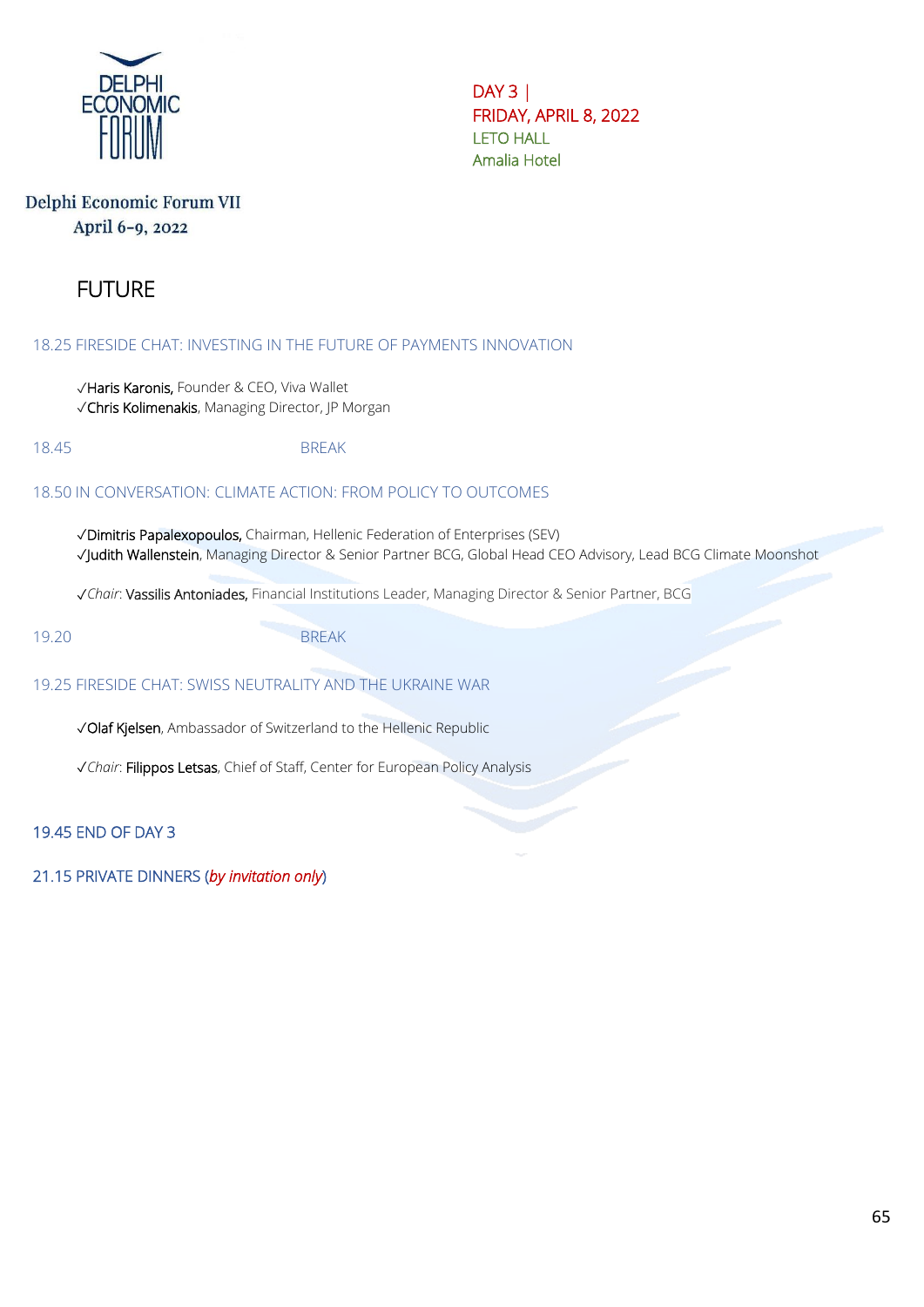

DAY 3 | FRIDAY, APRIL 8, 2022 APOLLON ROOM Amalia Hotel

# Delphi Economic Forum VII April 6-9, 2022

# ENERGY, INFRASTRUCTURE & CONNECTIVITY

08.15 Arrival of guests - Registration

09.00 TACKLING HIGH ENERGY PRICES AND FIGHTING ENERGY POVERTY

✓Sokratis Famellos, Member of Parliament, SYRIZA

✓George Ioannou, CEO, Energy Exchange Group, Greece

✓Mihalis Katrinis, Head of Parliament Group, Kinima Allagis

✓Kostas Andriosopoulos, President, Decarbonization Fund for the Greek Islands

✓*Chair*: Marina Protonotariou, Journalist, Mononews

10.00 BREAK

#### 10.20 STATEMENT: THE ROLE OF EIB IN SHAPING THE ENERGY LANDSCAPE

✓ Christian Kettel Thomsen, Vice President, European Investment Bank

√*Chair:* Harris Floudopoulos, Editor in Chief, Capital.gr

10.45 BREAK

#### 10.50 FIRESIDE CHAT

✓Andreas Shiamishis, CEO, Hellenic Petroleum Group of Companies

✓*Chair:* Antonis Fourlis, Editor in Chief, Huffpost.gr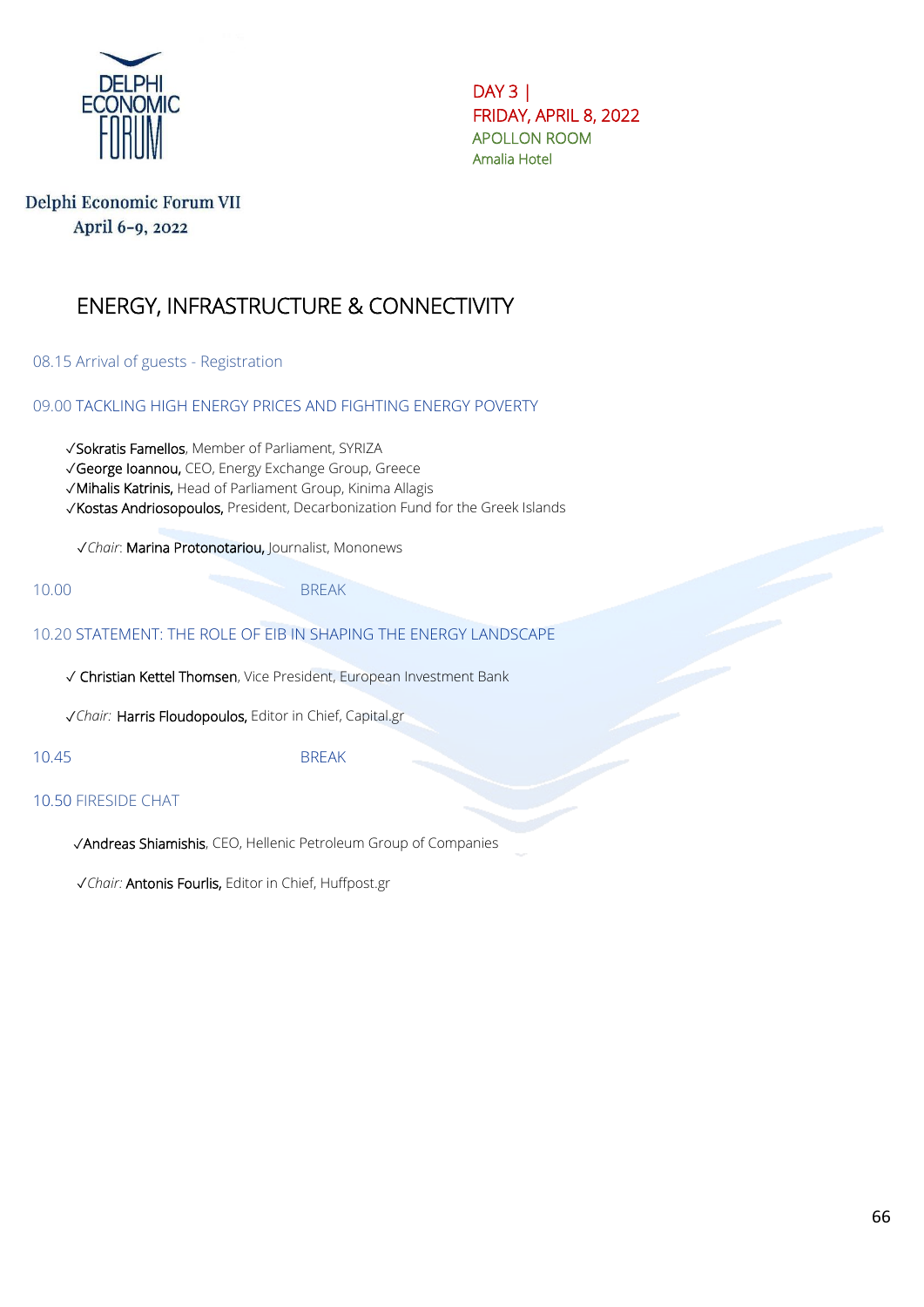

DAY 3 | FRIDAY, APRIL 8, 2022 APOLLON ROOM Amalia Hotel

# Delphi Economic Forum VII April 6-9, 2022

# ENERGY, INFRASTRUCTURE & CONNECTIVITY

### 11.10 PRESENTATION: NET ZERO GREECE: FROM THEORY TO ACTION

✓ George D. Tsopelas, Chairman & Managing Director, McKinsey & Company, Greece & Cyprus ✓ Loukas Ziomas, Partner, McKinsey & Company Middle East

11.30 BREAK

#### 11.40 CAN HYDROGEN EMPOWER THE ENERGY TRANSITION?

✓ Alexandra Sdoukou, Secretary General, Energy & Mineral Resources, Ministry of Environment & Energy ✓ Nikos Tsafos, Chair, Energy & Geopolitics, Energy Security & Climate Change Program, CSIS, USA ✓Dr. Vasilis G. Gregoriou, Chairman & CEO, Advent Technologies

✓Maria Rita Galli, CEO, DESFA

✓*Chair*: George Fintikakis, Editor in Chief, Liberal.gr

12.40 BREAK

#### 12.50 PRESENTATION: EUROPE'S ENERGY TRANSITION STRATEGY: MANAGING WITHOUT RUSSIA?

✓Nick Redman, Editor in Chief and Director of Analysis, Oxford Analytica

✓*Chair*: George Fintikakis, Editor in Chief, Liberal.gr

13.10 BREAK

#### 13.20 ENERGY DIGITALIZATION: INTO THE FUTURE

✓ Stelios Koutroubinas CEO, Meazon

✓Konstantinos Eleftheriadis Partner, Power & Utilities Leader, Deloitte Greece

✓Leonidas Zaimis CEO MAS EUROPE

✓*Chair*: Alex Lagakos, COO, Blue Grid Gas & Power

13.45 LUNCH BREAK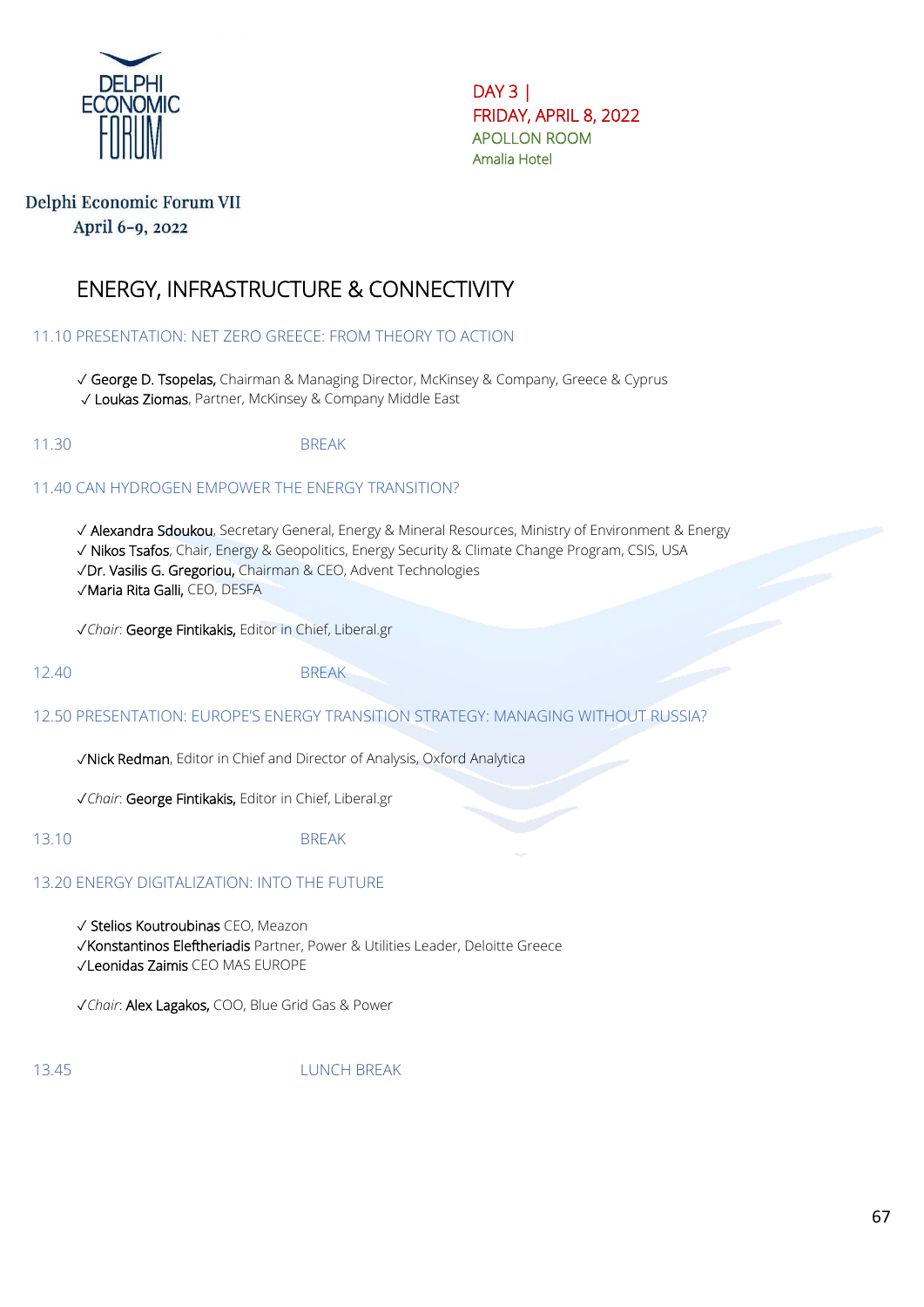

 $DAY3$ FRIDAY, APRIL 8, 2022 APOLLON ROOM Amalia Hotel

## Delphi Economic Forum VII April 6-9, 2022

# ENERGY, INFRASTRUCTURE & CONNECTIVITY

14.15 GAS: THE LOCAL IMPACT OF GLOBAL DEVELOPMENTS

✓Kostis Sifnaios, Managing Director, GASTRADE S.A. ✓Dinos Benroubi, General Manager, Power & Gas Business Unit, MYTILINEOS ✓Aristofanis Stefatos, CEO, Hellenic Hydrocarbon Resources Management S.A.

✓*Chair*: Christos Kolonas, Journalist, Ta Nea/ Ot.gr

14.45 BREAK

#### 15.00 DECARBONIZATION: HOW FAR CAN RENEWABLES GO?

✓Sofoklis Papanikolaou, Founder & CEO, Blue Grid

✓Aristotelis Chantavas, Head of Europe area at Enel Green Power / President at SolarPower Europe

✓Costas Papamantellos, Global Head Energy Transition Investments, RWE Supply & Trading

✓Theodore Tsakiris, Senior Adviser & Coordinator for Int'l Energy Policy; Ministry of Environment & Energy, Hellenic Republic

✓*Chair:* Andrea Gandolfo, Head of European Power, BloombergNEF

15.45 BREAK

15.50 STATEMENT: ENERGY PRICE HIKES: WHICH EUROPEAN SOLUTIONS?

✓Kadri Simson, Commissioner for Energy, European Commission

✓*Chair:* Andrea Gandolfo, Head of European Power, BloombergNEF

16.10 BREAK

#### 16.20 ARE WE READY FOR A DECARBONISED ECONOMY?

✓ Gerassimos Thomas, Director-General, DG Taxation, Customs and Union, European Commission

✓John Sfakianakis, Senior Scholar, University of Cambridge; Associate Fellow, MENA Program, Chatham House

✓Roudi Baroudi, CEO, Energy & Environment Holding (*online*)

✓Konstantinos Chatzifotis, EU Affairs Manager, Motor Oil Group

✓Chair: George Karameros, News Director, Flash.gr

16.55 BREAK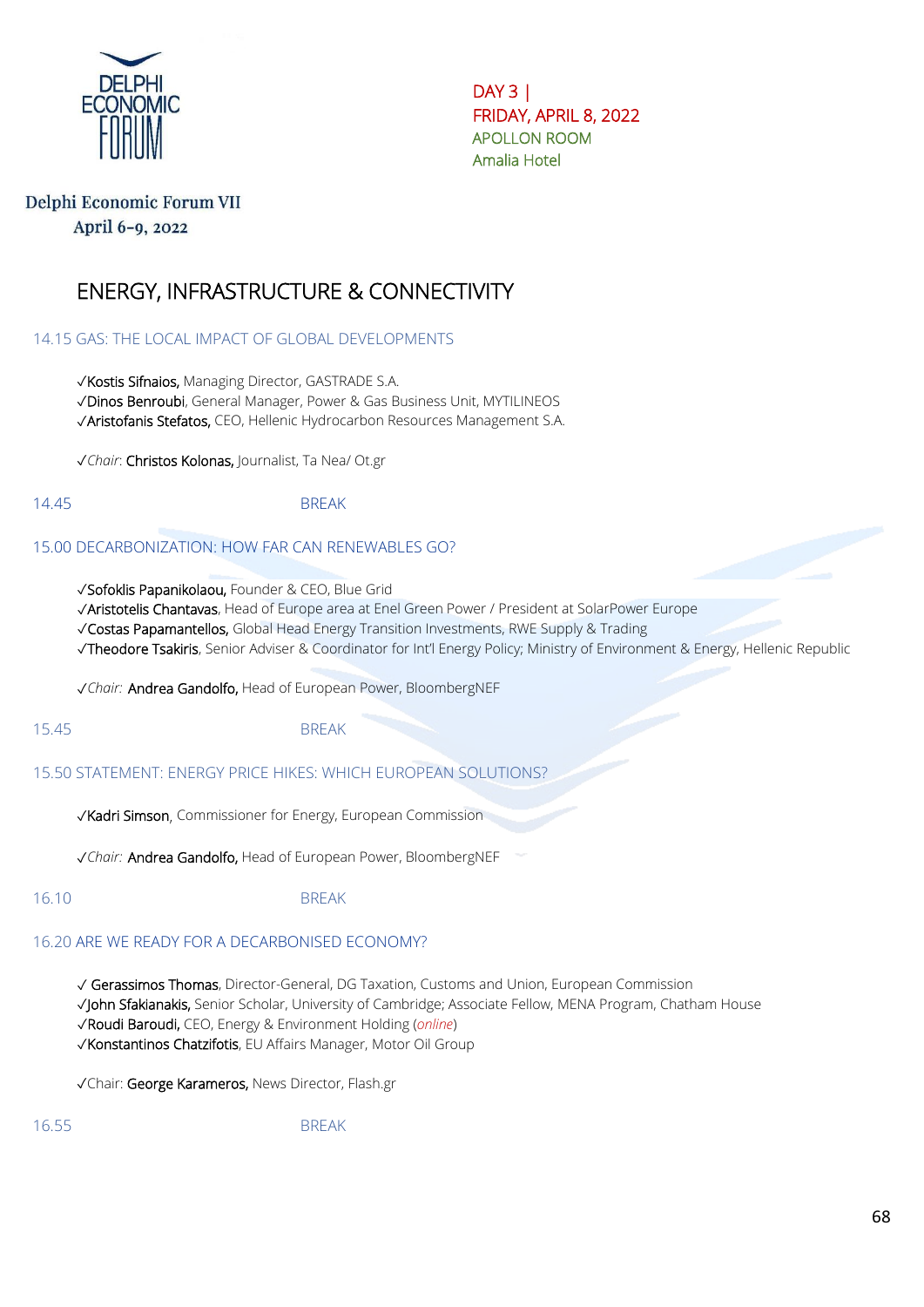

DAY 3 | FRIDAY, APRIL 8, 2022 APOLLON ROOM Amalia Hotel

## Delphi Economic Forum VII April 6-9, 2022

# ENERGY, INFRASTRUCTURE & CONNECTIVITY

### 17.00 STEP ONE: GREENING THE GRID

✓Manos Manousakis, CEO, ADMIE

✓Anastasios Manos, CEO Hellenic Electricity Distribution Network Operator, HEDNO

✓Yiannis Yiarentis CEO & Chairman of BoD, Renewable Energy Sources Operator & Guarantees of Origin S.A.

✓Ioannis Karydas, CEO, Renewables and Energy Storage, Copelouzos Group

✓Alexandros Benos, CFO, Cenergy Holdings

✓*Chair*: Thodoris Panagoulis, Journalist, energypress.gr

17.45 BREAK

### 18.00 STATEMENT

✓Kostas Skrekas, Minister of Environment and Energy, Hellenic Republic

✓*Chair:* Harris Floudopoulos, Editor in Chief, Capital.gr

18.20 BREAK

#### 18.30 ENERGY EFFICIENCY IN A WATER SUPPLY SYSTEM

✓Petros Varelidis, Sec. General, Natural Environment & Water, Ministry of Environment and Energy ✓Anthimos Amanatidis, CEO, EYATH ✓ Harry Sachinis, CEO, EYDAP ✓Alexandros Yfantis, CEO, SYCHEM

✓*Chair*: George Karameros, News Director, Flash.gr

#### 19.15 BREAK

# 19.20 SMART BUILDINGS, SMART TRANSPORT, SMART CITIES

✓John D. Saracakis, Chairman of the Board, Saracakis Brothers S.A. ✓Nikos Kouretas, CEO, Attiko Metro S.A. ✓Anastasios Tosios, Deputy CEO, EYDAP ✓George Farlekas, General Manager, MANIFEST

✓*Chair*: George Karameros, News Director, Flash.gr

# 20.00 END OF DAY 3 - 21.15 PRIVATE DINNERS (*by invitation only*)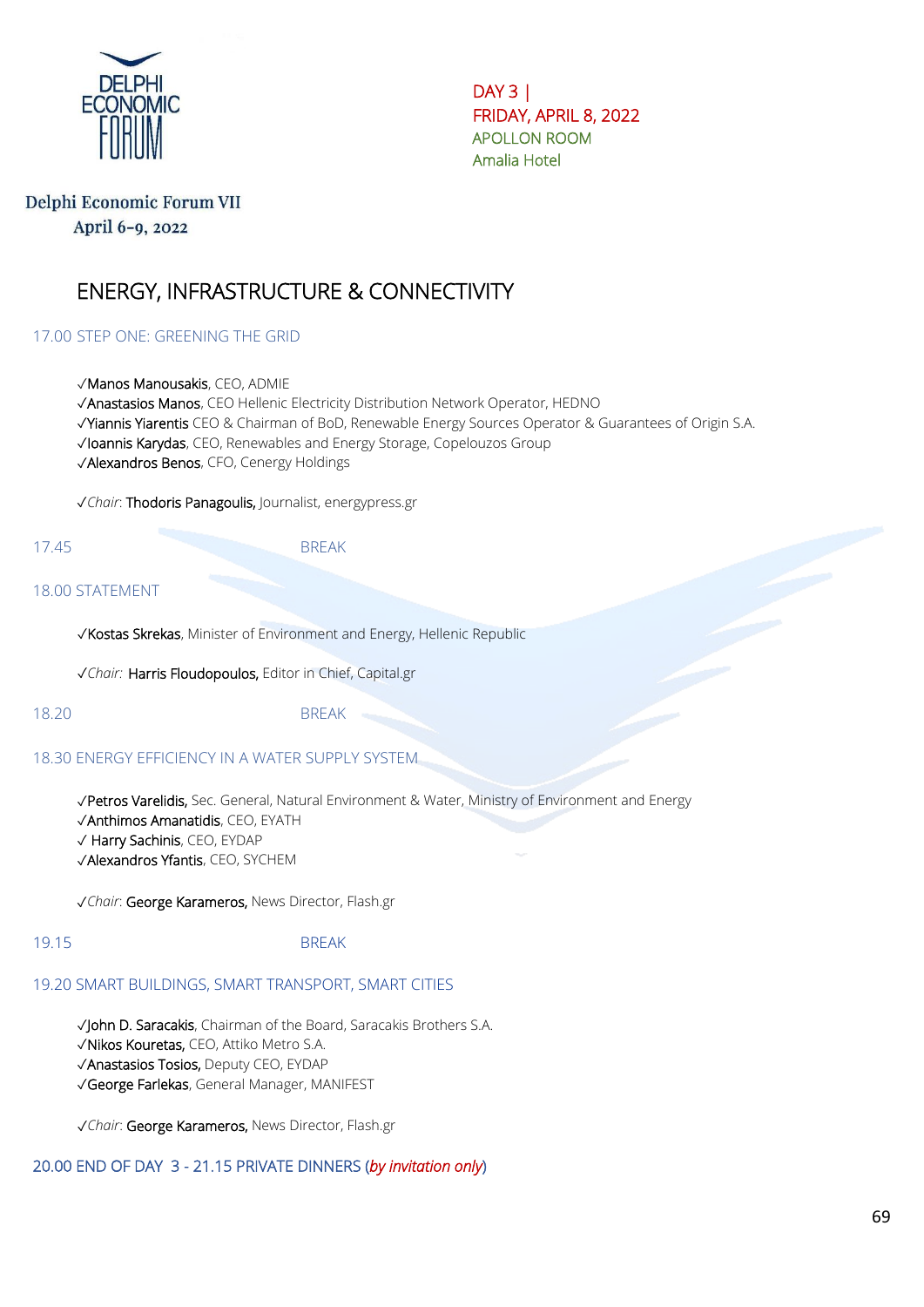

DAY 3 | FRIDAY, APRIL 8, 2022 ERMIS ROOM Amalia Hotel

# Delphi Economic Forum VII April 6-9, 2022

# **FUTURE**

08.30 Arrival of guests - Registration

09.00 GREEK TECH INNOVATION: REAL SOLUTIONS FOR REAL PROBLEMS

✓Terry Franklin, Executive Vice President, Qualco

✓Dimitris Tsesmetzoglou, Group CEO, Howden Matrix

✓George Kalogeropoulos, Group COO of DoValue

✓Nodas Paschalidis, CEO Neurosoft

✓*Chair*: Tasos Economou, Digital News Director, ERT

09.50 BREAK

09.55 PRIVATE INVESTMENTS IN RESEARCH: A RAPIDLY EVOLVING LANDSCAPE

✓Ioannis Kaltsas, Head of Division, European Investment Bank ✓John Gikopoulos, Chief Innovation Officer | Head AI & Analytics, Qualco ✓Dimitris G. Angelakis, Founder & Chief Scientist, AngelQ Quantum Computing ✓Michalis Vafopoulos, Founder & CEO, Linked Business SA

✓*Chair*: Georgios Nounesis, Director and Chairman of the Board, NCSR "Demokritos"

10.30 BREAK

#### 10.35 TECHNOLOGY TRANSFER PROCESS IN THE DIGITAL ERA

 $\checkmark$  Christos Dimas, Deputy Minister for Research & Innovation, Ministry of Development and Investments

 $\checkmark$  Nikos Efthymiadis, Chairman & CEO, Thessaloniki Innovation & Technology Center (Thess INTEC)

✓Babis Bakolias, General Manager, Ansys Hellas

 $\checkmark$  John S. Baras, Professor, Systems Engineering, University of Maryland

*Chair*: Yiannis Dionatos, Publisher, Emea.gr/ Startupper.gr

11.20 BREAK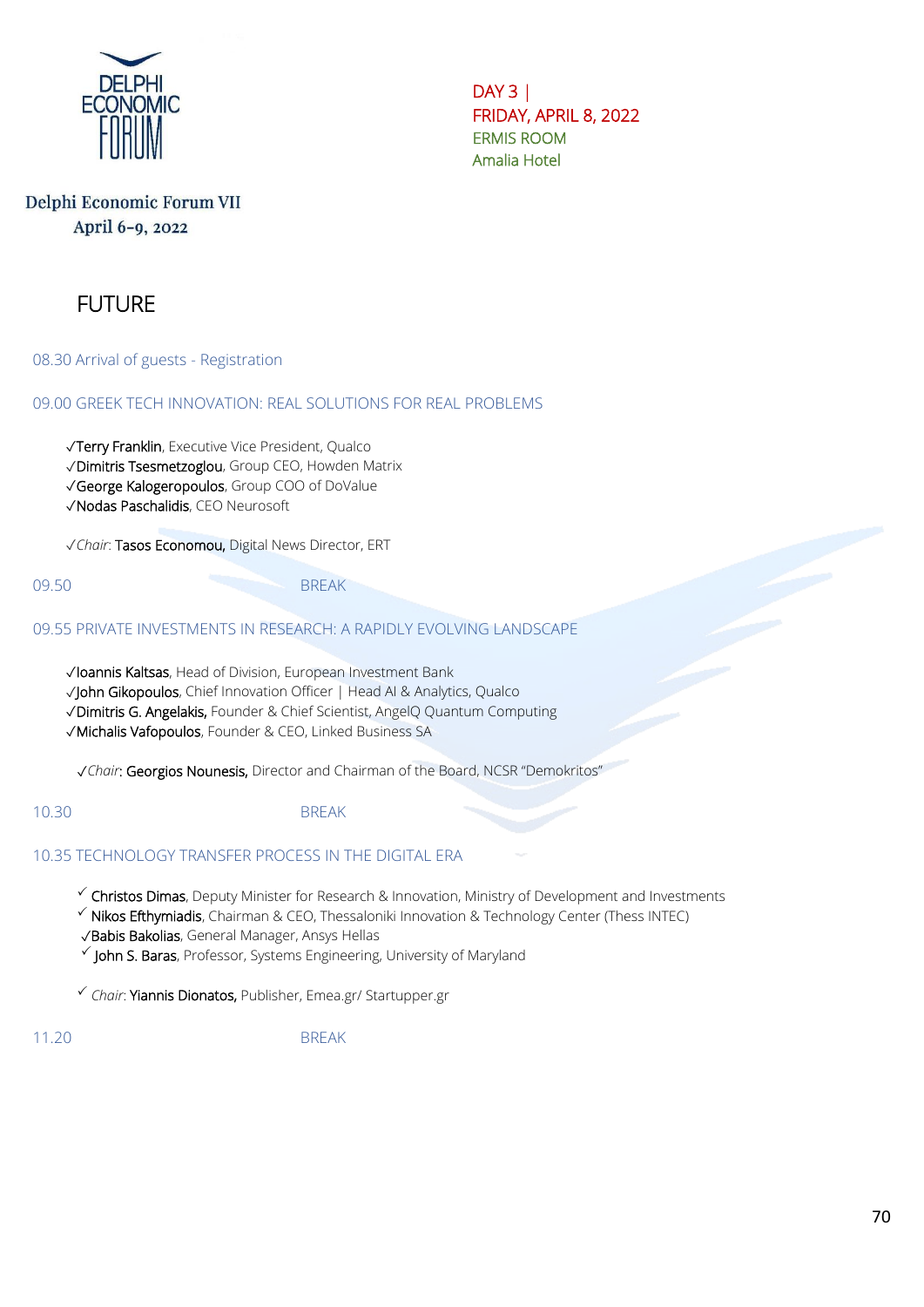

DAY 3 | FRIDAY, APRIL 8, 2022 ERMIS ROOM Amalia Hotel

# Delphi Economic Forum VII April 6-9, 2022

# **FUTURE**

#### 11.30 THE ECONOMIC IMPACT OF 5G

✓ Athanasios Exarchos, Chairman & Managing Director, Vantage Powers

✓ Sergio Solivera Vela, Vice President Mediterranean Region, NOKIA

✓Thanasis Staveris, Secretary General for Communication, Ministry of State and Digital Governance

✓Christodoulos Protopappas CEO Hellas Sat

✓*Chair*: Kostas Ketsietzis, Journalist, Capital.gr

#### 12.05 BREAK

#### 12.10 FIRESIDE CHAT: INSIGHT ON CULTURE DRIVERS ON TikTok

✓Adriano Accardo Managing Director Global Business Solutions, Southern Europe TikTok

✓*Chair*: Stelios Morfidis, Journalist, Proto Thema

#### 12.30 BREAK

#### 12.35 UNLEASHING THE POWER OF CORPORATE INNOVATION

- Christos Dimas, Deputy Minister for Research & Innovation, Ministry of Development and Investments
- $\checkmark$  Francois Candelon, Global Director of the Henderson Institute, BCG
- Andreas Athanassopoulos, Deputy CEO, Group Chief Transformation Officer, Digital & Retail, Eurobank ✓Alexandros Paterakis, Deputy CEO, PPC

✓*Chair*: Chryssos Kavounides, Head of BCG Athens, Managing Director & Partner

#### 13.05 BREAK

#### 13.10 THE NEW DIGITAL EDGE: RETHINKING BUSINESS STRATEGIES FOR A POST-PANDEMIC ERA

✓Vasileios Koutentakis, Executive General Manager, Chief Retail Banking, Piraeus Bank

✓Vasileios Chatzikos, CEO, Siemens

- ✓Lina Grigoratou, COO SAP Hellas, Cyprus, Malta
- ✓Nikos Dimakos, Partner, Head of Consulting, KPMG
- ✓Albertos Bourlas, Partners Director, Microsoft Greece, Cyprus, Malta

✓*Chair*: Vangelis Mandravelis, Journalist, powergame.gr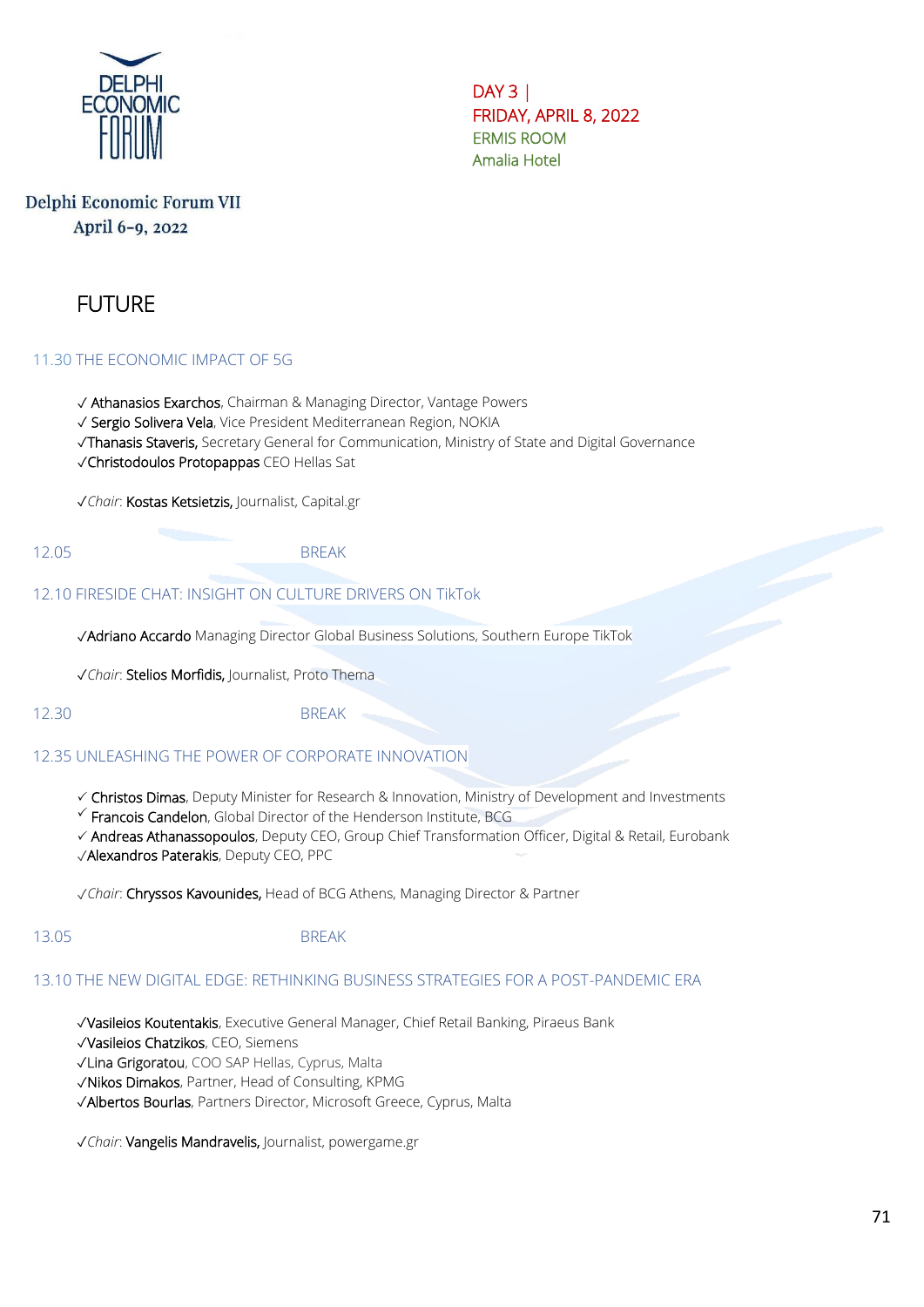

DAY 3 | FRIDAY, APRIL 8, 2022 ERMIS ROOM Amalia Hotel

# Delphi Economic Forum VII April 6-9, 2022

# FUTURE

13.50 LUNCH BREAK

### 14.25 THE PUBLIC SECTOR'S DIGITAL TRANSFORMATION JOURNEY

✓Dimosthenis Anagnostopoulos, Sec. Gen., Information Systems, Ministry of State & Digital Governance

✓Stavros Asthenidis, CEO, Information Society SA

✓Cameron Brooks, Director, Europe Public Sector, AWS WWPS (AMAZON)

✓Kenneth Johansen, VP Technology Cloud & Regional Managing Director Technology North & Central Eastern Europe, Oracle

✓Dimitris Primpas, Manager, IBM Consulting, Greece & Cyprus

✓Lykourgos Antonopoulos, ICT Director, OTE Group

✓*Chair*: Nectarios Notis, Founder-CEO, Notice Content and Services - Co Founder, ESGreece

### 15.10 IN CONVERSATION

✓Kyriakos Pierrakakis, Minister of Digital Governance, Hellenic Republic (*online*)

✓*Chair*: Pavlos Tsimas, Journalist, SKAI / NEA

15.30 BREAK

#### 15.35 CREATING VALUE IN A DIGITAL AGE

✓ Stefanos Mytilineos, General Manager, COO, Alpha Bank

✓ Michalis Kassimiotis, Managing Director, Hewlett Packard Enterprise Greece & Cyprus

✓François-Xavier Leclercq, SVP Strategy & Business Management, EMEA Applications, Oracle

✓Yanna Andronopoulou, Director, Enterprise Segment Microsoft Greece, Cyprus, Malta

✓George Gazepis, Chairman, COGNITY S.A

✓*Chair*: George Tryfinopoulos, Head of Strategy, Hellenic Financial Stability Fund

16.05 BREAK

#### 16.10 FIRESIDE CHAT: EU FUNDING INSTRUMENTS FOR GROWTH

✓Ioannis Tsakiris, Deputy Minister of Development & Investments, Hellenic Republic

✓*Chair*: Eftychios Pallikaris, Managing Director, Powergame.gr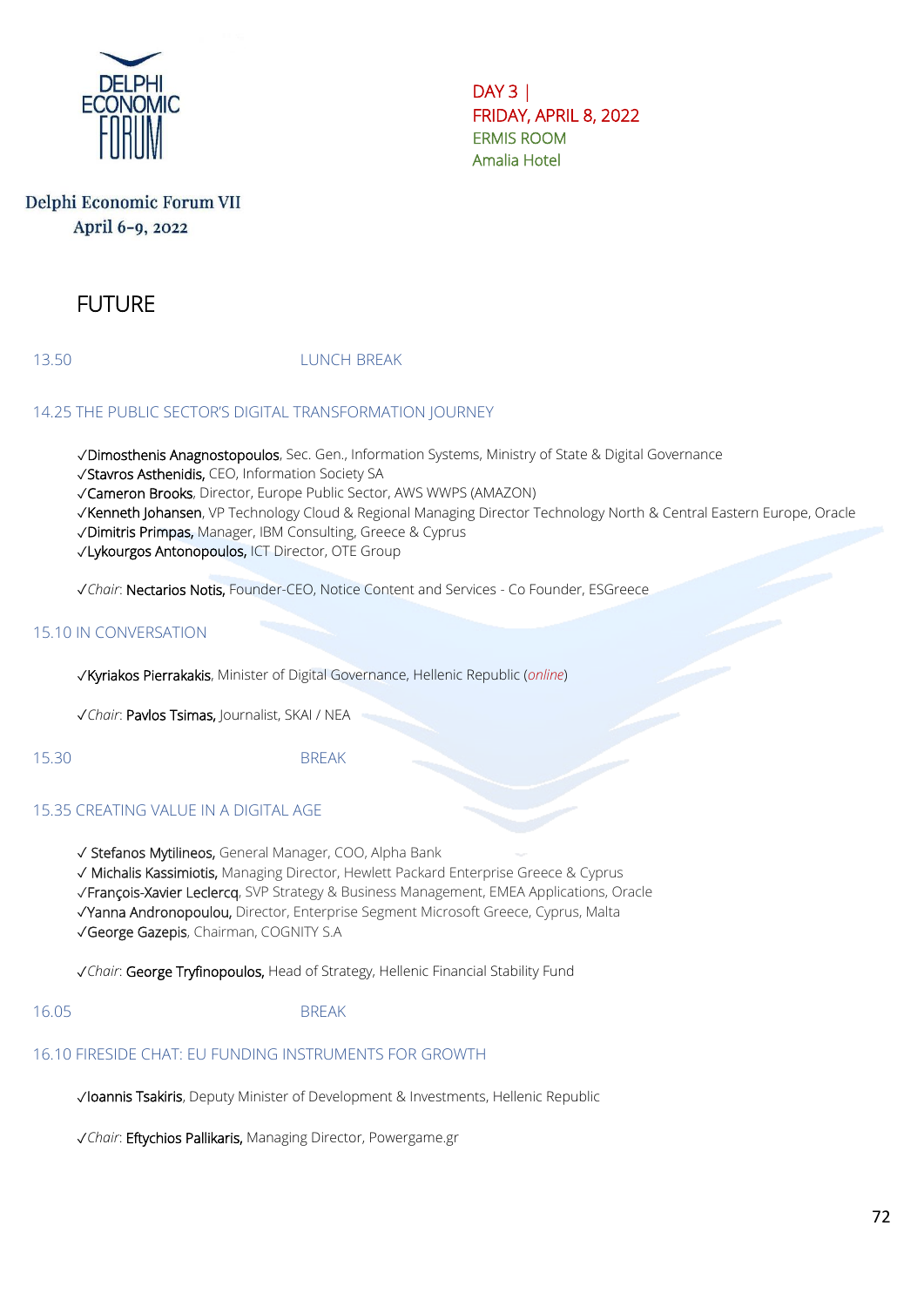

DAY 3 | FRIDAY, APRIL 8, 2022 ERMIS ROOM Amalia Hotel

# Delphi Economic Forum VII April 6-9, 2022

# FUTURE

### 16.25 INFORMATION TECHNOLOGY AND TELCO AS A PILLAR OF GROWTH

✓ Andreas Drimiotis, Business Consultant; Owner, AGD Team

✓Nikos Christodoulou, Partner, Consulting Leader, Deloitte

✓George Doukidis, Professor of eBusiness, Athens University of Economics & Business

✓Nikos Drandakis, Co-founder and CEO, Flyway

✓*Chair*: Tasos Economou, Digital News Director, ERT

17.05 BRFAK

### 17.15 A CONVERSATION ON CULTURE, INNOVATION AND SYSTEMIC CHANGE

✓ Faye Hobson, Associate Program Director, Salzburg Global Seminar

✓ Elena Mavromichali, Strategist, Arts & Culture Hellenic Republic

### 17.40 BREAK

17.50 THE FUTURE OF EUROPE'S AUDIOVISUAL SECTOR

✓ Nicholas Yatromanolakis, Deputy Minister of Culture and Sports, responsible for Contemporary Culture

✓ Leonidas Christopoulos, Secretary General, Ministry of Digital Governance

✓ Alex Long, Regional Director, Public Policy Netflix International B.V.

✓ Giacomo Lev Mannheimer, Head of Government Relations and Public Policy, Southern Europe, TikTok

✓Konstantinos Kontovrakis, Film Producer, Founder & Partner, HERETIC, Greece

✓ *Chair*: Elias Nikolaidis, Senior Editor, diaNEOsis

18.30 BREAK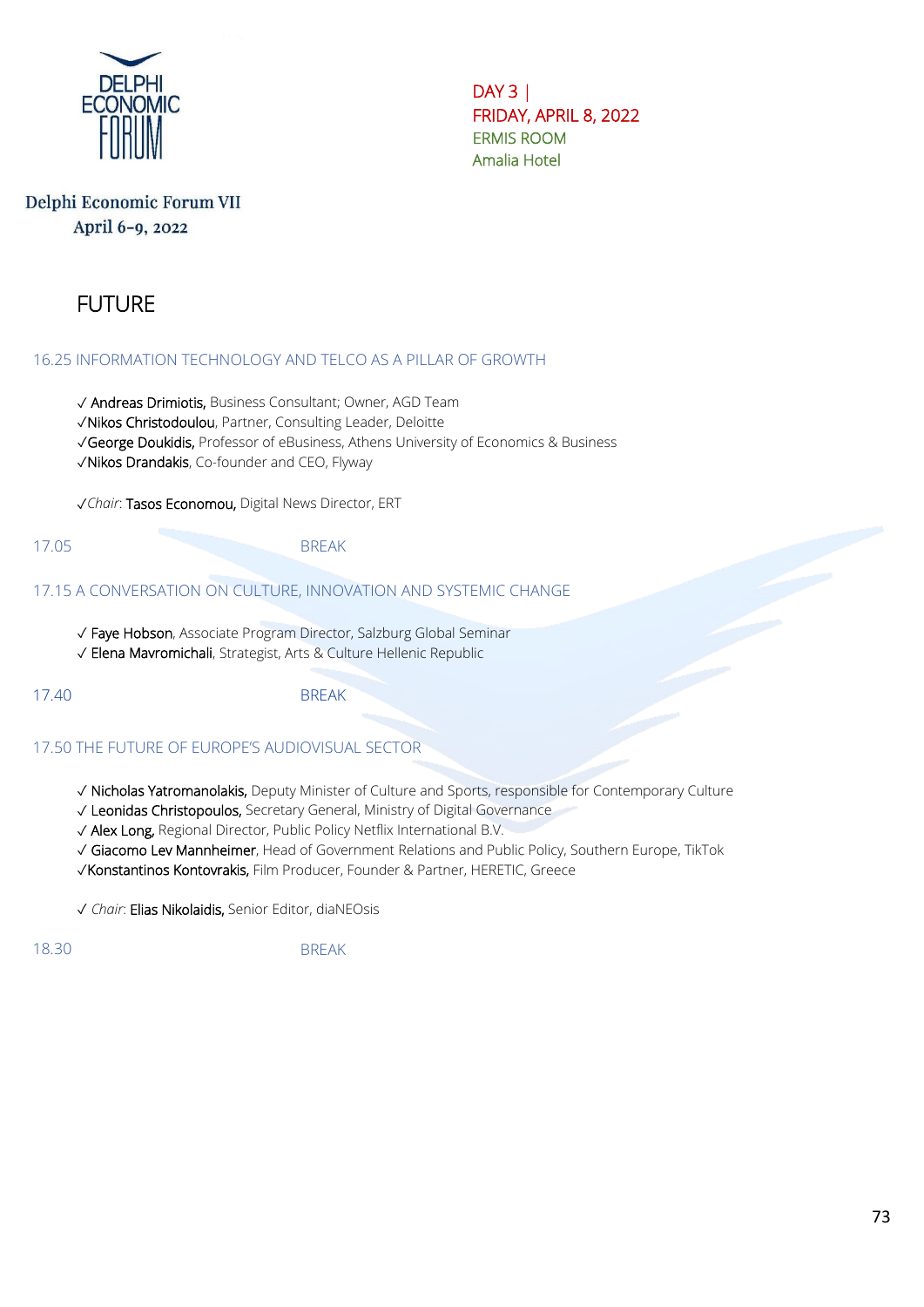

DAY 3 | FRIDAY, APRIL 8, 2022 ERMIS ROOM Amalia Hotel

# Delphi Economic Forum VII April 6-9, 2022

# FUTURE

18.40 AN AI DRIVEN DIGITAL TRANSFORMATION

✓George Milonas, President & CEO, Alumil ✓Stathis Liakopoulos, CEO, BSS ✓Ayis Georgoudas, CEO, NAK

✓*Chair*: Tasos Spanidis, CEO, Generation Y

19.30 BREAK

19.35 ARTS: A RISK-FREE INVESTMENT

*Content Partner: Onassis Foundation*

✓Afroditi Panagiotakou, Director of Culture, Onassis Foundation ✓Dakis Joannou, Founder and President of the DESTE Foundation for Contemporary Art

ļ

20.00 END OF DAY 3

21.15 PRIVATE DINNERS (*by invitation only*)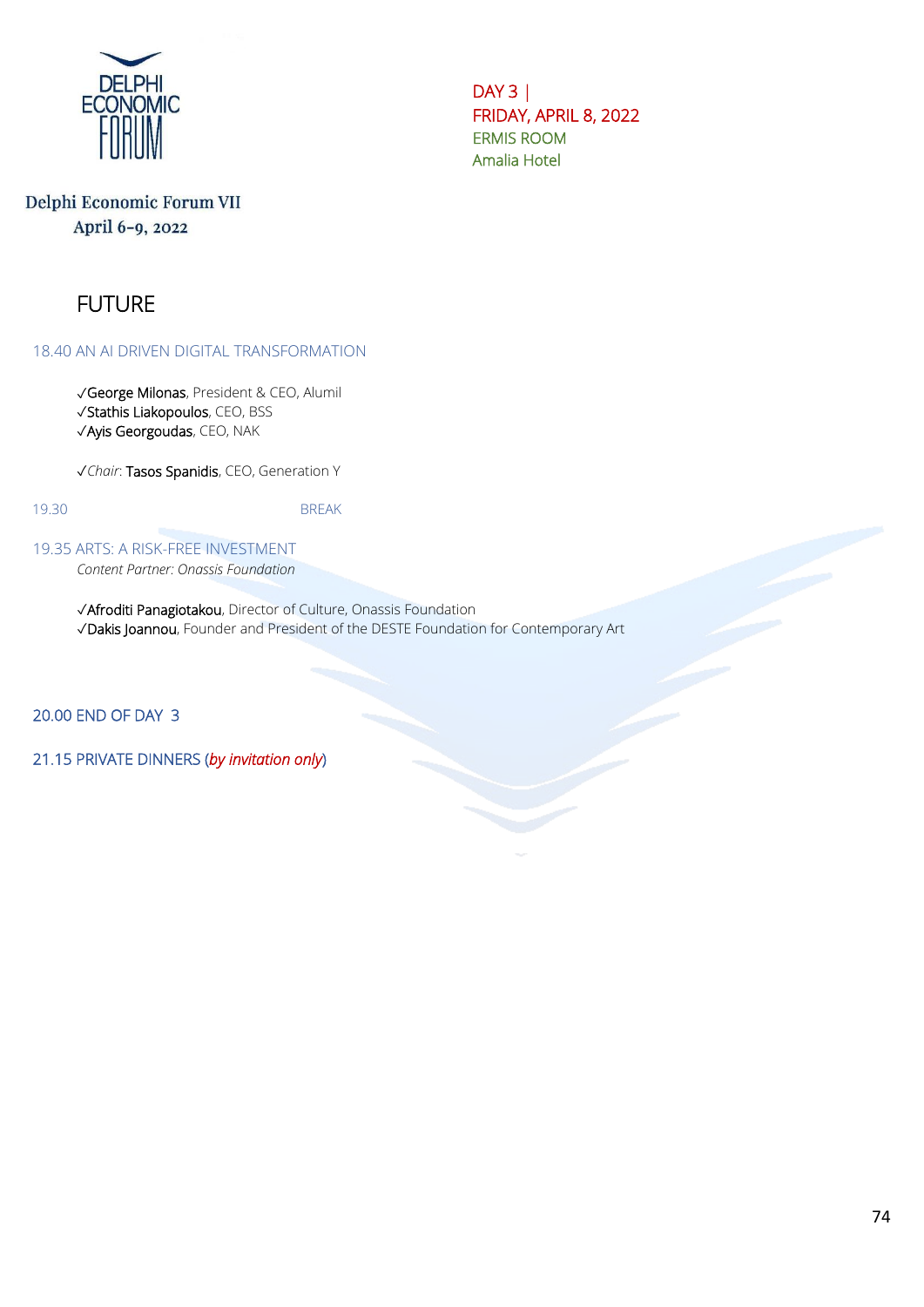

DAY 3 | FRIDAY, APRIL 8, 2022 IANTHI ROOM Amalia Hotel

# Delphi Economic Forum VII April 6-9, 2022



08.15 Arrival of guests – Registration

08.45 TURKISH SOCIETY ON THE CUSP OF PROFOUND CHANGE

✓ Seda Demiralp, Isik University, Faculty of Economics, Administrative and Social Sciences, Turkey

- ✓ Demet Lukuslu, Professor, Yeditepe University, Department of Sociology, Turkey
- ✓ Ozge Genc, Program Director, Reform Institute, Turkey
- ✓ Seren Selvin Korkmaz, Co-founder & Executive Director of IstanPol Institute, Turkey

✓ *Chair*: Evangelos Aretaeos, Journalist, Non-Resident Fellow, ELIAMEP

09.20 BRFAK

09.30 TURKEY'S CHALLENGING ECONOMIC & POLITICAL PATH: THE 2023 ELECTIONS

- ✓ Dr. Cevdet Akcay, Economist
- ✓ Wolf Piccoli, Co-President, Political Risk Advisory, Teneo
- ✓ Refet Gurkaynak, Professor of Economics, Bilkent University
- ✓ Vasilis Karatzas, Chief Investment Officer, Levant Partners AIFMD

✓*Chair*: Afsin Yurdakul, Journalist, News Anchor, Haberturk News Network

10.30 BREAK

#### 10.40 FIRESIDE CHAT

✓Burak Özügergin, Ambassador of Turkey to the Hellenic Republic

✓*Chair*: Alexandra Fotaki, Journalist, TA NEA

11.00 BREAK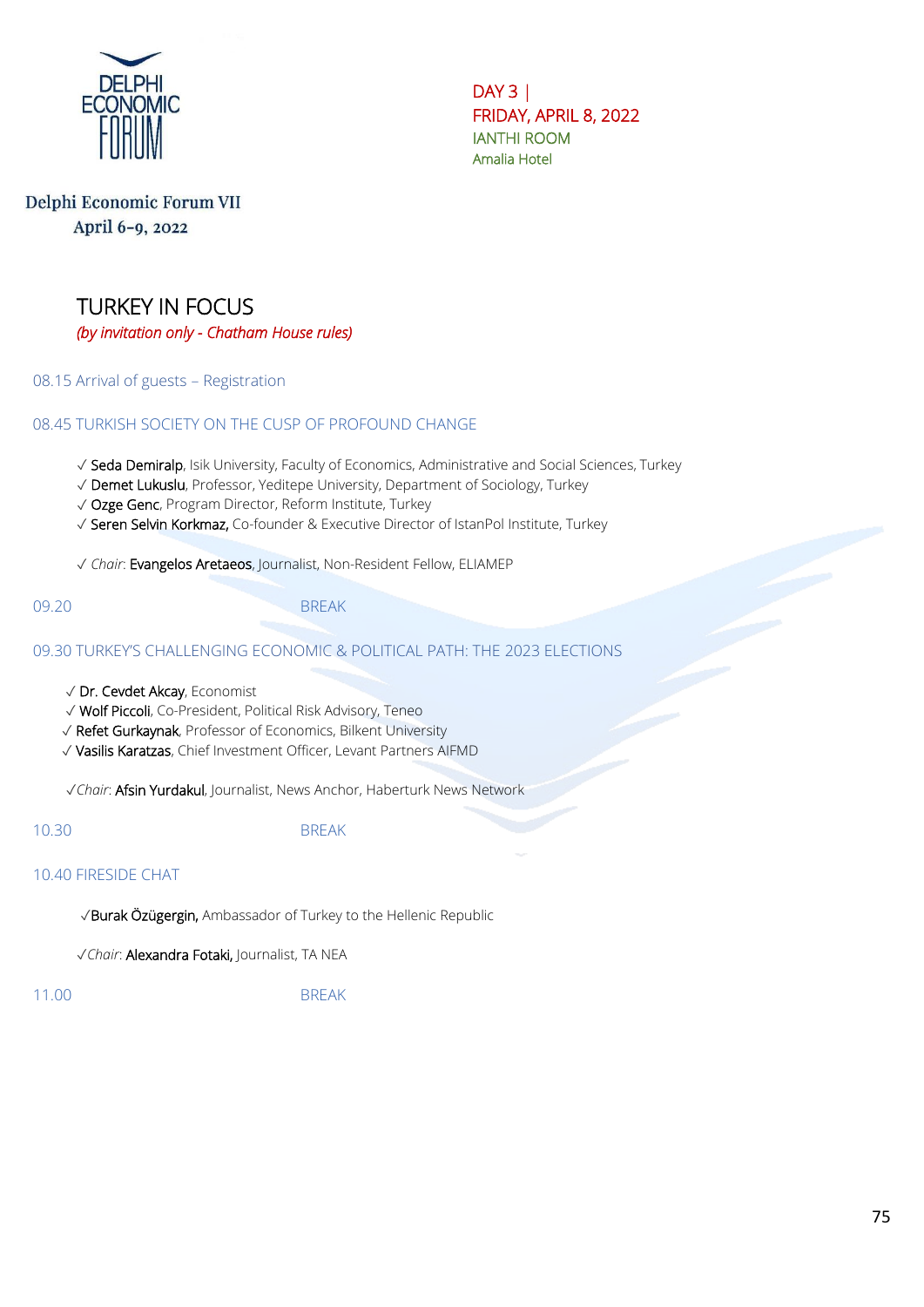

DAY 3 | FRIDAY, APRIL 8, 2022 IANTHI ROOM Amalia Hotel

### Delphi Economic Forum VII April 6-9, 2022

# TURKEY IN FOCUS *(by invitation only - Chatham House rules)*

### 11.10 TURKISH POLITICAL PARTIES: CHALLENGES AHEAD OF A CRITICAL ELECTION

✓ Cengiz Çandar, Senior Associate Fellow, Stockholm University Institute for Turkish Studies

- ✓Unal Cevikoz, MP, Principal Adviser to the Chairman of the party on foreign policy, Turkey
- ✓Ahmet Kamil Erozan, Member of the Grand National Assembly of Turkey

✓Kadri Gürsel, Journalist, Al-Monitor's Turkey Pulse

- ✓ Bahadır Kaleağası, President, Institut du Bosphore, Paris-Istanbul
- ✓ Hişyar Özsoy Member of the Parliamentary Assembly of the Council of Europe
- ✓ Can Selcuki, General Manager & Board Member, İstanbul Economics Research, Turkey
- ✓Umit Yardim, Deputy Chairman for International Relations Gelecek Party, Turkey
- ✓ Yasemin Bilgel, Vice President, DEVA party, Turkey

✓ *Chair*: Dr. Ioannis N. Grigoriadis, Senior Fellow & Head, Program on Turkey Bilkent University; ELIAMEP

12.45 LUNCH BREAK

#### 13.25 FIRESIDE CHAT

✓ Kyriakos Kenevezos, Ambassador of the Republic of Cyprus to the Hellenic Republic

✓*Chair*: Alexandra Fotaki, Journalist, TA NEA

#### 13.40 KNOW THY NEIGHBOR

- ✓ Constantinos Filis, Director of the Institute of Global Affairs & Associate Professor, American College of Greece
- ✓Maximos Harakopoulos, Member of the Hellenic Parliament, New Democracy
- ✓Anastasios Chatzivasileiou, Member of the Hellenic Parliament, New Democracy
- ✓ Dimitrios Konstantopoulos, Member of the Hellenic Parliament, KINAL
- ✓ Marilena Koppa, Associate Professor, Panteion University
- ✓ Georgios Koumoutsakos, Member of the Hellenic Parliament, New Democracy
- ✓Prof. Athanasios Platias, Prof. of Strategy, Dept. of Int'l & European Studies, University of Piraeus
- √ Evripidis Stylianides, Member of the Hellenic Parliament, New Democracy

✓*Chair*: Alexandra Fotaki, Journalist, TA NEA

15.55 BREAK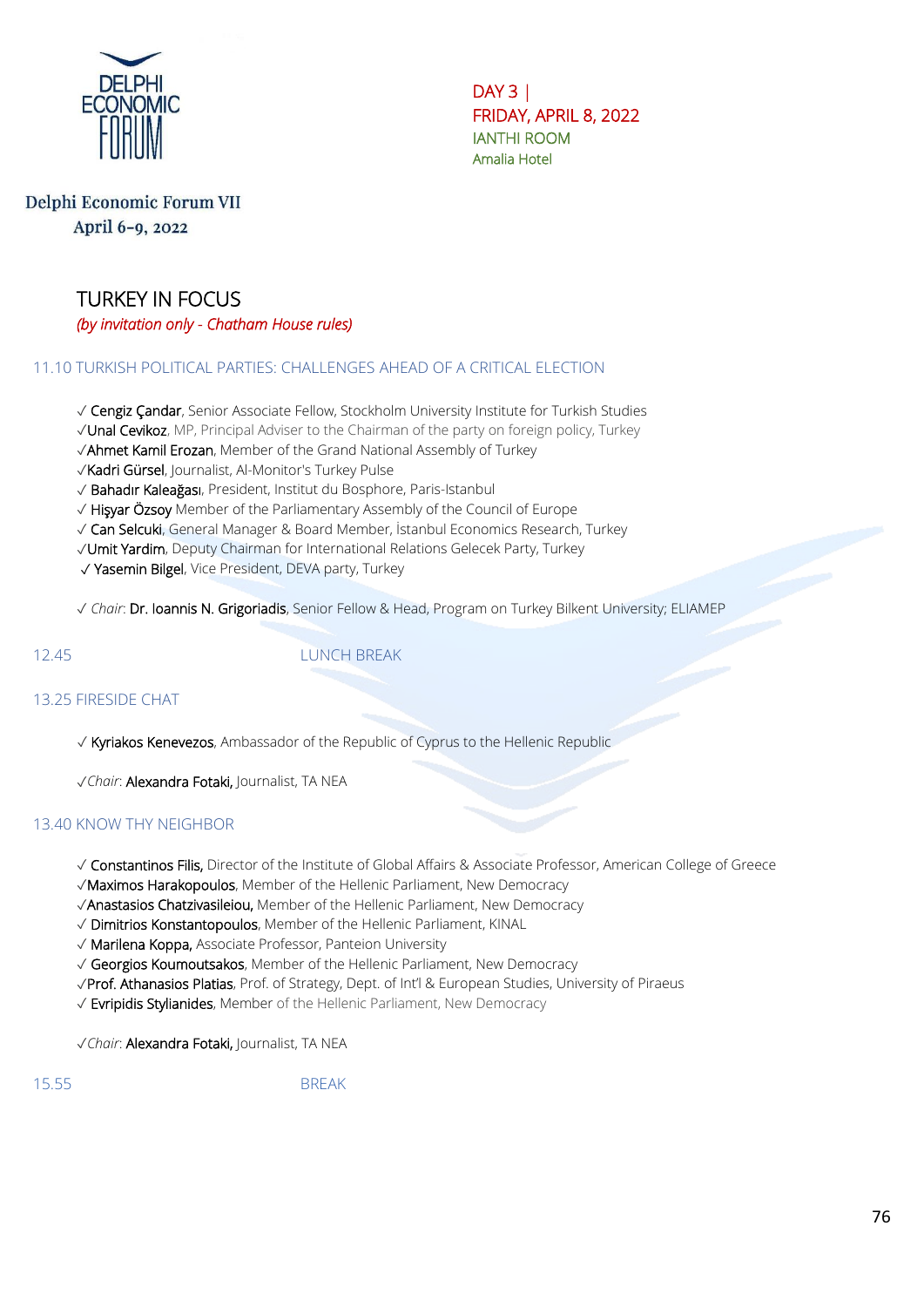

DAY 3 | FRIDAY, APRIL 8, 2022 IANTHI ROOM Amalia Hotel

# Delphi Economic Forum VII April 6-9, 2022

#### 16.10 TURKEY IN FOCUS

✓Angelos Syrigos, Deputy Minister of Education & Religious Affairs, Hellenic Republic ✓ Ian Lesser, Vice President, German Marshall Fund of the US, Belgium

✓*Chair:* Odin Linardatou, Hellenic Foundation for European & Foreign Policy (ELIAMEP)

16.55 BREAK

18.20 END OF DAY 3

21.15 PRIVATE DINNERS (*by invitation only*)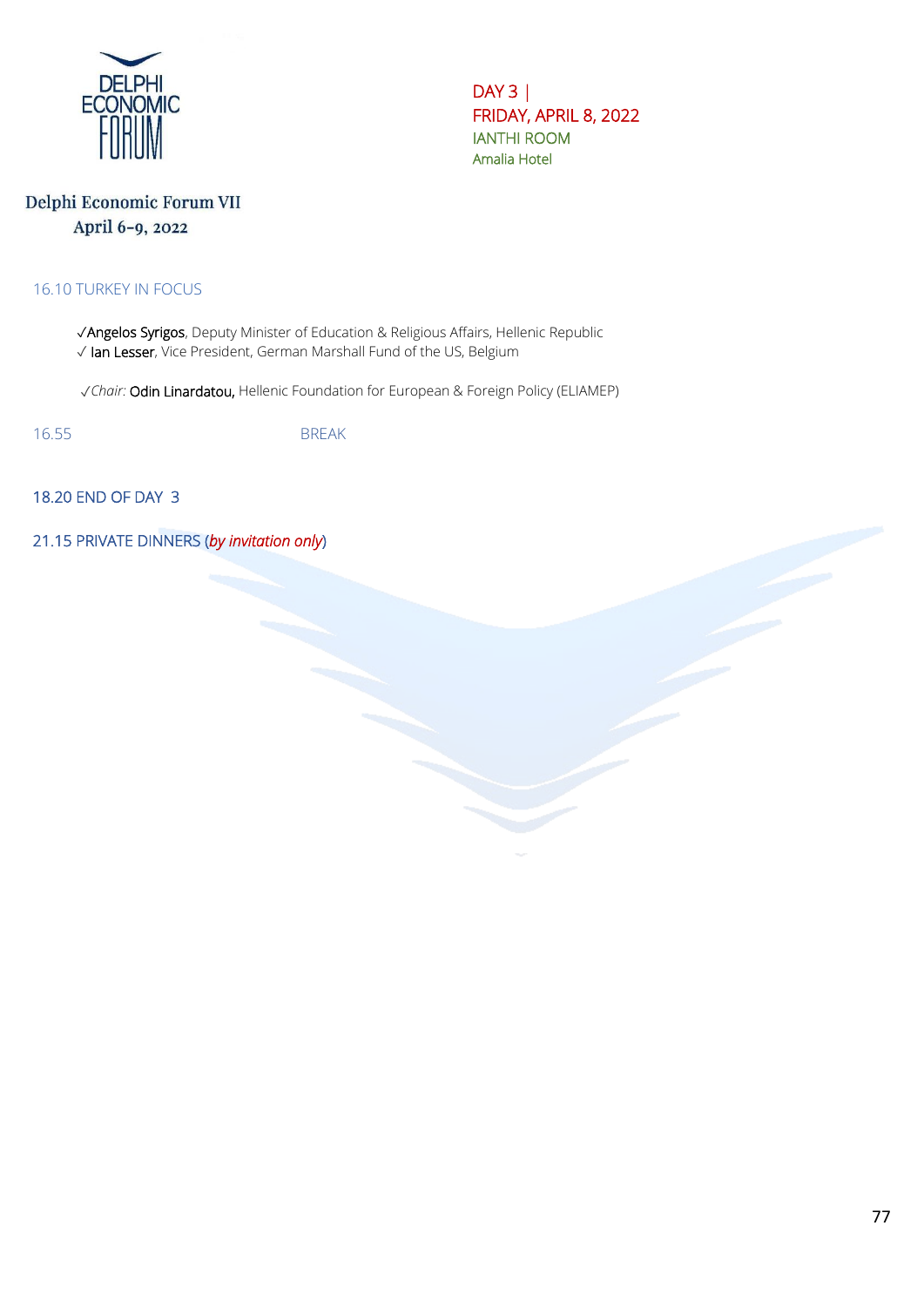

DAY 3 | FRIDAY, APRIL 8, 2022 Megalo Kafeneio Town of Amfissa

# Delphi Economic Forum VII April 6-9, 2022

#### LIVING WITH INCERTITUDE

19.00

✓Antonis Langouranis, Director, Nephrology Department, "Alexandra" General Hospital (1999-2010)

✓ *Chair*: Vicky Flessa, Philologist of Classics; Journalist, ERT, TV Greek Parliament

#### 20.00

✓Dimitris Karagiannis, Psychiatrist

✓ *Chair*: Vicky Flessa, Philologist of Classics; Journalist, ERT, TV Greek Parliament

21.00 END OF DAY 3

21.15 PRIVATE DINNERS (*by invitation only*)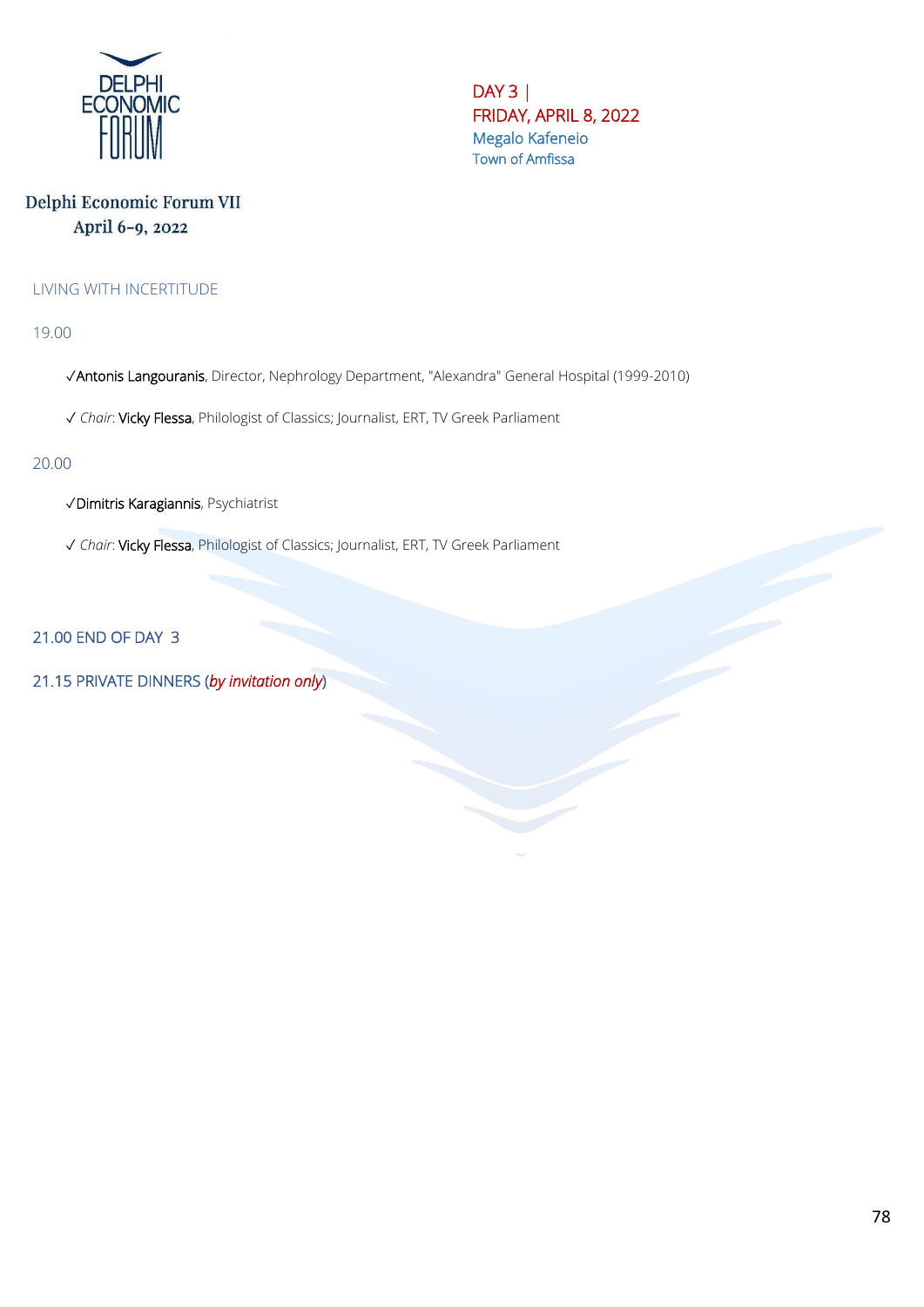

 $DAY 4$ SATURDAY, APRIL 9, 2022 ARTEMIS HALL European Cultural Centre of Delphi

# Delphi Economic Forum VII April 6-9, 2022

# FOR A POWERFUL GREEK ECONOMY

08.00 Arrival of guests – Registration

08.45 NATIONAL STRATEGY FOR TOURISM 2030

✓Yiannis Retsos, President, SETE

✓Yiannis Stournaras, Governor, the Bank of Greece

✓Vassilis Kikilias, Minister of Tourism, Hellenic Republic

✓Spyros Theodoropoulos, Deputy President, SEV

✓Elias Kikilias, General Manager, INSETE

✓*Chair*: Ioanna Dretta, CEO, Marketing Greece

09.45 BREAK

#### 09.50 MAKING PEACE WITH THE PAST: DEALING WITH THE PUBLIC & PRIVATE DEBT

✓Klaus Regling, Managing Director, European Stability Mechanism

✓ Alexis Patelis, Chief Economic Advisor to Greece's Prime Minister, Hellenic Republic

✓ George Chouliarakis, Alternate Finance Minister (2015-2019) Hellenic Republic

✓Athanasios Petralias, Secretary General of fiscal policy, Ministry of Finance

✓ Marialena Athanasopoulou, Special Secretary, Private Debt Management, Ministry of Finance

✓*Chair*: Phivos Karzis, Journalist

10.45 BREAK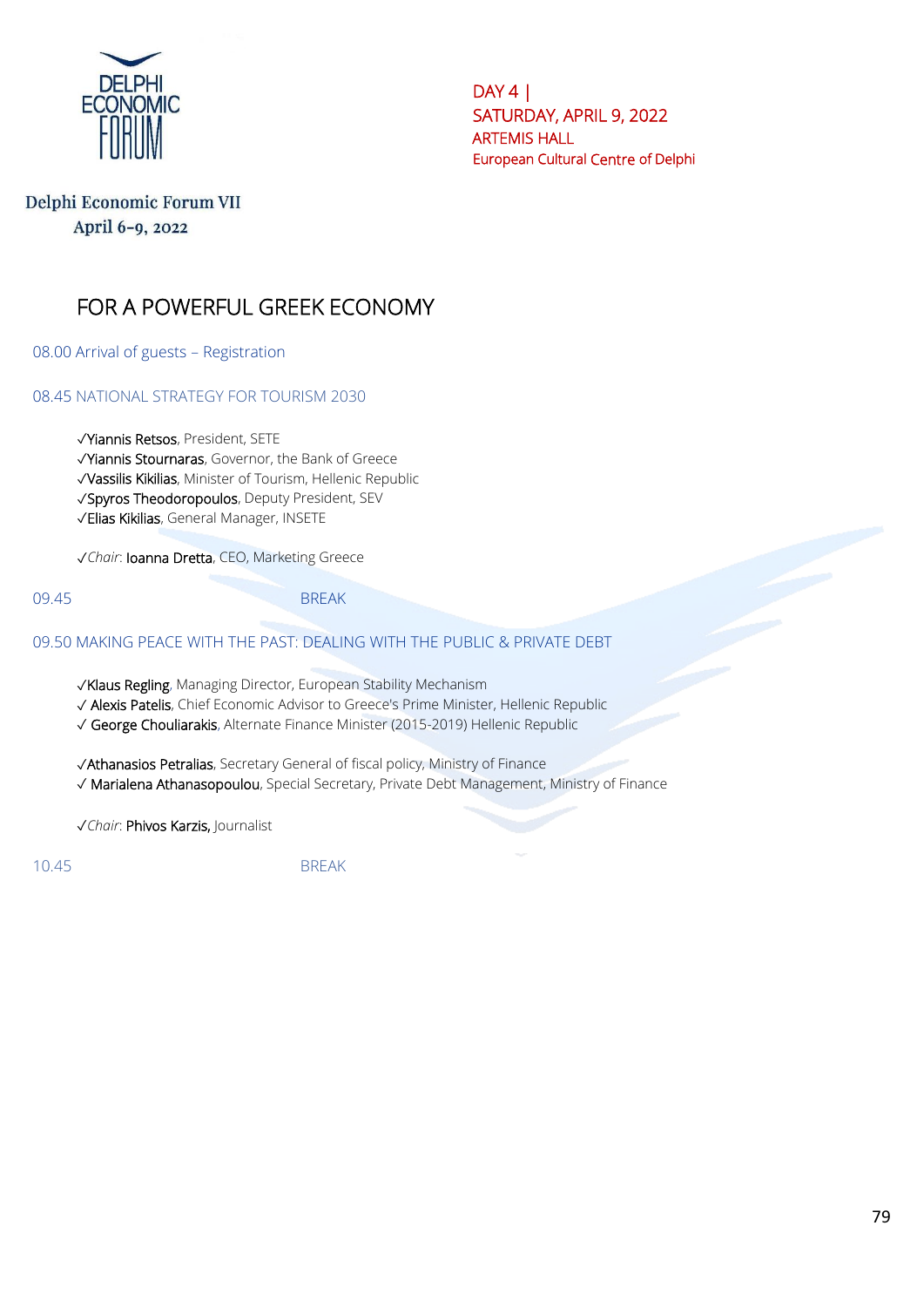

DAY 4 | SATURDAY, APRIL 9, 2022 ARTEMIS HALL European Cultural Centre of Delphi

### Delphi Economic Forum VII April 6-9, 2022

# FOR A POWERFUL GREEK ECONOMY

#### 10.50 FIRESIDE CHAT

✓ Spyros Theodoropoulos, CEO, Chipita Foods

✓*Chair*: Yiannis Pretenderis, Journalist, Mega TV

11.20 BREAK

#### 11.25 FIRESIDE CHAT

✓ Yannis Stournaras, Governor, Bank of Greece

✓*Chair:* Paschos Mandravelis, Columnist, Kathimerini

11.45 BREAK

#### 11.50 FIRESIDE CHAT

✓ Michalis Sallas, President, Lyktos Group

✓ *Chair*: Stamatis Zacharos, Journalist, Action24

12.10 BREAK

12.30 PLENARY SESSION – LETO HALL, Amalia Hotel

### 14.00 BUFFET LUNCH BREAK at AMALIA HOTEL

14.45 FAREWELL TO AMBASSADOR Geoffrey R. Pyatt

*Farewell by:* Symeon G. Tsomokos, Delphi Economic Forum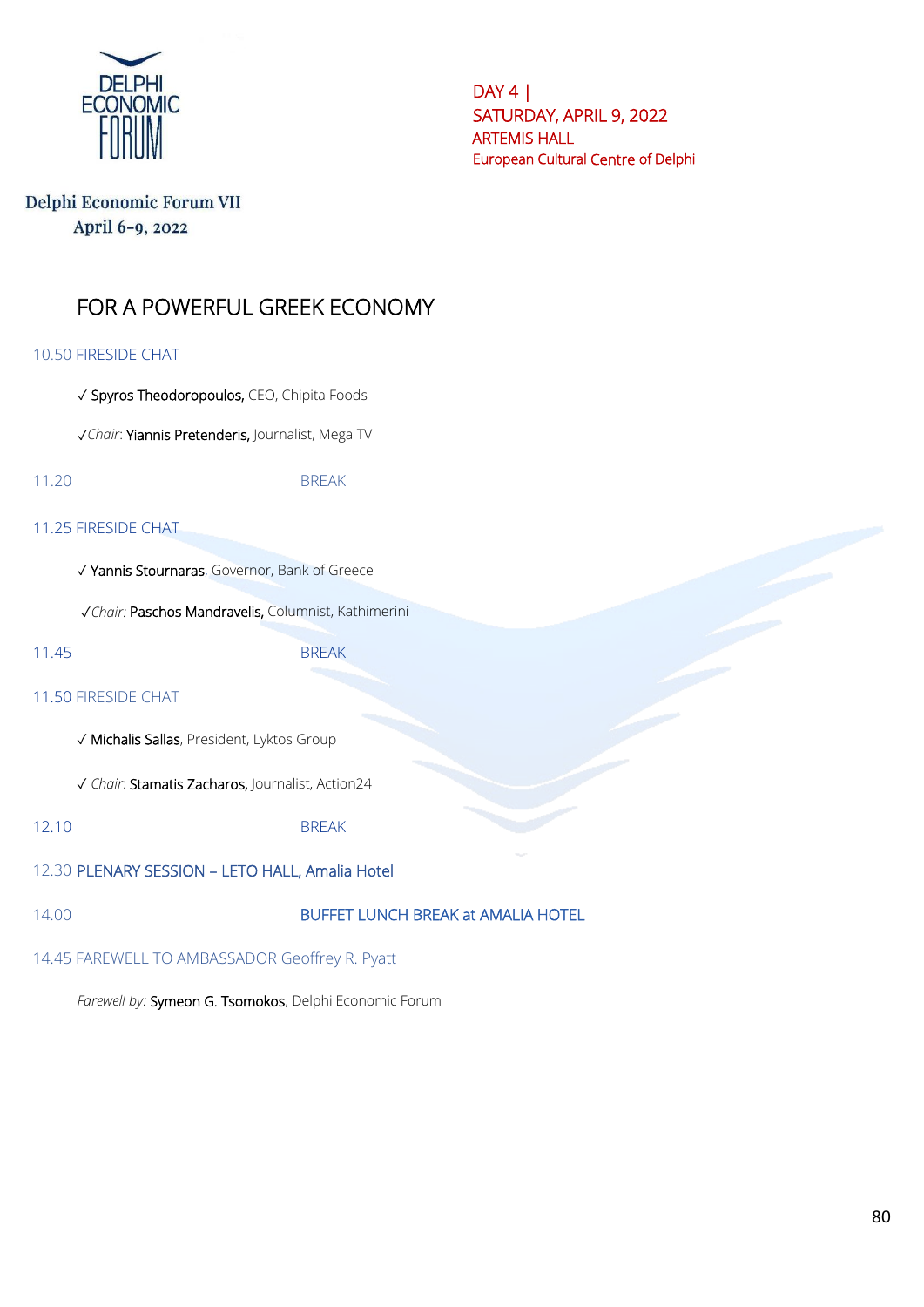

DAY 4 | SATURDAY, APRIL 9, 2022 ARTEMIS HALL European Cultural Centre of Delphi

### Delphi Economic Forum VII April 6-9, 2022

# FOR A POWERFUL GREEK ECONOMY

14.45 IN CONVERSATION: MARINE ZONES: THE LEGAL DIMENSION

✓ Prokopis Pavlopoulos, President of the Hellenic Republic (2015-2020) ✓Fotini Pazartzi, Professor, National & Kapodistrian University of Athens

✓*Chair*: Maria Gavouneli, Professor, National Kapodistrian University of Athens

15.25 BREAK

15.30 TWO MINUTES FROM THE OVERTURE OF THE FLYING DUTCHMAN *(by Richard Wagner) In memory of Ulysses Kyriacopoulos*

Symeon G. Tsomokos, Delphi Economic Forum

#### 15.30 BUSINESSES FOR INCLUSIVE GROWTH FOR A STRONG ECONOMY

*Content partner: CEO Initiative*

 ✓Alexandra Papalexopoulou, Deputy Chair Group Executive Committee, TITAN Cement Group ✓Theodore Fessas, Chaiman, Quest Holdings S.A ✓Dr. Vassili Apostolopoulos, CEO, Athens Medical Group

✓*Chair*: Anastasia Paretzoglou, Brand Manager, Fortune Greece

16.10 BREAK

#### 16.15 FIRESIDE CHAT

✓Akis Skertsos, Minister of State, Hellenic Republic

✓*Chair*: Michalis Tsintsinis, Journalist, Kathimerini

16.35 BREAK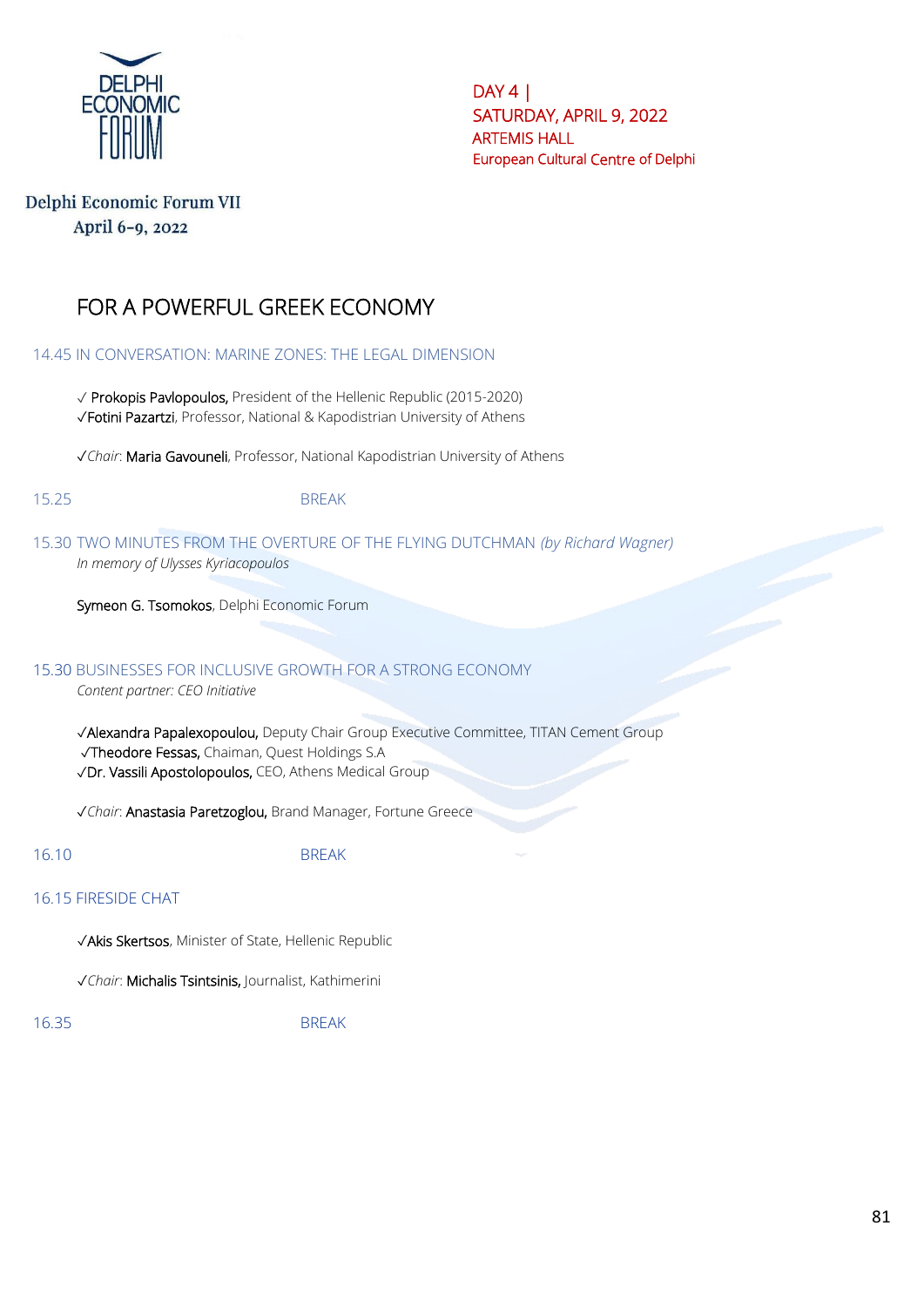

DAY 4 | SATURDAY, APRIL 9, 2022 ARTEMIS HALL European Cultural Centre of Delphi

# Delphi Economic Forum VII April 6-9, 2022

# FOR A POWERFUL GREEK ECONOMY

16.40 FIRESIDE CHAT

✓George Milonas, President & CEO, Alumil

✓*Chair*: Anastasia Paretzoglou, Brand Manager, Fortune Greece

16.55 BREAK

17.00 IS THE PRODUCTION MODEL OF THE GREEK ECONOMY CHANGING THROUGH THE CRISES? *Content partner: Foundation for Economic & Industrial Research-IOBE*

✓Harris Broumidis, CEO, Vodafone

✓ Maria Lazarimou, Communications Director, Elvalhalcor.

✓Aspa Palimeri, Country Manager, Greece, Cyprus & Malta, Mastercard

✓Yannis Manuelides,Partner, Allen & Overy LLP

✓Elias Papaioannou, Professor, London Business School

✓*Chair*: Nikos Vettas, General Dir. Foundation for Economic & Industrial Research – IOBE, Professor, Athens University of Economics & Business

#### 18.05 BREAK

#### 18.10 FIRESIDE CHAT

✓Charles H. Dallara, Chairman of the Board of Partners Group USA and Advisory Partner

✓*Chair*: Dimitris Apokis, Journalist, ERT

#### 18.30 BREAK

#### 18.40 BUILDING A COMPETITIVE AND EFFICIENT CAPITAL MARKET TRUSTED BY INVESTORS

✓Serdar Celik, Director, OECD's Directorate for Financial and Enterprise Affairs (*online*) ✓ Vassiliki Lazarakou, Chair, Hellenic Capital Market Commission ✓Nicholas Pfaff, Deputy CEO and Head of Sustainable Finance, ICMA

✓*Chair*: Nikos Chrysoloras, Senior Reporter, Bloomberg News

19.20 END OF DAY 4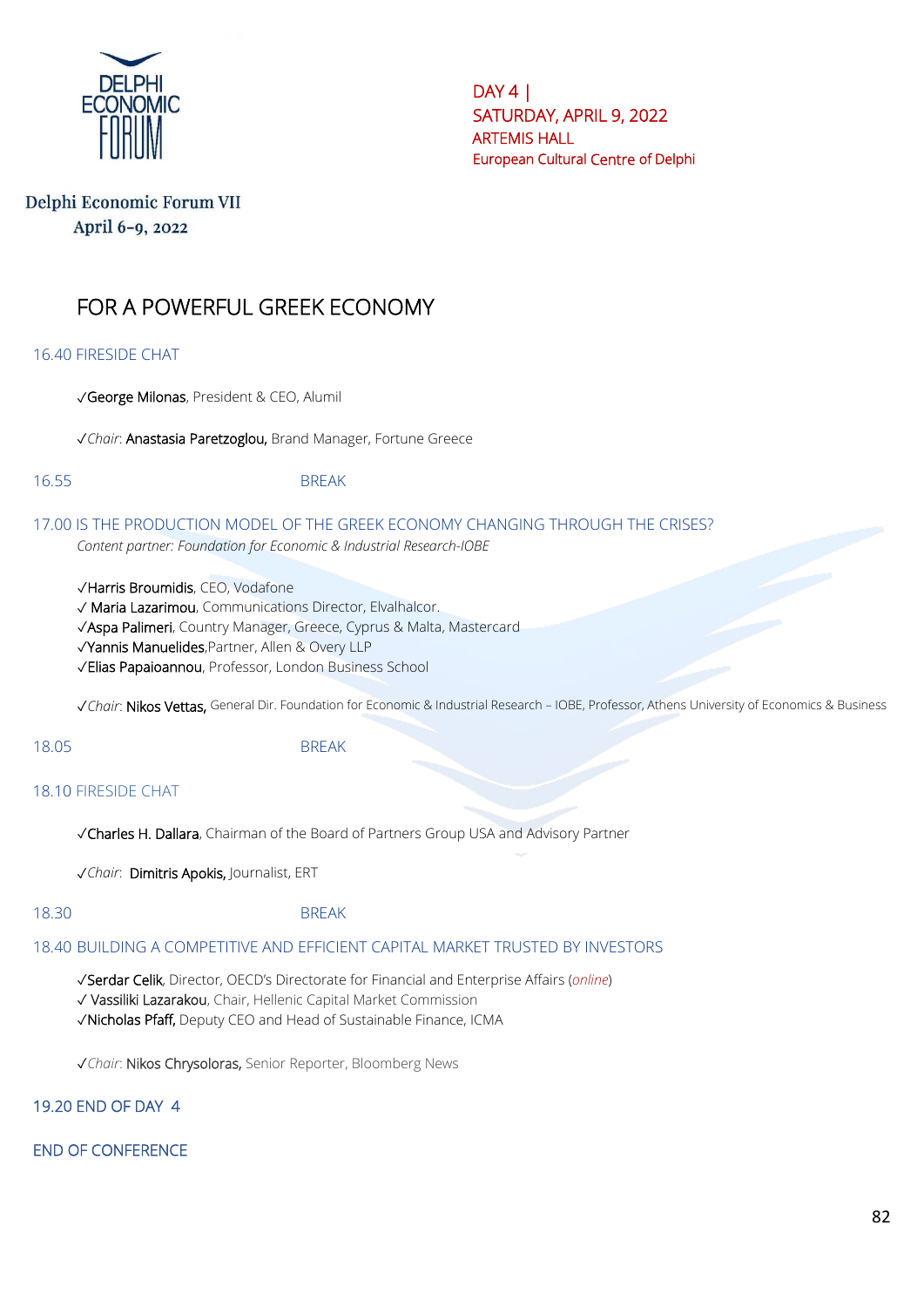

 $DAY 4$ SATURDAY, APRIL 9, 2022 KARAMANLIS HALL European Cultural Centre of Delphi

# Delphi Economic Forum VII April 6-9, 2022

# ENERGY, INFRASTRUCTURE & CONNECTIVITY

08.15 Arrival of guests - Registration

09.00 TRANSFORMING THE GREEK RAIL SYSTEM: EFFICIENCY, SERVICE & SUSTAINABILITY

✓Ioannis Xifaras, Secretary General of Transport, Ministry of Infrastructure and Transport

✓ Spyros Pateras, President & CEO, Greek Rail Organisation (OSE)

✓ Chris Allen, Resident Representative in Athens, European Commission

✓ Christos Gofas, Senior Expert for Socio-Economic Development, European Commission

✓*Chair*: Nikos Karagiannis, Journalist, Ypodomes.com

09.40 BREAK

09.45 RRF: ENHANCING INFRASTRUCTURE EFFICIENCY AND SUSTAINABILITY

✓ George Karagiannis, Deputy Minister of Infrastructure & Transport, Hellenic Republic

✓ Dimitris Samaras, President, Samaras & Partners Group of Companies

✓Weng Lin, Deputy CEO, Piraeus Port Authority S.A.

✓ Panagiotis Gardelinos, General Manager Sustainable Engineering Solutions MYTILINEOS

✓*Chair*: Petros Sfikakis, Managing Partner, Sfikakis & Associates

10.35 BREAK

#### 10.40 FIRESIDE CHAT:

SUSTAINABLE TRANSPORT INFRASTRUCTURE: THE GAME CHANGER OF THE GREEN ERA VALUE CHAIN

✓ Kostas Karamanlis, Minister of Infrastructure & Transport, Hellenic Republic

✓*Chair*: George Siadimas, Journalist, Real News / Kontra

11.00 BREAK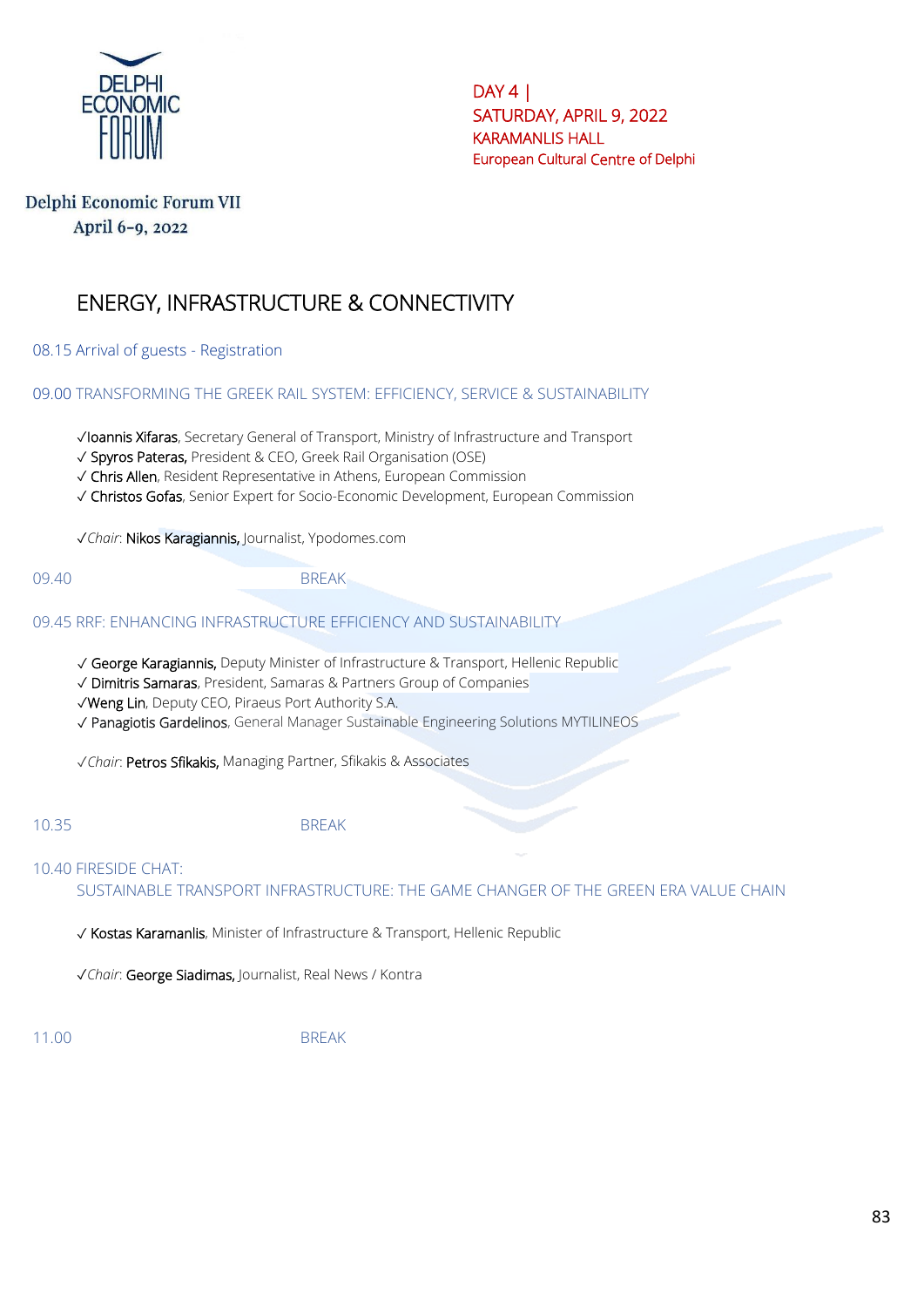

DAY 4 | SATURDAY, APRIL 9, 2022 KARAMANLIS HALL European Cultural Centre of Delphi

### Delphi Economic Forum VII April 6-9, 2022

# ENERGY, INFRASTRUCTURE & CONNECTIVITY

11.05 DECARBONIZATION: WHEN THE JUST TRANSITION STARTS?

*Content Partner: DIKTIO*

✓ Ioannis Maniatis, Minister of Environment, Energy, Climate Change (2013-2015) ✓Kostis Moussouroulis, Chairman, Steering Committee of the Just Transition Development Plan ✓Lazaros Maloutas, Mayor, City of Kozani ✓Theodore Theodoulidis, Rector, University of West Macedonia

✓ *Chair*: Anna Diamantopoulou, President, To DIKTIO; EU Commissioner for Jobs & Social Rights (1999-2004)

12.05 BREAK

12.30 PLENARY SESSION LETO HALL, Amalia Hotel

14.00 BUFFET LUNCH BREAK at AMALIA HOTEL

# REAL ESTATE & LOGISTICS

#### 14.45 THE NEW FACE OF ATHENS

- ✓George Constantinidis, CEO, REDS
- ✓Panagiotis Kapetanakos, CEO, Noval Property
- ✓Natassa Lianou, Founder & Director, LC ARCHITECTS
- ✓Ermis Chalvatzis, Founder & Director, LC ARCHITECTS
- ✓Sevi Amanatidou, Legal Advisor, Hellenic Public Properties Company

*Intervention*

✓Dimitris Dimitriou, Advisor, Athens Chamber of Commerce and Industry

✓*Chair:* George Lampiris, Journalist, Capital.gr / Build

15.20 BREAK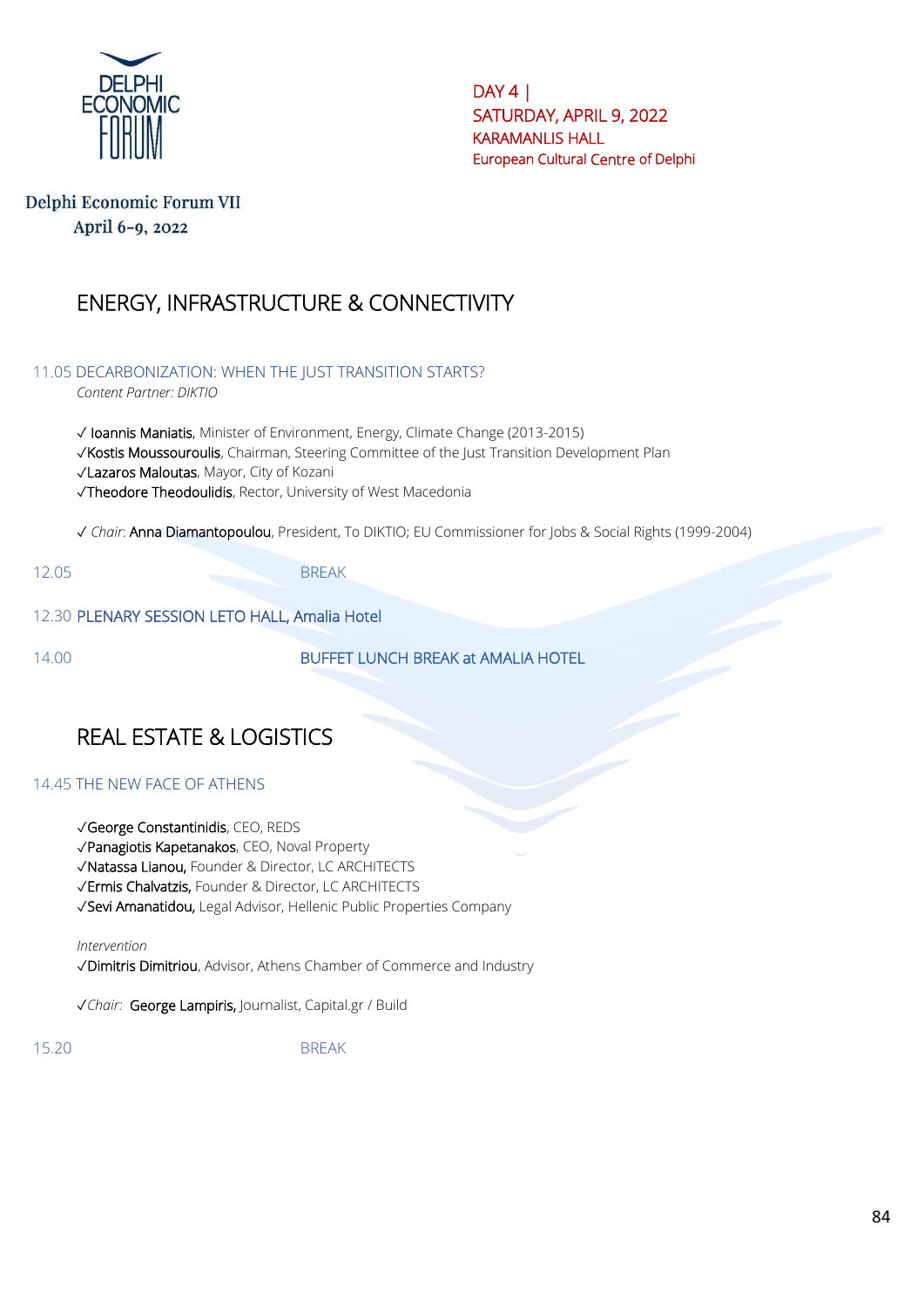

 $DAY 4$ SATURDAY, APRIL 9, 2022 KARAMANLIS HALL European Cultural Centre of Delphi

# Delphi Economic Forum VII April 6-9, 2022

# AGRICULTURE & FOOD

15.25 STATEMENT

✓ George Georgantas, Minister of Rural Development and Food, Hellenic Republic

✓*Chair*: Costas Papachlimintzos, Journalist, ERT/ Parapolitika

15.40 BREAK

#### 15.50 FOOD AND AGRIBUSINESS

✓George Georgantas, Minister of Rural Development and Food, Hellenic Republic

Tassos Haniotis, Director Strategy & Policy Analysis, DG Agriculture and Rural Development

✓Spyros Theodoropoulos CEO, Chipita Foods

✓Stelios Theodoulidis, General Manager, Venus Growers

✓Andreas Dimitriou, Poultry Farm Owner-President of Board at Pindos APSI

✓*Chair*: Thanos Mavros, Partner EY & Alkis Alexandrou, General Manager at Piraeus Bank

16.40 BREAK

#### 16.50 ECONOMIC AND FOOD SECURITY IMPACTS OF EU FARM TO FORK STRATEGY

✓ Frantzeska Ydraiou, Director General, Hellenic Crop Protection Association

✓ Tassos Haniotis, Director Strategy & Policy Analysis, DG Agriculture and Rural Development

✓Antonis Vezyroglou, CEO, Farm Vezyroglou

✓Alexandros Daniilidis, Managing Director, Athenian Brewery

✓Nikos Christodoulou, CEO, CHB

✓ Spyridon Kintzios, Rector, Agricultural University of Athens

✓Manolis Panagiotopoulos, Country Commercial Lead, Crop Science, Bayer Hellas

✓Τhomas Arapogiannis, Vice President Agriculture TÜV HELLAS (TÜV NORD)

✓*Chair*: Yiannis Panagos, Editor in Chief, Agrenda / Agronews

17.55 BREAK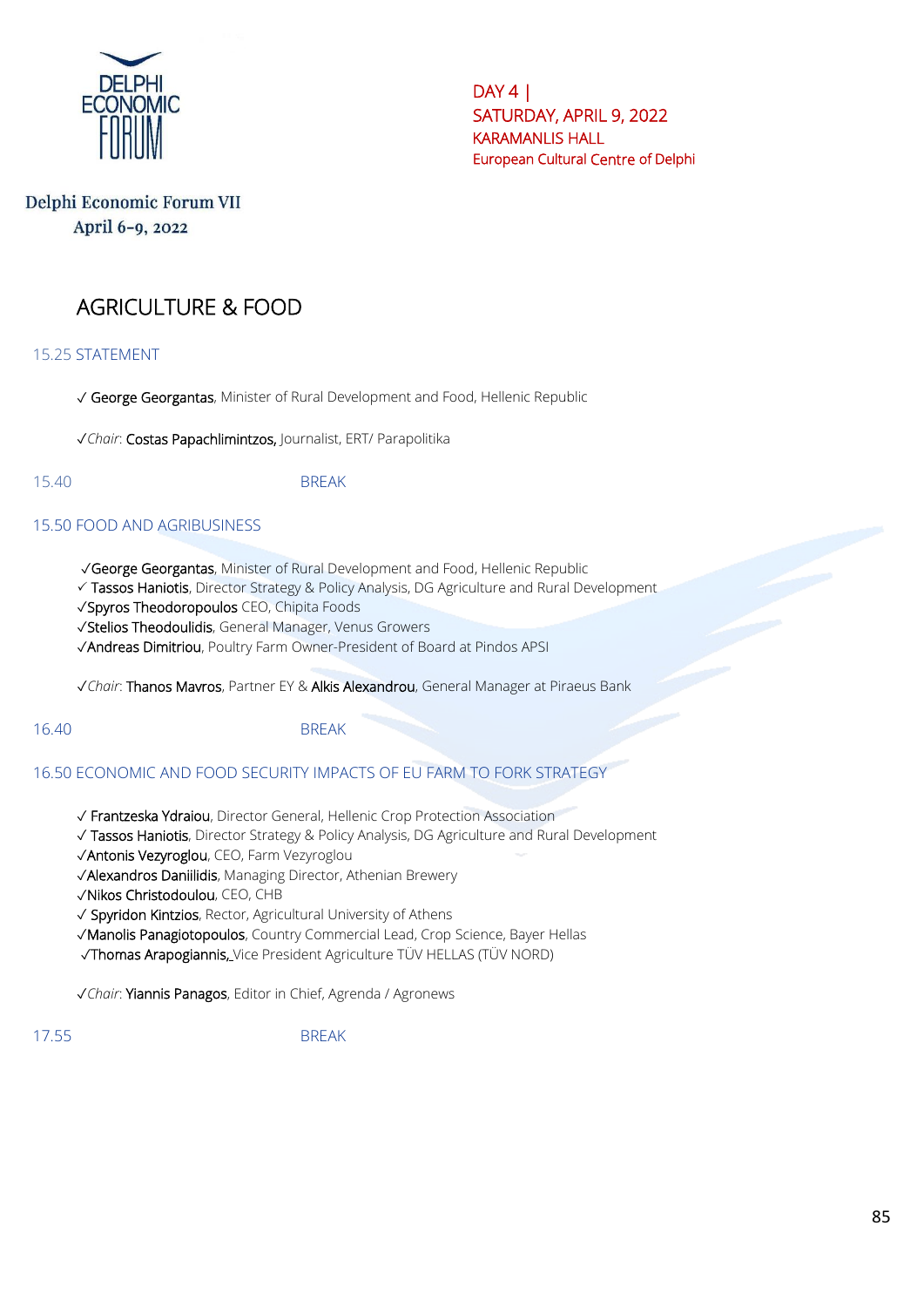

 $DAY 4$ SATURDAY, APRIL 9, 2022 KARAMANLIS HALL European Cultural Centre of Delphi

# Delphi Economic Forum VII April 6-9, 2022

# AGRICULTURE & FOOD

18.00 ISSUES IN EMERGING FOOD TECHNOLOGIES: ENSURING NUTRITIONAL QUALITY *Content partners: New Agriculture New Generation & Rutgers University*

✓Joshua Anthony, Founder and CEO, Nlumn (*online*) ✓ Ryan Dowdy, Science & Technology Analysis Manager, Good Food Institute

✓ *Chair*: Effie Lazaridou, CEO, New Agriculture New Generation

18.30 BRFAK

# REAL ESTATE & LOGISTICS

#### 18.40 ON THE FUTURE OF NPL's PORTFOLIOS AND REOs DEALS

✓Yiannis Ganos, General Manager, Estate Management & Investments, Alpha Bank

✓George Elekidis, Director in the Non-Performing Loans and Real Estate, Bain Capital

✓George Kormas, Executive General Manager & Head Real Estate, Piraeus Bank

✓George Mantzavinatos, CEO, QRES Real Estate Asset Management

✓*Chair*: Yiannis Agouridis, Journalist, AVGI, Ot.gr

#### 19.10 BREAK

#### 19.15 LOGISTICS: REALIZING THE TRUE POTENTIAL

✓ Vasileios Zeimpekis, President of the Hellenic Logistics Association

✓ Panayiotis Koroneos, CEO Synergy

✓Kallinikos Kallinikos, Executive Vice President, Goldair Group

✓*Chair*: Nikos Karagiannis, Journalist, ypodomes.com

19.55 BREAK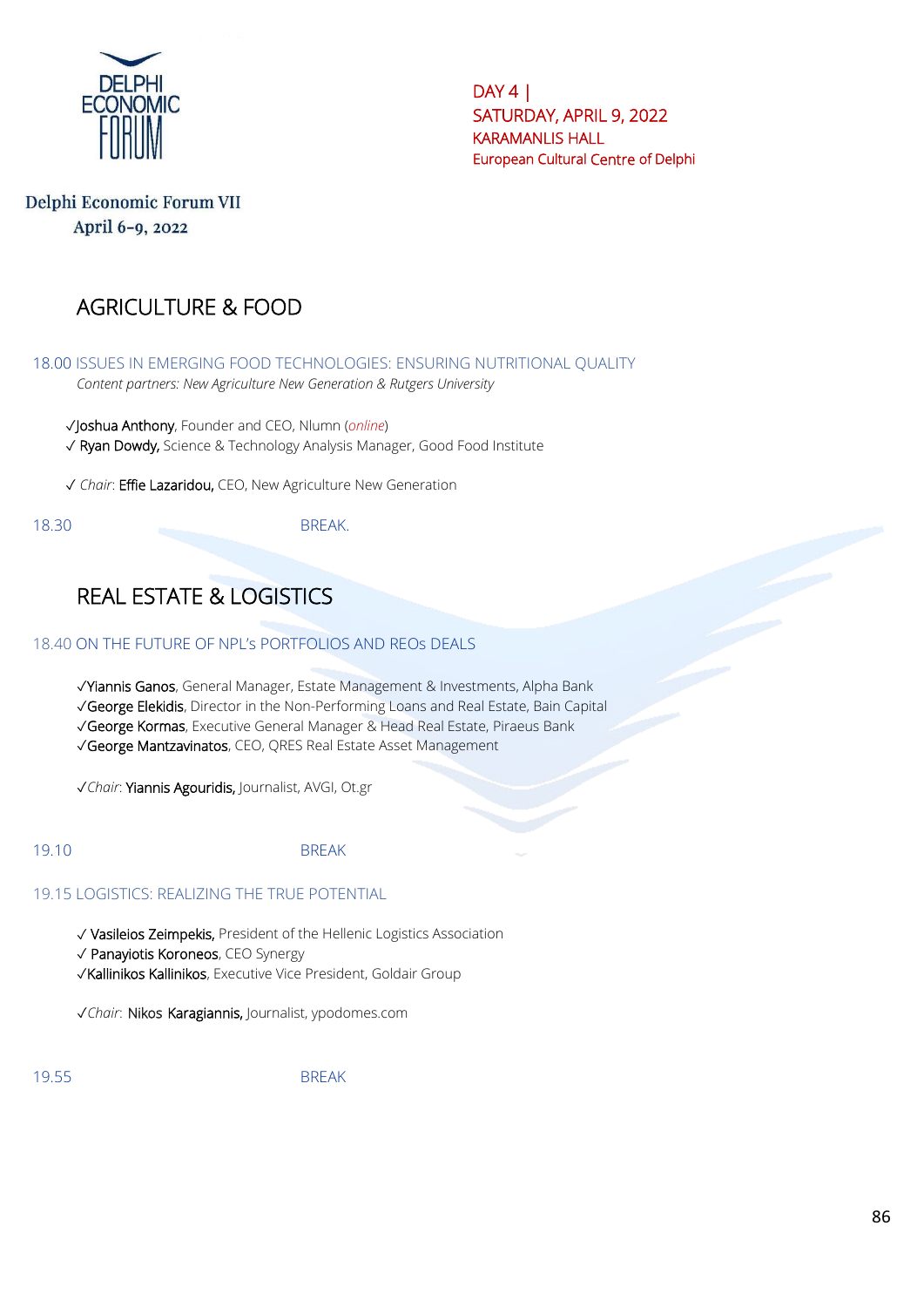

DAY 4 | SATURDAY, APRIL 9, 2022 KARAMANLIS HALL European Cultural Centre of Delphi

Delphi Economic Forum VII April 6-9, 2022

# REAL ESTATE & LOGISTICS

20.00 HELLENIC CADASTRE

- ✓ Dimitris Stathakis, President, Hellenic Cadastre
- ✓ Stephanos Kotsolis, Managing Director, Hellenic Cadastre
- ✓ Christina Mandrou, Notary

✓*Chair*: Vassilis Papakonstantopoulos, Journalist, Dimokratia

20.30 END OF DAY 4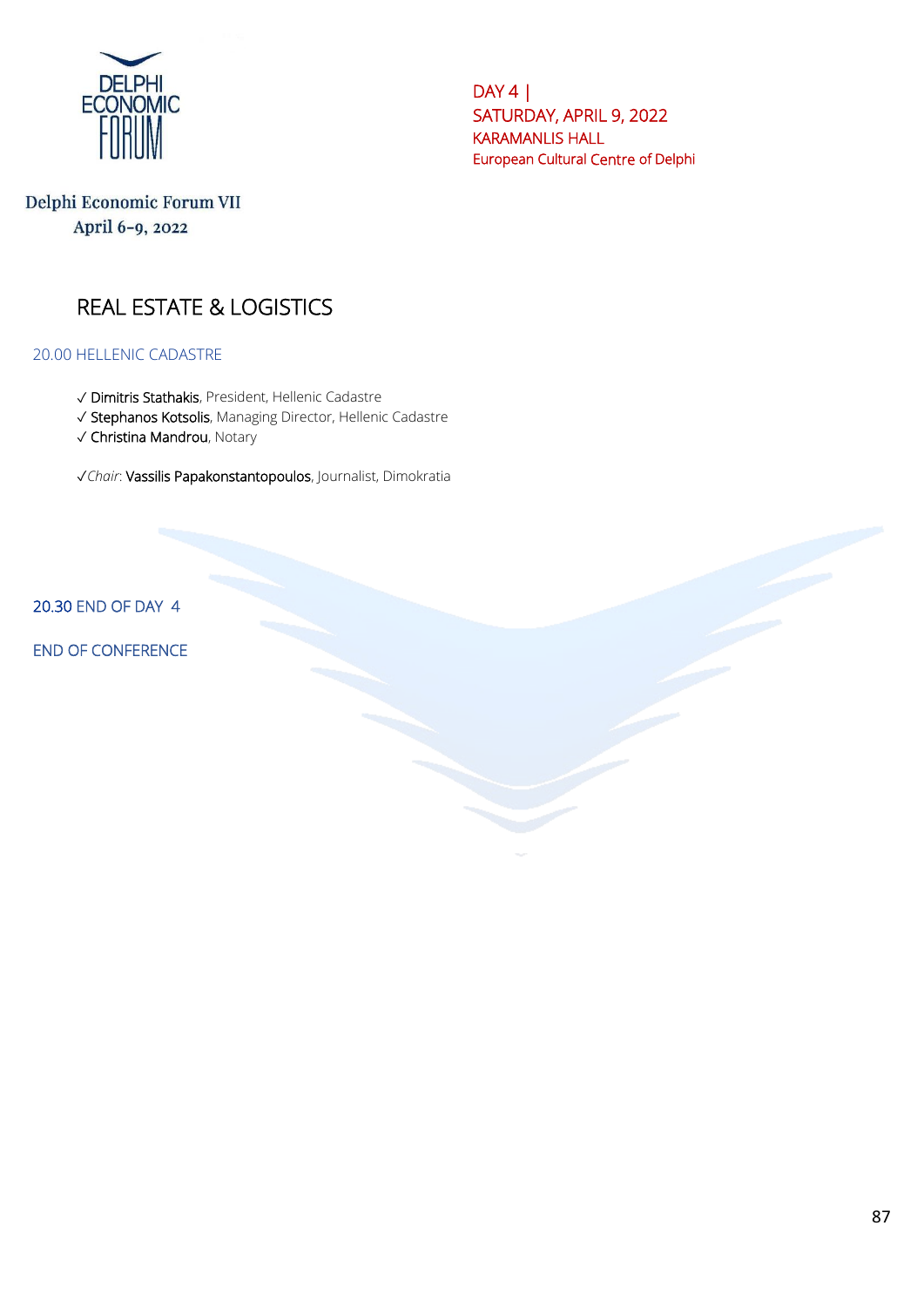

DAY 4 | SATURDAY, APRIL 9, 2022 EXHIBITION HALL European Cultural Centre of Delphi

# Delphi Economic Forum VII April 6-9, 2022



#### 11.00 EMOTIONS & RATIONALITY

*Content Partner: BrainCircle Italia Association*

- ✓ Prof. Elizabeth A. Phelps, Pershing Square Prof. of Human Neuroscience, DIB Committee Co-Chair, Harvard Univ.
- ✓ Prof. Maya Bar Hillel, Professor Emeritus, Hebrew University of Jerusalem, Israel
- ✓ Prof. Elisabetta Sirgiovanni, Assist. Prof., Department of Molecular Medicine, Sapienza University of Rome, Italy

✓*Chair*: Viviana Kasam, BrainCircle Italia Association, Italy

12.30 BRFAK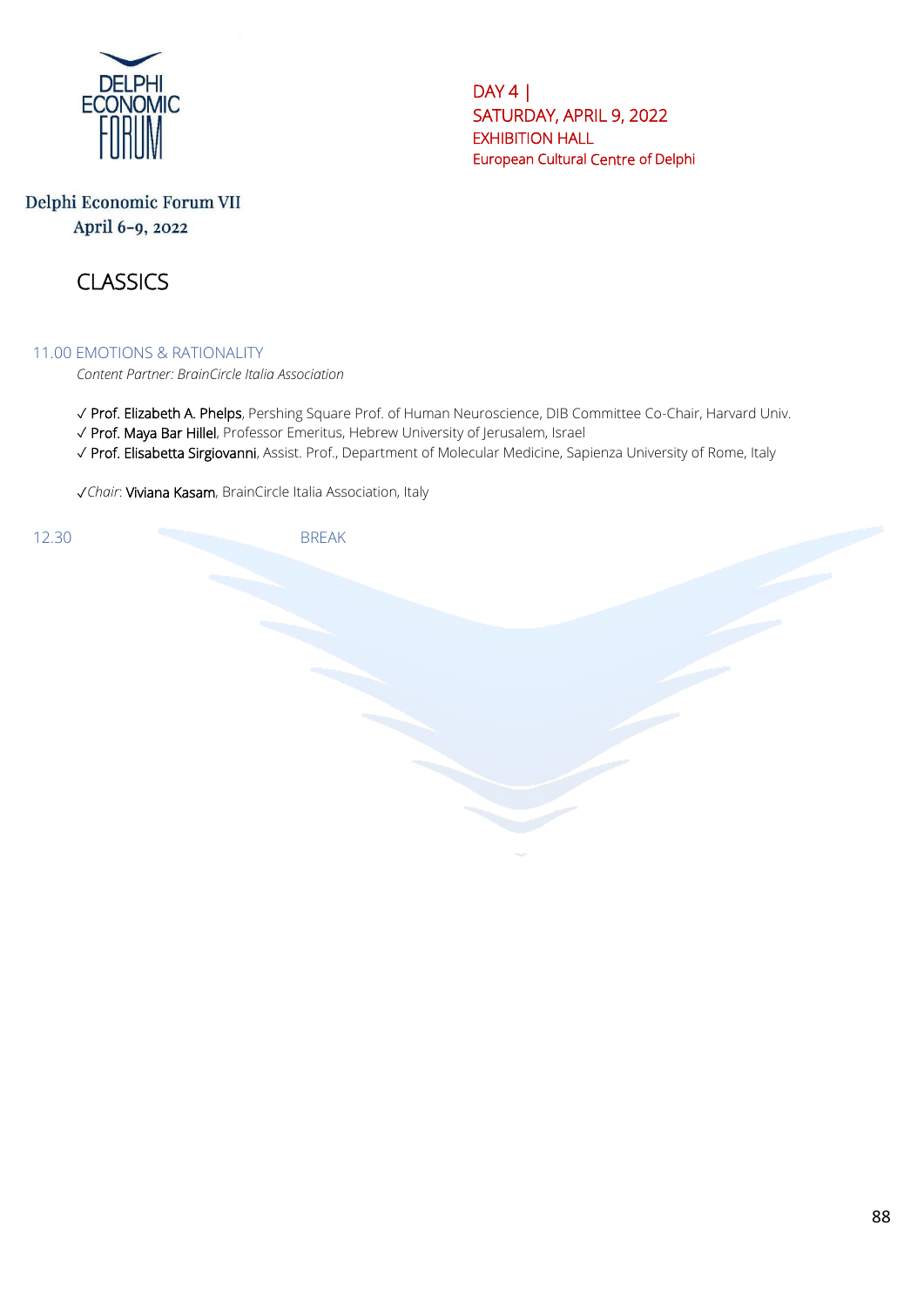

 $DAY 4$ SATURDAY, APRIL 9, 2022 DIONYSOS HALL European Cultural Centre of Delphi

# Delphi Economic Forum VII April 6-9, 2022

# THE IDEAS LOUNGE

08.30 Arrival of guests - Registration

09.00 TOWARDS A MORE IMPACTFUL WORLD

*Content Partner: HIGGS*

✓Ludwig Forrest, Transnational Giving Europe Coordinator ✓Guy Beigel, Vice President, Social Finance Israel

✓*Chair:* Dr. Sotiris Petropoulos, Assistant Professor, University of the Peloponnese

09.30 BREAK

#### 09.45 CULTURE, AN ADVOCATE AND SOCIAL ACCELERATOR FOR GENDER EQUALITY

✓Amalia Konstantakopoulou, Co-Founder, The Tipping Point

✓Kalliopi Alpitsi, Co-Founder of ελculture and Managing Director of ελproductions

✓Thanasis Chouliaras, Cultural Studies Scholar

✓*Chair:* Sophia Eftychiadou, Dramaturg / Theatre Critic / Artistic Director's Advisor at the National Theatre of Greece

10.15 BREAK

#### 10.20 FIRESIDE CHAT: STRENGTHENING WOMEN'S POLITICAL PARTICIPATION

✓Elissavet Vozemberg – Vrionidis, Member, European Parliament

✓*Chair:* Makis Provatas, Journalist, Athens Voice / ERA

#### 10.40 BREAK

#### 10.45 WOMEN'S ECONOMIC EMPOWERMENT IN PRACTICE

- ✓Elpida Kokkota, CEO,Mexoxo
- ✓Yiorgos Nikoletakis, CEO, 100mentors

✓Marilena Kouidou, Co-Founder, Café Femenino

✓Nancy Zachariadou, Group Cultural and Social Initiatives Unit, Piraeus Bank

✓*Chair*: Margarita Pournara, Journalist, Kathimerini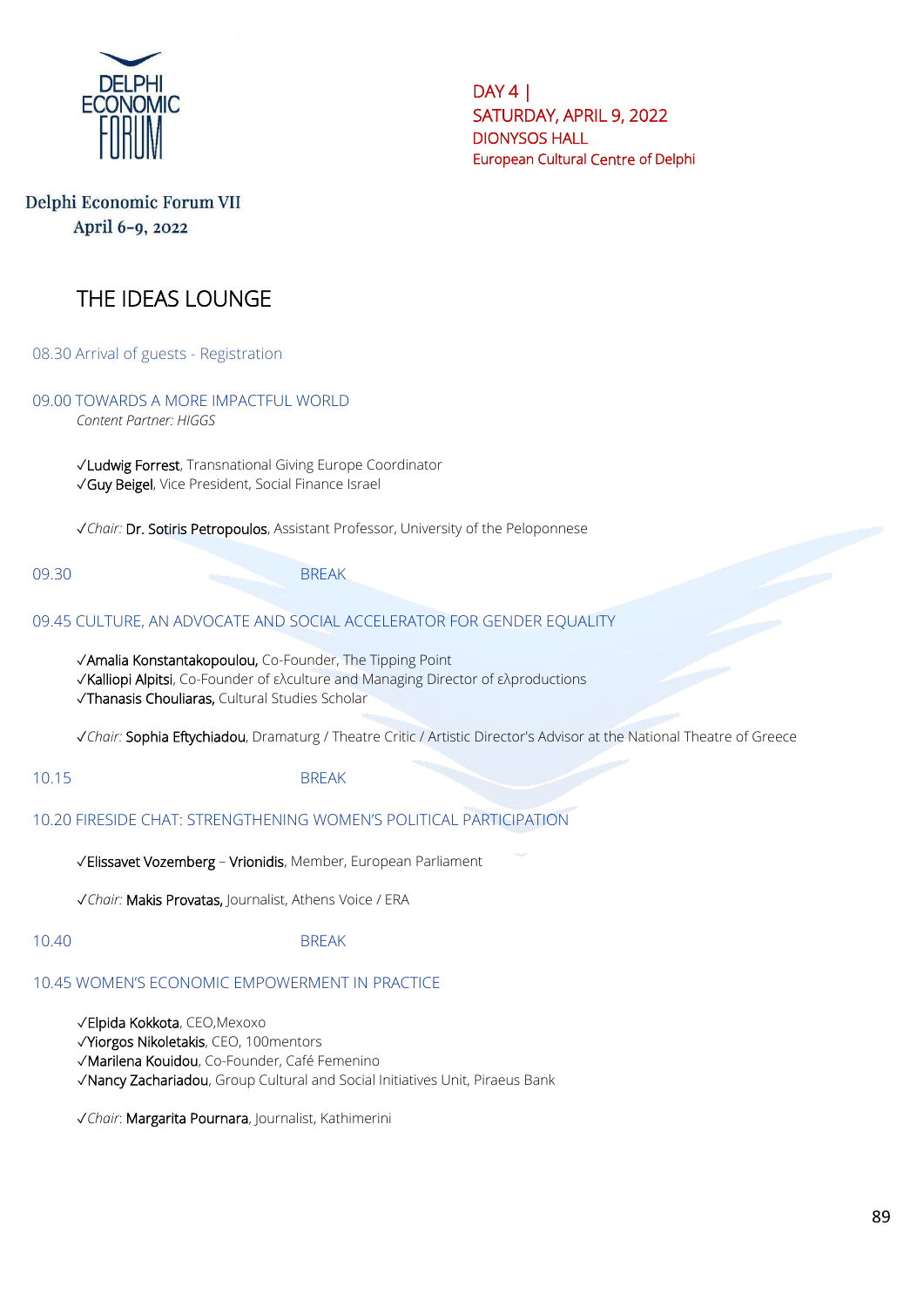

DAY 4 | SATURDAY, APRIL 9, 2022 DIONYSOS HALL European Cultural Centre of Delphi

# Delphi Economic Forum VII April 6-9, 2022

# THE IDEAS LOUNGE

11.15 BREAK

### 11.20 GENDER AND LEADERSHIP: HOW TO CREATE CHANGE

✓Sofia Kounenaki Efraimoglou, President, National Chamber Network of Greek Women Entrepreneurs (EEDEGE) ✓Niki Boutari, Marketing & Communications Consultant, Founder, Just a Number ✓Lili Zigoslu, CEO, JT International Greece ✓Kelly Damalou, Product Manager, ANSYS

✓*Chair:* Maria Akrivou, Senior Editor Fortune Greece, powergame.gr

12.05 BRFAK

### 12.10 FIRESIDE CHAT: NEW EUROPEAN STRATEGY FOR UNIVERSITIES

✓ Themis Christophidou, Director General for Education, Youth, Sport and Culture, European Commission

✓*Chair*: Marnie Papamatthaiou, Journalist, To Vima

### 12.30 PLENARY SESSION – LETO HALL, Amalia Hotel

### 14.00 BUFFET LUNCH BREAK at AMALIA HOTEL

14.45 NEW CHALLENGES FOR HEALTH: TECHNOLOGY ADVANCES AND BIG DATA *Content partner: Onassis Foundation*

✓Antonis Papadimitriou, President, Onassis Foundation

✓Ioannis Boletis, President, Onassis, Cardiac Surgery Center

✓Konstantina Nikita, Professor, National Technical University of Athens

✓Rutger Ploeg, Professor of Transplant Biology, University of Oxford University Medical Sciences

✓Gabriel Oniscu, European Society for Organ Transplantation, President Elect 2021-2023

✓John Piano, Founder, CEO and President of Transplant Connect

✓*Chair*: Tassos Telloglou, Journalist, SKAI

15.40 BREAK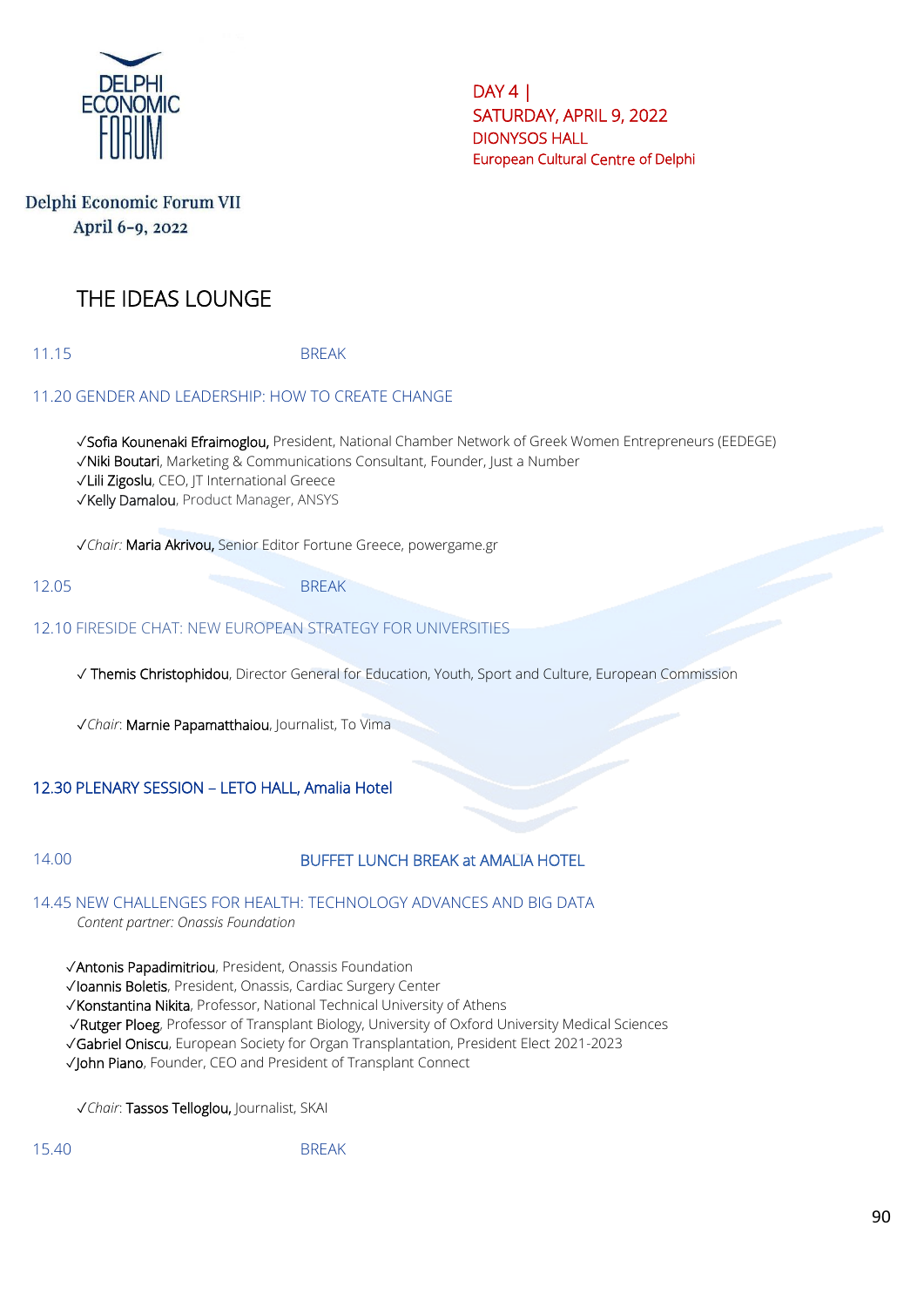

DAY 4 | SATURDAY, APRIL 9, 2022 DIONYSOS HALL European Cultural Centre of Delphi

# Delphi Economic Forum VII April 6-9, 2022

# THE IDEAS LOUNGE

#### 15.45 PUTTING ARTIFICIAL INTELLIGENCE TO WORK

✓Sofoklis Yiannacou Chairman of the BoD & CFO AB VASSILOPOULOS ✓Antonis Kyrkos Group Transformation and Strategic Planning Director, TITAN CEMENT GROUP ✓Ioannis Psarros Chief Commercial Officer and Deputy CEO of Signal Maritime Services

✓*Co-Chairs*: Yossi Arouch, Head of Industrial & Consumer Goods Greece, Managing Director & Partner, BCG & Gregory Sklikas, Senior Advisor, BCG

#### 16.25 BREAK

#### 16.30 UNDERSTANDING CORPORATE DECISION MAKING ACROSS GENERATIONS

✓Wayne Clarke, Associate Partner, Crowe Global

✓Alexia Bakoyannis, CEO, AEA Relate

✓Yiannis Papachristou, Deputy CEO, Chipita Foods

✓Tommaso Di Giovanni, VP Market Activation & Support, Philip Morris International

✓*Chair:* Nikos Drossos, Business Editor, Athens News Agency / Euro2day.gr

#### 17.10 BREAK

#### 17.15 LGBTQI+ AND THE ECONOMY: INCLUSIVENESS, OPPORTUNITIES AND GROWTH

- √ Alexis Patelis, Chief Economic Advisor to Greece's Prime Minister, Hellenic Republic
- ✓ Christina Leimoni, Marketing and Operations Director for Microsoft Greece, Cyprus & Malta (acting COO) Microsoft
- ✓ Fotis Sergoulopoulos, TV Presenter, Greece
- ✓ Theodore Katsikis, Principal Director for Analytics & Inclusion & Diversity Lead, Accenture Greece

✓*Chair*: Nikos Efstathiou, Journalist

#### 17.45 BREAK

#### 17.50 FIGHTING MARGINALIZATION

*Content partner: Upfront Initiative*

✓Yiorgos Kapoutzidis Screenwriter, Actor, Director

✓ Nancy Papathanasiou, Scientific Coordinator, 11528 By Your Side, Scientific Director, Orlando LGBT+

✓Konstantinos Dagritzikos, Art director, Co-owner six d.o.g.s.

✓Dimitris Pagonoudis, COO, Mikel Coffee Company

✓*Chair:* Alexandros Diakosavvas Editor in Chief, Lifo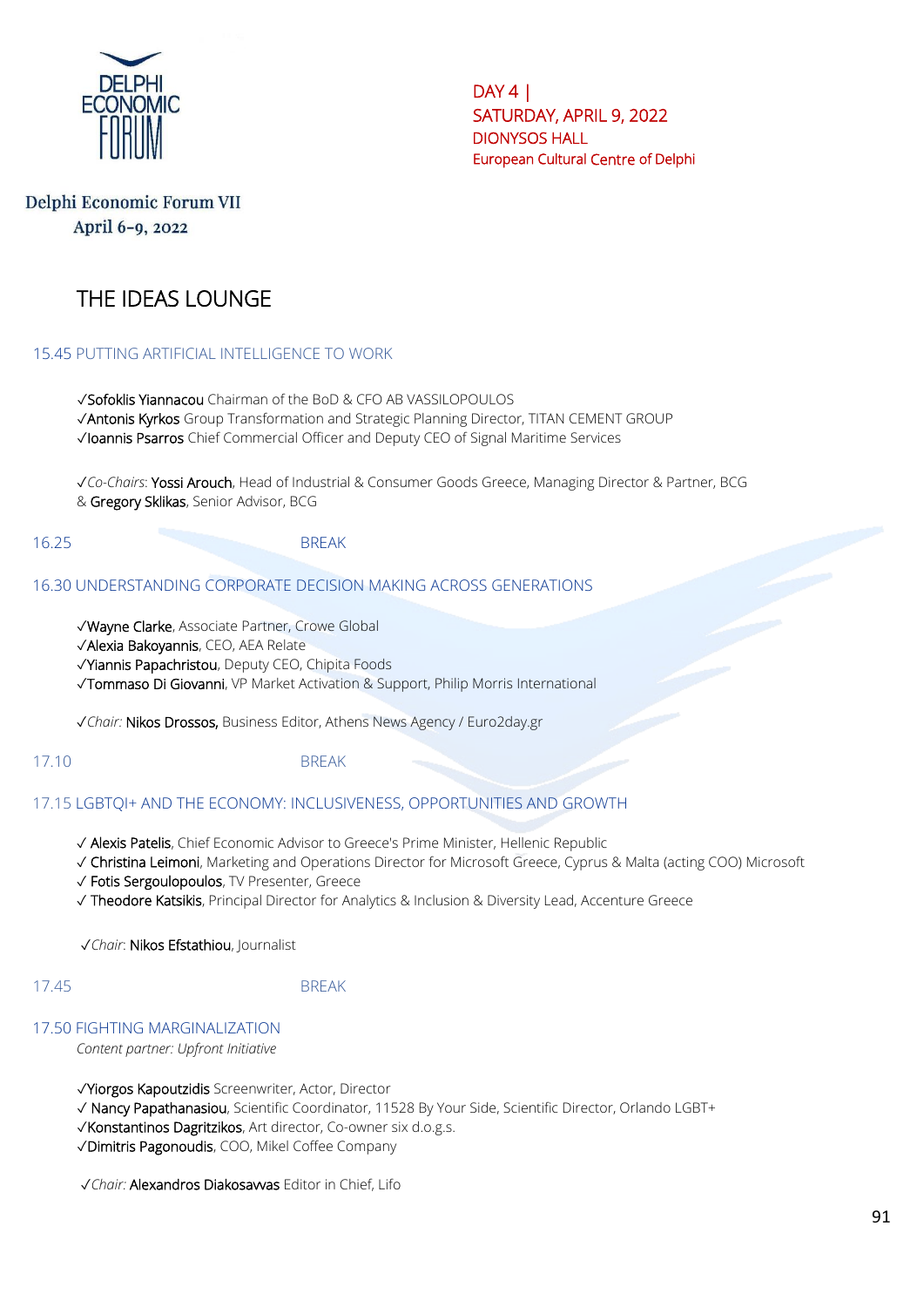

DAY 4 | SATURDAY, APRIL 9, 2022 DIONYSOS HALL European Cultural Centre of Delphi

| Delphi Economic Forum VII |  |
|---------------------------|--|
| April 6-9, 2022           |  |

# THE IDEAS LOUNGE

18.25 BREAK

#### 18.30 FIRESIDE CHAT: HOW DIVERSITY, EQUITY & INCLUSION EFFORTS LIFT US ALL

✓Randall Tucker, Chief Inclusion Officer, Mastercard ✓ Alexis Patelis, Chief Economic Advisor to Greece's Prime Minister, Hellenic Republic

✓*Chair:* Alexandros Diakosavvas Editor in Chief, Lifo

### 18.50 BREAK

### 18.55 STRENGTHENING YOUTH PARTICIPATION

✓ Pavlos Marinakis, Secretary General, New Democracy ✓Kostas Gerardos, CEO, Plaisio Computers, Greece

✓ Karolina Pelendritou, Paralympic Medalist

✓*Chair:* Iordanis Hasapopoulos. Journalist, Mega Channel

19.40 END OF DAY 4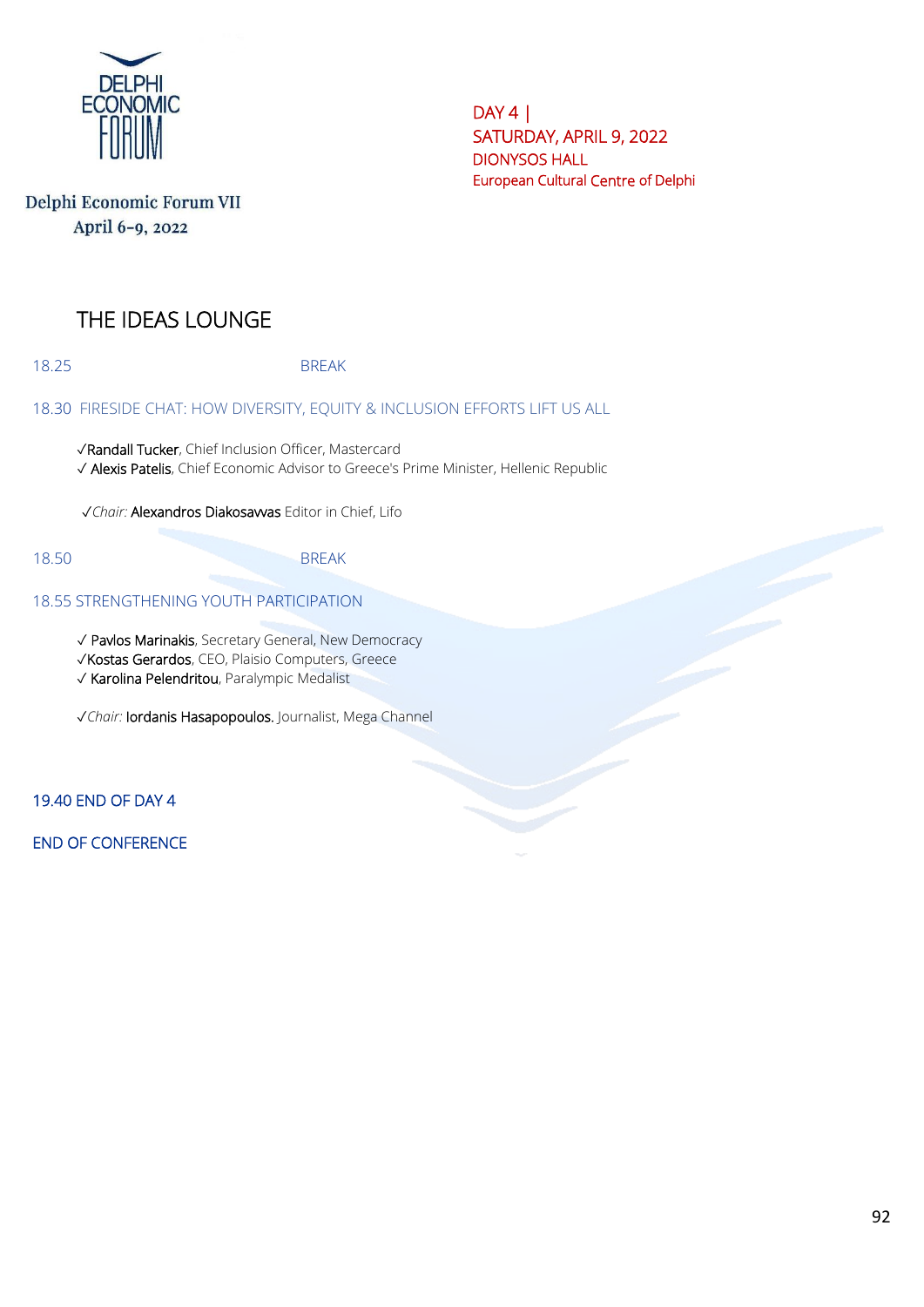

# Delphi Economic Forum VII April 6-9, 2022

# WORLD AFFAIRS

08.00 Arrival of guests - Registration

#### 08.45 FROM RELUCTANCE TO BOLDNESS: A NEW ERA FOR GERMANY?

✓ Markus Ferber, Member of the European Parliament; Chairman, Hanns-Seidel Foundation

✓ Stormy-Annika Mildner, Executive Director, Aspen Institute Germany

✓Christian Odendahl, European Economics Editor, The Economist

✓*Chair*: Maria Sarafoglou, Ancorwoman, ANT1

#### 09.15 BREAK

#### 09.20 EUROPE IN THE AGE OF A PERMANENT CRISIS

✓ Nathalie Tocci, Director, Istituto Affari Internazionali, Italy ✓ Janis A. Emmanouilidis, Director of Studies, European Policy Centre

✓*Chair*: Alexia Tasouli, Diplomatic Correspondent, Open TV

### 09.50 BREAK

#### 10.00 EUROPE AFTER UKRAINE

✓Nikos Dendias, Minister of Foreign Affairs, Hellenic Republic

✓Ivan Korčok, Minister of Foreign Affairs Slovak Republic ✓Bujar Osmani, Minister of Foreign Affairs, Republic of North Macedonia

✓Donika Gërvalla-Schwarz, Minister of Foreign Affairs, Kosovo

✓*Chair*: Alexia Tasouli, Diplomatic Correspondent, Open TV

#### 10.40 BREAK

#### 10.45 FIRESIDE CHAT

✓ Zdravko Krivokapić, Prime Minister, Government, Montenegro

✓*Chair*: Costas Papachlimintzos, Journalist, ERT/ Parapolitika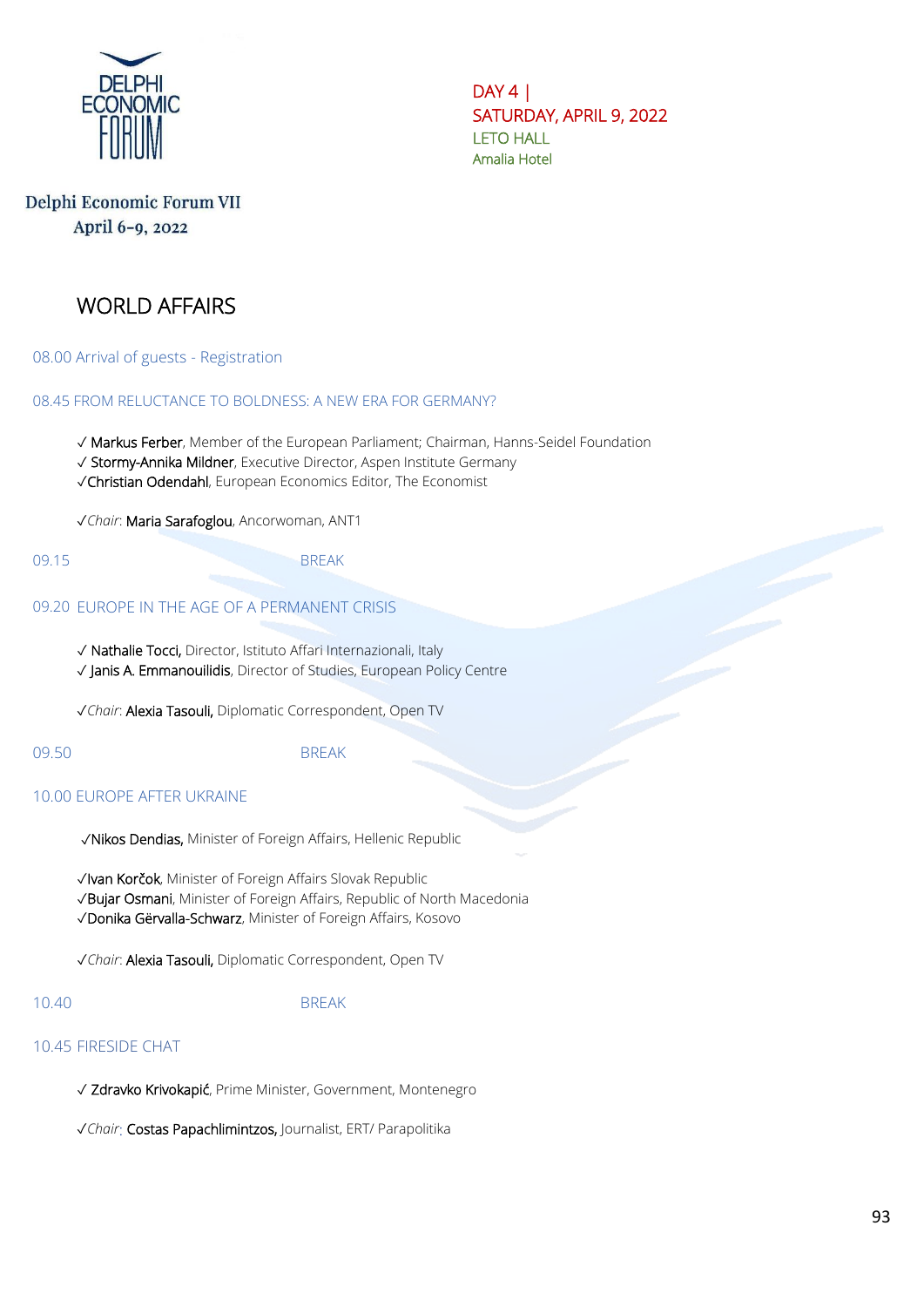

# Delphi Economic Forum VII April 6-9, 2022

# WORLD AFFAIRS

11.05 BREAK

### 11.10 FIRESIDE CHAT

✓ Dimitar Kovačevski, Prime Minister, Republic of North Macedonia

✓*Chair*: Michalis Mitsos, Journalist, TA NEA

11.30 BREAK

#### 11.35 FIRESIDE CHAT

✓ Zoran Tegeltija, Chairman of the Council of the Ministers of Bosnia and Herzegovina

✓*Chair*: Federico Fubini, Editor at Large, Corriere de la Serra

#### 11.55 BREAK

#### 12.00 STATEMENT

✓ Kiril Petkov, Prime Minister, Republic of Bulgaria

✓*Chair*: Yiannis Pretenderis, Journalist, Mega TV

12.20 BREAK

#### 12.30 PLENARY SESSION – LETO HALL, Amalia Hotel

✓Kyriakos Mitsotakis, Prime Minister, Hellenic Republic ✓Mathias Cormann, Secretary - General, Organization for Economic Co-operation & Development, France

✓ *Chair*: Florian Eder, Executive Editor, Politico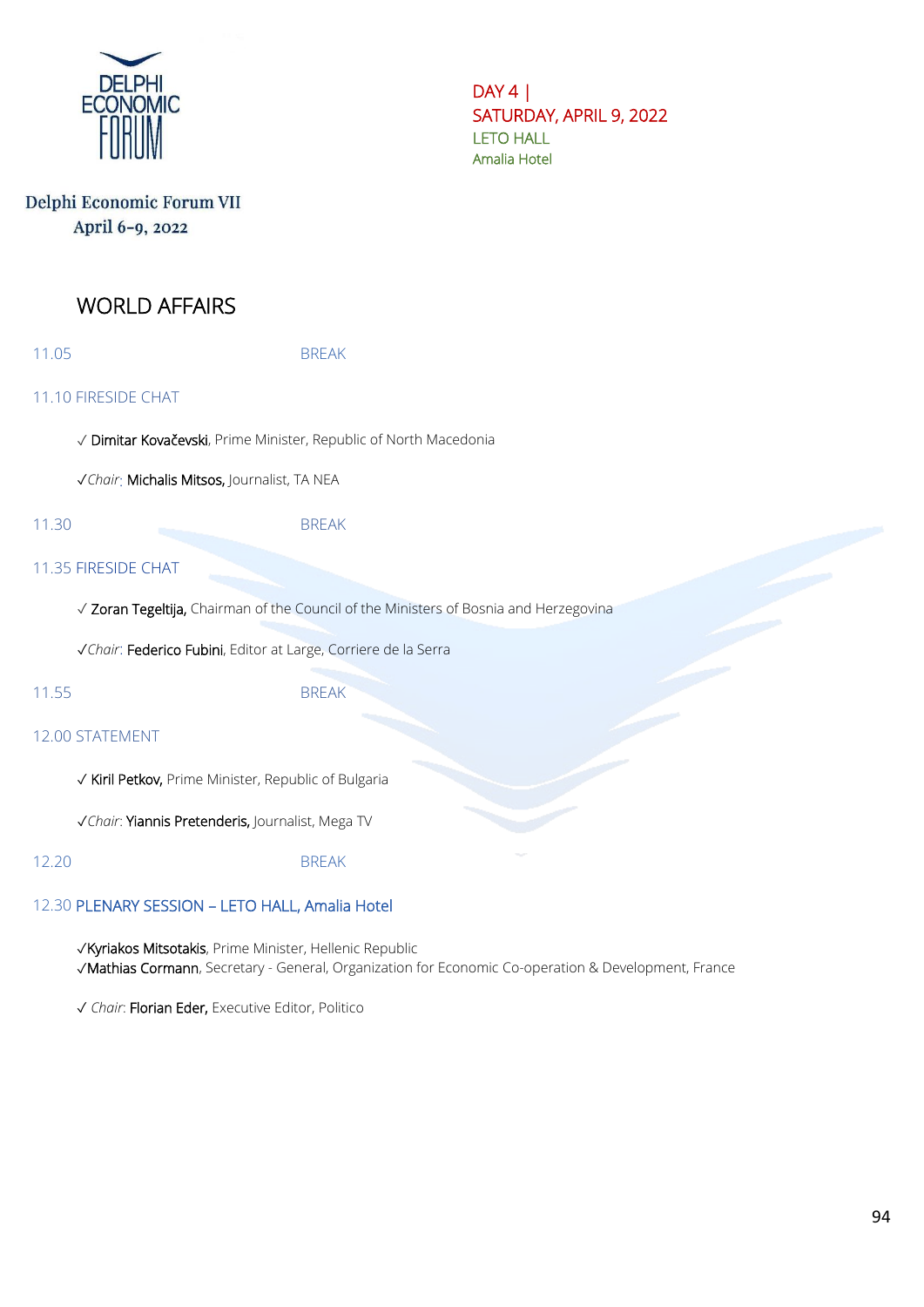

# Delphi Economic Forum VII April 6-9, 2022

# WORLD AFFAIRS

FIRESIDE CHAT

✓Valdis Dombrovskis, Executive Vice - President, An Economy that Works for People, European Commission

✓*Chair*: Antonis Sroiter, Anchorman, Alpha TV

FIRESIDE CHAT

✓Margaritis Schinas, Vice President, Promoting our European Way of Life, European Commission

✓*Chair*: Eleni Varvitsioti, Journalist, Financial Times

14.00 BUFFET LUNCH BREAK at AMALIA HOTEL

#### 14.45 FIRESIDE CHAT:

STRUCTURAL CHANGE IN THE GLOBAL ECONOMY AND INTERNATIONAL ECONOMIC ORGANIZATIONS

✓ Raja Almarzoqi Albqami, Chief Economic Advisor, Ministry of Economy and Planning, Saudi Arabia

✓*Chair:* Nikos Drossos, Business Editor, Athens News Agency / Euro2day.gr

#### 15.05 BREAK

#### 15.10 NECESSARY STEPS FOR A POWERFUL GREEK ECONOMY

✓ Joaquin Almunia, Chairman of the Board, CEPS (Centre for European Policy Studies), Belgium ✓ Zsolt Darvas, Senior Fellow, Bruegel, Belgium ✓Dimitris Tsomocos, Professor, SAÏD Business School and St. Edmund Hall, University of Oxford

✓*Chair*: Aimilios Perdikaris, General Manager, Athens/Macedonian News Agency

16.05 BREAK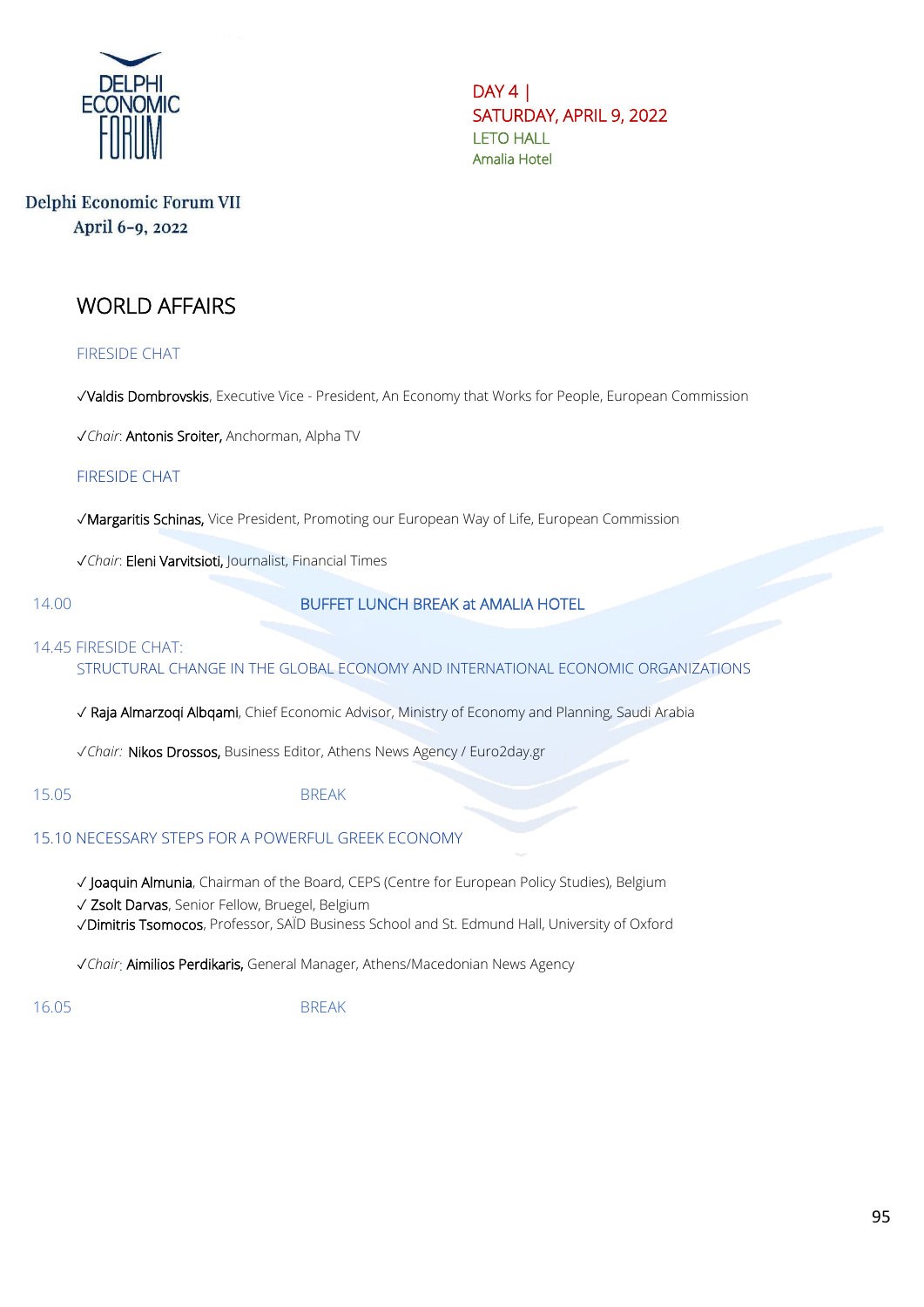

# Delphi Economic Forum VII April 6-9, 2022

# WORLD AFFAIRS

#### 16.40 FIRESIDE CHAT: UKRAINE: THE DAY AFTER THE WAR

✓Kateryna Yushchenko, Member, Nizami Ganjavi International Centre

✓*Chair:* Makis Provatas, Journalist, Athens Voice / ERA

#### 17.00 BREAK

#### 17.10 IN CONVERSATION

✓ Aristotelia Peloni, Alternate Government Spokesperson, Hellenic Republic

✓*Chair*: Christina Vidou, Journalist, ERT

17.30 BREAK

#### 17.40 FIRESIDE CHAT

✓Janez Janša, Prime Minister of the Republic of Slovenia (*online*)

✓*Chair*: Costas Papachlimintzos, Journalist, ERT/ Parapolitika

17.55 BREAK

#### 18.00 FIRESIDE CHAT

✓Ioannis Dragasakis, Deputy Prime Minister of the Hellenic Republic (2015)

✓*Chair*: George Papageorgiou, Journalist, ERT

18.20 BREAK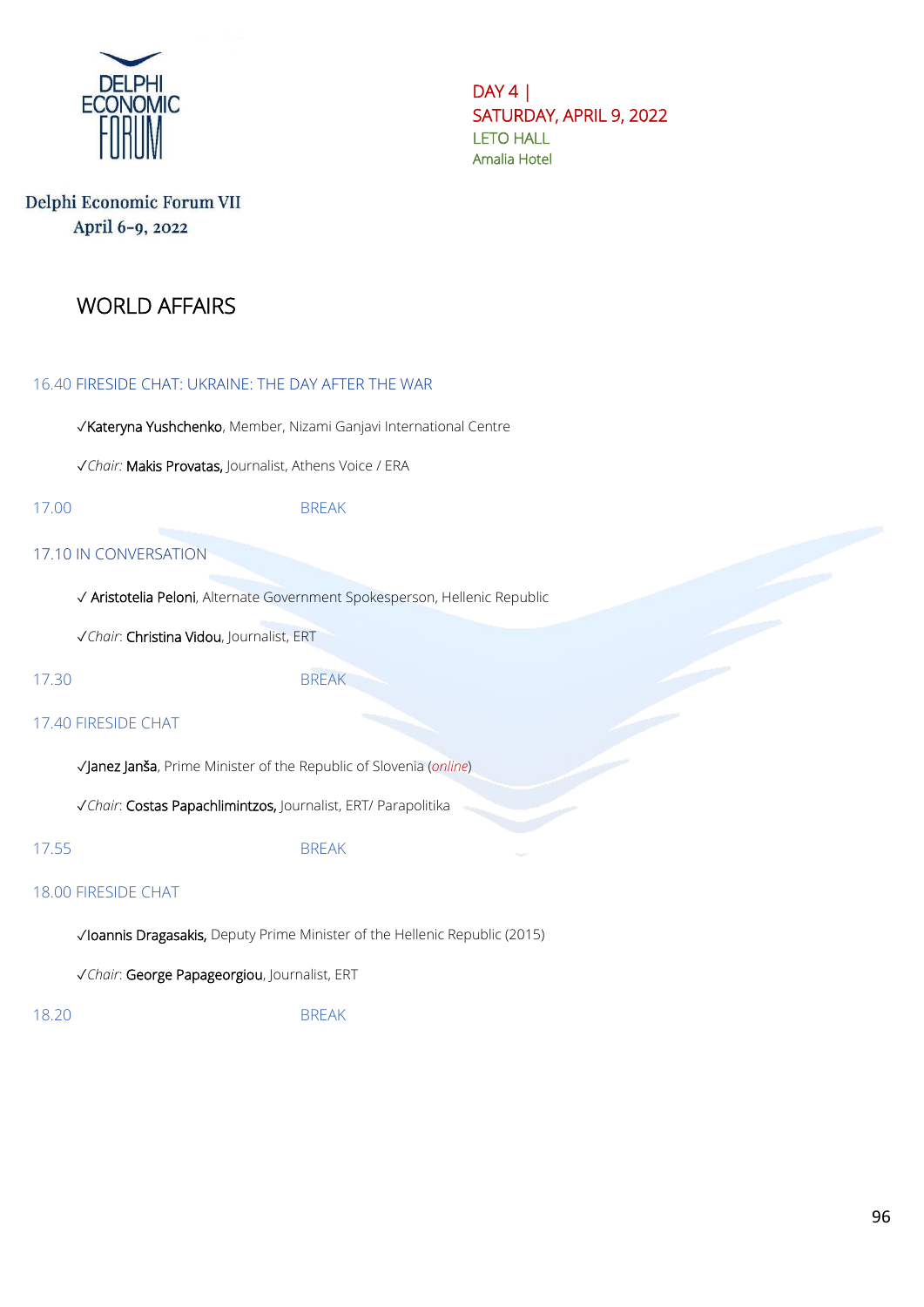

# Delphi Economic Forum VII April 6-9, 2022

# WORLD AFFAIRS

#### 18.25 THE RISING STAR CONTINENT: BUILDING A PARTNERSHIP BETWEEN AFRICA & THE WORLD IN THE 21st CENTURY

✓ Vera Songwe, UN Under-Secretary-General; Executive Secretary, Economic Commission for Africa (*online*) ✓Jim E. Nevels, Chair, Business Council for International Understanding, Board Director/Alcoa & former Chair/Hershey's (USA) ✓ Ameenah Gurib-Fakim, President of Mauritius (2015-2018) ✓ Dr. Saad Ali Shire Naleye, Minister of Finance, Somaliland

✓ Dr. Greg Mills, Director, The Brenthurst Foundation, South Africa

✓*Chair:* Odin Linardatou, Hellenic Foundation for European & Foreign Policy (ELIAMEP)

19.20 BREAK

19.25 AFGHANISTAN BEYOND WITHDRAWAL: THE IMPERATIVE FOR TOMORROW' S INTERNATIONAL ENGAGEMENT

✓ Ali Maisam Nazary, Head, Foreign Relations of the National Resistance Front of Afghanistan

✓ Dr. Greg Mills, Director, Brenthrust Foundation; Advisory Board Member, Royal United Services Institute

✓ *Chair:* Basil Gavalas, Head of international relations, DIKTIO Network for Reform in Greece and Europe, Greece

19.55 BRFAK

### 20.00 STATEMENT

✓ Qubad Talabani, Deputy Prime Minister, Kurdistan Region

✓ *Introduction:* Basil Gavalas, Head of international relations, DIKTIO Network for Reform in Greece and Europe, Greece

### 20.15 END OF DAY 4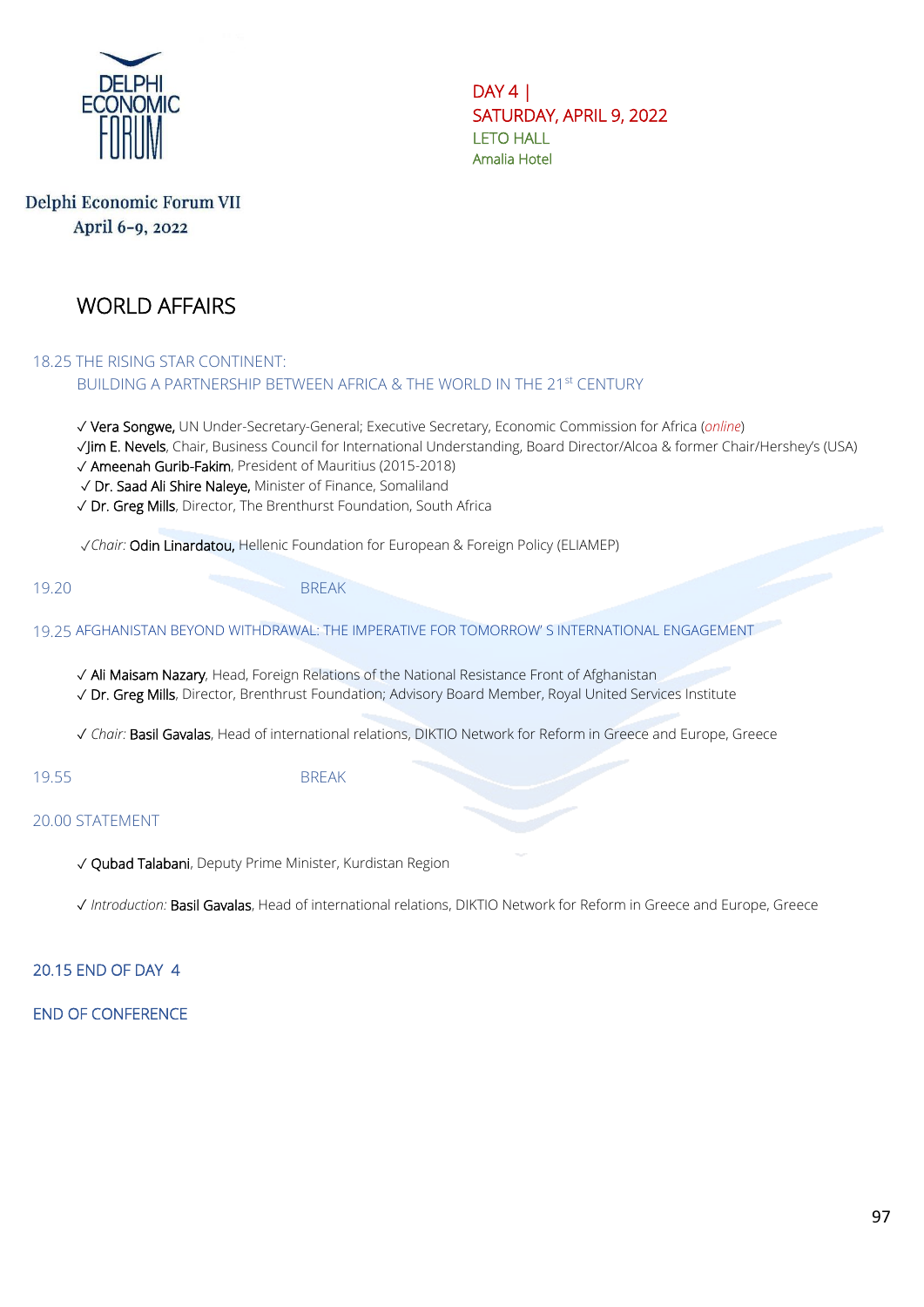

 $DAY 4$ SATURDAY, APRIL 9, 2022 APOLLON ROOM Amalia Hotel

# Delphi Economic Forum VII April 6-9, 2022

# PEOPLE

08.30 Arrival of guests - Registration

09.00 4TH INDUSTRIAL REVOLUTION: CHALLENGES & PROGRESSIVE ALTERNATIVES *Content Partner: ENA*

✓ Evangelos Protopapadakis, Associate Professor of Applied Ethics, University of Athens

✓ Fay Makantasi, Research Director, diaNEOsis

✓ Yannis Eustathopoulos, Head of Sustainable Development Observatory, ENA Institute for Alternative Policies

✓Prodromos Tsiavos, Director, Institute of Intellectual Property Rights and Innovation EPLO, UCL/TMI

✓*Chair*: Dr. Nikos Erinakis, Scientific Director ENA; Dr. of Philosophy, Universities of London & Oxford

09.40 BREAK

#### 09.45 RETHINKING LIBERALISM: THE REVENGE OF EMOTIONS

✓ Soli Özel, Professor, Kadir Has University

✓ Dawn Nakagawa, Executive Vice President, Berggruen Institute, USA

✓Nataša Vučković, Executive Director, Center for Democracy Foundation, Serbia

✓ Dr. Karolina Wigura, Professor, Liberal Culture Foundation, Warsaw & Robert Bosch Academy, Berlin

✓ *Chair:* Kim Conniff Taber, Editorial Director, Democracy & Culture Foundation, France

10.35 BREAK

# 10.40 THE POPULIST DILEMMA ON FREE SPEECH AND CANCEL CULTURE

✓Takis Pappas, Visiting Professor, Central European University, Vienna

✓Christos Chomenidis, Greek novelist

✓Lamprini Rori, Assistant Professor, National & Kapodistrian University of Athens

✓*Chair:* Kostas Giannakidis, Journalist, protagon.gr

# 11.15 BREAK

#### 11.20 FIRESIDE CHAT

✓Kostis Hatzidakis, Minister of Labor and Social Affairs, Hellenic Republic

✓*Chair:* George Evgenidis, Anchorman, Star Channel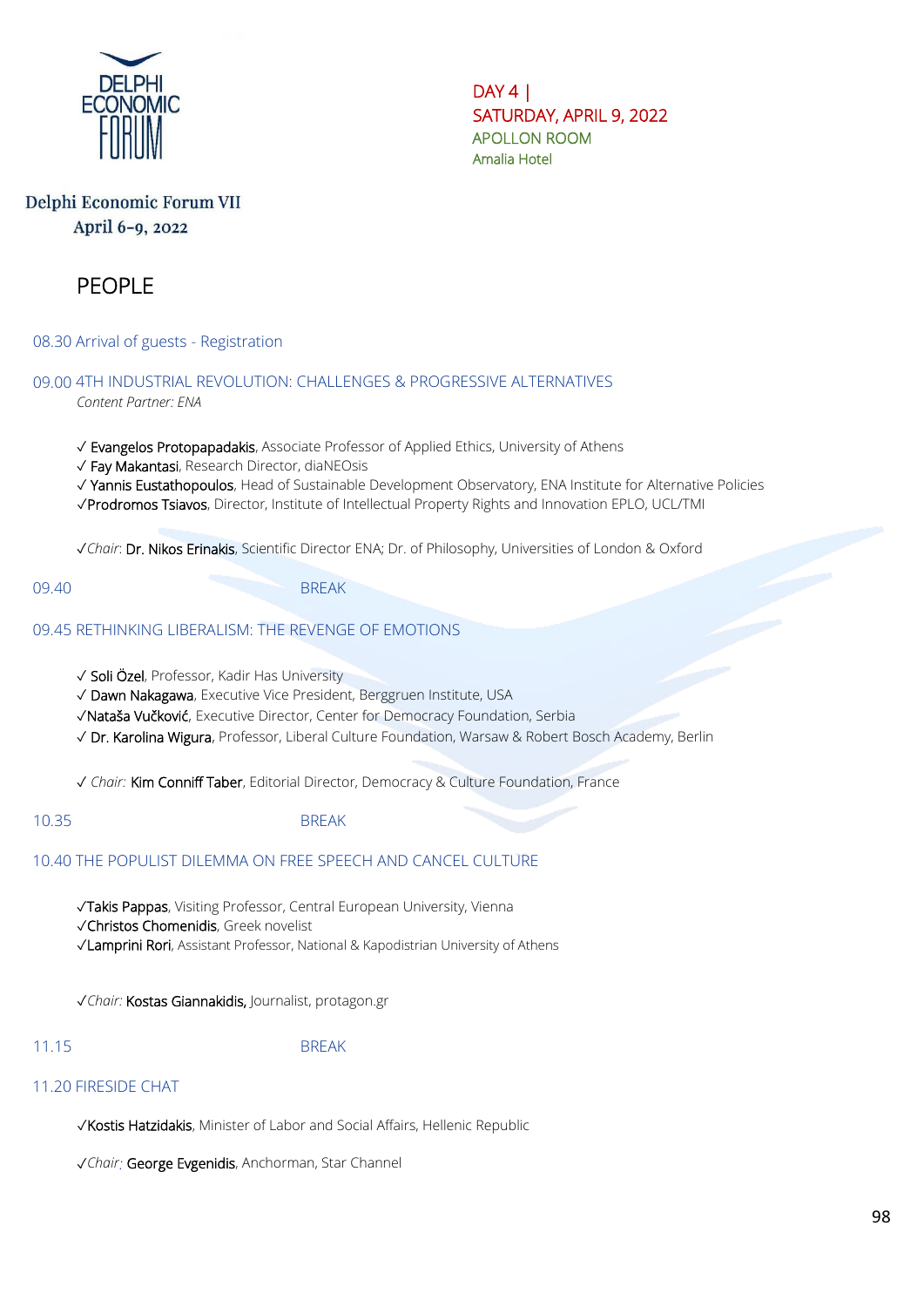

DAY 4 | SATURDAY, APRIL 9, 2022 APOLLON ROOM Amalia Hotel

# Delphi Economic Forum VII April 6-9, 2022

# PEOPLE

11.40 BREAK

#### 11.50 WHAT GREEKS BELIEVE IN 2022 *Content Partner: diaNEOsis*

✓Marina Oikonomou – Lalioti, Psychiatrist ✓Panayis Panagiotopoulos, Assist. Prof. of Sociology, National and Kapodistrian University of Athens ✓Dr. Nikos Erinakis, Scientific Director ENA; Dr. of Philosophy, Universities of London & Oxford ✓Thomas Gerakis, Founder, MARC S.A.

✓ *Chair*: Thodoris Georgakopoulos, Editorial Director, diaNEOsis

### 12.30 PLENARY SESSION – LETO HALL Amalia Hotel

### 14.00 BUFFET LUNCH BREAK at AMALIA HOTEL

#### 14.45 FAKE NEWS AND WAR

✓Theodore Roussopoulos, MP, Minister of State (2004-2008) ✓Dimitri A. Sotiropoulos, Professor of Political Science, University of Athens

✓*Chair:* Paschos Mandravelis, Columnist, Kathimerini

15.15 BREAK

# 15.20 THE FUTURE OF MEDIA IN A POST-TRUTH AGE

✓Theoharis Filippopoulos, Chairman & CEO, Attica Publications

✓Kyra Kapi, Director of Communications to the Prime Minister of the Hellenic Republic

✓Nikos Panagiotou, Associate Professor, Aristotle University of Thessaloniki

✓*Chair:* Paschos Mandravelis, Columnist, Kathimerini

16.00 BREAK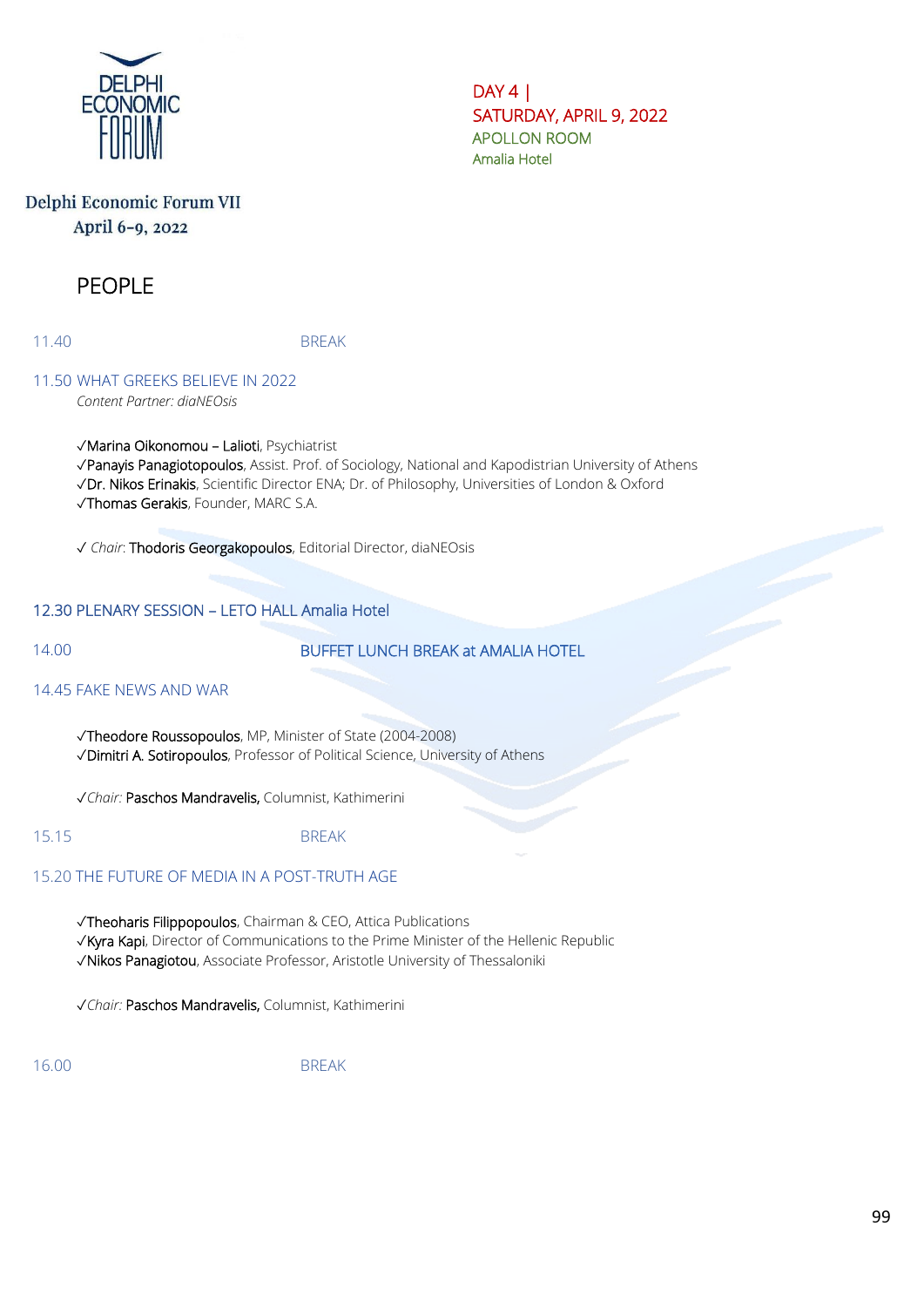

DAY 4 | SATURDAY, APRIL 9, 2022 APOLLON ROOM Amalia Hotel

# Delphi Economic Forum VII April 6-9, 2022

# PEOPLE

16.05 RESKILLING AND UPSKILLING: STRATEGIES FOR CHANGING SKILL DEMANDS

✓Leonidas Christopoulos, Secretary General, Ministry of Digital Governance

✓Dimitris Koutsopoulos, CEO, Deloitte Greece

✓Theofilos Vasileiadis President & Founder, Kariera.gr

✓Maria Founta, Country Marketing Manager for Greece, Romania & Ukraine, Google

✓*Chair*: Christos Konstas, Financial Editor, Newmoney.gr/ Banks.com.gr

16.45 BREAK

16.50 GREECE AND THE GREAT RESIGNATION: PROBLEMS, CHALLENGES AND SOLUTIONS

✓Byron Nicolaides, Founder and CEO, People Cert

✓Spyros Protopsaltis, Chairman of the BoD, OAED

✓George Doukidis, Professor of eBusiness, Athens University of Economics & Business

✓Sharan Leslie Burrow, General Secretary, International Trade Union Confederation (*online*)

✓*Chair*: Maria Nikoltsiou, Anchorwoman, Alpha TV

17.45 BREAK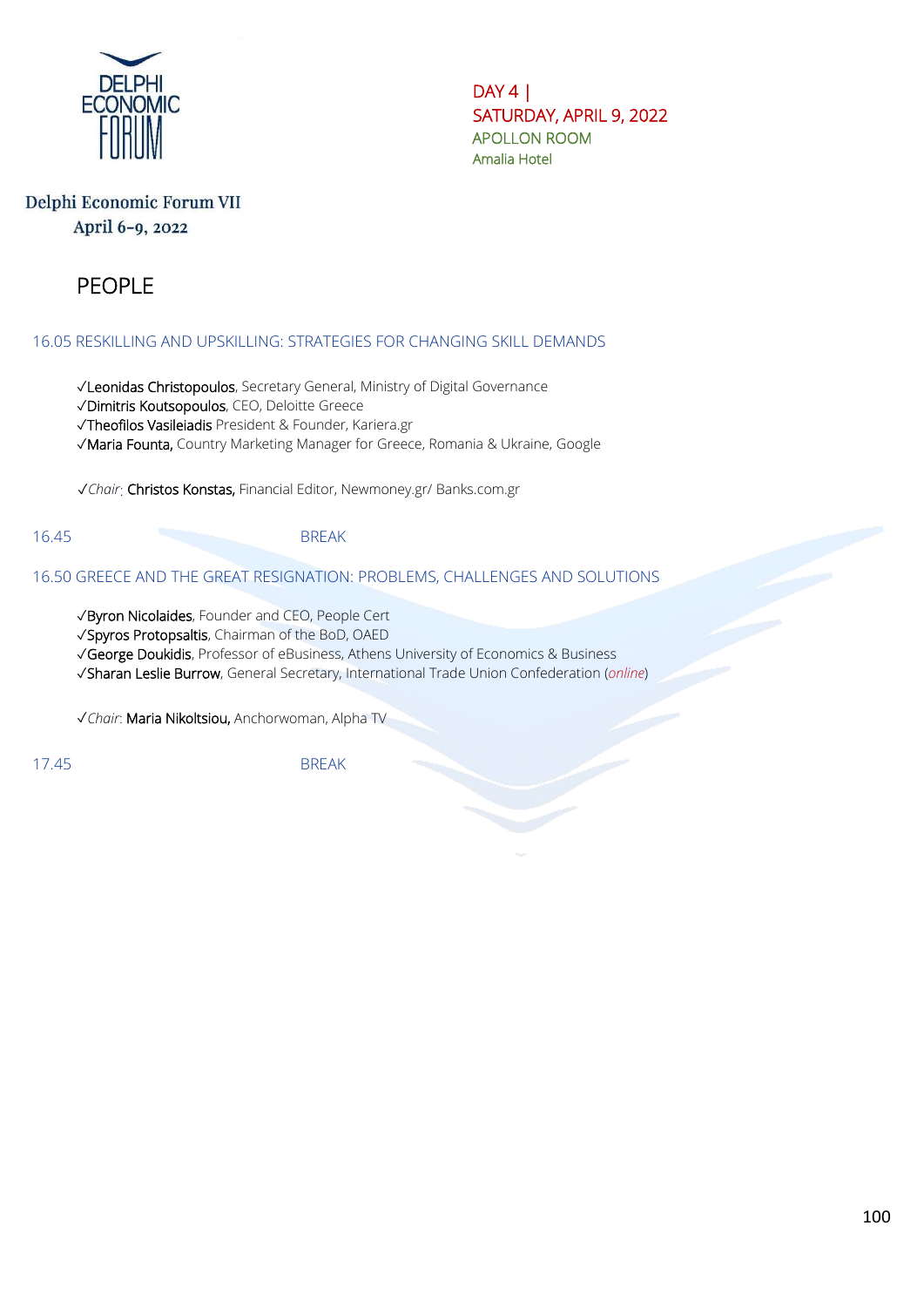

DAY 4 | SATURDAY, APRIL 9, 2022 APOLLON ROOM Amalia Hotel

# Delphi Economic Forum VII April 6-9, 2022

# PEOPLE

#### 18.10 SOFT SKILLS AND THE FUTURE OF WORK

✓Yiannis Papachristou, Deputy CEO, Chipita Foods ✓Anna Natsvlishvili, CEO & Co-founder,Morphoses ✓Nina Kaloutsa, Voice specialist & public speaking

✓Eftichia Kasselaki, Partner, People Advisory Services, EY Private Leader

✓*Chair*: Dimitris Dimitriadis, CEO, THEFUTURECATS

### 18.40 BREAK

#### 18.45 INVESTING IN PEOPLE TO MANAGE THROUGH DISRUPTION *Content Partner: Entrepreneurs Organization*

✓Antonis Kartalis, Co-Owner, Moraitis School ✓Dimitris Melachroinos, Founder & CEO, Spitogatos.gr ✓Reveka Pitsika, Founder, People for Business

✓*Chair*: Tasos Zachos, Editor in Chief, Fortune Greece

19.30 END OF DAY 4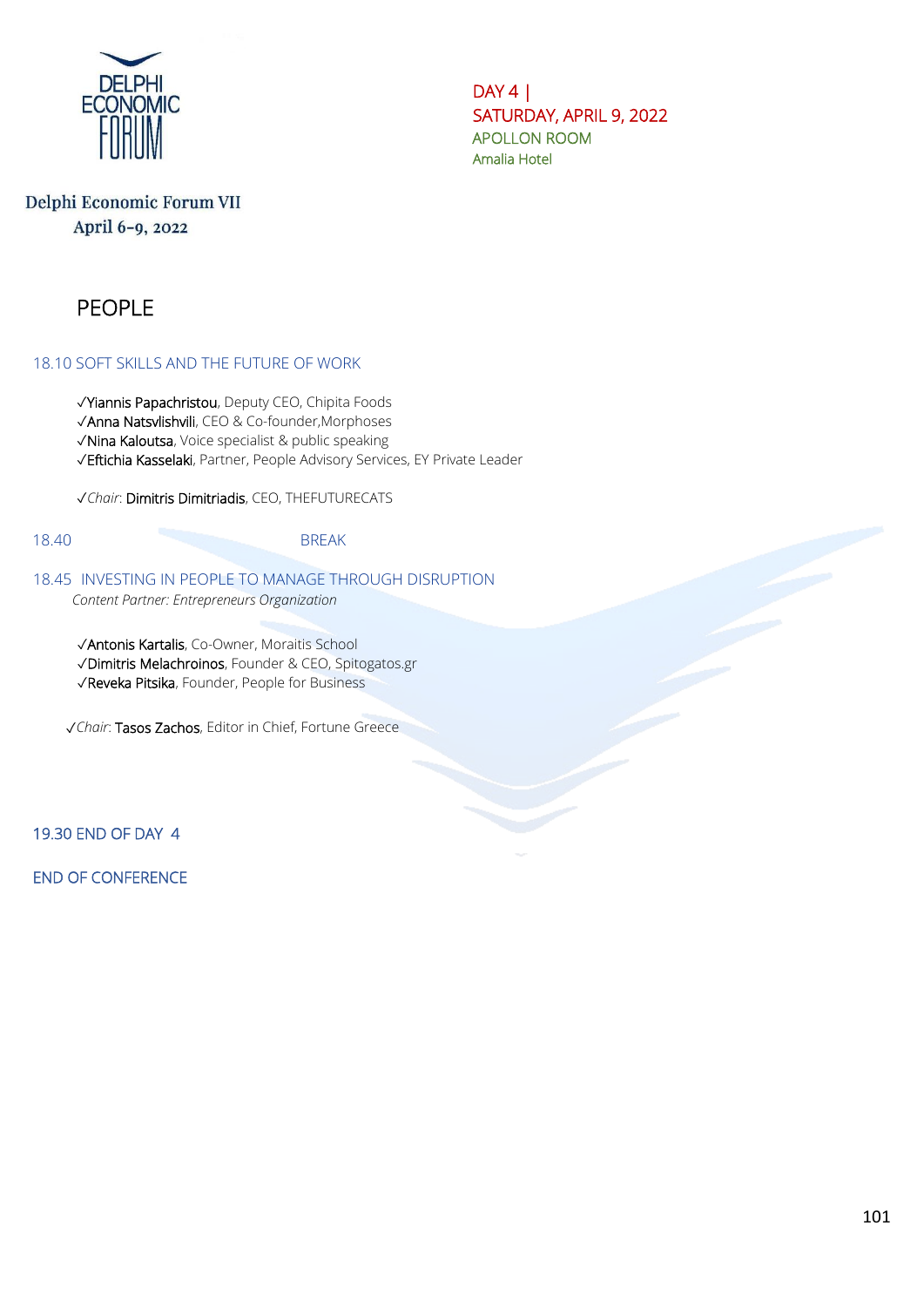

DAY 4 | SATURDAY, APRIL 9, 2022 IANTHI ROOM Amalia Hotel

### Delphi Economic Forum VII April 6-9, 2022

### 12.30 PLENARY SESSION – LETO HALL, Amalia Hotel

### 14.00 BUFFET LUNCH BREAK at AMALIA HOTEL

### 14.30 IS POLITICAL CONSENSUS POSSIBLE? A DISCUSSION ON THE APPROACHING GENERAL ELECTIONS OF 2023

#### *(by invitation only - Chatham House rules)*

- ✓Christoforos Boutsikakis, Member of the Hellenic Parliament, New Democracy
- ✓Pavlos Christidis, Member of the Political Council, KINAL
- ✓Konstantinos Kyranakis, Member of the Hellenic Parliament, New Democracy
- ✓Nandia Giannakopoulou,, Member of the Hellenic Parliament, KINAL
- ✓Konstantinos Skandalidis, Member of the Hellenic Parliament, KINAL
- ✓Andreas Spyropoulos, Member of the political council, KINAL
- ✓Harry Theoharis, Member of the Hellenic Parliament, New Democracy
- ✓Maria Eliza Xenogiannakopoulou, Member of the Hellenic Parliament
- ✓Konstantinos Zahariadis, Member of the Hellenic Parliament, SYRIZA

✓*Chair*: Iordanis Hasapopoulos, Journalist, Mega TV & Christina Vidou, Journalist, ERT

17.00 END OF DAY 4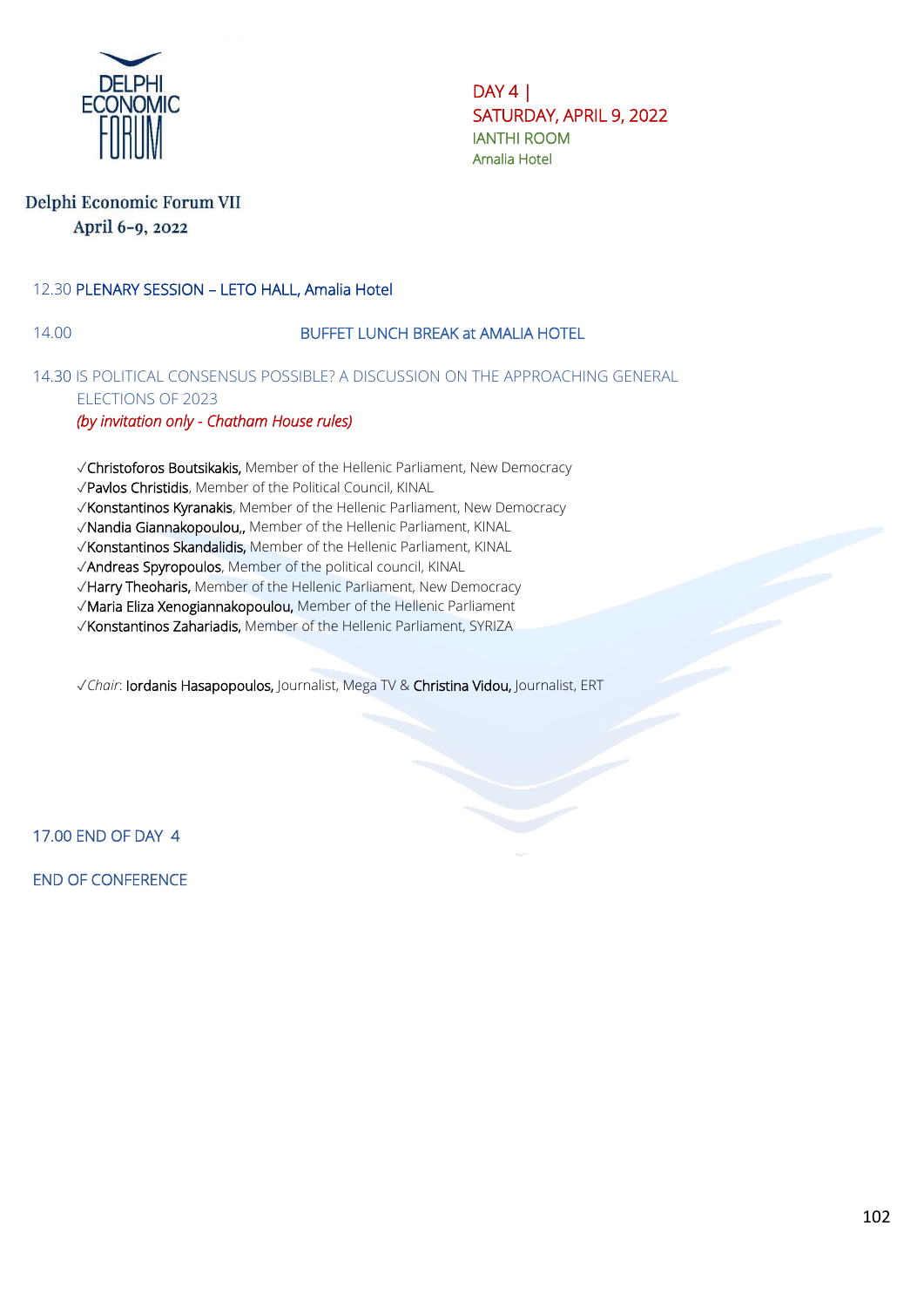

Delphi Economic Forum VII April 6-9, 2022

DAY 4 | SATURDAY, APRIL 9, 2022 ERMIS ROOM Amalia Hotel

# REGIONAL DEVELOPMENT & POLICY

08.30 WESTERN GREECE: PROSPECTS FOR DEVELOPMENT

*Content Partner: Olympia Forum*

✓Panagiotis Papanikolas, Chairman & CEO, Olympia Odos

✓Lefteris Varouxis, President, Olympia Forum

✓Fokion Zaimis, Deputy Governor, Region of Western Greece

✓ Alexandra Pallis, Member, International Olympic Academy

✓ Christos Bouras, Rector, University of Patras

✓*Chair*: Marianna Mitropoulou, Journalist, patrisnews.com

09.10 BREAK

09.15 COMPETITIVENESS STARTS AT THE REGIONAL LEVEL

*Content partner: CompeteGR*

✓ Stelios Petsas, Alternate Minister of Interior, Hellenic Republic

✓Simos Anastasopoulos, President, Council on Competitiveness of Greece, CompeteGREECE

 $\checkmark$  Athina Chatzipetrou, President & CEO, Hellenic Development Bank

✓Nikos Vettas, General Director, Foundation for Economic & Industrial Research – IOBE, Professor, Athens University of Economics & Business

✓Konstantinos Niafas, Programme Manager, DG REGIO/G3 Cyprus and Greece

✓*Chair*: Venetia Koussia, Executive Director, Council on Competitiveness of Greece, CompeteGREECE

#### 10.00 BREAK

10.05 LESSONS FROM GFCC FRAME: THE FUTURE SERIES & IMPLICATIONS TO NATIONAL COMPETITIVENESS *Content Partner: GFCC*

✓ Chad Evans, Executive VP, Council on Competitiveness; Treasurer, Global Federation of Comp. Councils

✓Miguel Athayde Marques, Vice-Rector, Universidade Católica Portuguesa

✓Ghada Al-Dabbagh, Head of the Omnipreneurship Lab, Al-Dabbagh Group

✓Adam Broecker, Vice President & Head of Enterprise Strategy, Lockheed Martin Space

✓Mohd Yusoff Sulaiman, CEO & President, MIGHT

✓ *Chair*: Roberto Alvarez, Executive Director, Global Federation of Competitiveness Councils (GFCC)

10.55 BREAK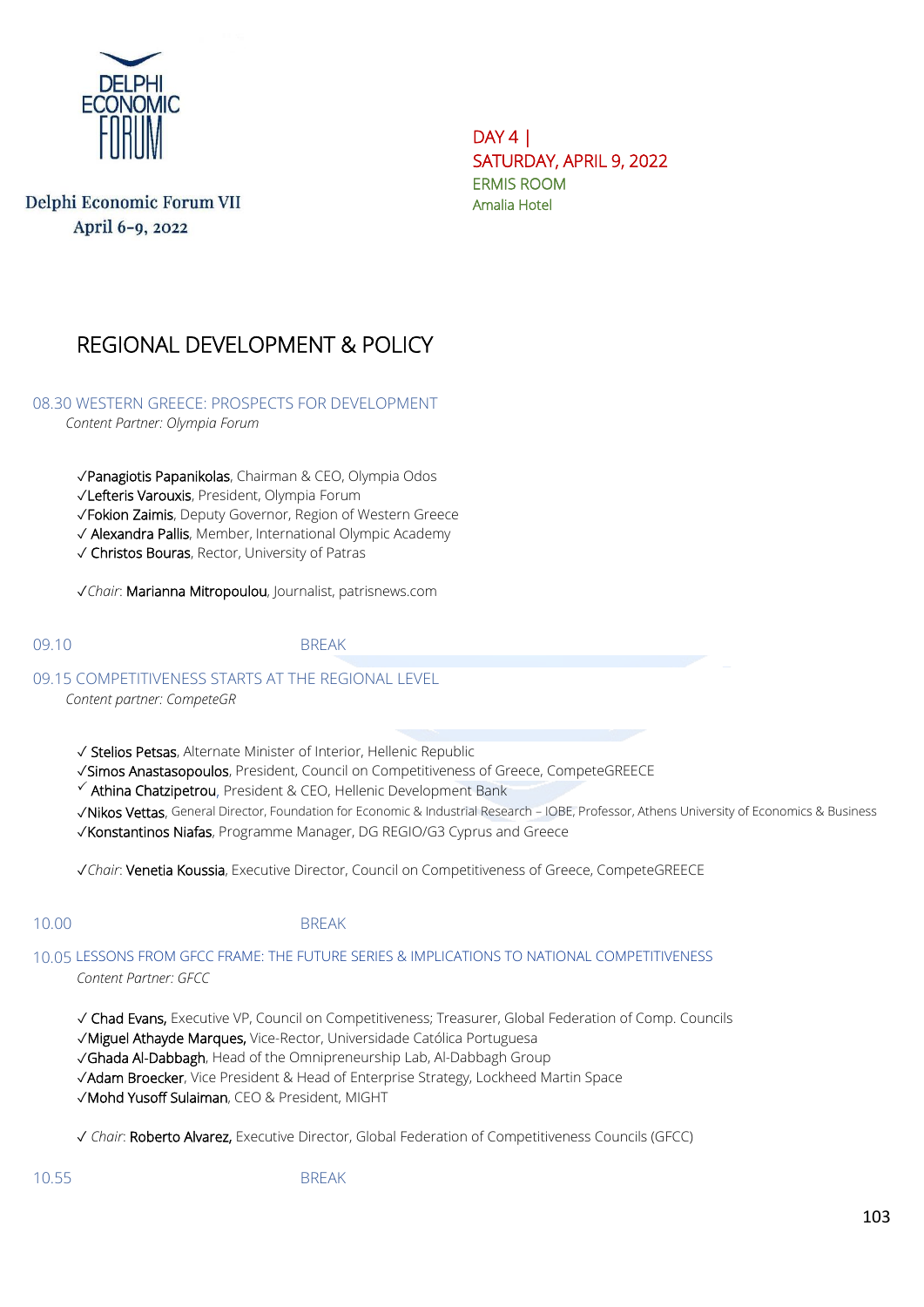

DAY 4 | SATURDAY, APRIL 9, 2022 ERMIS ROOM Amalia Hotel

# Delphi Economic Forum VII April 6-9, 2022

# REGIONAL DEVELOPMENT & POLICY

11.00 FIRESIDE CHAT: THE MODERN CHALLENGES OF THE POLITICAL SYSTEM

✓Thodoris Livanios, Deputy Minister of Digital Governance

✓*Chair*: Stavros Papantoniou, Journalist, Kathimerini

11.15 BREAK

11.20 GREECE AS AN INVESTMENT HUB: THE CASE OF THESSALONIKI: INFRASTRUCTURE – HUMAN RESOURCES – INVESTMENTS

- ✓ Stavros Kalafatis, Deputy Minister of Interior for Macedonia Thrace
- ✓ Konstantinos Zervas, Mayor, City of Thessaloniki
- ✓ Nikos Papaioannou, Rector, Aristotle University of Thessaloniki
- ✓ Anastasios Tzikas, President, TIF Helexpo SA & Technopolis SA
- ✓ Zacharias Ragousis, President & Managing Director, Greece, Cyprus & Malta, Pfizer Hellas

✓ *Chair*: Maria Samolada, Journalist, Grtimes.gr

12.15 BREAK

12.30 PLENARY SESSION – LETO HALL Amalia Hotel

### 14.00 BUFFET LUNCH BREAK at AMALIA HOTEL

15:45 FIRESIDE CHAT

- ✓ Kostas Moutzouris, Governor, Region of North Aegean
- ✓ *Chair*: Maria Samolada, Journalist, Grtimes.gr

16.05 BREAK